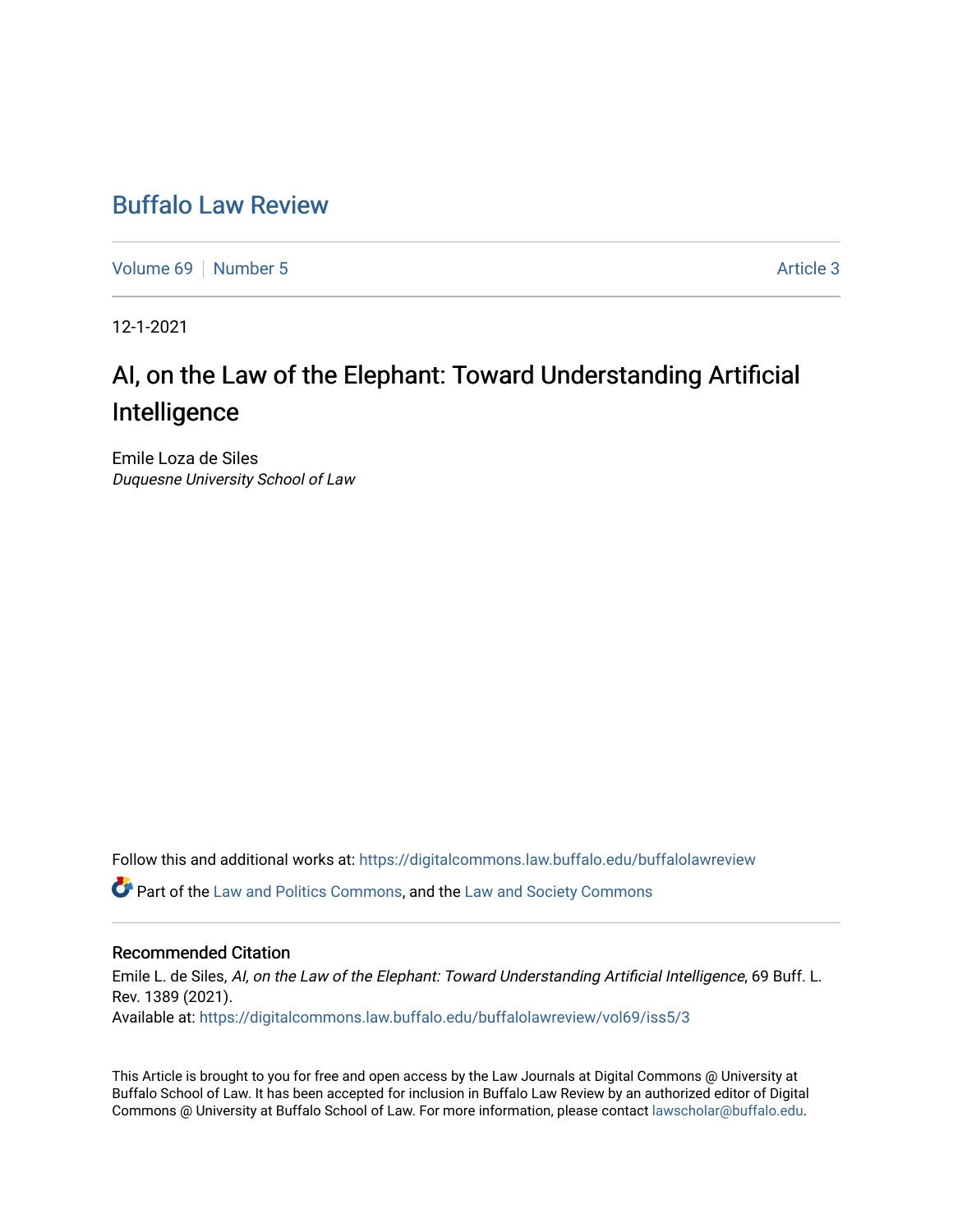# Buffalo Law Review

VOLUME 69 DECEMBER 2021 NUMBER 5

## **AI, on the Law of the Elephant: Toward Understanding Artificial Intelligence**[1](#page-1-0)

EMILE LOZA DE SILES†

"Reality is one, though wise ones speak of it variously." *Rigveda*, 1500–1200 B.C.E.[2](#page-1-1)

<span id="page-1-0"></span> 1. Back when the internet was nascent, Judge Easterbrook asserted that there was no need for or wisdom in the specific development of internet law. In short, he said that we might as well create a "law of the horse" for all the sense that would make. Frank H. Easterbrook, *Cyberspace and the Law of the Horse*, 1996 U. CHI. LEGAL F. 207, 207 (1996). That horse proving too provocative to resist, Professor Lawrence Lessig wrote a presciently insightful response. *See*  Lawrence Lessig, *The Law of the Horse: What Cyberlaw Might Teach*, 113 HARV. L. REV. 501 (1999). Professor Lessig's views went on to carry the day, and their conversation inspired countless others, including this author.

<span id="page-1-1"></span>2. *Rigveda* (1500–1200 B.C.E.), *quoted in* PAUL J. GRIFFITHS, AN APOLOGY FOR APOLOGETICS: A STUDY IN THE LOGIC OF INTERRELIGIOUS DIALOGUE 46 (1991); *see Rigveda, Hindu Literature*, BRITANNICA, https://www.britannica.com/topic /Rigveda (Mar. 12, 2020).

†Emile Loza de Siles is Visiting Assistant Professor at Howard University School of Law and Assistant Professor at Duquesne University School of Law. She founded Technology Law Group in 2003 and has provided technology and intellectual property legal services to Cisco, HP, Accenture, and other innovators. She is also Associate Professor (adjunct) of the University of Maryland Global Campus's graduate cybersecurity program. Professor Loza de Siles has been nominated to serve on the inaugural National Artificial Intelligence Advisory Committee and on its Subcommittee on Artificial Intelligence and Law Enforcement. *See* Call for Nominations To Serve on the National Artificial Intelligence Advisory Committee and Call for Nominations To Serve on the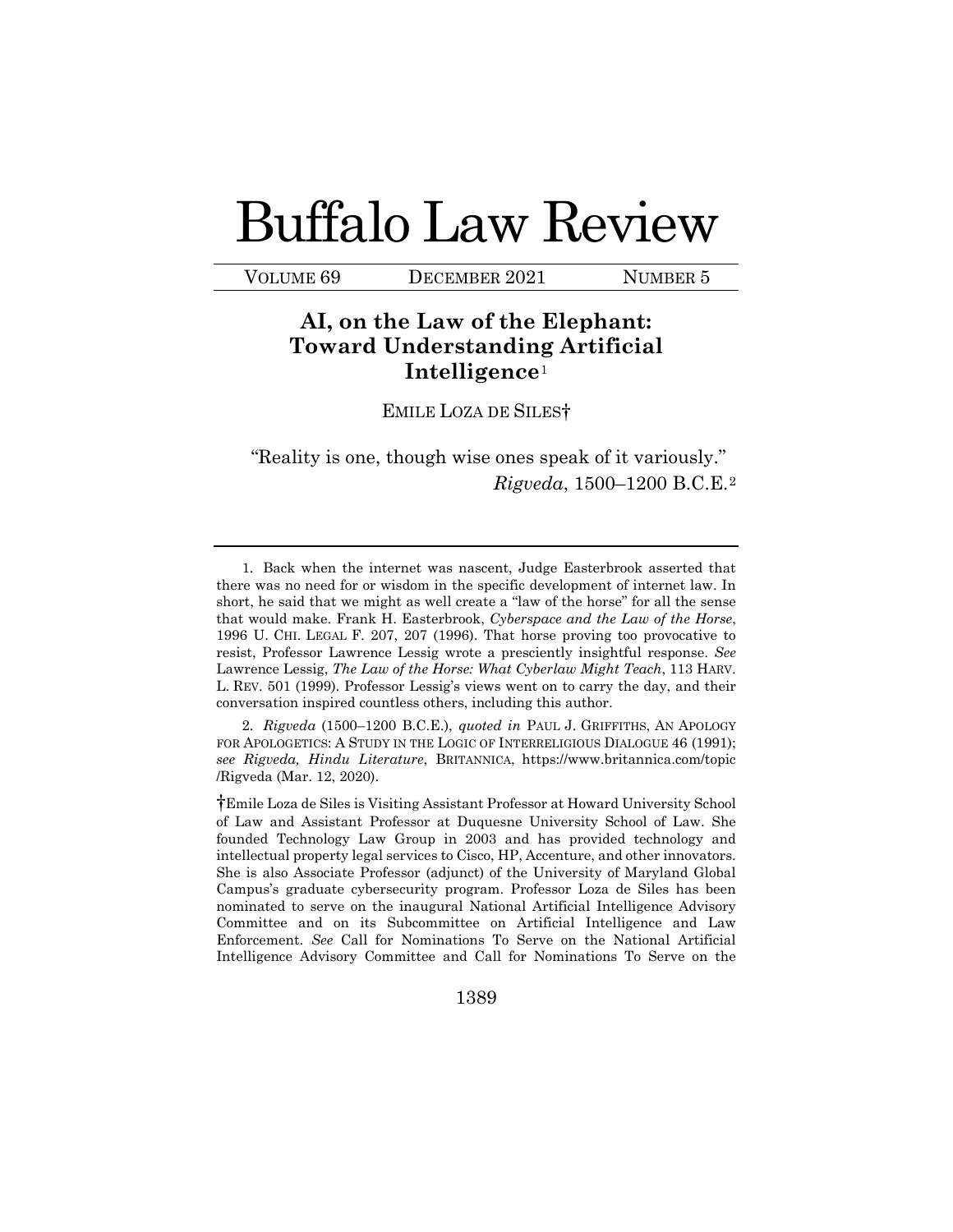#### ABSTRACT

*Machine learning and other artificial intelligence (AI) systems are changing our world in profound, exponentially rapid, and likely irreversible ways.*[3](#page-2-0) *Although AI may be harnessed for great good,*[4](#page-2-1) *it is capable of and is doing great harm at scale to people, communities, societies, and democratic institutions.*[5](#page-2-2) *The dearth of AI governance leaves unchecked AI's potentially existential risks.*[6](#page-2-3) *Whether* 

Thanks to Steven Bender, Miguel Bordo, Sherley Cruz, César Cuauhtémoc García Hernández, Eric Goldman, Verónica Gonzales-Zamora, Pratheepan Gulasekaram, Jan Levine, Amy Lovell, Gary Marchant, Katherine Norton, Christine Pollack, Julia Tedjeske, and Kristy White. Special thanks to Don Simon, Shivam Rai, and Chetan Ganjihal for their technical reviews; my research assistants Danielle Mrjanovich, Kate Dumais, and Daniel Matesic; and the members of the *Buffalo Law Review*. Gratitude always to my family. *Animo!* Contact: lozae@duq.edu.

<span id="page-2-0"></span>3. *See Artificial Intelligence for Europe*, at 1, COM (2018) 237 final (Apr. 25, 2018), https://ec.europa.eu/transparency/documents-register/detail?ref=COM(20 18)237&lang=en.

<span id="page-2-1"></span>4. *See, e.g.*, *AI for Good Global Summit*, INT'L TELECOMM. UNION, https://aiforgood.itu.int/ (last visited Dec. 7, 2021).

<span id="page-2-2"></span>5. *See generally* Peter K. Yu, *The Algorithmic Divide and Equality in the Age of Artificial Intelligence*, 72 FLA. L. REV. 331, 343–61 (2020) (addressing AI's tremendous benefits and emerging problems, such as harmful algorithmic biases).

<span id="page-2-3"></span>6. *See* Michael Guihot, Anne F. Matthew & Nicolas P. Suzor, *Nudging Robots: Innovative Solutions to Regulate Artificial Intelligence*, 20 VAND. J. ENT.  $&$  TECH. L. 385, 414–27 (2017) (pointing to regulatory deficiencies as AI technology rapidly advances). Few laws or regulations specifically address AI, although state and local authorities have begun to lead the way. *See, e.g.*, City and County of S.F., Cal., Ordinance No. 103-19 (May 21, 2019), https://sfbos.org/ sites/default/files/o0103-19.pdf; N.Y.C., N.Y., Local Law No. 49 (Jan. 11, 2018), https://legistar.council.nyc.gov/LegislationDetail.aspx?ID=3137815&GUID=437

Subcommittee on Artificial Intelligence and Law Enforcement, 86 Fed. Reg. 50326-01 (Sept. 8, 2021). She chairs the Section on Minority Groups of the Association of American Law Schools. She is a member of the Institute of Electrical and Electronics Engineers (IEEE) and serves on its Artificial Intelligence and Autonomous Systems Policy Committee, P2863 Working Group on the Organizational Governance of Artificial Intelligence, and other AI working groups. Professor Loza de Siles holds a technology undergraduate degree, an MBA, a JD from The George Washington University, and cybersecurity strategy management graduate certificate from Georgetown, with a data science graduate certificate underway with Harvard.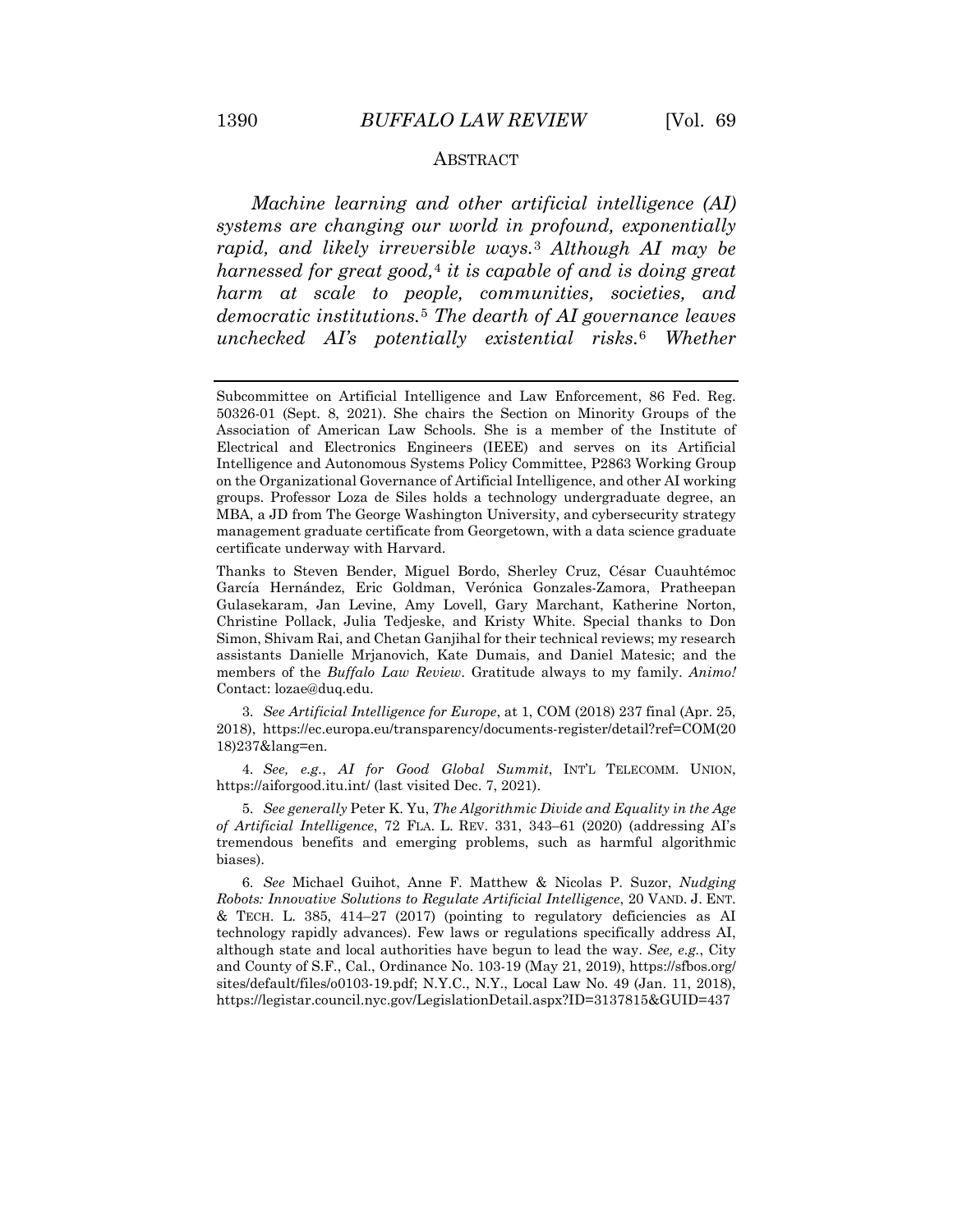*sounding urgent alarm or merely jumping on the bandwagon, law scholars, law students, and lawyers at bar are contributing volumes of AI policy and legislative proposals, commentaries, doctrinal theories, and calls to corporate and international organizations for ethical AI leadership.*[7](#page-3-0) *Unfortunately, erroneous, incomplete, and overly simplistic treatments of AI technology undermine the utility of a significant portion of that literature. Moreover, many of those treatments are piecemeal, and those gaps produce barriers to the proper legal understanding of AI.*

*Profound concerns exist about AI and the actual and potential crises of societal, democratic, and individual harm that it causes or may cause in future. On the whole, the legal community is not currently equal to the task of addressing those concerns, lacking sufficient AI knowledge and technological competence, despite ethical mandates for diligence and competence.*[8](#page-3-1) *As a result, law and policy debates and subsequent actions may be fundamentally flawed or produce devastating unintended consequences because they relied upon erroneous, uninformed, or misconceived understandings of AI technologies, inputs, and processes. Like the elephant in the ancient Jain parable, the wise ones may conceive of only a fraction of the AI creature and some more or less blindly.*[9](#page-3-2)

*Now more than ever, lawyers need to be able to see around critically important corners. The general lack of understanding about AI technology robs the legal profession* 

<span id="page-3-0"></span>A6A6D-62E1-47E2-9C42-461253F9C6D0.

<sup>7.</sup> *See, e.g.*, Guihot et al., *supra* note 6, at 436–37; *see also* Emilie C. Schwartz, Note, *Human vs. Machine: A Framework of Responsibilities and Duties of Transnational Corporations for Respecting Human Rights in the Use of Artificial Intelligence*, 58 COLUM. J. TRANSNAT'L L. 232 (2019) (noting AI's harmful implications for international human rights).

<sup>8.</sup> *See* MODEL RULES OF PRO. CONDUCT r. 1.1, 1.3 (AM. BAR ASS'N 2020).

<span id="page-3-2"></span><span id="page-3-1"></span><sup>9.</sup> *See* Easterbrook, *supra* note 1, at 207 ("Beliefs lawyers hold about computers, and predictions they make about new technology, are highly likely to be false. This should make us hesitate to prescribe legal adaptations for cyberspace. The blind are not good trailblazers.").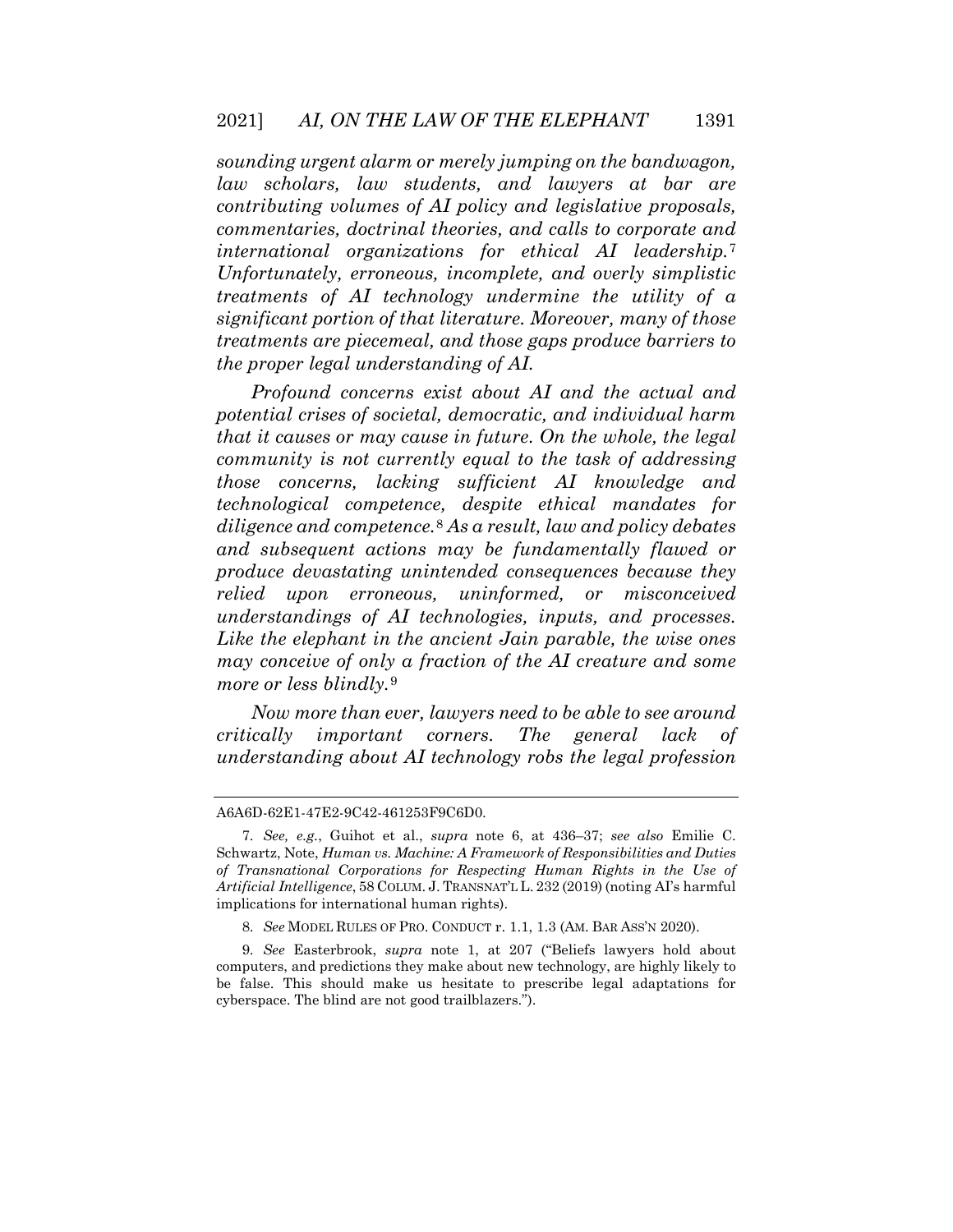*of that foresight. This state of affairs also raises significant ethical concerns. Worse, it undermines lawyers' power, authority, and legitimacy to bring forward truly valid, meaningful ideas and solutions to prevent AI from becoming humanity's apex predator.*[10](#page-4-0)

*This Article responds with several descriptive and theoretical contributions. As to its descriptive contributions, it aims to correct and augment the record about AI, particularly machine learning and its underlying technologies and processes. It endeavors to present a concisely and accessibly stated foundational, but sufficiently comprehensive, single-source explanation. The Article draws extensively from the scientific and technical literatures and undertakes an important interdisciplinary*[11](#page-4-1) *translational process by which to map the AI technical lexicon*[12](#page-4-2) *to legal terms of art and constructions in patent and other cases.*[13](#page-4-3) *Because their understanding is foundational, the Article drills down on three principal AI inputs: data, including data curation; statistical models; and algorithms. It then engages in illustrative issue-spotting within these AI factual frames, sketching out some of the many legal implications associated with those vital understandings.*

*Toward its theoretical contributions, the Article presents two conceptual sortings of AI and introduces a systems- and process-engineering-inspired taxonomy of AI. First, it categorizes AI by the degree of human involvement in and, conversely, the degree of AI autonomy in AI-mediated decision-making. Second, it conceptualizes AI as being static or dynamic. Those distinctions are vital to AI's potential for* 

<span id="page-4-1"></span><span id="page-4-0"></span><sup>10.</sup> See the esoteric mind of *mi marido* for this terrifying vision of AI; *see also*  WAR OF THE WORLDS (Paramount Pictures and DreamWorks Pictures 2005).

<span id="page-4-2"></span><sup>11.</sup> *See generally* Richard A. Posner, *The Decline of Law as an Autonomous Discipline: 1962–1987*, 100 HARV. L. REV. 761 (1987).

<span id="page-4-3"></span><sup>12.</sup> *See* ANTONIN SCALIA & BRYAN A. GARNER, READING LAW: THE INTERPRETATION OF LEGAL TEXTS 415 (2012) ("[O]ne of the chief functions of our courts is to act as an animated and authoritative dictionary.").

<sup>13.</sup> *See, e.g.*, Markman v. Westview Instruments, Inc., 517 U.S. 370 (1996).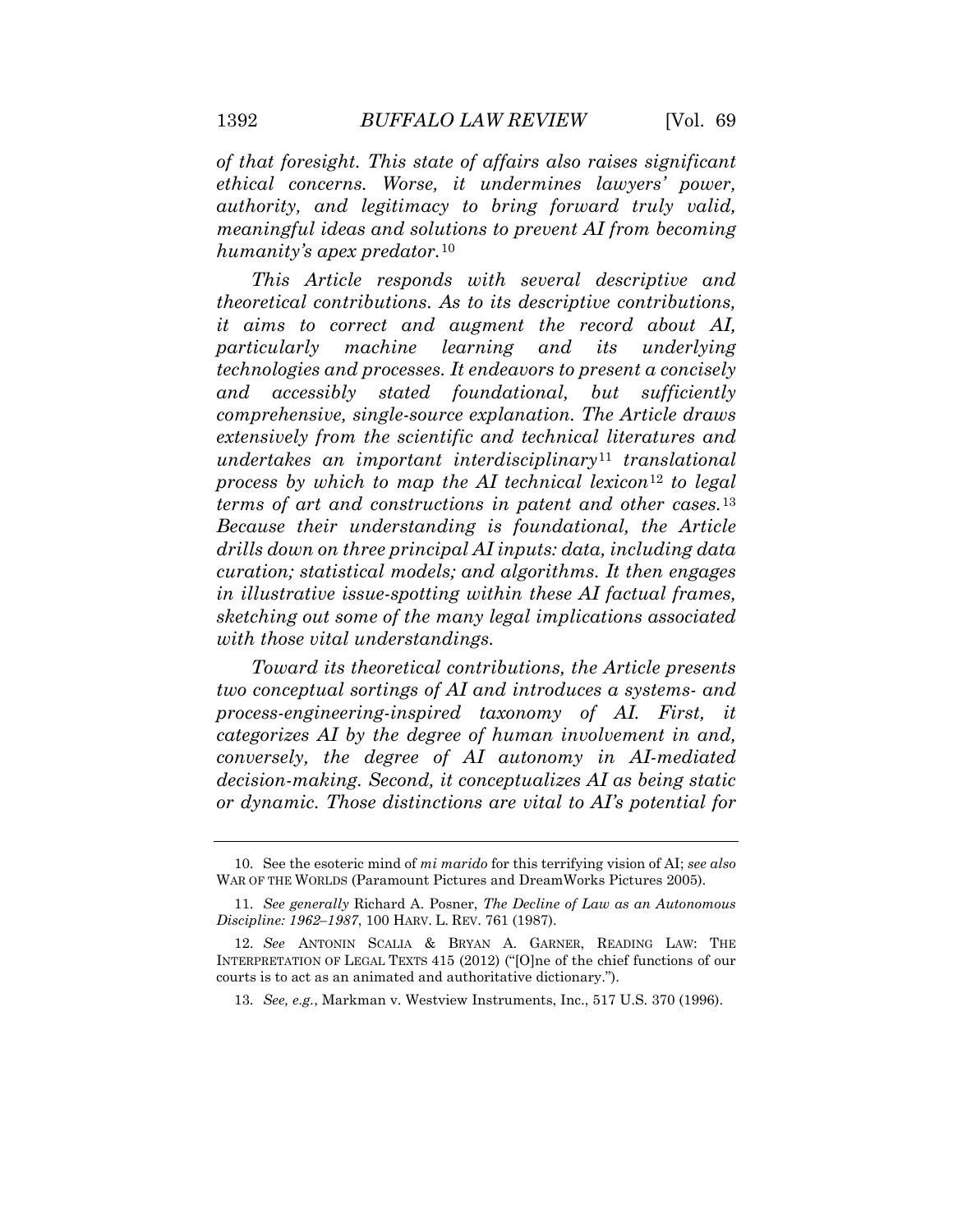*harm, meaningful accountability, and, ultimately, the proper prioritization of AI governance efforts. Third, the Article briefly introduces a taxonomy that conceptualizes AI as a human-machine enterprise made up of series of processes. By perceiving "the whole of the AI elephant," the role of human decision-making and its limits may be understood, and the human-machine enterprise that is AI and its constituent processes may be deconstructed, comprehended, and framed for subsequent scholarship, doctrinal and procedural analyses, and law and policy developments. With these, the Article hopes to help inform and empower lawyers to improve the security, justness, and well-being of people in the increasingly algorithmic world.*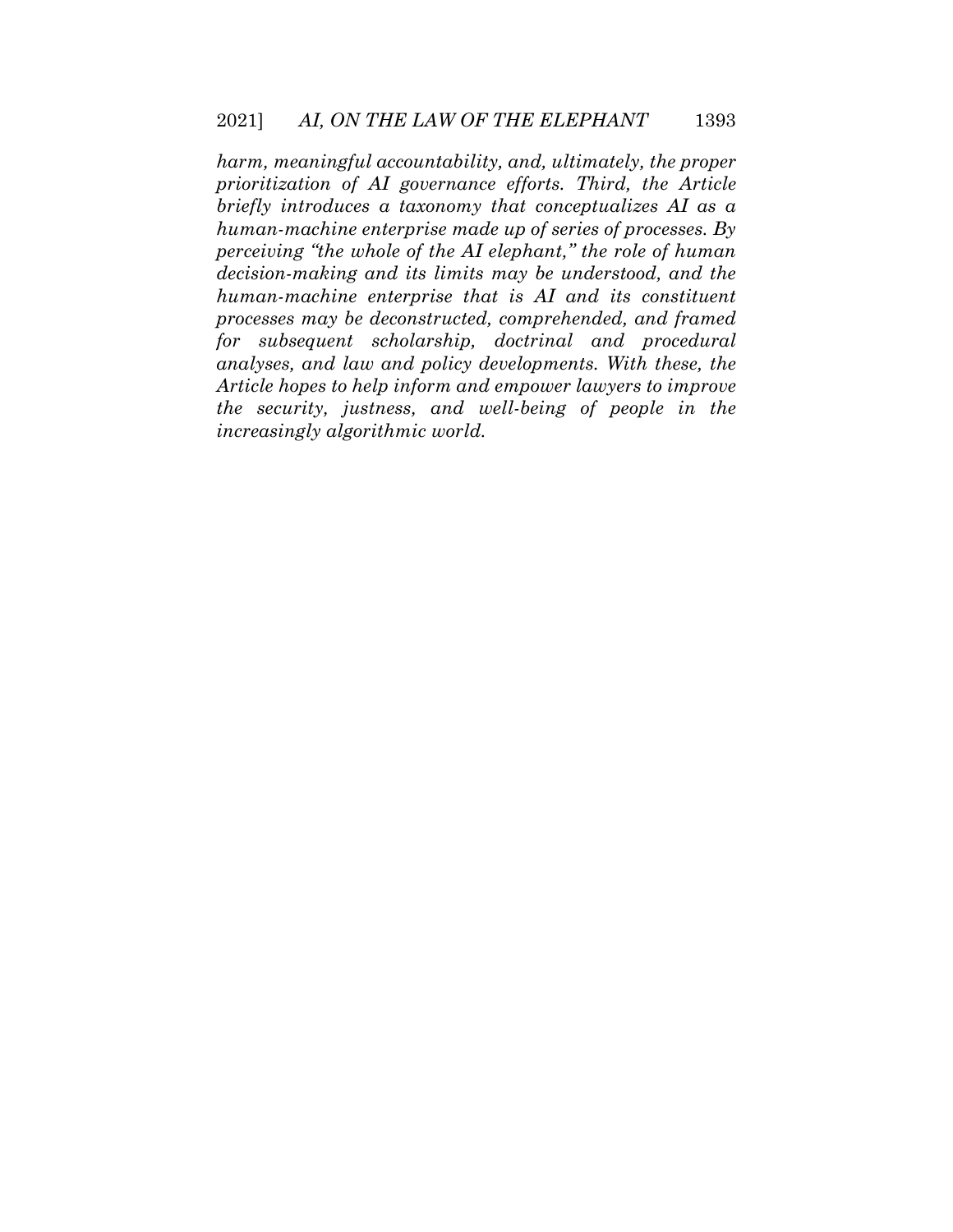# 1394 *BUFFALO LAW REVIEW* [Vol. 69

### **CONTENTS**

|    | A. Crossing the Lexicon: Lost in Translation 1401     |  |
|----|-------------------------------------------------------|--|
|    | B. Abstraction and Other Obfuscations 1405            |  |
|    | C. Inadequate Adherence to Ethical Duties 1409        |  |
|    |                                                       |  |
|    | A. The Ethical Requirements: ABA                      |  |
|    |                                                       |  |
|    | 1. Ethical Duty of Technological Competence 1411      |  |
|    |                                                       |  |
| В. | The Mental Model: AI as a Human-Machine               |  |
|    | <i>Enterprise Comprised of Processes</i> 1413         |  |
|    |                                                       |  |
|    | A. What Is Artificial Intelligence?  1418             |  |
|    | B. Legal Taxonomies for AI Decisional Context         |  |
|    |                                                       |  |
|    | 1. Decisional Use Context:                            |  |
|    | Automated Decision System or                          |  |
|    | Automated Decision Support System? 1422               |  |
|    | 2. Operational Character: Static or                   |  |
|    | Dynamic Artificial Intelligence? 1424                 |  |
|    |                                                       |  |
|    | 1. An Exemplar Machine Learning                       |  |
|    |                                                       |  |
|    | 2. Models of Machine Learning  1432                   |  |
|    | IV. THE ELEPHANT AS PROCESS: AI INPUTS  1436          |  |
|    | A. Data, Big Data, and More and Different Data. 1436  |  |
|    |                                                       |  |
|    |                                                       |  |
|    | 3. What Is Data Curation? 1443                        |  |
|    | 4. Mapping Data to Artificial Intelligence 1446       |  |
|    | B. Statistical Models and AI Modeling Processes. 1452 |  |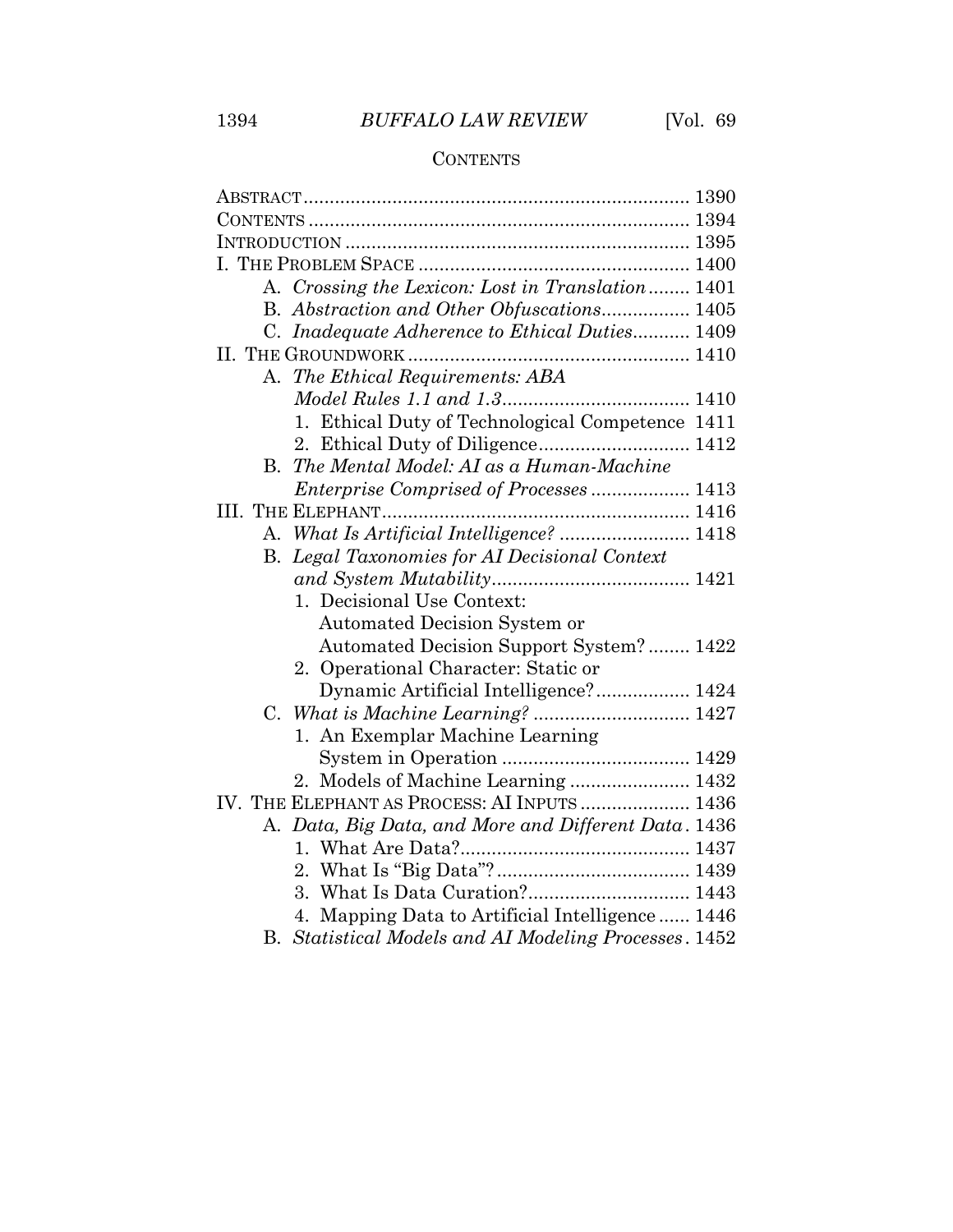| 1. What is a Statistical Model? 1453          |  |
|-----------------------------------------------|--|
| 2. Model Building, Determination,             |  |
|                                               |  |
| C. Algorithms in Artificial Intelligence 1458 |  |
|                                               |  |
| 2. Common Classes of Artificial               |  |
|                                               |  |
|                                               |  |

#### **INTRODUCTION**

On an ancient day, a nomadic traveler, riding on the back of an elephant, arrived in a remote village. The massive and remarkable creature was an absolute mystery, something never before beheld by the village folk. Fearful and confused, they ran to the village leader. "Go," he commanded, "bring our old ones. They will tell us what it is." Presently, a group of wizened and blind villagers approached, led by the excited sighted who placed them before the beast and implored them to explain. The old blind women and men reached out their hands and thus encountered different parts of the animal. One of these found the fearsome point and heavy curve of a tusk, crying out, "Why, this is an enormous plow!" One, touching the writhing trunk, drew back and exclaimed, "It is a giant snake! Watch out lest it bite you!" Another felt one of the elephant's big flapping ears, calling out, "No, it is a great fan!" Yet another old one exclaimed, "Of course! It is a mahogany tree!", wrapping her arms around a massive leg. "No, it is a sturdy wall!," another old one claimed, feeling his way down the elephant's mountainous sides. "You're all wrong!" the last cried, "It is a rope," gripping the creature's thick cable of tufted tail. In the midst of growing confusion and dissension, the nomad approached. "Why, good people! The reality is but one, although your wise ones speak of it variously. This reality is an elephant!"[14](#page-7-0)

<span id="page-7-0"></span><sup>14.</sup> GRIFFITHS, *supra* note 2, at 46 (quoting *Rigveda* (1500–1200 B.C.E.)); *see Rigveda, Hindu Literature*, BRITANNICA, https://www.britannica.com/topic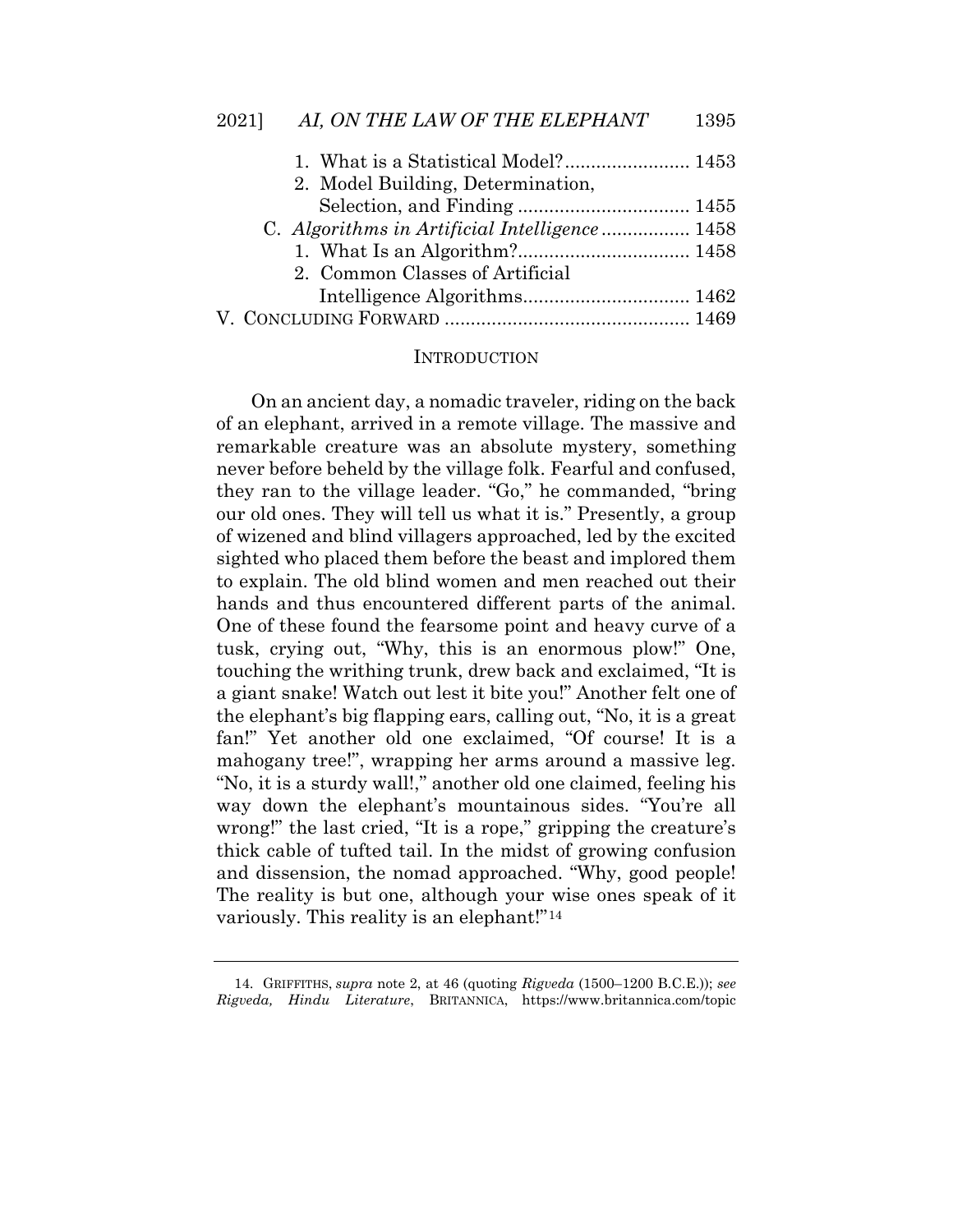This is the Jain parable of *andha-gaja-nyāya*.[15](#page-8-0) For the law and lawyers today, it is a metaphor for understanding the domain of artificial intelligence.

*Anekāntavāda* is the Jain doctrine of the multiplexity or many-sidedness of reality.[16](#page-8-1) Under the doctrine of *anekāntavāda*, reality, in addition to being many-sided, is in a constant and inevitable state of change.[17](#page-8-2) The Jain parable of the blind ones and the elephant illustrates that reality in its infinite nature is perceived and understood based upon differing predications, which, in turn, give rise to necessarily partial views.[18](#page-8-3) Where such partial views are unconditionally accepted, each view holder is weddedly blind to reality's other properties, those properties sitting outside the scope of that view. The proper comprehension of reality in its complexity requires a method of study and logical analyses that incorporates all viewpoints.[19](#page-8-4) Without this, a "superficial, deficient cognition" results by which view holders grasp at partial or scant data and underdeveloped notions.[20](#page-8-5) The law can go seriously wrong when emanating from such cognition.

In the language of physics, reality under *anekāntavāda*  reflects a high state of entropy, that is, a high degree of unpredictability and disorder.[21](#page-8-6) *Anekāntavāda* and high

- 17. *See* Balcerowicz, *supra* note 15, at 37.
- 18. *See id.* at 39–40.
- 19. *See id.* at 40–41.
- 20. *Id.*

<sup>/</sup>Rigveda (Mar. 12, 2020).

<span id="page-8-0"></span><sup>15.</sup> Transliterated from Sanskrit, *andha-gaya-nyāya* means "the maxim of the blind people and the elephant." Piotr Balcerowicz, *Some Remarks on the Naya Method*, *in* ESSAYS IN JAINA PHILOSOPHY AND RELIGION 37, 40 (Piotr Balcerowicz ed., 1st Indian ed. 2003). I contribute my own version of this parable.

<span id="page-8-2"></span><span id="page-8-1"></span><sup>16.</sup> *See id.* at 37; *Anekāntavāda, Jainism*, BRITANNICA, https://www .britannica.com/topic/anekantavada (last visited Nov. 16, 2021).

<span id="page-8-6"></span><span id="page-8-5"></span><span id="page-8-4"></span><span id="page-8-3"></span><sup>21.</sup> *See* Gordon W.F. Drake, *Entropy*, BRITANNICA, https://www .britannica.com/science/entropy-physics (last visited June 2, 2021). Entropy is likewise a measure of disorder and, in machine learning, of a particular random variable's uncertainty. *See* MOHSSEN MOHAMMED, MUHAMMAD BADRUDDIN KHAN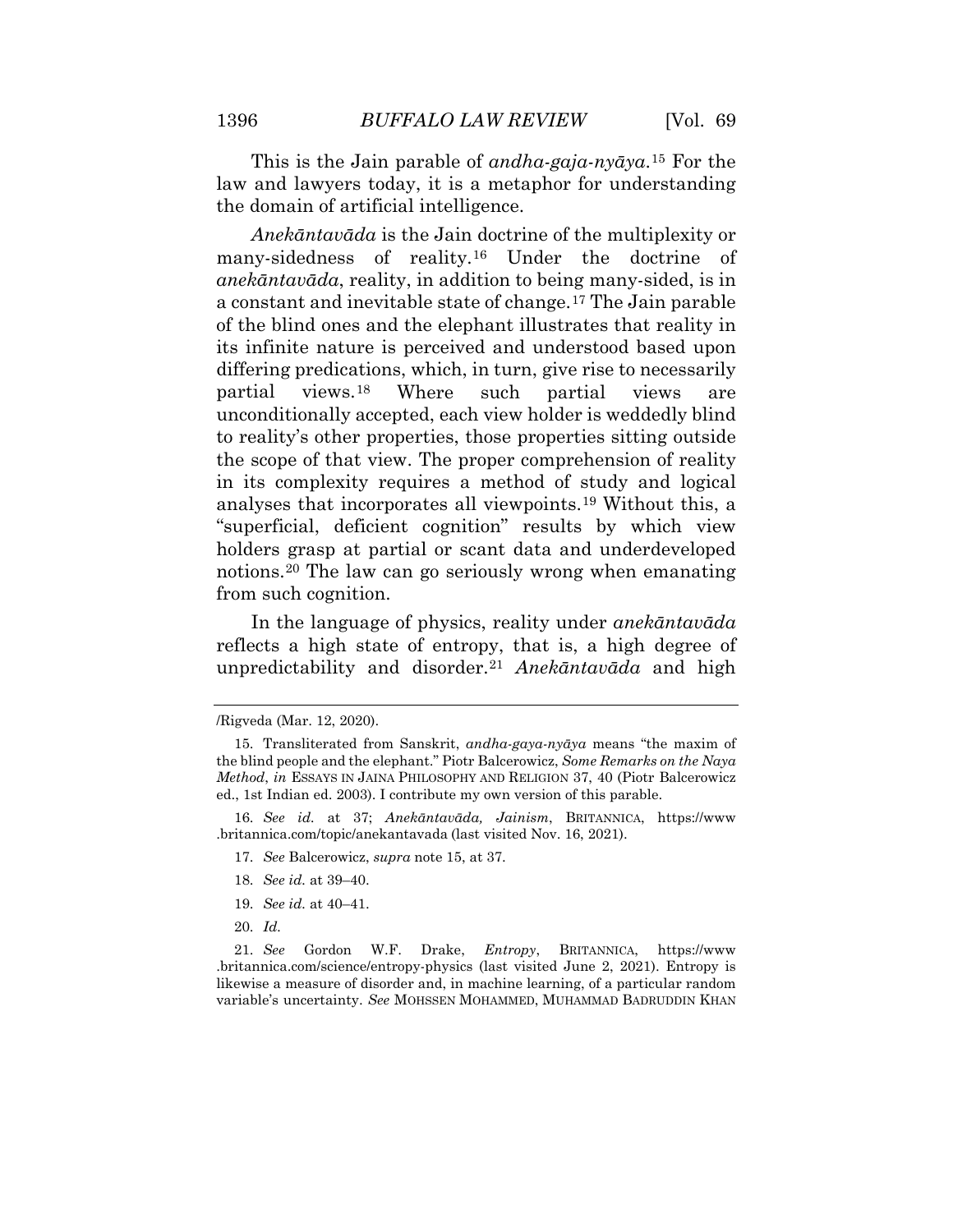entropy well describe the current state of law, legal practice at bar and bench, and legal scholarship and education regarding artificial intelligence and related technologies (collectively, AI).

In the many-sided, constantly changing reality of AI, the law is struggling. The technologies and their implications are complex and rapidly evolving. Compounding that complexity, too few lawyers understand AI and how it works or, at a more foundational level, its terminology. The terrible consequence is that lawyers' lack of sufficient AI knowledge and competency places people, communities, institutions, civil society, and even the rule of law itself at grave and perpetual risk through continued exposure to rapidly scaling, but virtually ungoverned AI.[22](#page-9-0)

A lack of effort by legal scholars and other legal writers is not the cause of this lack of AI knowledge and competency. The legal literature is replete and burgeoning with articles mentioning AI and related topics.[23](#page-9-1) Indeed, the legal literature around AI exploded at least five years before the topic came to any arguably meaningful Congressional attention in 2018.[24](#page-9-2) It is urgent that the AI legal scholarship

<span id="page-9-1"></span>23. For example, in 2019, there were 2,107 law review and bar journal articles about AI. Westlaw Queries, https://1.next.westlaw.com/Search/Home.html (searches using following criteria: "algo!," "artificial intelligence," "big data," and "machine learning") (on file with author). By contrast, in 2013, 814 such articles appeared. *Id.* In 2017, there were 1,881 such articles, 1,475, or some 78% of which, appeared in law review journals. *Id.*

<span id="page-9-2"></span>24. *See* Comparative Analysis of Artificial Intelligence Search Results (Jan. 1, 2020) (based upon Westlaw Searches of Law Review and Journal Articles, https://1.next.westlaw.com/Search/Home.html (searches using following criteria: "artificial intelligence," "machine learning," "algorithm!," and "big data") and of Federal Congressional Record, https://www.congress.gov/congressional-record (searches using following criteria: "artificial intelligence," "'machine learning' of

<sup>&</sup>amp; EIHAB BASHIER MOHAMMED BASHIER, MACHINE LEARNING: ALGORITHMS AND APPLICATIONS 38 (2017).

<span id="page-9-0"></span><sup>22.</sup> *But see* Daniel L. Chen, *Machine Learning and the Rule of Law*, *in* LAW AS DATA: COMPILATION, TEXT, AND THE FUTURE OF LEGAL ANALYSIS 429, 433–41 (Michael A. Livermore & Daniel N. Rockmore eds., 2019) (arguing machine learning used to detect judicial bias, arbitrariness and variability may enhance rule of law and improve judicial education and decision-making).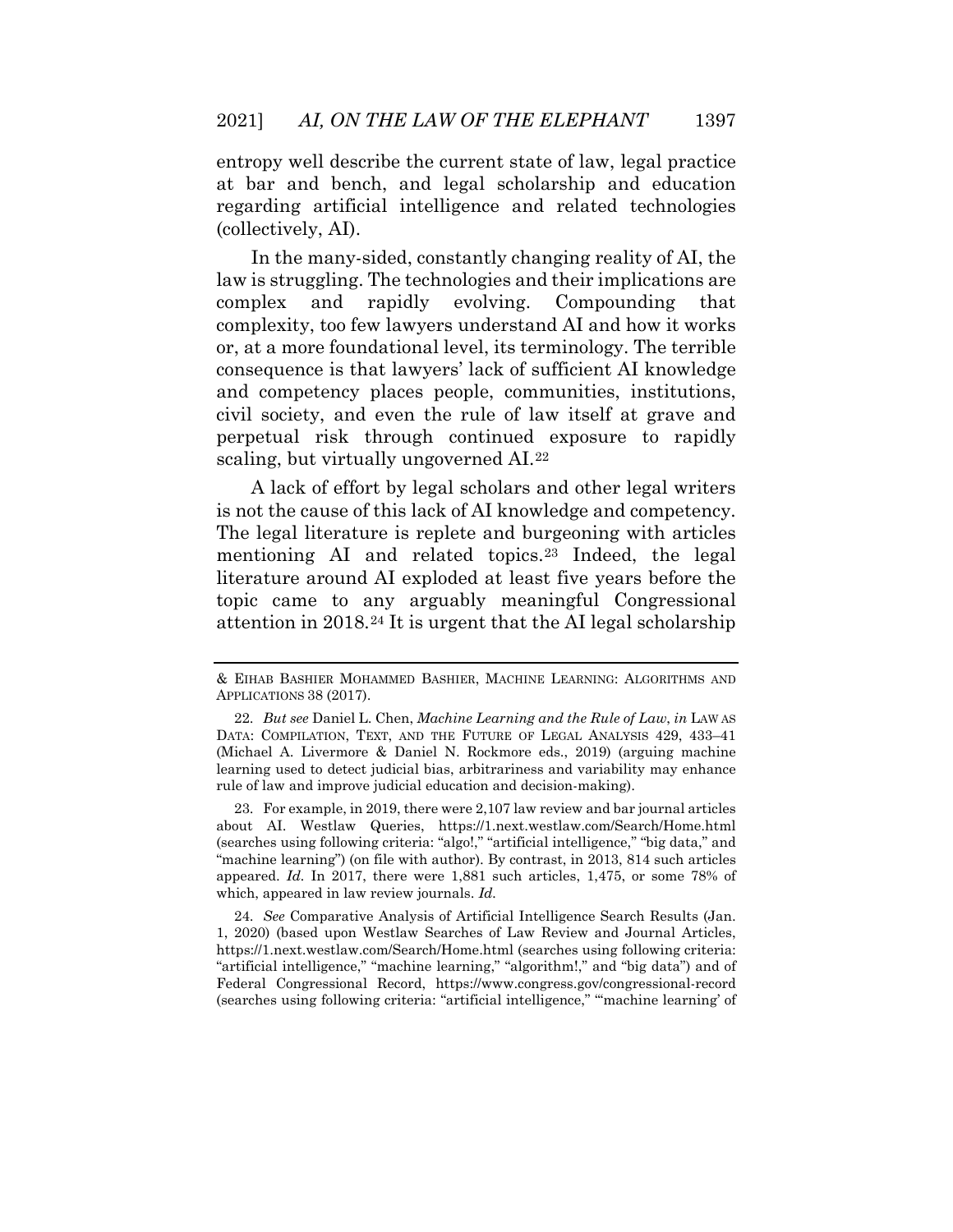should direct great energy toward rationalizing AI within legal constructs and to contribute guidance for those who will, and must, govern AI-mediated societies. Nothing short of the future of the rule of law and of humankind is at stake.

Contemporary explanations of AI in the legal literature, however, are often superficial<sup>[25](#page-10-0)</sup> and, in some instances, even erroneous. Coverage of the technological foundations of AI phenomena is a patchwork with legal scholarly writings tending to focus on small pieces of the elephant as bases for the legal theories or policies therein proposed. Adopting a narrower and caveated scope of view is a common and important scholarship practice, but one that, here, confounds what law needs: a sufficiently detailed, comprehensive, and carefully expressed understanding of AI and related technologies.

Absent that, readers of narrow and partial legal treatments of AI may ignore the finer nuances of and carefully constructed caveats applicable to AI and, consequently, may arrive at faulty cognitive understandings about AI.[26](#page-10-1) This, in turn, undermines the logical bases and appropriate application of the AI law and policy constructs

<span id="page-10-0"></span>25. This observation holds even when accounting for the necessary brevity of bar journal articles, which constituted about one quarter of the literature in a sample year.

<sup>&#</sup>x27;neural network!' or 'deep learning' or 'reinforcement learning'," "algorithm!," and "big data' or 'data /2 broker!' or 'aggregate!' or 'miner' or 'mining' or 'appender!"") (on file with author). The latter search criteria were expanded in comparison to the former to produce more numerous results from the Congressional Record. Analyses of the Congressional Record results showed spiking instances of the appearance of the search terms starting in 2018. In the year with the highest number of results, and the latest examined year, however, there were still only 215 appearances of any of the search terms in the Congressional Record. *Id.* The yearly Congressional Record appearances totaled 34, 43, 54, 50, 53, 98, and 215 for 2013 through 2019, respectively. *Id.* The yearly law review and journal appearances totaled 430, 526, 513, 654, 901, 1,170, 1,291, 1,673, 2,273, and 2,837 for 2010 through 2019, respectively. *Id.*

<span id="page-10-1"></span><sup>26. &</sup>quot;It is a capital mistake to theorise before one has data. Insensibly one begins to twist facts to suit theories, instead of theories to suit facts." SIR ARTHUR CONAN DOYLE, THE ADVENTURES OF SHERLOCK HOLMES 5 (1892) (*The Adventures of a Scandal in Bohemia*).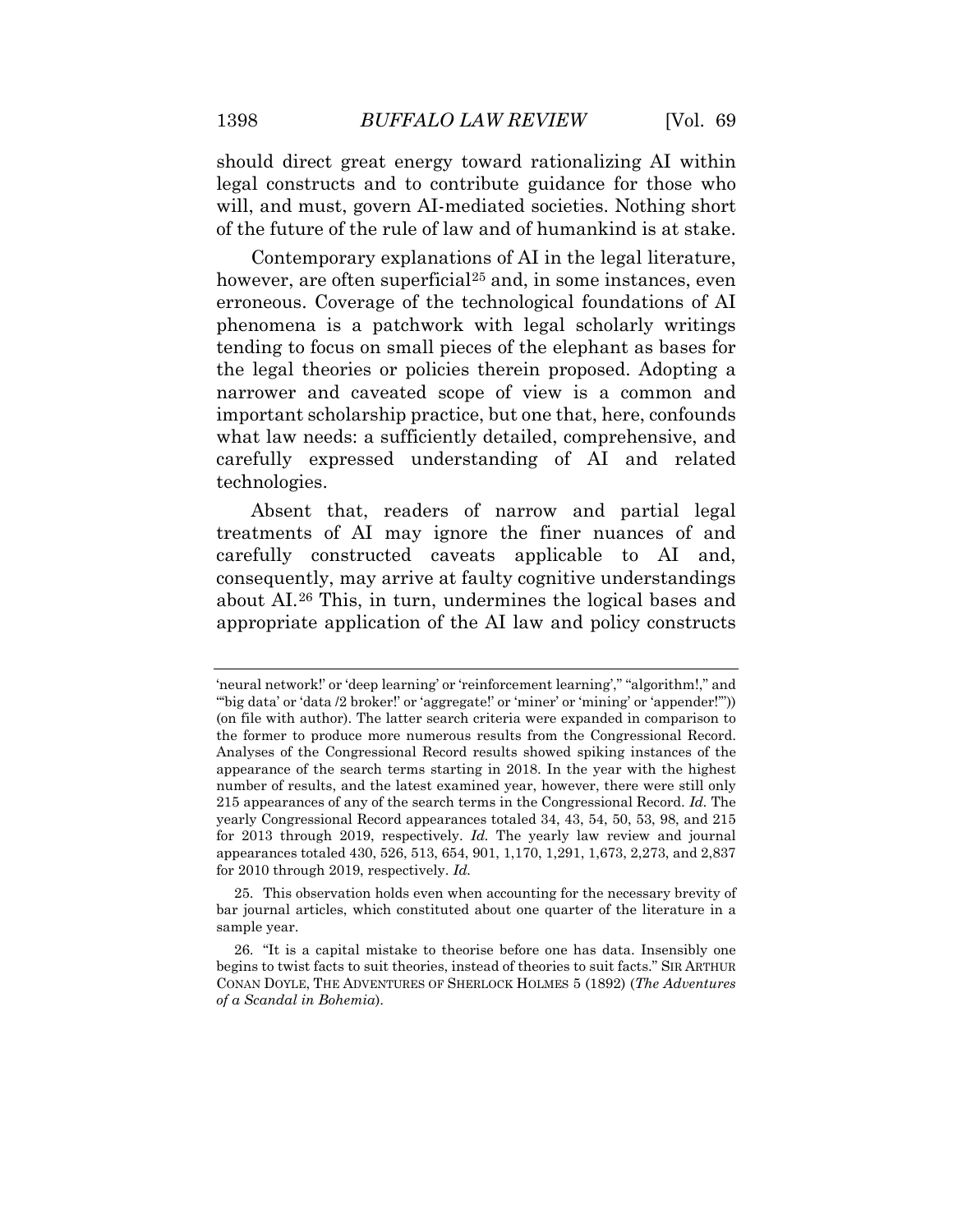proposed in the writings. Worse yet, inferences, subsequently discovered to have been erroneously drawn, may be lain later at the feet of legal scholars and unjustly call into question the validity of their arguments and recommendations. The continued lack of a comprehensively laid out understanding of AI in the legal literature as support for other AI legal scholarship is deeply problematic. Forsooth, how does the elephant run—walk—survive with only three legs? Poorly, if at all.

In contrast, with such a companion and support as this Article aspires to be, clearer and more cohesive lines of inquiry can emerge within the AI legal scholarship. By doing so, the needs to repetitively explain the current technological underpinnings of AI and to expend valuable publication "real estate" diminish. This frees legal scholars to focus with even greater depth and intensity upon the theoretical and procedural questions at hand. The Article also hopes to expand the field of inquiry for legal scholars by offering a scaffolding upon which to build and consider more finely drawn legal implications of, for example, uses of convolutional neural networks and imputed data for international economic development, human rights, and sustainability[27](#page-11-0) or recurrent neural networks used in medical imaging contexts.[28](#page-11-1) The impact of legal scholarship to inform thinking, public policy, lawmaking, judicial and regulatory decision-making, and, in sum, the "long game" about AI and what it means for justice and law[29](#page-11-2) will increase as readers better adopt and elaborate upon those

<sup>27.</sup> *See, e.g.*, Carla Gomes et al., *Computational Sustainability: Computing for a Better World and a Sustainable Future*, 62 COMMC'NS ACM, Sept. 2019, at 56, 57–58, https://dl.acm.org/doi/10.1145/3339399.

<span id="page-11-0"></span><sup>28.</sup> *See generally* Robert DiPietro & Gregory D. Hager, *Deep Learning: RNNs and LSTM*, *in* HANDBOOK OF MEDICAL IMAGE COMPUTING AND COMPUTER ASSISTED INTERVENTION 503 (S. Kevin Zhou et al. eds., 2020).

<span id="page-11-2"></span><span id="page-11-1"></span><sup>29.</sup> Robin West & Danielle Citron, *On Legal Scholarship*, ASS'N OF AM. L. SCHS. 14 (Aug. 2014), https://www.aals.org/wp-content/uploads/2014/08 /OnLegalScholarship-West-Citron.pdf. *See generally* DiPietro & Hager, *supra*  note 28.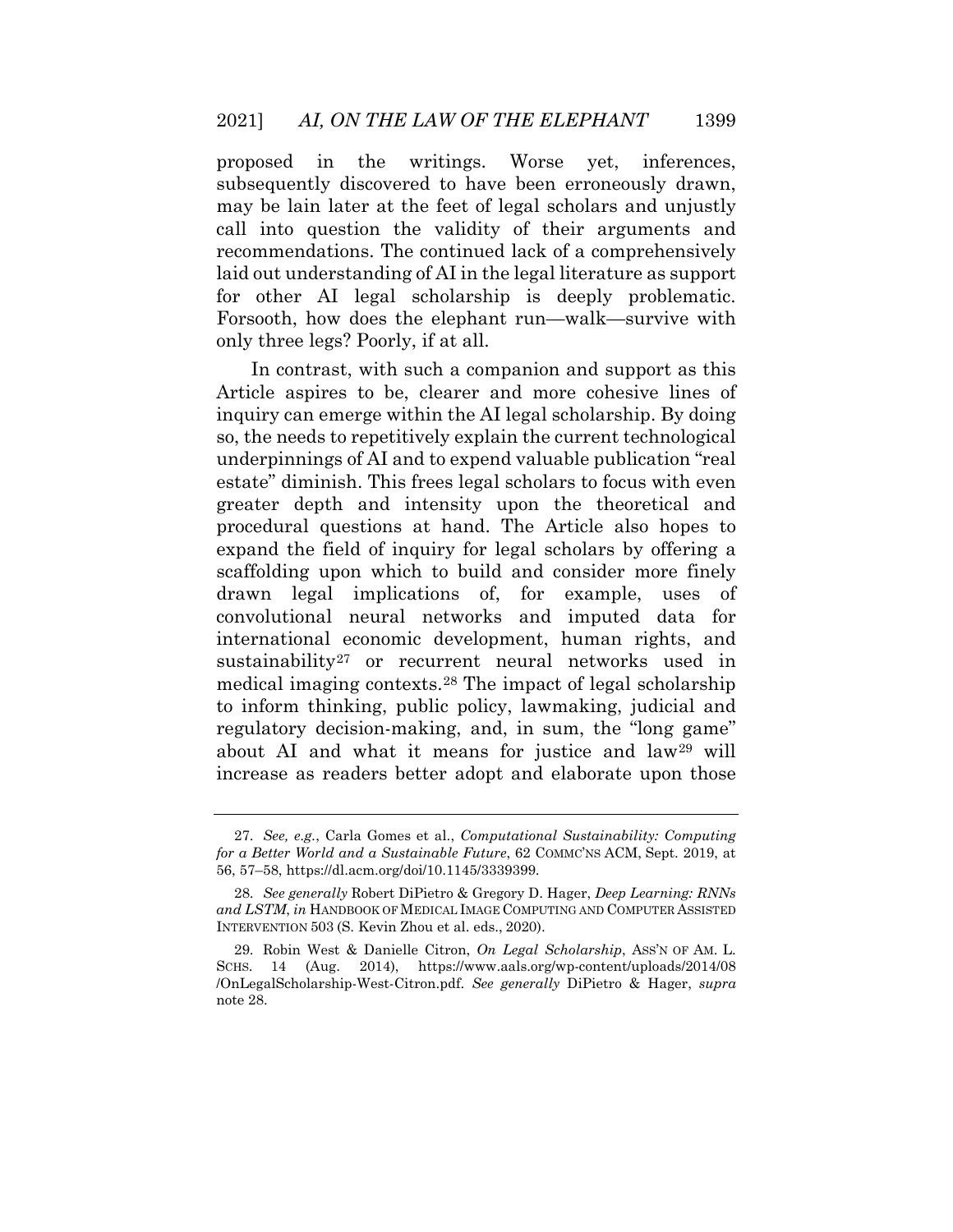teachings because they are built upon a strong foundational understanding of AI. They will no longer be those wise, but blind persons trying to comprehend the whole of the elephant by grasping whatever part of the gargantuan creature is at hand.<sup>[30](#page-12-0)</sup> It will take time, however, to flesh out the beast.

Toward that, this Article offers the following contributions. First, it reads the language of AI technologies, inputs, and processes into the legal literature through an interdisciplinary translational map by which to relate the AI technical lexicon to legal terms of art and constructions in patent and other cases. Second, it sketches some exemplary legal implications associated with those vital understandings. Third, it offers an engineering and lawdriven taxonomy for conceptualizing the whole of the AI elephant as a process to be deconstructed and analyzed. Because their understanding is fundamental to subsequent learnings and work regarding AI, the Article then drills down to analyze three principal inputs for artificial intelligence within that taxonomic model: data, statistical models, and algorithms.

#### I. THE PROBLEM SPACE

The AI problem space for lawyers consists of three interlinking problems. First, the most fundamental basis for comprehending AI is the language of its technical arts. The AI lexicon is confounding. Second, the constituent components of AI are equally confounding, each having its own deep complexity. Add to those further complexities in the diversity of AI applications, delivery models, and markets, for example. Automation bias, the use of abstraction as an analytic tool before AI has been unpacked from its black boxes, and other perspectives and analytical

<span id="page-12-0"></span><sup>30.</sup> *See* JOHN GODFREY SAXE, *The Blind Men and the Elephant*, *in* THE POEMS OF JOHN GODFREY SAXE 259, 259–61 (1873); *see also* David M. Zlotnick, *The Buddha's Parable and Legal Rhetoric*, 58 WASH. & LEE L. REV. 957, 958–61 & nn.5–9 (2001).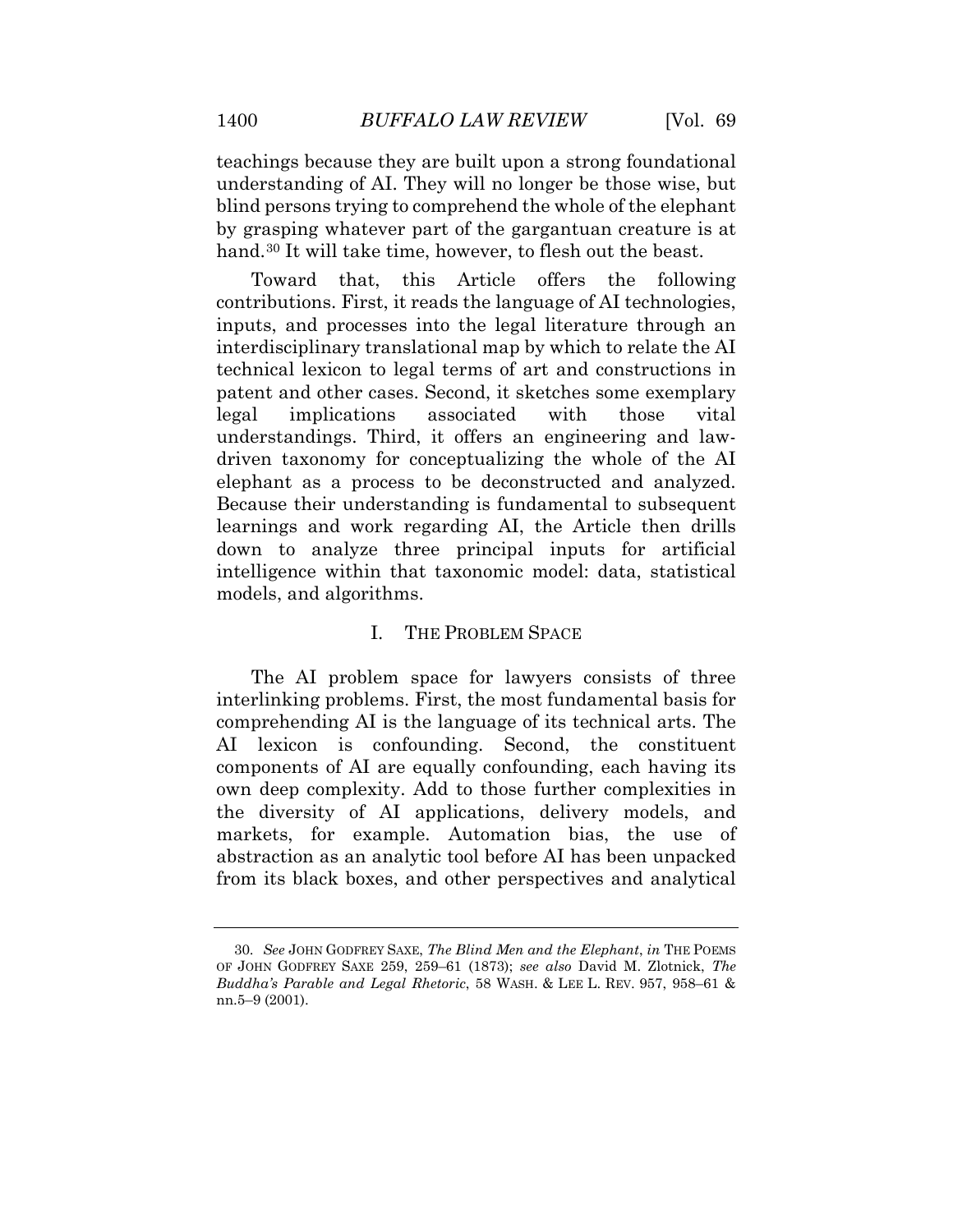practices also create barriers. Third, the ethical rules that govern all attorneys unequivocally require competency, including technological competency in general and AI competency in particular, and the diligence by which to gain and maintain that competency. Absent independent enforcement of these duties by governments or private litigation, however, competency compliance remains a matter of self-enforcement, which seems a gravely inadequate approach in the face of all that AI portends for law and justice.

This Section discusses each of these three interlinking problems in turn and then closes with a summary of some of the AI dangers that threaten lives, communities, and civil society if those problems are not addressed soon.

#### A. *Crossing the Lexicon: Lost in the Translation*

When Julius Caesar dared to cross the Rubicon, he broke the *lex cornelia majestatis*, committing treason and embarking on an irrevocable course of action that sparked revolution, civil war, and, ultimately, his triumphant ascendency as the Roman emperor.[31](#page-13-0)

The unknown likewise confronts those who wish to cross into and read the AI lexicon. Terms of foreign arts lie ahead, terms that are highly technical, esoteric, and seemingly abstruse in the extreme. When the reading starts discussing feature vectors,[32](#page-14-0) the strengths and weaknesses of various statistical models, and zero-shot learning,[33](#page-14-1) it can be

<span id="page-13-0"></span><sup>31.</sup> *See* David Luban, *On the Commander in Chief Power*, 81 S. CAL. L. REV. 477, 494 n.56 (2008); Emily Rodriguez et al., *Rubicon*, BRITANNICA, https://www.britannica.com/place/Rubicon (last visited Dec. 8, 2021); Arnold Joseph Toynbee, *Julius Caesar*, BRITANNICA, https://www.britannica.com /biography/Julius-Caesar-Roman-ruler (last visited Dec. 8, 2021); Ernesto Valgiglio, *Sulla*, BRITANNICA, https://www.britannica.com/biography/Sulla #ref141208 (last visited Dec. 8, 2021).

<sup>32.</sup> *See, e.g.*, ANDRIY BURKOV, THE HUNDRED-PAGE MACHINE LEARNING BOOK 1–4, 9–10 (2019) (ebook), http://themlbook.com/.

<sup>33.</sup> *See, e.g.*, *id.* at 95–96.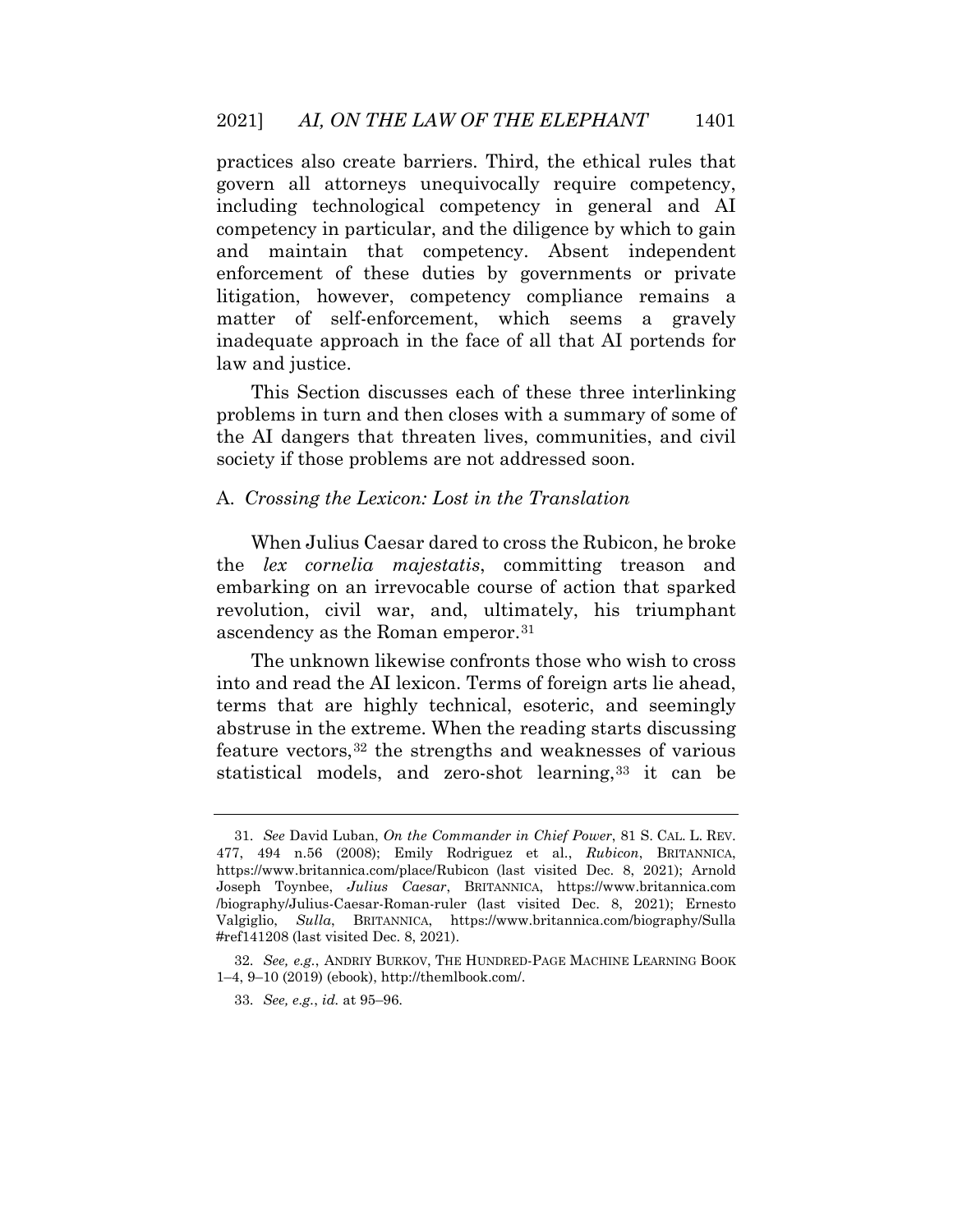intimidating. Add in mathematical notation and formulae, programming syntax, and model diagrams, and it can get downright fearsome.[34](#page-14-2)

Furthermore, the terms of art from cognitive science, statistics, computer science, and other AI-involved disciplines do not necessarily map to terms of art in law.[35](#page-14-3) Some words may be so deeply ingrained and veneered in the legal arts that technical terms of art may be immediately imbued with legal connotations. Such "automated thinking" may engender error and blind readers to the term's proper understanding within the AI context.[36](#page-14-4)

Bias is one such term: essential on one side, anathema on the other. For example, inductive bias, or "bias," is "the set of all factors that influence hypothesis selection,"[37](#page-14-5) and that bias is essential to the proper functioning of AI and, specifically, to machine learning.<sup>[38](#page-15-0)</sup> Briefly, under a supervised machine learning model, the AI system is exposed

<span id="page-14-4"></span>36. JUDITH S. HURWITZ, MARCIA KAUFMAN & ADRIAN BOWLES, COGNITIVE COMPUTING AND BIG DATA ANALYTICS 13 (2015); *see id.* at 13–14.

38. *See* UTGOFF, *supra* note 37, at 5–29.

<span id="page-14-2"></span><span id="page-14-1"></span><span id="page-14-0"></span><sup>34.</sup> *See, e.g.*, JONAS PETERS, DOMINIK JANZING & BERNHARD SCHÖLKOPF, ELEMENTS OF CAUSAL INFERENCE: FOUNDATIONS AND LEARNING ALGORITHMS 66, 85 (2017).

<span id="page-14-3"></span><sup>35.</sup> *See, e.g.*, State v. Torgerson, 611 N.W.2d 182, 184 (N.D. 2000) (random selection under Federal Jury Selection and Service Act); United States v. Rioux, 97 F.3d 648, 655 (2d Cir. 1996) (statistical decision theory applied to jury selection).

<span id="page-14-5"></span><sup>37.</sup> PAUL E. UTGOFF, MACHINE LEARNING OF INDUCTIVE BIAS 5 (1986). The views on biases in machine learning have developed greatly since 1980 when bias, as a core theoretical concept, was introduced. *See* Thomas Hellström, Virginia Dignum & Suna Bencsch, *Bias in Machine Learning - What Is It Good For?*, ARXIV 2 (Apr. 1, 2020), https://arxiv.org/pdf/2004.00686.pdf (citing TOM M. MITCHELL, THE NEED FOR BIASES IN LEARNING GENERALIZATIONS, RUTGERS UNIV. COMP. SCI. DEP'T, TECH. REP. NO. CBM-TR-117, at 1 (1980) (referring to "bias" as "any basis for choosing one generalization over another, other than strict consistency with the observed training instances" (emphasis omitted))). Today, there are many types of bias in machine learning, some useful and some problematic. *See generally id.* This exemplary discussion considers inductive bias, now a cornerstone of statistical learning theory. *See id.*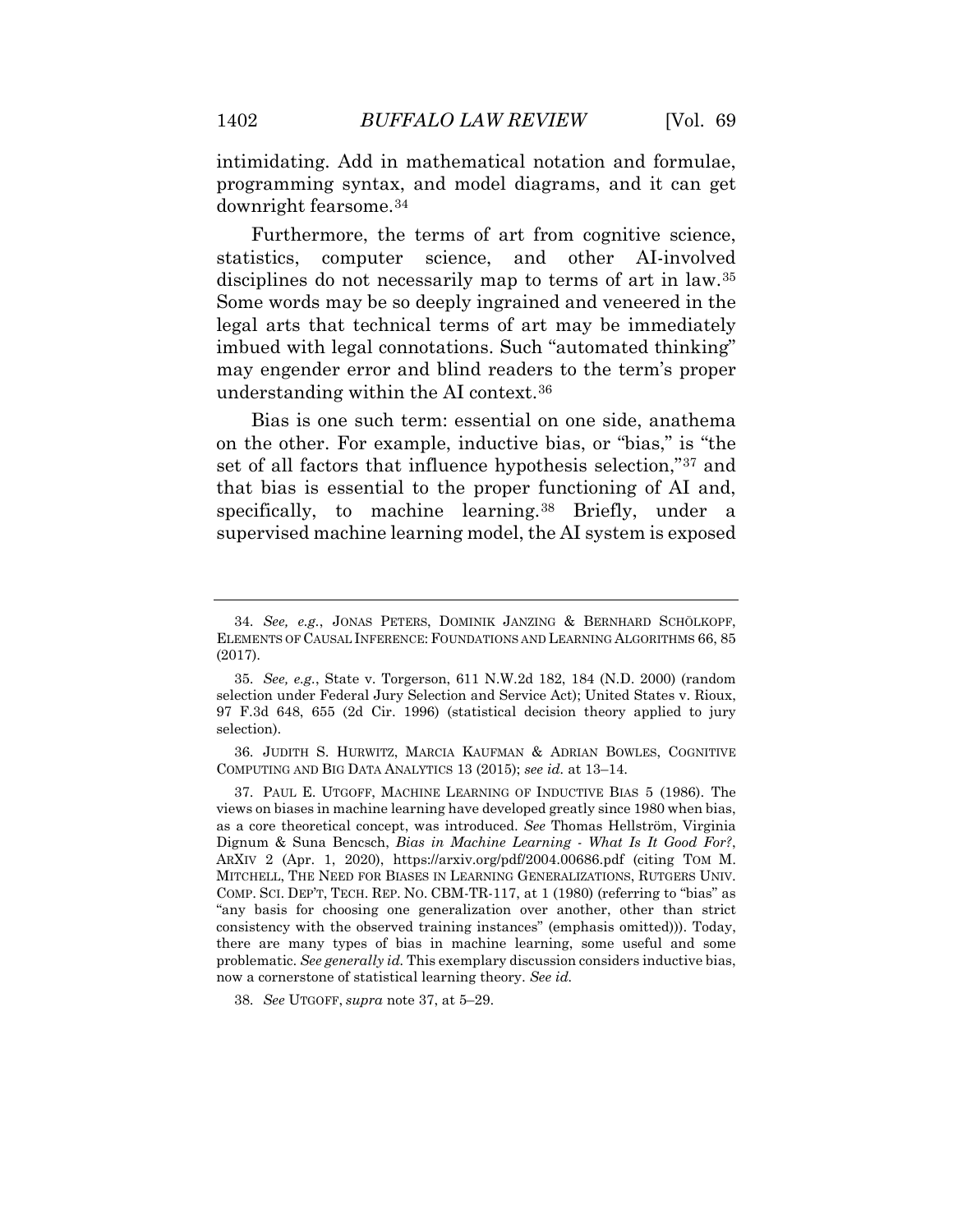to training sets.[39](#page-15-1) From those exposures, the system is to learn its statistical modeling by correlating combinations of input data and meaningful parameters, or features, within such data sets to yield computational results that reflect the so-called "target concept," such as the concept that criminal offenders present some comparatively higher risk of recidivism.[40](#page-15-2)

Another way to express this is that the machine learner, once in operation post-training, carries out inductive computational processes by which meaningful attributes, i.e., features, within the data are analyzed, and the degree to which those features fit the target concept is hypothesized.<sup>[41](#page-15-3)</sup> Thus, the machine formulates various hypotheses and uses bias to sort through them, iteratively seeking to optimize its selection of the best hypothesis from among the available candidates, the best one being assumed to reflect the target concept.<sup>[42](#page-15-4)</sup> It is essential<sup>[43](#page-15-5)</sup> to supply the activation points at which the learning system's decision-making fires to decide

<span id="page-15-1"></span><span id="page-15-0"></span>41. *See* STUART RUSSELL & PETER NORVIG, ARTIFICIAL INTELLIGENCE: A MODERN APPROACH 785–87 (3d ed. 2010); UTGOFF, *supra* note 37, at 3–6.

43. *See id.*

 A program that learns concepts from examples is successful *only* when it has a bias that guides it to make a satisfactory selection from among the available hypotheses. Without the bias, the program has no basis for rejecting one hypothesis in favor of another. If the concept learner [referring to the machine learning system] is to make choices on a nonrandom basis, then *bias is necessary*.

<span id="page-15-5"></span><span id="page-15-4"></span><span id="page-15-3"></span><span id="page-15-2"></span>*Id.* (emphases supplied and citation omitted); *see also* JIAWEI HAN, MICHELENE KAMBER & JIAN PEI, DATA MINING: CONCEPTS AND TECHNIQUES § 9.2.3, at 403–04 (3d ed. 2012) (discussing updating of biases and weights in machine learning); PEDRO DOMINGOS, THE MASTER ALGORITHM: HOW THE QUEST FOR THE ULTIMATE LEARNING MACHINE WILL REMAKE OUR WORLD 78–79 (2015) (analyzing differences and interrelationships between bias and variance).

<sup>39.</sup> *See id.* at 5.

<sup>40.</sup> *Id.* at 3; *see also id.* at 5; Memoona Khanum et al., *A Survey on Unsupervised Machine Learning Algorithms for Automation, Classification and Maintenance*, 119 INT'L J. COMPUT. APPLICATIONS 34, 34 (2015); Donald Firesmith, *Multicore Processing*, SOFTWARE ENG'G INST.: SEI BLOG (Aug. 21, 2017), https://insights.sei.cmu.edu/sei\_blog/2017/08/multicore-processing.html.

<sup>42.</sup> *See* UTGOFF, *supra* note 37, at 5.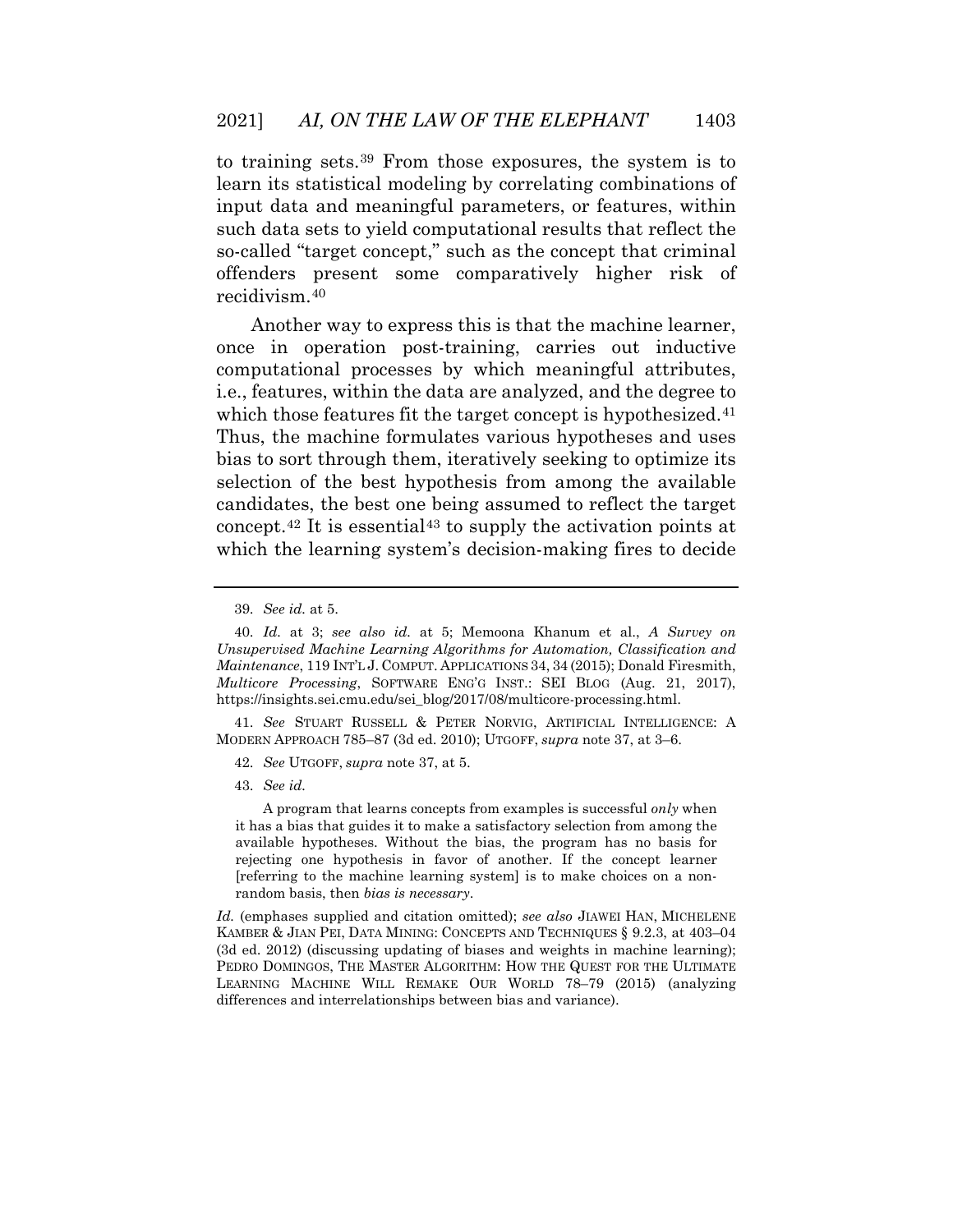"yes" or "no" when iteratively comparing one hypothesis with another and choosing between them toward the best hypothesis. Bias is what informs those points of decision.<sup>[44](#page-16-0)</sup>

In simplest technological terms, bias equals good. For machine learning, bias is more than good. It is essential.

For the computational minds of the law, bias has precisely the opposite character. The ideals toward which law strives are fairness, justice, and equality.[45](#page-16-1) Bias is antithetical to those concepts. Its meaning and connotations are closely tied to racism, sexism, other forms of illegal discrimination, and other illegitimate bases for decisionmaking.[46](#page-16-2) For law, bias equals bad.[47](#page-16-3) At scale and as systematized, iteratively propagated, and perpetuated in the form of discrimination arising from the design, use, and misuse of AI systems, bias is not merely bad.[48](#page-17-0) Unchecked, it

45. *But see* Paul Butler, *The System Is Working the Way It Is Supposed To: The Limits of Criminal Justice Reform*, 104 GEO. L.J. 1419 (2016).

46. *See, e.g.*, Price Waterhouse v. Hopkins, 490 U.S. 228 (1989).

<span id="page-16-0"></span>47. *See, e.g.*, Jon M. Garon, *AI and the Labor Laws*, *in* THE LAW OF ARTIFICIAL INTELLIGENCE AND SMART MACHINES: UNDERSTANDING A.I. AND THE LEGAL IMPACT 75, 81–83, 87 (Theodore F. Claypoole ed., 2019); Nizan Geslevic Packin & Yifat Lev-Aretz, *Learning Algorithms and Discrimination*, *in* RESEARCH HANDBOOK ON THE LAW OF ARTIFICIAL INTELLIGENCE 88, 95–113 (Woodrow Barfield & Ugo Pagallo eds., 2018); MICHELLE ALEXANDER, THE NEW JIM CROW: MASS INCARCERATION IN THE AGE OF COLORBLINDNESS 186–87 (rev. ed. 2012); Anjanette H. Raymond, Emma Arrington Stone Young & Scott J. Shackelford, *Building a Better HAL 9000: Algorithmics, the Market, and the Need to Prevent the Engraining of Bias*, 15 NW. J. TECH. & INTELL. PROP. 215, 233 (2018).

<span id="page-16-3"></span><span id="page-16-2"></span><span id="page-16-1"></span>48. *See, e.g.*, AI NOW INST., LITIGATING ALGORITHMS: CHALLENGING GOVERNMENT USE OF ALGORITHMIC DECISION SYSTEMS 13 (2018) [hereinafter AI NOW LITIGATING ALGORITHMS], https://ainowinstitute.org/litigatingalgorithms .pdf (discussing successful challenge to "long-standing" use of violence risk assessment system in juvenile criminal matters by District of Columbia courts and many "significant concerns about embedded racial bias" therein). See also, among key case documents discussed in AI NOW LITIGATING ALGORITHMS, *supra*, at 13, and on file with the author, Motion to Exclude Results of the Violence Risk Assessment and all Related Testimony and/or Allocution Under FRE 702 and *Daubert v. Merrell Dow Pharmaceuticals*, *In re* T.K. (D.C. Super. Ct. Feb. 5, 2018) [hereinafter *SAVRY Motion*] (challenging use of Structured Assessment of

<sup>44.</sup> *See, e.g.*, MOHAMMED ET AL., *supra* note 21, at 90–93 (discussing optimal weights and bias for AI system's decisional activation).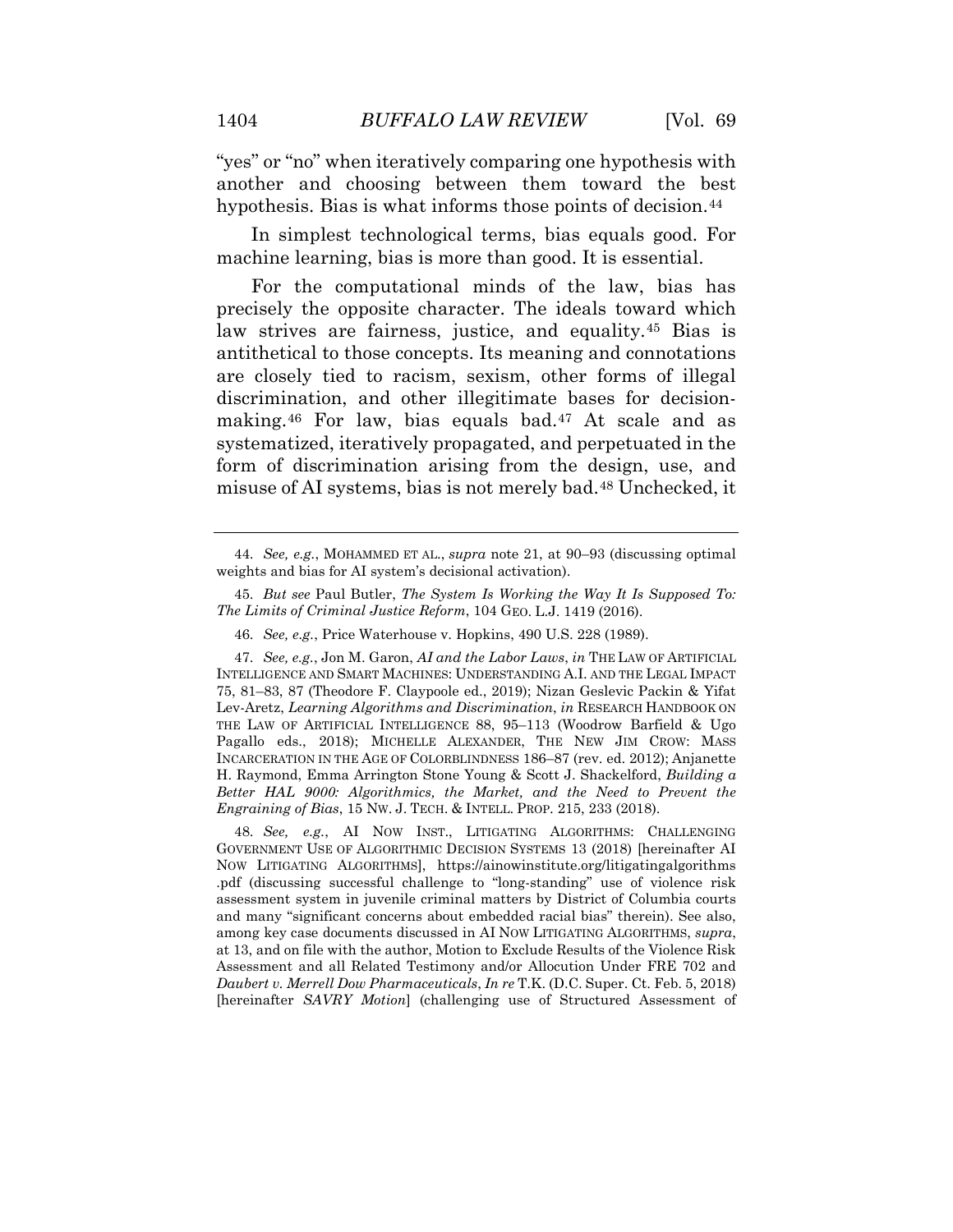#### is catastrophic.[49](#page-17-1)

The journey in this Article starts with the AI lexicon, to be crossed like Hannibal on war elephants and on to triumph in Rome.[50](#page-17-2)

#### B. *Abstraction and Other Obfuscations*

The challenges of the AI lexicon, the first AI problem, are compounded by the use of abstraction. Abstraction has been an indispensable analytic and explanatory tool for law since time immemorial.<sup>[51](#page-17-3)</sup> Abstraction enables collections of details to be organized and distilled into principles, theories, and factors.[52](#page-18-0) Thus, the contours of what suffices as control over *ferae naturae* can be distilled from parsing the facts of various circumstances presented over time, as the court did in the classic property case of *Pierson v. Post*.[53](#page-18-1) Further, courts choose and apply different levels of abstraction to decide what are and are not fundamental rights under the

<span id="page-17-1"></span>50. *See* William Culican, *Hannibal: Carthaginian General [247-c.181 BC]*, BRITANNICA, https://www.britannica.com/biography/Hannibal-Carthaginiangeneral-247–183-BC (last visited Nov. 17, 2021). To Jan and Alejandro, forgive me. I know. Caesar crossed the Rubicon, and I have mixed historical metaphors.

<span id="page-17-2"></span>51. *See Abstraction Definition*, SIMPLYPHILOSOPHY, https://simplyphilosophy .org/study/abstraction-definition/ (last visited Dec. 8, 2021); Brent Cooper, *How to Humanize AI with Abstraction*, MEDIUM (July 26, 2017), https://medium.com /the-abs-tract-organization/how-to-humanize-ai-with-abstractionbd379036e67a.

<span id="page-17-3"></span>52. Abstraction is also an organizing approach within AI and information technology more broadly. *See* HURWITZ ET AL., *supra* note 36, at 251. For example, in cloud computing, the computing infrastructure is abstracted away from the user in an infrastructure-as-a-service, or IaaS, model. *See id.*

53. *See, e.g.*, Pierson v. Post, 3 Cai. R. 175, 178 (N.Y. Sup. Ct. 1805); Angela Fernandez, *Fuzzy Rules and Clear Enough Standards: The Uses and Abuses of*  Pierson v. Post, 63 U. TORONTO L.J. 97, 99–108 (2013).

<span id="page-17-0"></span>Violence Risk in Youth, or SAVRY, violence risk predictive system against juvenile defendant).

<sup>49.</sup> *See* CATHY O'NEIL, WEAPONS OF MATH DESTRUCTION: HOW BIG DATA INCREASES INEQUALITY AND THREATENS DEMOCRACY 3 (2016); Danielle Keats Citron & Frank Pasquale, *The Scored Society: Due Process for Automated Predictions*, 89 WASH. L. REV. 1, 14–15 (2014) (discussing need to test creditscoring systems for human bias).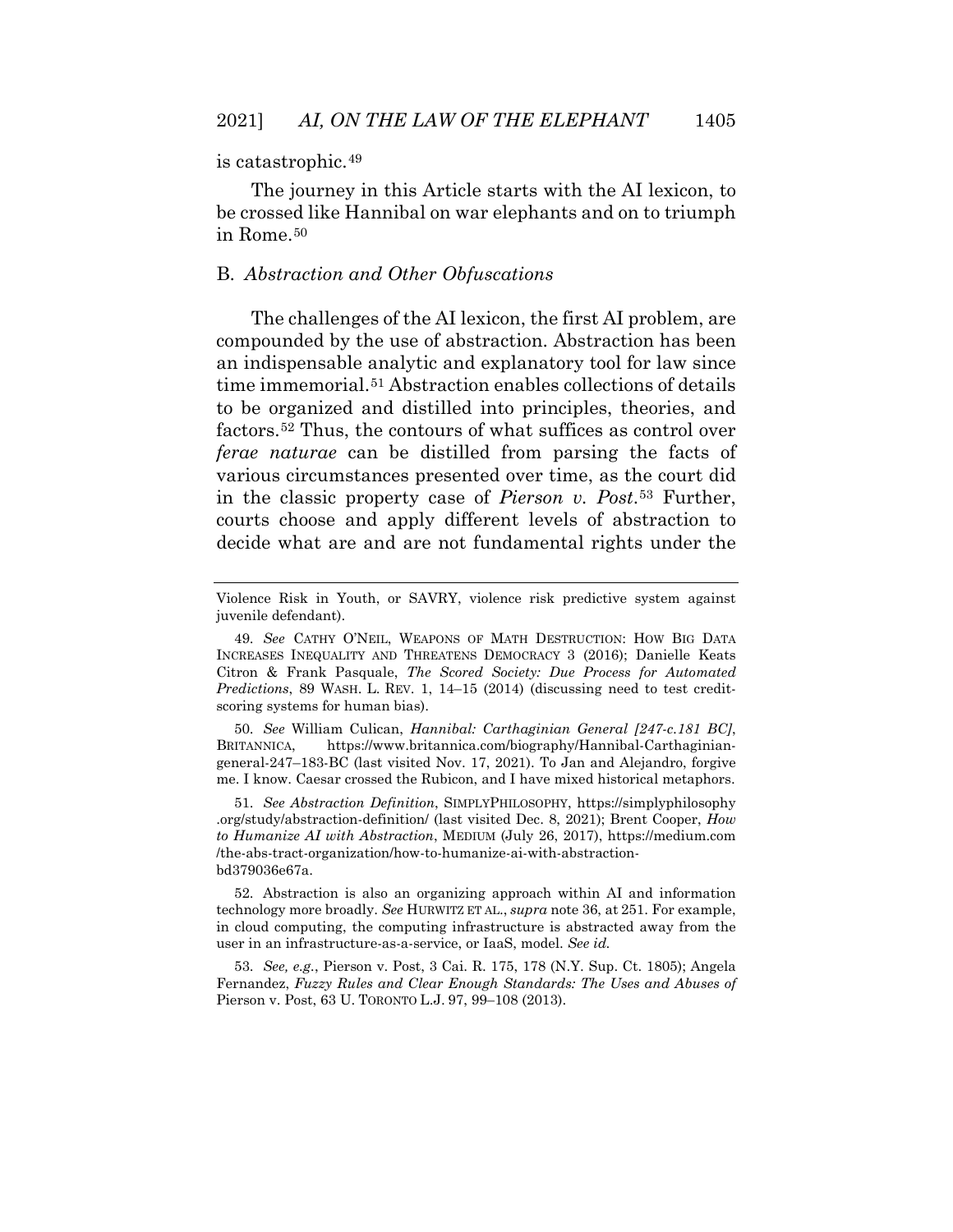Constitution, for example.[54](#page-18-2)

The problem with applying abstraction to AI law and policy analyses is that, in most instances, it is premature to do so. The facts, specifically the relevant facts, must always come first. At least two analytical steps must occur prior to an exercise in abstraction. First, the facts must be laid out. Second, the facts must be winnowed to separate out only those facts relevant to the legal questions at hand. As cautioned by Judge Easterbrook in the context of constitutional rights, the abstracted principles underlying those rights are, or should be, the products—not the progenitors—of the relevant facts, those being the constitutional text and its history.[55](#page-18-3)

This is a chicken and elephant problem. These days, scholars grapple mightily to abstract legal principles to apply to AI and to construct coherent doctrinal theories and governance rules for it. A thorough understanding of AI's technological bases and interrelated workings is necessary to better sequence the analyses for more completely informed abstractions. A clearer perception of those interrelations then allows issues to emerge and thus implicate the requisite law. The elephant must always come first.

It is also important to avoid mystifying AI and to be aware of automation bias and other human weaknesses as they may obfuscate the points at which abstraction should be applied.[56](#page-19-0) Automation bias is the use of and reliance upon automation to replace one's own processes of discovery,

<span id="page-18-0"></span><sup>54.</sup> *See* Frank H. Easterbrook, *Abstraction and Authority*, 59 U. CHI. L. REV. 349, 359–71 (1992).

<sup>55.</sup> *See id.* at 362–63.

<span id="page-18-3"></span><span id="page-18-2"></span><span id="page-18-1"></span><sup>56.</sup> *See* John D. Lee & Katrina A. See, *Trust in Automation: Designing for Appropriate Reliance*, 46 HUM. FACTORS 50, 51 (2004) ("[M]isuse and disuse of automation may depend on certain feelings and attitudes of users, such as trust. This is particularly important as automation becomes more complex . . . ."); *see also, e.g.*, William E. Foster & Andrew L. Lawson, *When to Praise the Machine: The Promise and Perils of Automated Transactional Drafting*, 69 S.C. L. REV. 597, 598 (2018) ("[R]eliance on software creates risks of undue deference to computergenerated outputs . . . .").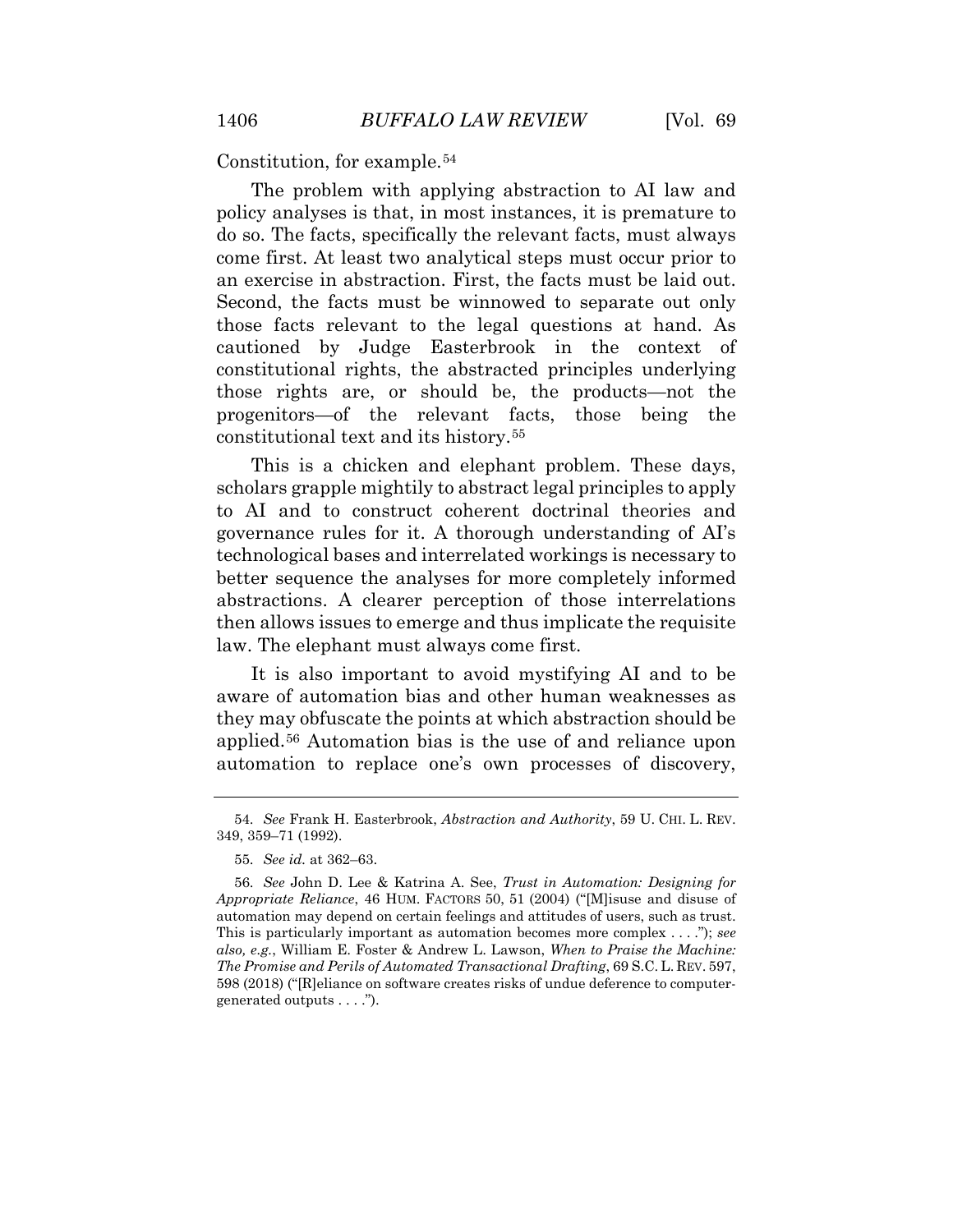research, and analysis.<sup>[57](#page-19-1)</sup> The current difficulty, if not near impossibility, of assessing AI's functions, accuracy, and validity tends to drive the analytical treatment of AI into the category of a "credence good," one that is "consume[d] on faith."[58](#page-19-2) This may lead to viewing and accepting AI systems as impenetrable black boxes,[59](#page-19-3) which, along with other challenges outlined herein, may short-circuit the depth and precision of factual inquiries necessary to properly enable abstraction approaches to AI.[60](#page-19-4)

Artificial intelligence is a human institution<sup>[61](#page-20-0)</sup> and, like other human institutions, must be appropriately understood, employed, and controlled, but never accepted with unquestioning deference. Although AI systems may be used for great and abundant good, $62$  they are not "infallible

<span id="page-19-0"></span>59. STEPHEN LUCCI & DANNY KOPEC, ARTIFICIAL INTELLIGENCE IN THE 21ST CENTURY 6 (2d ed. 2016); *see also* Frank Pasquale, *A Rule of Persons, Not Machines: The Limits of Legal Automation*, 87 GEO. WASH. L. REV. 1, 51 (2019) (warning against reductive "black box" treatment of human decisional values, control, and contributions). *But see generally* Cooper, *supra* note 51.

60. *See* Sarah Valentine, *Impoverished Algorithms: Misguided Governments, Flawed Technologies, and Social Control*, 46 FORDHAM URB. L.J. 364, 394–99 (2019); Vera Eidelman, *The First Amendment Case for Public Access to Secret Algorithms Used in Criminal Trials*, 34 GA. ST. U. L. REV. 915, 923–25 (2018).

<span id="page-19-2"></span><span id="page-19-1"></span>61. *Accord* O BROTHER, WHERE ART THOU? (Universal 2000) (Sheriff Cooley, responding to protagonists' protests to their extrajudicial lynching after being granted pardon, states: "The law? The law is a human institution.").

<span id="page-19-4"></span><span id="page-19-3"></span>62. *See, e.g.*, *AI for Good Global Summit*, INT'L TELECOMM. UNION, https://aiforgood.itu.int/ (last visited Dec. 7, 2021); Michael A. Livermore, Vladimir Eidelman & Brian Grom, *Computationally Assisted Regulatory Participation*, 93 NOTRE DAME L. REV. 977, 1007–23 (2018). *See generally, e.g.*, Marta Poblet & Jonathan Kolieb, *Responding to Human Rights Abuses in the Digital Era: New Tools, Old Challenges*, 54 STAN. J. INT'L L. 259 (2018); Lois R. Lupica, Tobias A. Franklin & Sage M. Friedman, *The Apps for Justice Project: Employing Design Thinking to Narrow the Access to Justice Gap*, 44 FORDHAM URB. L.J. 1363 (2017); SWEETIE 2.0: USING ARTIFICIAL INTELLIGENCE TO FIGHT WEBCAM CHILD SEX TOURISM (Simone Van der Hof et al. eds., May 2019); Watson Health, Bridging the data-to-study gap to solve Rare Disease research challenges,

<sup>57.</sup> *See* Danielle Citron, *Technological Due Process*, 85 WASH. U. L. REV. 1249, 1262, 1271 (2008); *Heuristic*, OXFORD ENG. DICTIONARY (3d. ed. 2014) (Entry B2).

<sup>58.</sup> Philip M. Napoli, *What if More Speech Is No Longer the Solution? First Amendment Theory Meets Fake News and the Filter Bubble*, 70 FED. COMMC'NS. L.J. 55, 80 (2018).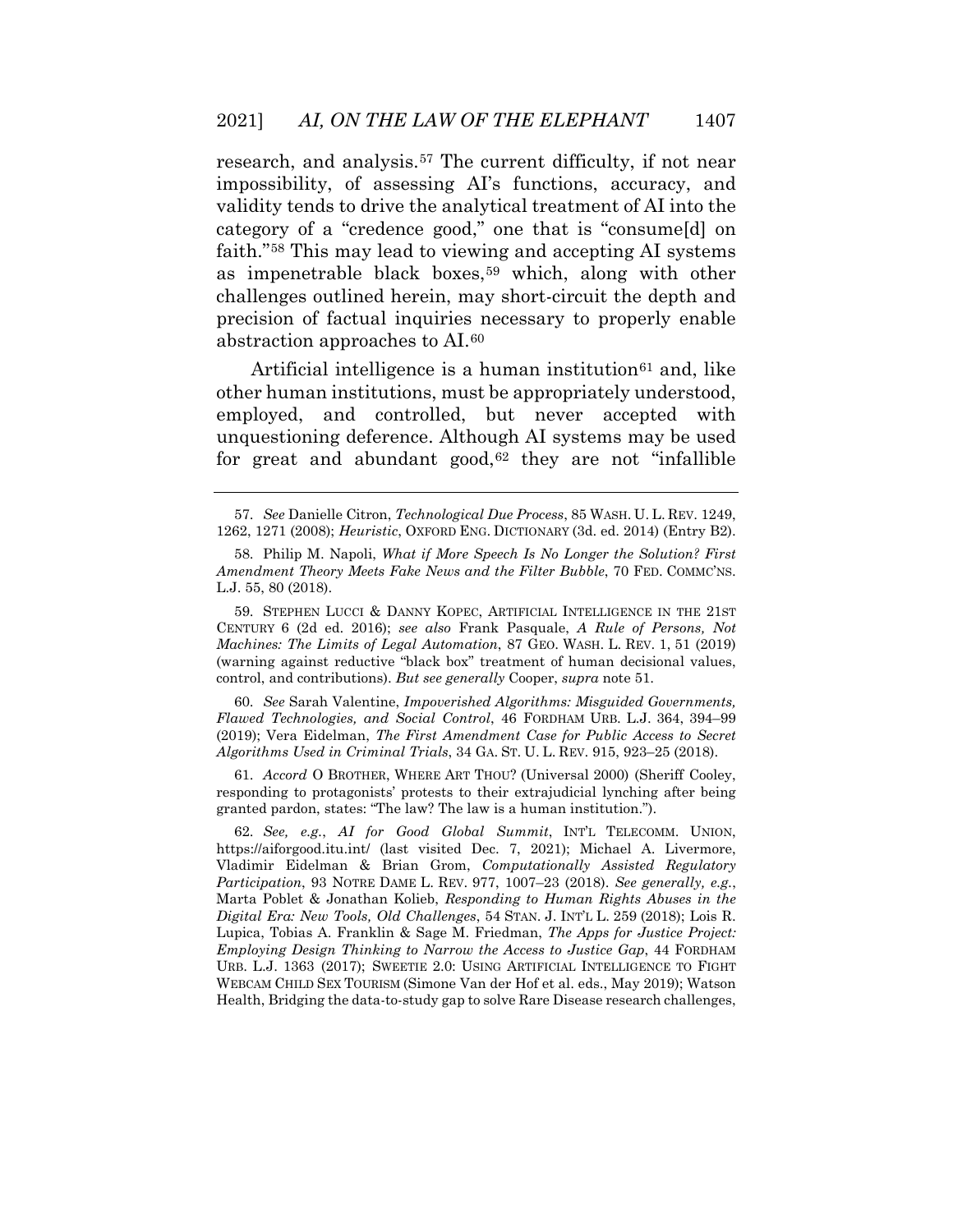oracles."[63](#page-20-2) Otherwise, for example, the deferential treatment that the broadly powered administrative state now enjoys from the judiciary may cement agencies' algorithmicallymediated decisions in place as unchallengeable, even where AI systems and their input data and models and their uses are inaccurate, grossly racialized, or deeply problematic.[64](#page-20-3)

The elephant must be demystified. Otherwise, these issues will obscure the distinctions upon which legal decisions turn,[65](#page-21-0) enabling AI's unilluminated black boxes to have profound legal consequences.<sup>66</sup> Otherwise, the danger

<span id="page-20-2"></span>64. *See* Zirkle Fruit Co. v. U.S. Dep't of Lab., 442 F. Supp. 3d 1366, 1382 (E.D. Wash. 2020) ("[A]t most this renders the dataset imperfect."); James A. Allen, *The Color of Algorithms: An Analysis and Proposed Research Agenda for Deterring Algorithmic Redlining*, 46 FORDHAM URB. L.J. 219, 223 (2019); EXEC. ETHICS COMM'N OF STATE OF ILLINOIS, OEIG FINAL REP'T (REDACTED) 36–37, 39 (2017) (Eckerd Rapid Safety Feedback system used in child welfare system); OKLA. DEP'T OF HUMAN SVC'S, SFTP APPLICATION SPECIFICATIONS MINDSHARE HRDM TIII Program 1, 4, https://www.muckrock.com/foi/oklahoma-248/okla homa-department-of-human-services-eckerd-rapid-safety-feedback-74007/#file-818375 (last visited Nov. 16. 2021) (finding 70% error rate in child risk prediction using above-referenced Eckerd system). Thanks to my Artificial Intelligence and Social Justice students Diana Bruce, Chelsea Hill, and Jared Myers for these two cited Eckerd-related sources. *See also generally* Stephanie K. Glaberson, *Coding Over the Cracks: Predictive Analytics and Child Protection*, 46 FORDHAM URB. L.J. 307 (2019) (discussing Eckerd system).

<span id="page-20-3"></span>65. *See, e.g.*, Neuromedical Sys., Inc. v. NeoPath, Inc., No. 96 Civ. 5245(JFK), 1998 WL 264845, at \*6 (S.D.N.Y. May 26, 1998) (discussing plaintiff Neopath's "fuzzy decision tree"-equipped system, and stating that "[NeoPath's] neural network is a 'black box' where reasoning for the neural network's decision cannot be traced through the neural network to explain its decision rationale").

66. *See, e.g.*, People v. Super. Ct. (Dominguez), 239 Cal. Rptr. 3d 71, 76, 84 (Ct. App. 2018) (granting discovery relief in murder conspiracy case where petitioner sought "right to look inside the proverbial 'black box'" of probabilistic

<span id="page-20-0"></span>IBM (May 24, 2021), https://www.ibm.com/blogs/watson-health/bridging-thedata-to-study-gap-to-solve-rare-disease-research-challenges/ (last visited Dec. 8, 2021).

<span id="page-20-1"></span><sup>63.</sup> *See* Eidelman, *supra* note 60, at 923; *Commonwealth v. Serge*, 896 A.2d 1170, 1174 n.1 (Pa. 2006) (contrasting "product of *neutral infallible artificial intelligence*" with demonstrative computer animation in jury trial (emphasis supplied)); Eric Wang, *What Does It Really Mean for an Algorithm to be Biased?*, THE GRADIENT (May 1, 2018), https://thegradient.pub/ai-bias/ (Some tend to "think algorithmic reasoning is always rational and objective, regardless of the situation. They might even believe that uncomfortable or undesirable results of the data simply reflect 'politically incorrect' truths in the data.").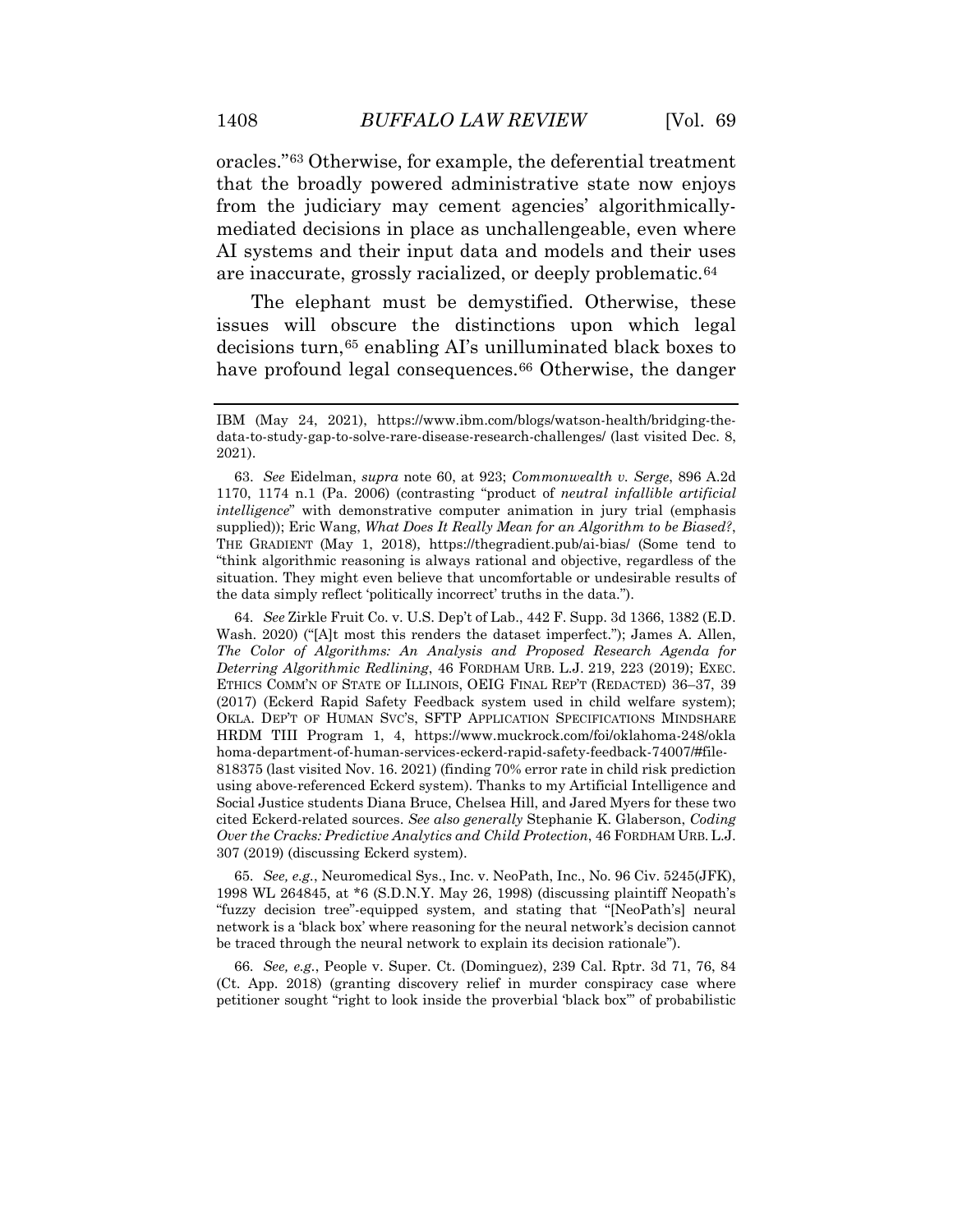is that humanity will self-subjugate to Dark Law. This is a post-humanist construct that will rise, if unchecked, from AI's great capacity to approximate law and from the rapid rise of algorithmic government regimes, including as outsourced to private companies.[67](#page-21-2) Otherwise, AI's code, big data, and statistical models become law,<sup>[68](#page-21-3)</sup> and people its impotent, fungible objects, reduced to mere data production units.[69](#page-22-0)

#### C. *Inadequate Adherence to Ethical Duties*

As elaborated in the next Section, Rules of Professional Conduct (Rules) 1.1 and 1.3 establish the attorneys' ethical duties and standards of technological competence and diligence, respectively.[70](#page-22-1) Few ethical complaints have been adjudicated as to alleged violations of competency and related diligence, however, and none involving AI seems to have yet appeared. There may be several underlying causes for this apparent dearth of ethical enforcement as to technological competency and associated diligence. Whatever the causes, the problem is that compliance with

<span id="page-21-0"></span>DNA genotyping system).

<span id="page-21-2"></span><span id="page-21-1"></span><sup>67.</sup> *See* O'NEIL, *supra* note 49, at 30–31; Robert Brauneis & Ellen P. Goodman, *Algorithmic Transparency for the Smart City*, 20 YALE J.L. & TECH. 103, 114–18, 126–28 (2018) (predictive algorithms and big data analytics as a form of governance); Deirdre K. Mulligan & Kenneth A. Bamberger, *Saving Governance-By-Design*, 106 CALIF. L. REV. 697, 722 (2018); Christoph B. Graber, *Freedom and Affordances of the Net*, 10 WASH. U. JURIS. REV. 221, 239 (2018) (*de facto*  regulatory power of online market dominators); Anthony J. Casey & Anthony Niblett, *The Death of Rules and Standards*, 92 IND. L.J. 1401, 1421 (2017); Cary Coglianese & David Lehr, *Regulating by Robot: Administrative Decision Making in the Machine-Learning Era*, 105 GEO. L.J. 1147, 1149 (2017); Omer Tene & Jules Polonetsky, *Taming the Golem: Challenges of Ethical Algorithmic Decisionmaking*, 19 N.C. J.L. & TECH. 125, 146–60 (2017).

<sup>68.</sup> *See* LAWRENCE LESSIG, CODE AND OTHER LAWS OF CYBERSPACE 60 (1999).

<span id="page-21-3"></span><sup>69.</sup> *See* Emile Loza de Siles, *Slave.io*, Remarks at Biennial 2021 LatCrit Conference, University of Denver Sturm College of Law (Oct. 9, 2021) (transcript on file with author); Emile Loza de Siles, New Directions in Law and Society Workshop, Center for Justice, Law, and Societies at University of Massachusetts Amherst (Oct. 9, 2021) (transcript on file with author).

<sup>70.</sup> *See* MODEL RULES OF PRO. CONDUCT r. 1.1, 1.3 (AM. BAR ASS'N 2020).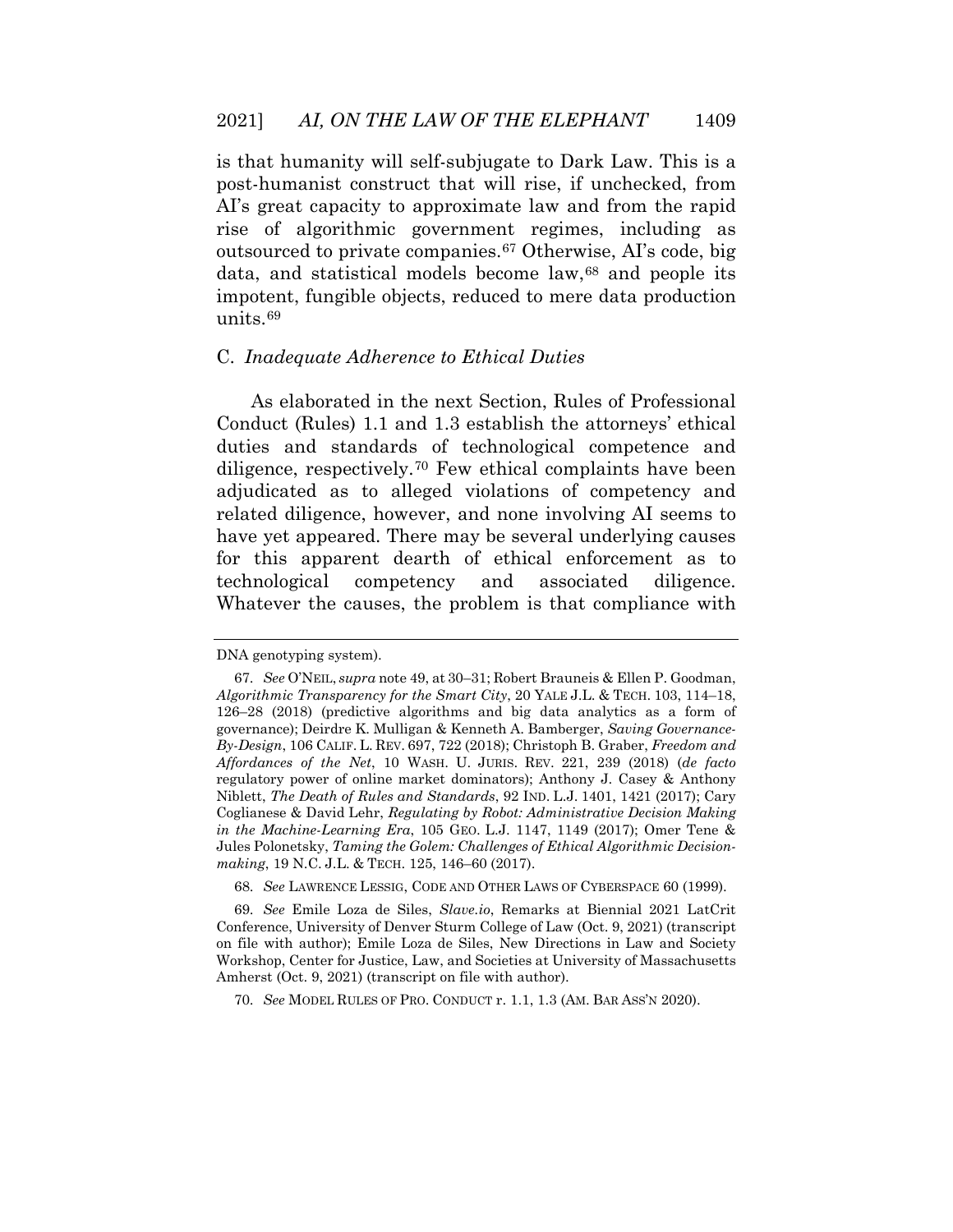these ethical duties remains a matter of self-enforcement. That is the elephant in the room.

#### II. THE GROUNDWORK

This Section lays a two-part foundation toward a more comprehensive view of artificial intelligence. First, it discusses the ethical requirements for all lawyers, including licensed lawyers who are law professors, to attain and maintain AI competency through diligence. Second, the Article sketches out a mental model for conceptualizing and better understanding AI. That model derives from a proposed taxonomy for comprehending AI as a process, a useful approach where legal analyses and recommendations must first deconstruct the AI process to properly analyze, better theorize, and govern it.

#### A. *The Ethical Requirements: ABA Model Rules 1.1 and 1.3*

Artificial intelligence is broadly relevant, irrespective of practice, doctrinal, clinical, or judicial focus.[71](#page-23-0) "Deliberate ignorance of technology is inexcusable."[72](#page-23-1) Everyone in, or headed into, the legal profession has, or will have, ethical duties to diligently learn about AI and its underlying technologies to become sufficiently competent and stay that way.[73](#page-23-2)

<sup>71.</sup> *See* Emile Loza de Siles, *The Future Is Now: Top Ten Strategic Technology Trends & Competence in Practice*, Remarks at Idaho State Bar Ann. Meeting (July 13, 2017) (transcript on file with author); Shannon Brown, *Peeking Inside the Black Box: A Preliminary Survey of Technology Assisted Review (TAR) and Predictive Coding Algorithms for Ediscovery*, 21 SUFFOLK J. TRIAL & APP. ADVOC. 221, 227–29 (2016).

<span id="page-22-0"></span><sup>72.</sup> James v. Nat'l Fin. LLC, Case No. CV-8931-VCL, 2014 WL 6845560, at \*12 (Del. Ch. Dec. 5, 2014) (*quoting* Judith L. Maute, *Facing 21st Century Realities*, 32 MISS. C. L. REV. 345, 369 (2013)).

<span id="page-22-1"></span><sup>73.</sup> *See* Wilson Ray Huhn, *A Proposed Code of Ethics of Law Educators*, 6 J. L. & RELIGION 25 (1988). *But see id.* at 29 ("Incompetence on the part of a law teacher is not necessarily unethical."). Most law professors likely are licensed attorneys, but research did not reveal the professoriate's licensure rate.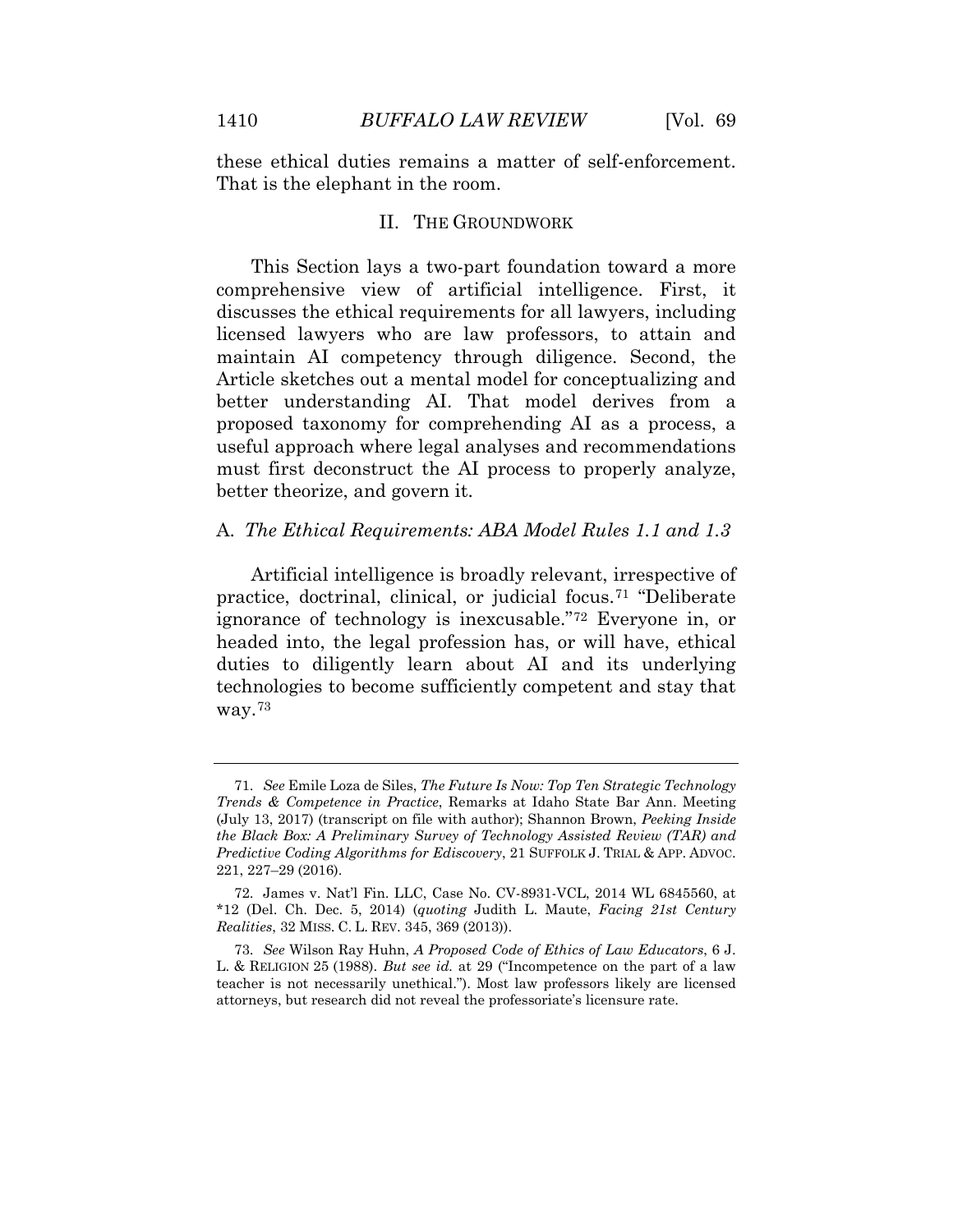Rules 1.1 and 1.3 establish the ethical duties and standards of technological competence and diligence, respectively.[74](#page-23-3) These two duties are tightly coupled. Sufficient competency is achieved through diligence.<sup>[75](#page-23-4)</sup> Where disciplinary actions are brought on competency grounds under Rule 1.1, failures of diligence under Rule 1.3 are often also alleged with those failures almost always being the cause of the competency breaches.[76](#page-23-5)

#### 1. Ethical Duty of Technological Competence

Rule 1.1 reads: "A lawyer shall provide competent representation to a client. Competent representation requires the legal knowledge, skill, thoroughness and preparation reasonably necessary for the representation."[77](#page-24-0) Each of the elements under Rule 1.1 must be achieved to a reasonableness standard, that is, reflecting "conduct of a reasonably prudent and competent lawyer."[78](#page-24-1)

<span id="page-23-0"></span>Necessary study to the level of reasonable preparation enables a lawyer to achieve an ethically appropriate level of AI competency.[79](#page-24-2) The reasonableness standard is met as to AI-related matters when, at a minimum, the lawyer can sufficiently assess the circumstances and then accurately spot legal issues.<sup>[80](#page-24-3)</sup> A cautionary note, however, is not to overly rely upon Comment 5 to Rule 1.1, where it indicates that the required level of attention and preparation turns, in part, on the client's interests at stake.<sup>[81](#page-24-4)</sup> Indeed, the very core

- 80. *See id.* r. 1.1 cmt. 2.
- 81. *See id.* r. 1.1 cmt. 5.

<sup>74.</sup> *See* MODEL RULES OF PRO. CONDUCT r. 1.1, 1.3 (AM. BAR ASS'N 2020).

<sup>75.</sup> *See id.* at 1.1 cmt. 2.

<span id="page-23-4"></span><span id="page-23-3"></span><span id="page-23-2"></span><span id="page-23-1"></span><sup>76.</sup> *See, e.g.*, Atty. Grievance Comm'n v. Zuckerman, 872 A.2d 693, 703 (Md. 2005) (subsequent history omitted); GEOFFREY C. HAZARD, W. WILLIAM HODES & PETER R. JARVIS, THE LAW OF LAWYERING 4–7 (4th ed., 2014) (citing *id.*).

<sup>77.</sup> MODEL RULES OF PRO. CONDUCT r. 1.3 (AM. BAR ASS'N 2020).

<sup>78.</sup> *Id.* r. 1.0(h).

<span id="page-23-5"></span><sup>79.</sup> *See id.* r. 1.1 cmts. 2, 4.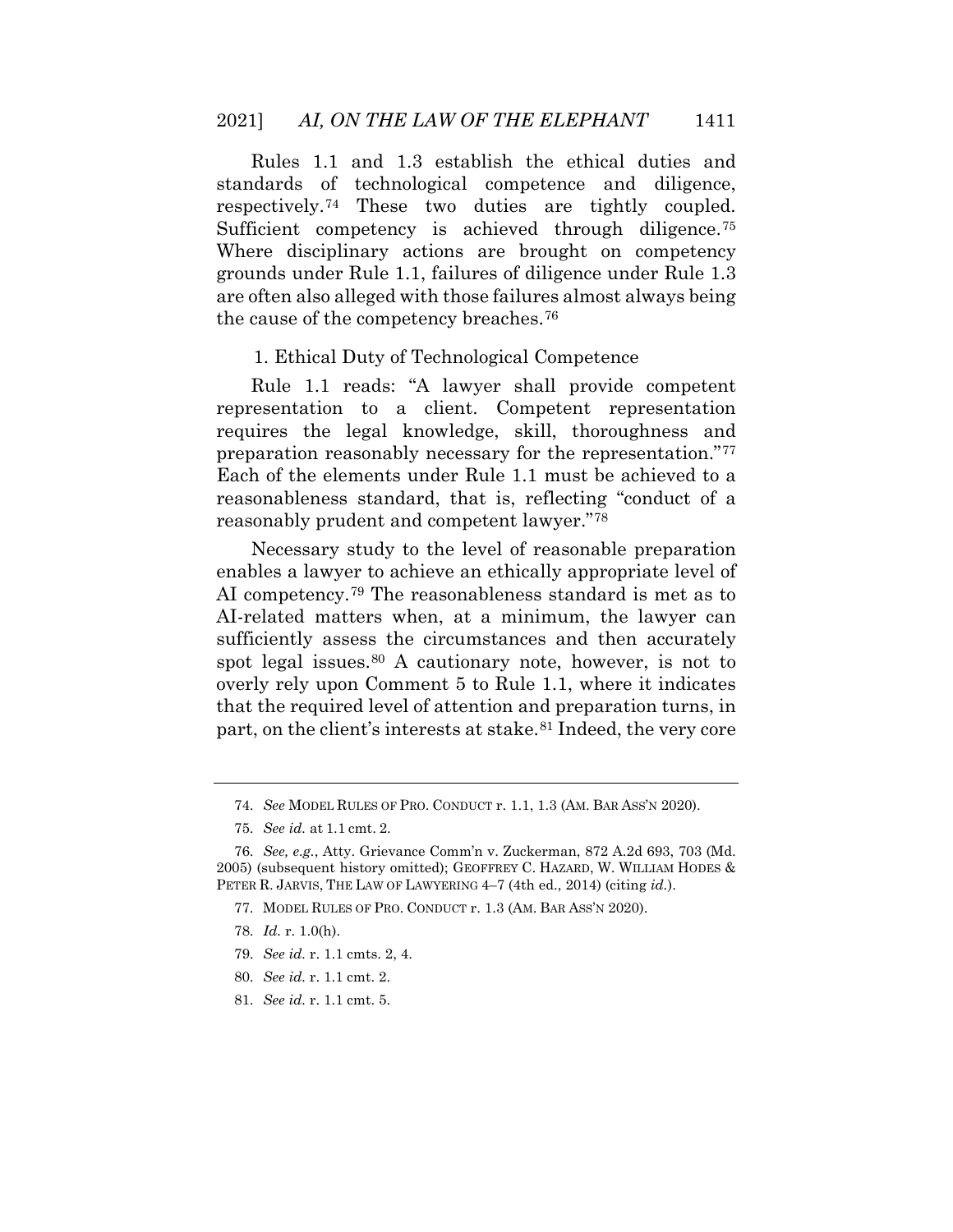of a lawyer's ability to determine what client interests are at stake in an AI-related matter depends upon the lawyer having sufficient, indeed, perhaps "the most fundamental," legal skill: to spot the issues that may elucidate what those interests are.[82](#page-24-5) In addition, the AI-competent lawyer must be able to: accurately identify and analyze appropriate legal precedent; identify and evaluate the relevant facts and legal elements and then to apply those facts to the law; and appropriately draft legal documents.[83](#page-24-6) As to whether the attorney's legal knowledge and skills related to AI are reasonable, the commentary to the Rule provides a non-exhaustive list of factors to consider.<sup>[84](#page-24-7)</sup>

#### 2. Ethical Duty of Diligence

Rule 1.3 reads: "A lawyer shall act with reasonable diligence and promptness in representing a client."[85](#page-25-0) Rule 1.3 requires the attorney's zealous advocacy of and dedication and commitment to the client's interests.[86](#page-25-1) The ethical duties as to AI under Rule 1.3 are dependent upon ethical compliance with the Rule 1.1 duty of competency. If the level of AI competency is ethically insufficient, then zealous advocacy, dedication, and commitment are undermined, if not rendered impossible, and are not a matter merely left to the lawyer's exercise of professional discretion.[87](#page-25-2) As a consequence, the Rule 1.3 duty of diligence likewise may be breached when there is an AI competency breach under Rule 1.1.

- <span id="page-24-6"></span>85. *Id.* r. 1.3.
- 86. *See id.* r. 1.3 cmt. 1.
- <span id="page-24-7"></span>87. *See id.*

<sup>82.</sup> *Id.* r. 1.1 cmt. 2.

<sup>83.</sup> *See id.* r. 1.1 cmts. 2, 5.

<span id="page-24-5"></span><span id="page-24-4"></span><span id="page-24-3"></span><span id="page-24-2"></span><span id="page-24-1"></span><span id="page-24-0"></span><sup>84.</sup> *See id.* r. 1.1 cmt. 1 (listing lawyer's general experience, lawyer's training and experience in the relevant field, preparation and study lawyer can commit to the matter, relative complexity and specialized nature of the matter, and feasibility to consult or refer the matter to another lawyer established in the relevant field as factors).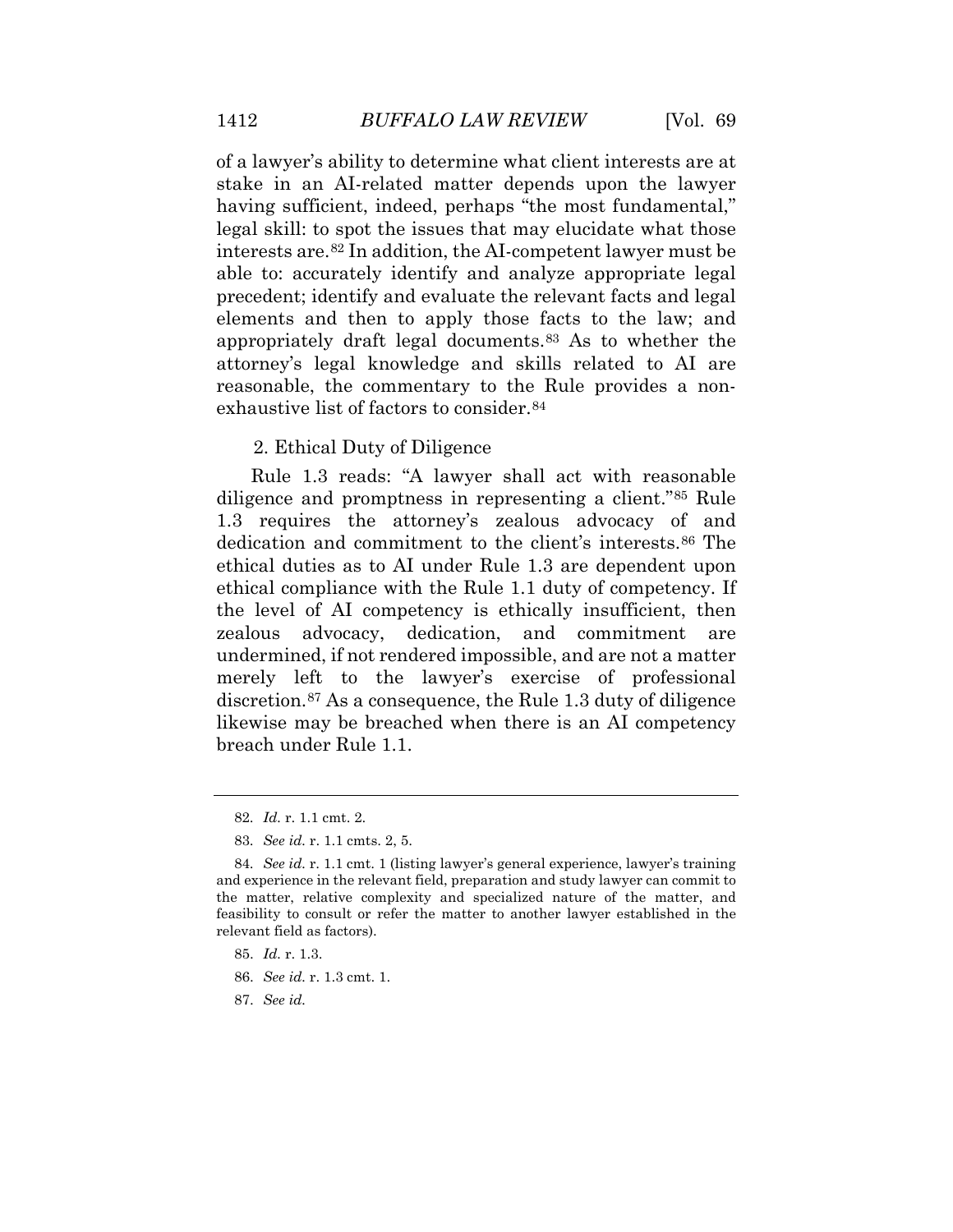This Section has discussed the twin ethical duties of technological competence and diligence assigned to licensed attorneys, the satisfaction of which are constant requirements, as emphasized by the ABA's Commission on Ethics 20/20.[88](#page-25-3) These duties are the *minimum* performance requirements incumbent upon lawyers as to AI. Fortunately, there are multiple strategies by which to meet these required standards,<sup>[89](#page-25-4)</sup> and this Article aims to help toward that end.

#### B. *The Mental Model: AI as a Human-Machine Enterprise Comprised of Processes*

A world-renowned giant in quality engineering, Dr. W. Edwards Deming minced no words: "If you can't describe what you are doing as a process, you don't know what you're doing."[90](#page-26-0) A process engineering discipline and its corresponding methodologies serve the purposes of breaking down the problem set, that is, the system, here of AI, for which understanding and mastery of control are sought, into iteratively discrete subunits in that overall process.[91](#page-26-1) This

<span id="page-25-4"></span>91. Some opt for "lifecycle," rather than "process." *See* Eric Horvitz, Comm'r, Nat'l Sec. Comm'n on A.I. & Chief Sci. Officer, Microsoft Corp., Remarks at the

<sup>88.</sup> *See* Ann M. Murphy, *Is It Safe? The Need for State Ethical Rules to Keep Pace with Technological Advances*, 81 FORDHAM L. REV. 1651, 1661 (2013) (quoting Debra Cassens Weiss, *Lawyers Have Duty to Stay Current on Technology's Risks and Benefits, New Model Ethics Comment Says*, ABA J. (Aug. 6, 2012, 7:46 PM), https://www.abajournal.com/news/article/lawyers\_have\_duty \_to\_stay\_current\_on\_technologys\_risks\_and\_benefits); ABA Comm'n on Ethics 20/20, Resolution 105A (2012).

<span id="page-25-2"></span><span id="page-25-1"></span><span id="page-25-0"></span><sup>89.</sup> *See* MODEL RULES OF PRO. CONDUCT r. 1.1 cmts. 2, 6 (AM. BAR ASS'N 2020); James v. Nat'l Fin. LLC, No. CV-8931-VCL, 2014 WL 6845560, at \*12 (Del. Ch. Dec. 5, 2014) (*quoting* Judith L. Maute, *Facing 21st Century Realities*, 32 MISS. C. L. REV. 345, 369 (2013)). *But see also* Mia. Bus. Servs., LLC v. Davis, 299 P.3d 477, 487 (Okla. 2013) (commentary to professional conduct rules are persuasive interpretative tools, but not binding). As to competency strategies, see Emile Loza de Siles, *supra* note 71.

<span id="page-25-3"></span><sup>90.</sup> *See* Jane K. Winn, Reports of a Blockchain Revolution in Trade Finance Are Greatly Exaggerated 18 (Jan. 27, 2020) (unpublished draft) (https://ssrn.com/abstract=3526521) (quoting Deming); *see also W. Edwards Deming Quotes*, GOODREADS, https://www.goodreads.com/author/quotes/310261 .W\_Edwards\_Deming (last visited Dec. 8, 2021).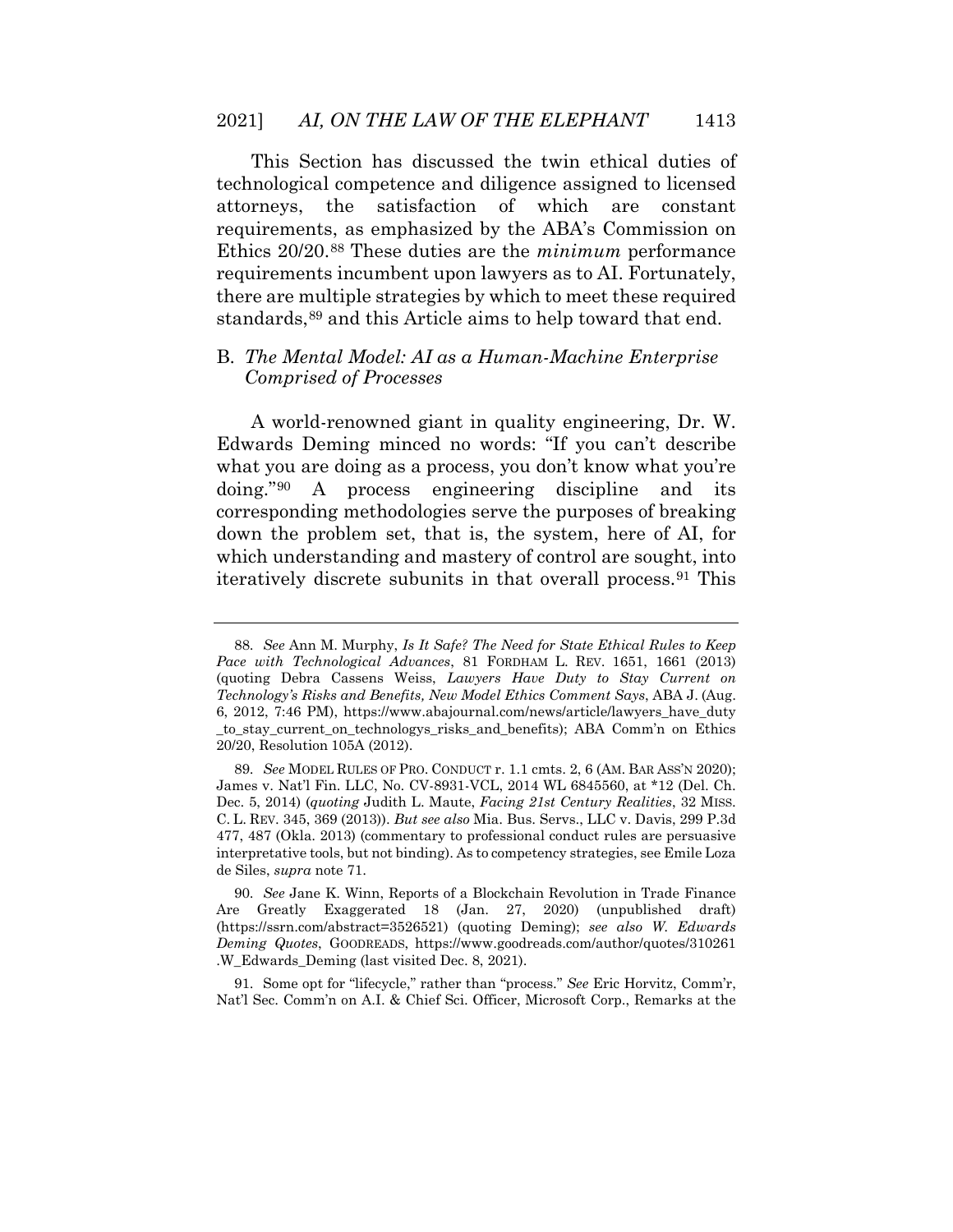deconstruction enables careful analyses of each subunit as a separate inquiry; the mapping of how those subunits interact and the dependencies and interdependencies of those interactions; and a deeply and more accurately comprehensive understanding of the overall system-asprocess.

Aligning with Dr. Deming's' straight talk, this Article conceives a mental model of AI as it is: a human-machine enterprise, an enterprise in which humans and machines are engaged in common in a systematized set of processes to be understood in detail, engineered, optimized, examined, and controlled. In keeping with its aims to lay a descriptive and comprehensive foundation for the legal understanding of AI technologies, this Article leaves the enterprise aspects of the model for another work and concentrates on processes. It considers a systematized AI process to be documented in the legal lexicon; deconstructed into its component subunits, process sequences, interactions, and dependencies; and analyzed in detail with clarity, rigor, and according to the law, or the law to be, within applicable technological and use case contexts. As one of its principal advantages, the model serves vital translating, orienting, and mapping functions.[92](#page-27-0) As with any process, the AI-as-process model encompasses inputs, outputs, and interacting dependencies.[93](#page-27-1)

<span id="page-26-1"></span>The model's second part groups AI outputs into three categories: the computational results produced by AI system use, such as recidivism risk score; outcomes, such as a harsher prison sentence extended, in part, based upon that

Nat'l Inst. of Standards and Tech. (NIST), Exploring AI Trustworthiness Kickoff Webinar (Aug. 6, 2020), https://www.nist.gov/news-events/events/2020/08 /exploring-ai-trustworthiness-workshop-series-kickoff-webinar*.*

<span id="page-26-0"></span><sup>92.</sup> *See* W. EDWARDS DEMING, THE NEW ECONOMICS FOR INDUSTRY, GOVERNMENT, EDUCATION 63 (3d ed. 2018).

<sup>93.</sup> This process view of AI as a human-machine enterprise model integrates concepts from three disciplines: process engineering; strategic business management, particularly product marketing; and legal landscape modeling. The model's first part invokes process engineering principles and focuses on three inanimate categories of AI inputs: data, statistical models, and algorithms. There is a fourth and human-driven category of AI input encompassing AI design: market deployment; use cases, uses, disuses, and misuses.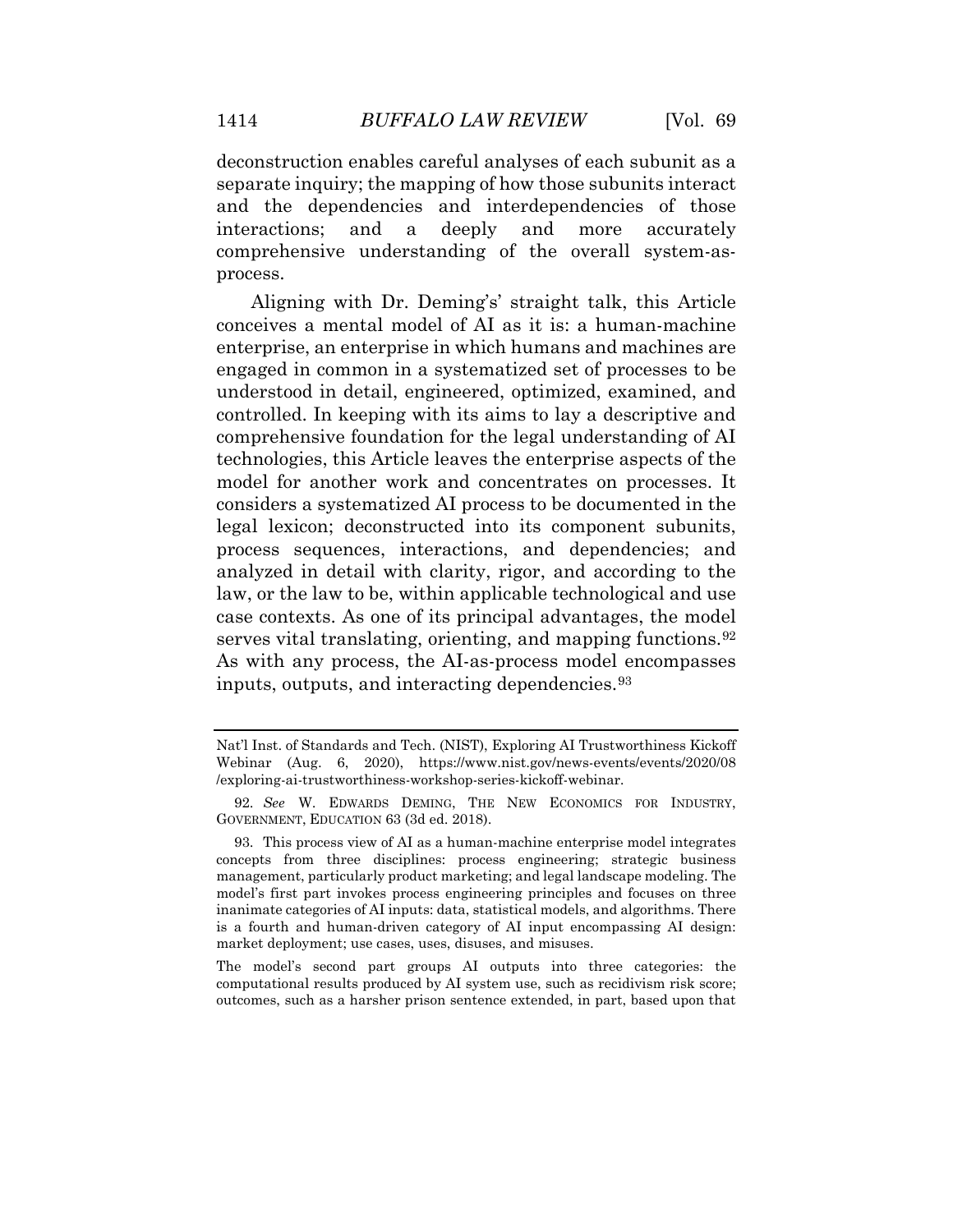The basic purpose of an AI system is to predict outputs based upon inputs.[94](#page-28-0) Input data—more specifically, the predictors, or "features,"[95](#page-28-1) within data sets**—**are the group of independent variables that impact upon one or more AI system outputs, and that are subject to dependencies within the process.[96](#page-28-2) This Article focuses on the three principal types of inanimate inputs in an AI system: data, statistical models, and algorithms.

Harkening to the elephant in question, this process model offers to wise ones, well-sighted in the worlds of law and policy, but less well so in engineering, computer science, cognitive science, mathematics and statistics, and technology-driven business, to see AI as a system and,

94. *See* TREVOR HASTIE, ROBERT TIBSHIRANI & JEROME FRIEDMAN, THE ELEMENTS OF STATISTICAL LEARNING: DATA MINING, INFERENCE, AND PREDICTION 9–10 (2d ed. 2009).

95. *See* Trs. of Columbia Univ. v. Symantec Corp., 811 F.3d 1359, 1366 n.3 (Fed. Cir. 2016) (appeal, in part, from patent claim construction by trial court defining "feature" as "a property or attribute of data which may take on a set of values"); *accord, e.g.*, Mohammed Osman & Edward Imwinkelried, *Facial Recognition Systems*, 50 CRIM. L. BULL. 695, 713 (2014) (likening feature extraction in facial recognition systems to identifying points of comparison in latent fingerprinting techniques).

96. HASTIE ET AL., *supra* note 94, at 9.

<span id="page-27-1"></span><span id="page-27-0"></span>score; and impacts as the logical, if unanticipated, consequences of AI system use, such as the racial biases in some recidivism risk predictive systems that, in turn, result in disproportionate numbers of people of color being given such harsher sentences. *See, e.g.*, State v. Loomis, 881 N.W.2d 749, 770–71 (Wis. 2016); Katherine Freeman, Recent Development, *Algorithmic Injustice: How the Wisconsin Supreme Court Failed to Protect Due Process Rights in State v. Loomis,* 18 N.C. J.L. & TECH. 75 (2016).

The model's third part identifies four categories of significant associations, or "dependencies," that exist between, interoperate with, and impact upon AI inputs and outputs. *See Process Dependency Analysis Technique*, PROJECT MGMT. INST., https://www.projectmanagement.com/process/popup.cfm?ID=23931 (last visited Dec. 8, 2021). Those categories are: (1) AI subjects, meaning principally, but not exclusively, the individual human persons who are exposed to a particular AI system and as whom the system is to operate; (2) AI market participants, those being the public and private organizations that design, develop, and deploy AI systems; (3) AI end users who operate a given AI system or otherwise procure outputs from its use; and (4) AI markets, conceived broadly to encompass the applications, use cases, industry sectors, and other market categories as to which AI systems are directed. *Id.*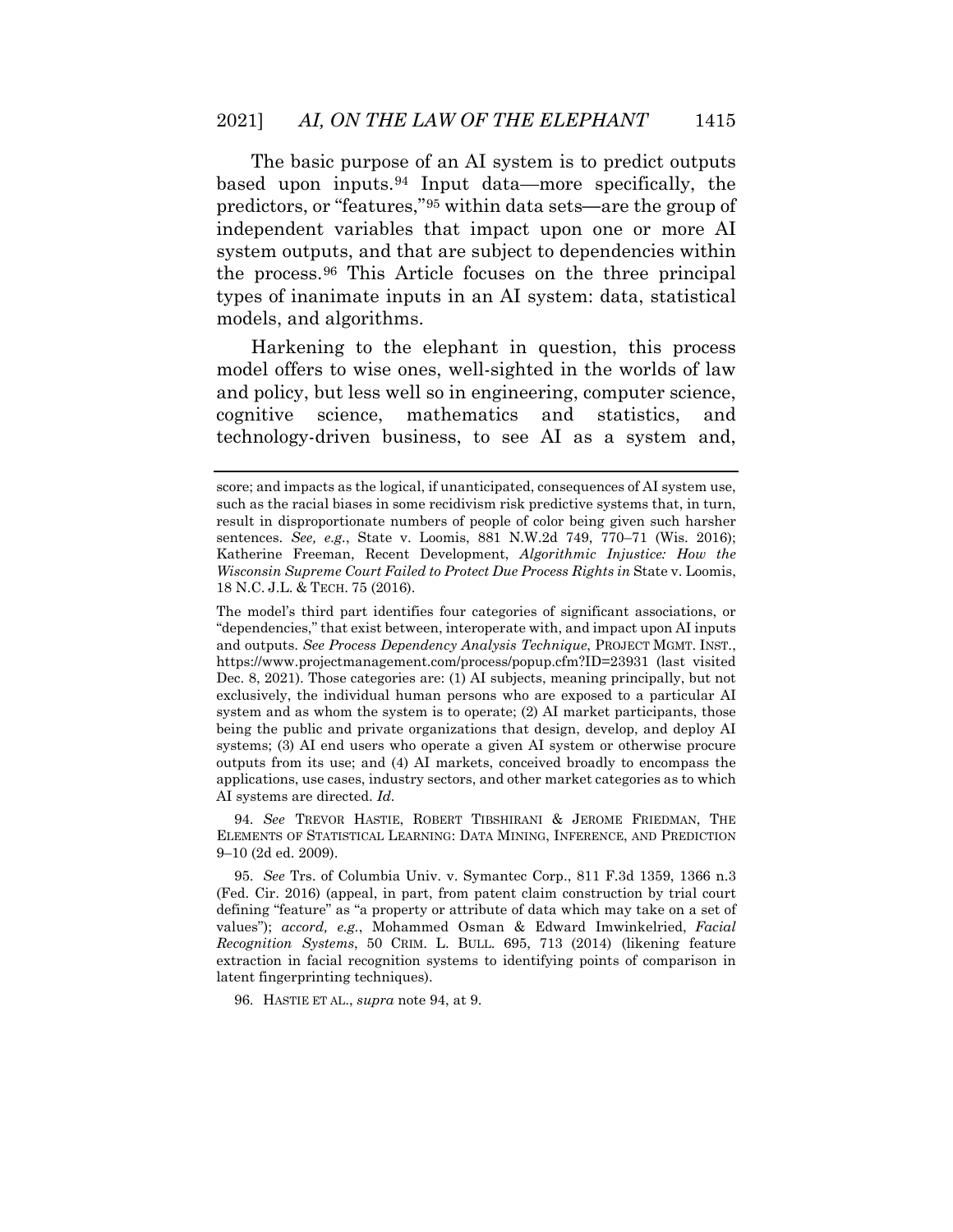moreover, the human-machine enterprise that it is. It provides the sight to see that the trunk is connected to the giant head affixed to which are great fan-like ears and, in turn, to a mountainous back, tall-walled sides, tree trunk legs, and thick ropey tail.

The parable and the Jain doctrine expressed therein teach that "all viewpoints with no exception are false views when strictly related to their respective spheres ...; however, when understood as mutually dependent, they become viewpoints conducive to truth."[97](#page-28-3) Therefore, toward a truth-conducive end, this Article builds toward an interdisciplinary, that is, many-sided, mental map by which to conceptualize the whole of AI and its intersectionalities with and relevancies to the law.

Before that map becomes interpretable, however, a common and informed language of AI is needed, a set of defining terms that form cornerstones for the discussion. Next, this Article turns to the lexiconic morass in an attempt to sort and read the technical language of AI into a collective legal understanding, starting with AI, its types, and the inputs that engender it.

#### III. THE ELEPHANT

<span id="page-28-0"></span>Some eighty years ago, Alan Turing laid down his systems of logic<sup>[98](#page-29-0)</sup> that, in turn and with other ideas, gave birth to today's "thinking machines."[99](#page-29-1) During that span of time, those in computer science and other AI disciplines have developed robust terminologies, theories, and

<span id="page-28-1"></span><sup>97.</sup> Balcerowicz, *supra* note 15, at 41 (citation and internal punctuation omitted).

<sup>98.</sup> *See* Alan M. Turing, *Systems of Logic Based on Ordinals*, *in* ALAN TURING'S SYSTEMS OF LOGIC: THE PRINCETON THESIS 31–140 (Andrew W. Appel, ed. 2012) (Turing's 1939 doctoral thesis).

<span id="page-28-3"></span><span id="page-28-2"></span><sup>99.</sup> Alan M. Turing, *Computing Machinery and Intelligence*, 49 MIND 433, 436 (1950) ("thinking machine")*.* Turing's publication was the "first serious, scholarly treatment of the concept of artificial intelligence." MURRAY SHANAHAN, THE TECHNOLOGICAL SINGULARITY 1 n.1, 233 n.1 (2015).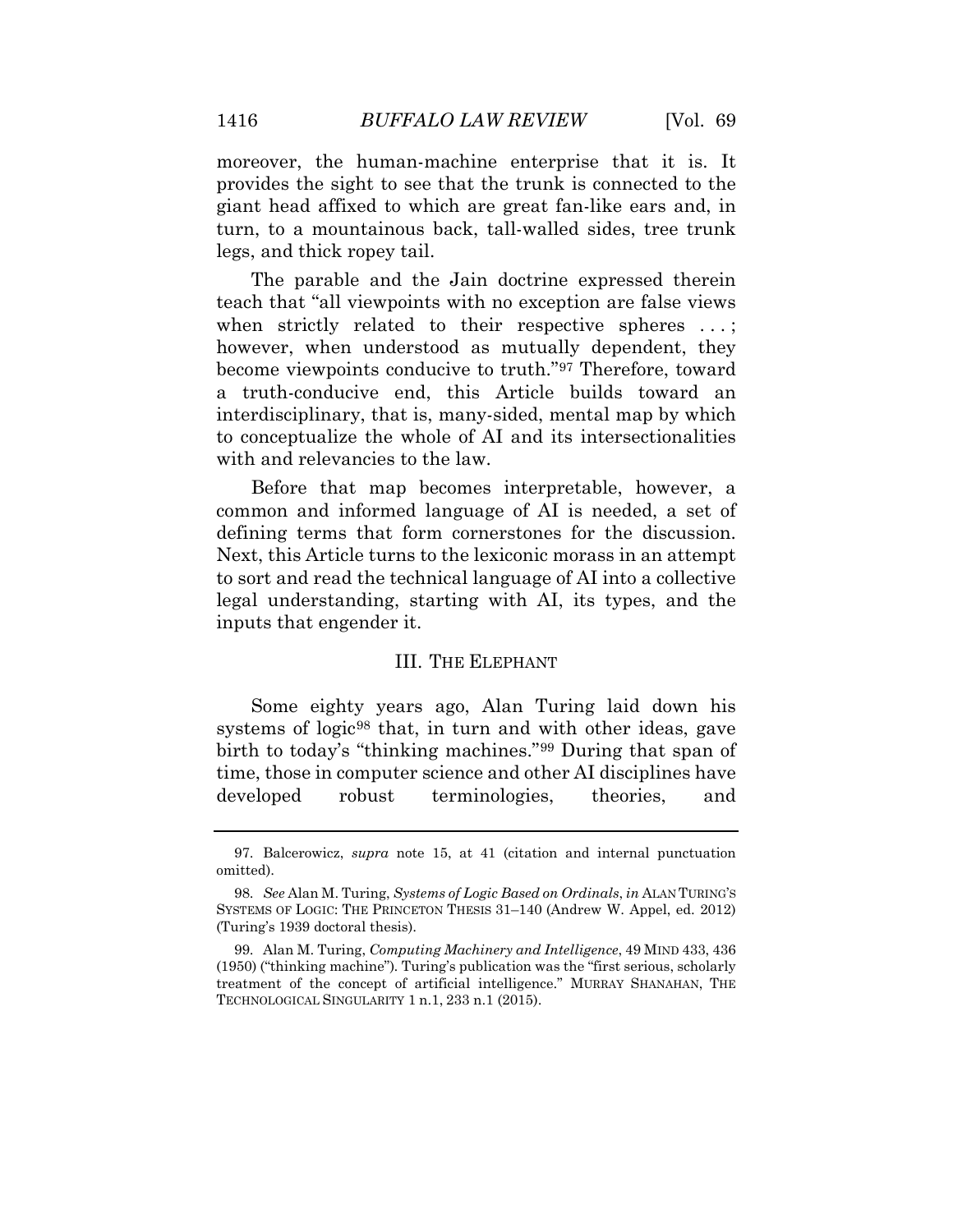understandings of their creations.[100](#page-29-2) In law, however, AIrelated work has only recently begun in earnest. The law has neither achieved consensus as to the meanings of "artificial intelligence" and related terms nor methodically and comprehensively catalogued, mapped, or adopted the scientific, technological, and mathematical terms of the AI arts into the legal vernacular.

The Article's next two Sections contribute to the understanding of AI terminology and present contexts for the application of those terms and their understanding in the law. All large and arduous efforts are daunting, and this one is no less so. Never fear. There is but one answer to the question, "How do you eat an elephant?!" The response is always "One bite at a time."

This Section presents that feast in three courses. First, it maps out the meaning of "artificial intelligence" and rationalizes the multiplicity of potentially confusing ways in which the term is used. Second, it offers some straightforward, but powerful taxonomic tools with which to categorize types of AI in legally relevant ways. Third, it drills down on "dynamic artificial intelligence," arguably the most legally impactful type of artificial intelligence, to parse out important machine learning models. In this last part, the Article also starts helping to build neural pathways toward some exotic types of dynamic AI as may wander otherwise unrecognized into the law's villages.

<span id="page-29-2"></span><span id="page-29-1"></span><span id="page-29-0"></span><sup>100.</sup> *See* ORGANISATION FOR ECONOMIC CO-OPERATION AND DEVELOPMENT, ARTIFICIAL INTELLIGENCE IN SOCIETY ch. 1 (2019) (ebook), https://www.oecdilibrary.org/sites/eedfee77-en/1/2/1/index.html?itemId=/content/publication /eedfee77-en&\_csp\_=5c39a73676a331d76fa56f36ff0d4aca&itemIGO=oecd&item ContentType=book (last visited Nov. 7, 2021) (providing "A Short History of Artificial Intelligence").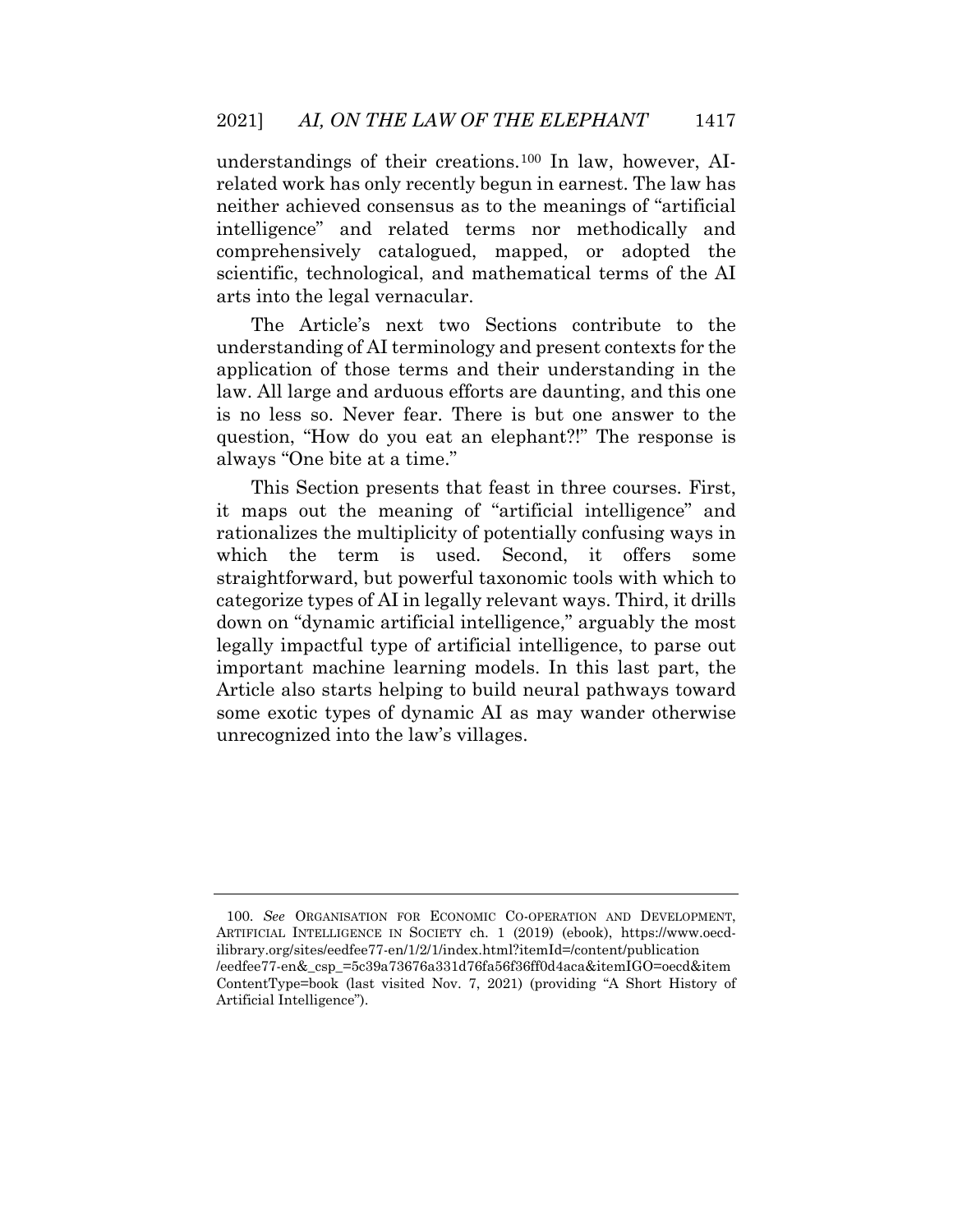#### A. *What Is Artificial Intelligence?*

The definition of AI is varied<sup>[101](#page-30-0)</sup> and the subject of much thought.[102](#page-30-1) This next discussion briefly unpacks some useful levels of meaning for "artificial intelligence" like a set of Russian nesting elephants to facilitate a clearer discernment and discussion when analyzing AI.

As a discipline, AI is an interdisciplinary branch of computer science that deals with models and data processing systems for the performance, emulation, or recreation of functions that earlier have been associated with human intelligence, such as reasoning, learning, and selfimprovement.[103](#page-31-0) As a capability, the masters who dreamed up the concept of AI had ideas as to what AI is. Turing considered artificial intelligence to be the ability of digital computers to imitate humans in typed conversational exchanges to such a remarkable degree as to be indistinguishable from human conversants.[104](#page-31-1) Fast forward

<sup>101.</sup> *See* NAT'L INST. OF STANDARDS & TECH., U.S. DEP'T OF COM., U.S. LEADERSHIP IN AI: PLAN OUTLINES PRIORITIES FOR FEDERAL AGENCY ENGAGEMENT IN AI STANDARDS DEVELOPMENT 7 (Aug. 9, 2019), https://www.nist.gov/system /files/documents/2019/08/10/ai\_standards\_fedengagement\_plan\_9aug2019.pdf.

<sup>102.</sup> *See, e.g.*, *AI Researcher: Stop Calling Everything "Artificial Intelligence*,*"* MIND MATTERS NEWS (Apr. 7, 2021), https://mindmatters.ai/2021/04/airesearcher-stop-calling-everything-artificial-intelligence/; SOFIA SAMOILI ET AL*.*, EUR. COMM'N JOINT RSCH. CTR., AI WATCH: DEFINING ARTIFICIAL INTELLIGENCE 7– 9, 15–85 (2020), https://publications.jrc.ec.europa.eu/repository/handle /JRC118163; Selmer Bringsjord & Naveen Sundar Govindarajulu, *Artificial Intelligence*, STAN. ENCYCLOPEDIA OF PHIL. ARCHIVE (Edward N. Zalta ed., 2020) https://plato.stanford.edu/archives/sum2020/entries/artificial-intelligence/ (last visited Nov. 7, 2021) (especially *What Exactly* Is *AI?* in Section 2).

<span id="page-30-0"></span><sup>103.</sup> *See* Artificial Intelligence, LEXICO, https://www.lexico.com/definition /artificial\_intelligence (last visited Nov. 7, 2021); HIGH-LEVEL EXPERT GROUP ON A.I., EUR. COMM'N, A DEFINITION OF AI: MAIN CAPABILITIES AND SCIENTIFIC DISCIPLINES 7 (Dec. 18, 2018), https://ec.europa.eu/futurium/en/system/files/ged /ai\_hleg\_definition\_of\_ai\_18\_december\_1.pdf.

<span id="page-30-1"></span><sup>104.</sup> *See* Turing, *Computing Machinery and Intelligence*, *supra* note 99, at 433. John McCarthy and his colleagues in the landmark 1955 Dartmouth AI summer project had similar thoughts of defining AI by its human imitative capacity. *See*  JOHN MCCARTHY, MARVIN L. MINSKY, NATHANIEL ROCHESTER & CLAUDE E. SHANNON, A PROPOSAL FOR THE DARTMOUTH SUMMER RESEARCH PROJECT ON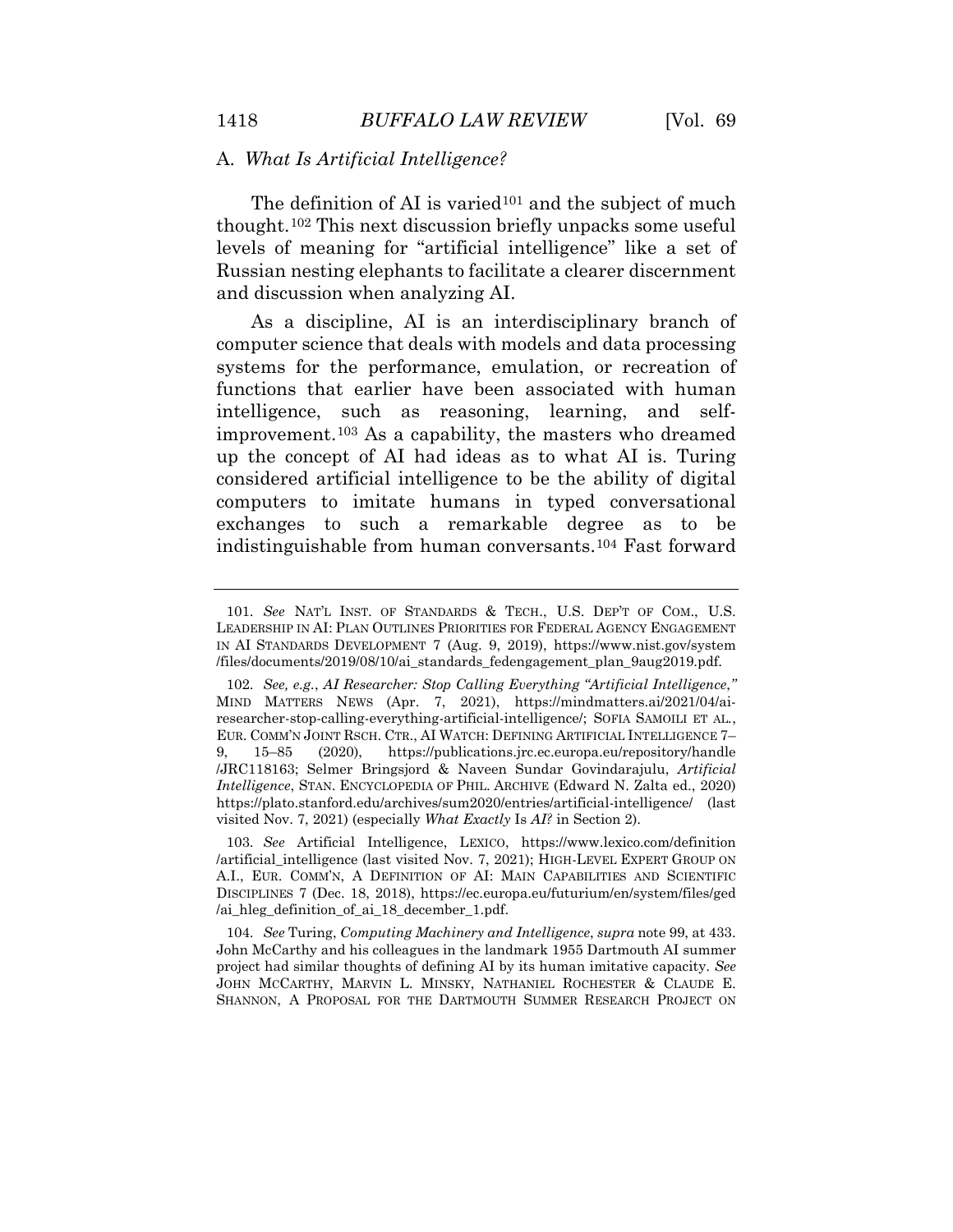and the International Organization for Standardization, known as ISO, and International Electrotechnical Commission, known as IEC, have harmonized their definition of artificial intelligence as the "capability of a functional unit to perform functions that are generally associated with human intelligence such as reasoning and learning."<sup>[105](#page-31-2)</sup>

Collectively, an artificial intelligence system may be called simply an artificial intelligence or, singularly or plurally, "AI."[106](#page-32-0) An AI is a computational engine that is comprised of software, firmware, or hardware or a combination thereof; includes one or more databases or access to such; and, in very simple terms, runs on a computer.[107](#page-32-1) In reality, AI are instantiated in a dazzling

<span id="page-31-2"></span><span id="page-31-1"></span>107. NIST has collaboratively defined AI systems "to comprise software and/or hardware that can learn to solve complex problems, make predictions or undertake tasks that require human-like sensing (such as vision, speech, and touch), perception, cognition, planning, learning, communication, or physical action." NAT'L INST. OF STANDARDS & TECH., U.S. DEP'T OF COM., U.S. LEADERSHIP IN AI: PLAN OUTLINES PRIORITIES FOR FEDERAL AGENCY ENGAGEMENT IN AI STANDARDS DEVELOPMENT 7–8 (Aug. 9, 2019), https://www.nist.gov/system /files/documents/2019/08/10/ai\_standards\_fedengagement\_plan\_9aug2019.pdf. This definition, however, focuses only on machine learning and is thus narrower than "artificial intelligence," which also encompasses non-learning AI systems.

ARTIFICIAL INTELLIGENCE 11 (Aug. 31, 1955) [hereinafter DARTMOUTH PROJECT], http://jmc.stanford.edu/articles/dartmouth/dartmouth.pdf (characterizing project focus as "making a machine behave in ways that would be called intelligent if a human were so behaving").

<sup>105.</sup> INT'L ORG. FOR STANDARDIZATION & INT'L ELECTROTECHNICAL COMM., ISO/IEC 2382:2015, INFORMATION TECHNOLOGY – VOCABULARY (2015) [hereinafter ISO/IEC 2382:2015], https://www.iso.org/standard/63598.html.

<span id="page-31-0"></span><sup>106.</sup> AIs are frequently anthropomorphized and gendered as "female." *See generally* Emile Loza de Siles, *AI, on the Law of Being: "Feminine" Imagery in Humanoid Robots, Evolving Law as to What Constitutes a Human* (Duquesne Univ. Sch. of L. Rsch., Paper No. 2020-12, 2020), https://papers.ssrn.com /sol3/papers.cfm?abstract\_id=3658667; James Veitch, *Siri vs Alexa*, YOUTUBE (Aug. 4, 2017), https://www.youtube.com/watch?v=f\_1dhKsELzs; *see also* Kate Darling, *Extending Legal Protection to Social Robots: The Effects of Anthropomorphism, Empathy, and Violent Behavior Towards Robotic Objects*, *in*  ROBOT LAW 213–31 (Ryan Calo, A. Michael Froomkin & Ian Kerr eds., 2016) [hereinafter ROBOT LAW].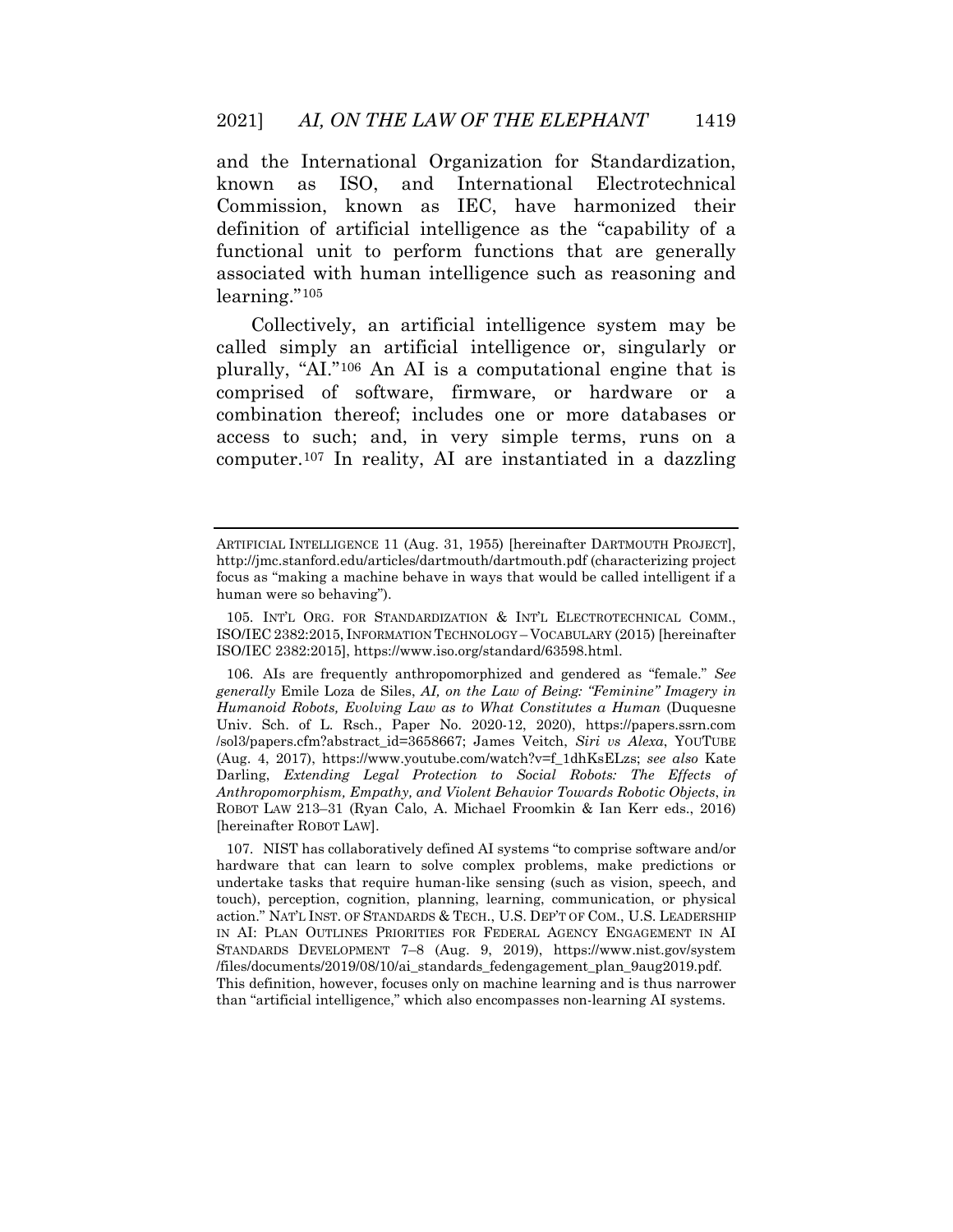diversity of form factors,<sup>[108](#page-32-2)</sup> across multi-core and multiple other processing configurations, and globally and even extraglobally distributed locations.[109](#page-33-0) The form factors,

<span id="page-32-1"></span>Form factors in which AI may be increasingly embodied include, for example, handheld microcontrollers. *See, e.g.*, Limor Fried, *Making Machine Learning Arduino Compatible: A Gaming Handheld that Runs Neural Networks*, 56 IEEE SPECTRUM, Aug. 2019, at 14. Furthermore, the component parts of an AI may be distributed, including in locations across the globe and beyond. *See, e.g.*, Mina Mitry, *Routers in Space*, 57 IEEE SPECTRUM, Feb. 2020, at 39. Finally, AI systems may be combinatorial, such as multilingual virtual "assistants" bringing together AI and cloud-mediated speech capabilities to serve those transiting German train stations and airports. *See AI Operator Standing By*, 56 IEEE SPECTRUM, Aug. 2019, at 13.

<span id="page-32-2"></span>109. For example, AI may run on processors that are accessed through online cloud computing or under fog or edge computing models. *See, e.g.*, *In re* Intel Corp. Sec. Litig., No. 18-CV-00507-YGR, 2019 WL 1427660, at \*16–17 (N.D. Cal. Mar. 29, 2019) (cloud computing); NAT'L INST. OF STANDARDS & TECH. BIG DATA PUB. WORKING GRP., U.S. DEP'T OF COM., NIST BIG DATA INTEROPERABILITY FRAMEWORK: VOLUME 1, DEFINITIONS § 4.3.2, at 19 (2018) [hereinafter NIST BIG DATA DEFINITIONS], https://doi.org/10.6028/NIST.SP.1500-1r1 (hybrid clouds); Yuan Ai, Mugen Peng & Kecheng Zhang, *Edge Computing Technologies for Internet of Things: A Primer*, 4 DIGITAL COMMC'NS & NETWORKS 77, 78 (2018); *AI Operation Standing By*, *supra* note 108, at 13–20 (fog computing).

Increasingly, AI operates within cyberphysical systems, which consist of interacting physical and digital components connected by closed networks or the Internet. *See* Stefano Zanero, *Cyber-Physical Systems*, 50 COMPUTER 14, 14 (2017) (publication of IEEE COMPUT. SOC'Y); Ahmad-Reza Sadeghi, Christian Wachsmann & Michael Waidner, *Security and Privacy Challenges in Industrial Internet of Things*, *in* PROCEEDINGS OF THE 52ND ANNUAL DESIGN AUTOMATION CONFERENCE 1 (2015), https://dl.acm.org/doi/pdf/10.1145/2744769.2747942; NIST BIG DATA DEFINITIONS, *supra*, § 4.3.3, at 20; *see also, e.g.*, Emile Loza de Siles, *Google Glass: Wearable Technology for a Better Life for Persons with Autism Spectrum Disorder & Other Medical Conditions* (July 13, 2018) (Harvard eportolio) (on file with author); *Cyber Physical Systems Security*, U.S. DEP'T OF HOMELAND SEC., https://www.dhs.gov/science-and-technology/cpssec (last visited

<span id="page-32-0"></span><sup>108.</sup> It may run on sensors inside a robot, an implanted medical device, or a self-driving vehicle, for example. *See, e.g.*, Alexandros Gazis, Evangelos Ioannou & Eleftheria Katsiri, *Examining the Sensors that Enable Self-driving Vehicles*, 39 IEEE POTENTIALS, Jan./Feb. 2020, at 46. AI may run on the tiniest microprocessors to newly huge ones. *See, e.g.*, Stacey Higginbotham, *Machine Learning on the Edge*, 57 IEEE SPECTRUM, Jan. 2020, at 20 (tiny machine learning); Samuel K. Moore, *Huge Chip Smashes Deep-Learning's Speed Barrier*, 57 IEEE SPECTRUM, Jan. 2020, at 24, 24–25, 27 (expectations that Cerebra's new dinner plate-sized chip, i.e., more than 50 times larger than any commercially available chip, will enable training of deep learning neural network systems to occur within hours, not weeks).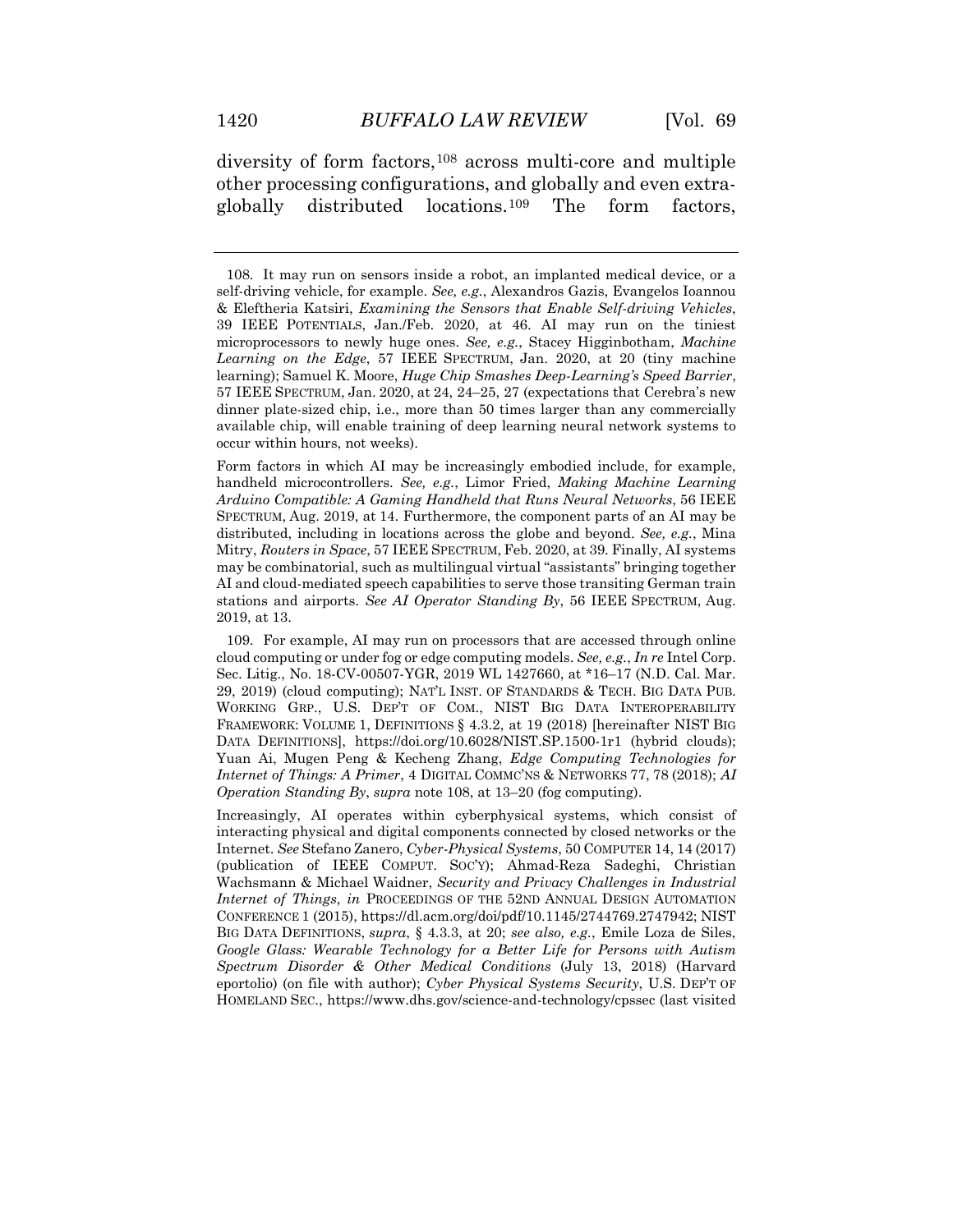configurations, and loci of an AI may present numerous jurisdictional and other legal issues.<sup>[110](#page-33-1)</sup>

#### B. *Legal Taxonomies for AI Decisional Context and System Mutability*

<span id="page-33-0"></span>This framework discussion introduces two organizing perspectives among the *anekāntavāda* that is AI-aselephant. To think about and analyze AI, it is useful to categorize the subject system as follows: (1) by the decisional context of its use as an automated decision system versus an automated decision support system; and (2) the mutability of the system's operational character as comparatively static or dynamic. Note that these two ways of categorizing AI systems of categorization are not mutually exclusive. For example, an AI system under scrutiny could be used as an automated decision support tool and likewise be relatively immutable, that is, operationally static. The following sketches out helpful ways to frame the elephant as we read and think further about AI and the law.

Dec. 8, 2021).

AI operates within sensors and other devices connected via the Internet of Things (IoT) or the Industrial Internet of Things (IIoT). *See* NIST BIG DATA DEFINITIONS, *supra*, § 4.3.3, at 20; Emile Loza de Siles, *Cybersecurity Law & Emerging Technologies: The Federal Trade Commission, Reasonable Security Measures, and IoT*, IEEE FUTURE DIRECTIONS: TECH. POL'Y & ETHICS (May 2017), https://cmte.ieee.org/futuredirections/tech-policy-ethics/may-2017/cybersecuritylaw-and-emerging-technologies-part-1/ (text accompanying nn.29–34); Sadeghi et al., *supra*, at 1.

<span id="page-33-1"></span><sup>110.</sup> *See* JONAH FORCE HILL & MATTHEW NOYCE, NEW AMERICA, RETHINKING DATA, GEOGRAPHY, AND JURISDICTION 2 (Feb. 2018); *see, e.g.*, Bernard Marr, *What Is the Artificial Intelligence of Things? When AI Meets IoT*, FORBES (DEC. 20, 2019,12:22AM ), https://www.forbes.com/sites/bernardmarr/2019/12/20/what-isthe-artificial-intelligence-of-things-when-ai-meets-iot/?sh=107f85d7b1fd; NAT'L INST. OF STANDARDS & TECH., *Consumer Cybersecurity Labeling for IoT Devices: A Q&A with NIST's Katerina Megas*, TAKING MEASURE BLOG (Oct. 21, 2021), https://www.nist.gov/blogs/taking-measure/consumer-cybersecurity-labeling-iotdevices-qa-nists-katerina-megas; Ryan Calo, *Digital Market Manipulation*, 82 GEO. WASH. L. REV. 995, 1004–05 (2014) ("This trend of firms initiating the interaction with the consumer will only accelerate as our thermometers, appliances, glasses, watches, and other artifacts become networked into an 'Internet of Things.'").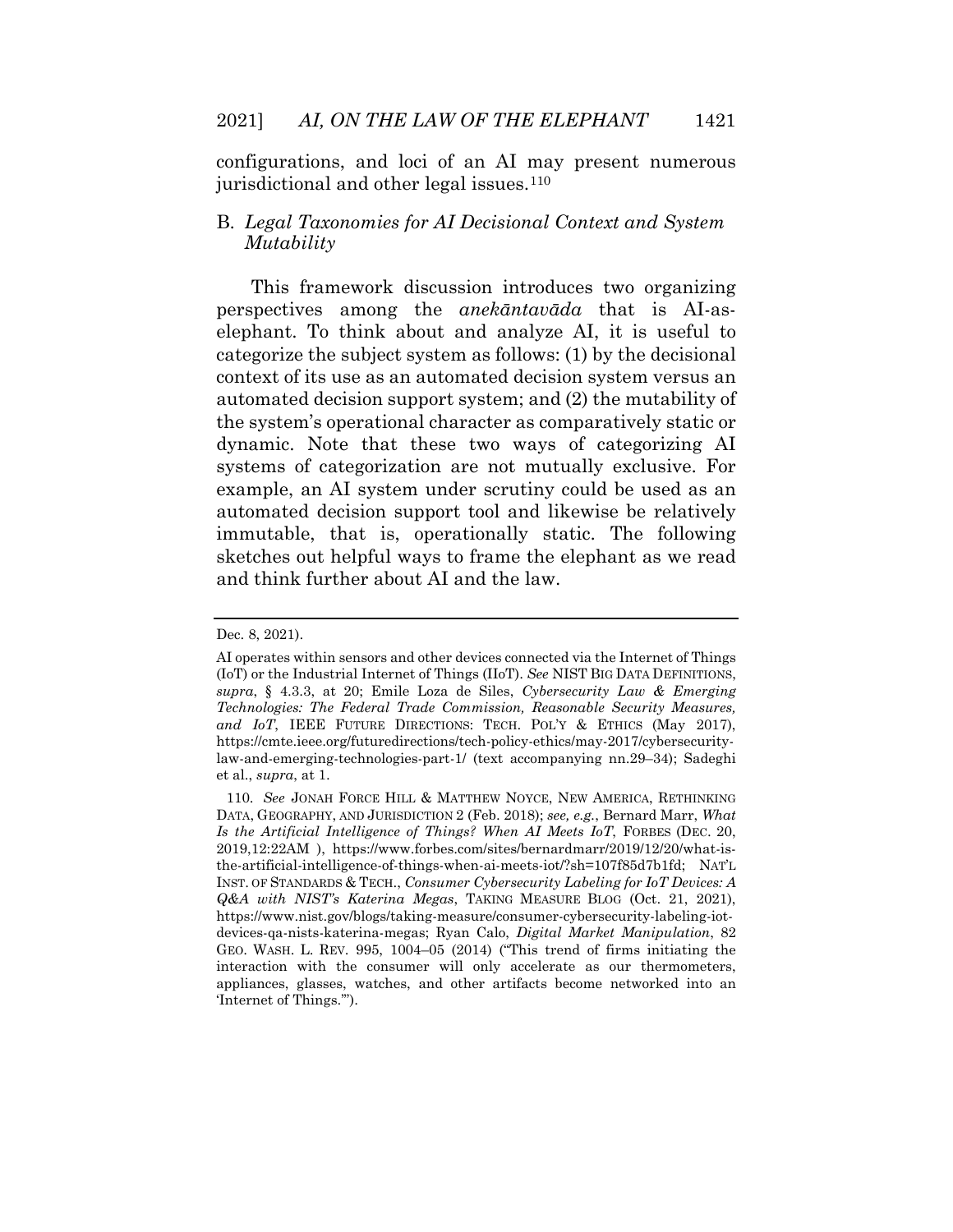1. Decisional Use Context: Automated Decision System or Automated Decision Support System?

AI systems fall into one of two decisional use contexts: automated decision systems (ADS) or automated decision support systems (ADSS). The distinction between these two categories is in the presence and involvement of human mediation in the decision toward which the computational power of the AI system is directed. No direct human mediation exists in the former, but some degree of human mediation exists in the latter. Within the ADSS decisional context, there likely is a range of the degrees of human mediation or a sliding scale running from minimally humanmediated at one end to fully human-mediated at the other.

In the former category, ADS are used to computationally produce a result, and that result, when applied against some predefined threshold, produces the final decision or *de facto*  final decision. An online credit application system is an example.[111](#page-35-0) Briefly, the credit applicant provides the required information. Within seconds, the AI-equipped system operates, accessing the individual's credit score and history, along with the applicant-provided information and other undisclosed dark data from social media and other organizations.[112](#page-35-1) The system computes and returns a result in the binary form of credit approval or disapproval. No human acts or is likely to act to mediate the computationally driven decision. The AI system is an automated decision system, and its computed result equates to the credit decision and is, respectively, final or *de facto* final.

An ADSS, by contrast, does not produce an autonomous decision, but rather computes results that are presented to human decisionmakers who, in turn, make the subject

<sup>111.</sup> *See generally* FRANK PASQUALE, THE BLACK BOX SOCIETY: THE SECRET ALGORITHMS THAT CONTROL MONEY AND INFORMATION (2015).

<sup>112.</sup> *See* Janine S. Hiller, *Fairness in the Eyes of the Beholder: AI, Fairness, and Alternative Credit Scoring*, 123 W. VA. L. REV. 907, 923–24 (2021); Matthew Bruckner, *The Promise and Perils of Algorithmic Lenders' Use of Big Data*, 93 CHI.-KENT L. REV. 3, 12–17 (2018).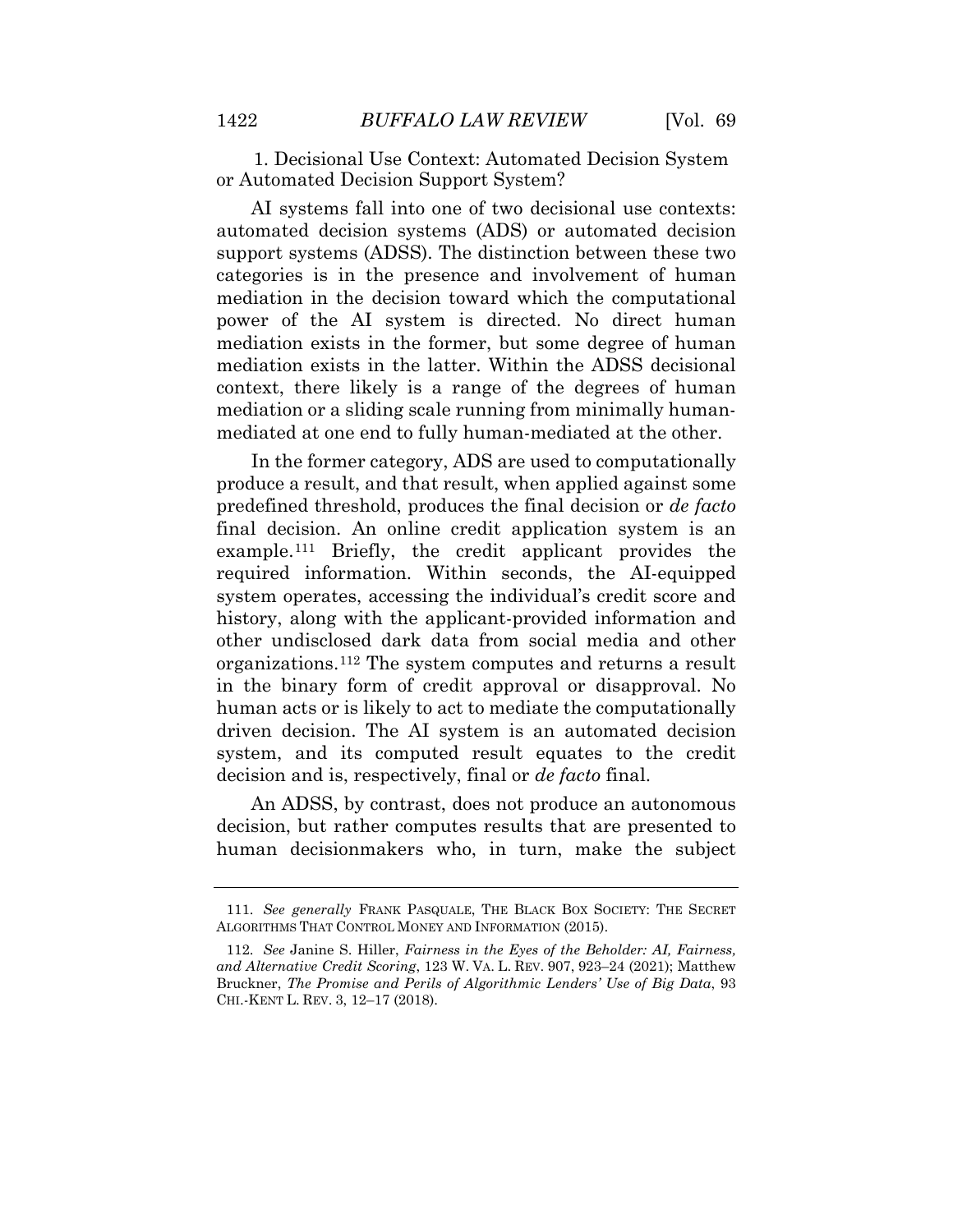decision. For example, judges use recidivism or violence risk predictive systems in sentencing and other decisions.[113](#page-35-2) Because the ADSS result is mediated by humans and, presumably, their appropriate discretion, judgment, contextual understanding, and intuition,[114](#page-35-3) human decisionmaking is to be informed and facilitated by the AI system's result, but not autonomously supplanted by it, as in the case of ADS.

The distinctions between AI system autonomy and gradations of human mediation in resultant decision-making present a helpful framework for exploring AI risk and the assignment of liability and other legal responsibilities within the human-machine enterprise.[115](#page-36-0) Among other impacts to consider when applying this ADS-ADSS taxonomy is whether the actual use of the system aligns with its intended and designed use. For example, the use by courts of an AI system for sentencing decisions when the system was intended and designed only to inform probation decisions<sup>[116](#page-36-1)</sup>

116. *See* Cary Coglianese & Lavi M. Ben Dor, *AI in Adjudication and* 

<sup>113.</sup> *See, e.g.*, State v. Loomis, 881 N.W.2d 749, 753 (Wis. 2016) (Correctional Offender Management Profiling for Alternative Sanctions (COMPAS) system used in sentencing decision); *see also, e.g.*, Henderson v. Stensberg, No. 18-cv-555-jdp, 2021 WL 1221249, at \*1 (W.D. Wis. Mar. 26, 2021) (COMPAS used by parole commission).

<span id="page-35-1"></span><span id="page-35-0"></span><sup>114.</sup> Government decision-making may overly rely on or misapply the results of ADSS. *See, e.g.*, Erin Collins, *Punishing Risk*, 107 GEO. L.J. 57, 65–66, 69–70, 85–104 (2018) (discussing "off-label" use of AI, or use of AI system for other than its intended and designed purpose); *Loomis*, 881 N.W.2d at 769–70 (discussing use of COMPAS risk recidivism system in sentencing, and stating that "COMPAS was not developed for use at sentencing"). *But see* Order , *In re* T.K. (D.C. Super. Ct. Mar. 15, 2018) [hereinafter *SAVRY Order*] (Granting, in Part, Respondent's Motion to Exclude Results of the Violence Risk Assessment and all Related Testimony and/or Allocution Under FRE 702 and *Daubert v. Merrell Dow Pharmaceuticals*).

<span id="page-35-3"></span><span id="page-35-2"></span><sup>115.</sup> *Compare, e.g.*, SAMIR CHOPRA & LAURENCE F. WHITE, A LEGAL THEORY FOR AUTONOMOUS ARTIFICIAL AGENTS 119–51 (2011), *with* Curtis E.A. Karnow, *The Application of Traditional Tort Theory in Embodied Machine Intelligence*, *in*  ROBOT LAW, *supra* note 106, at 51–77; *see also* Reux Stearns et al., *Panel 2: Accountability for the Actions of Robots*, 41 SEATTLE U. L. REV. 1101, 1101–03, 1108 (2018) (remarks of Howard Jay Chizeck, debating proposed liability taxonomies where robots or human-robot collaborations result in kinetic action).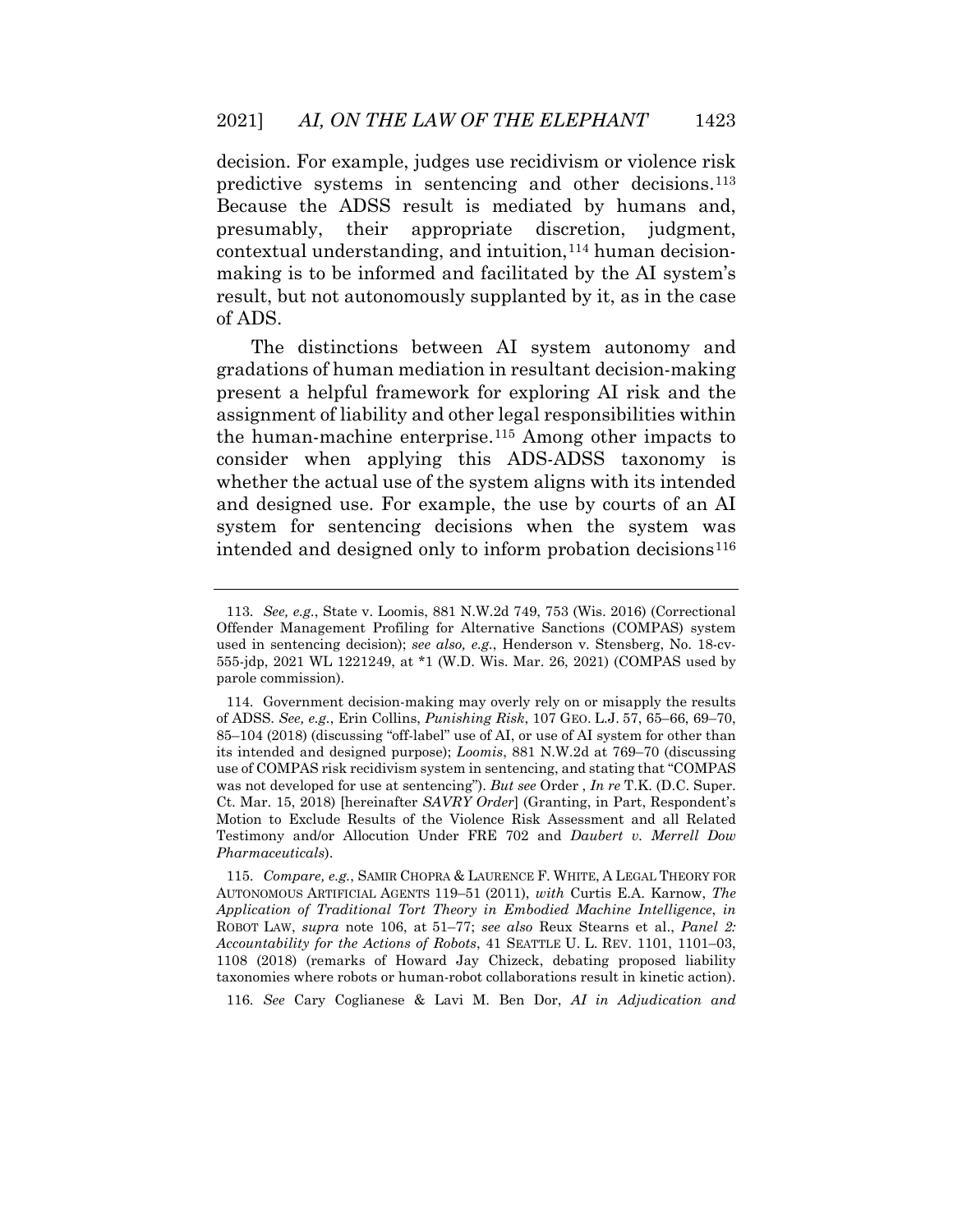would require adjustment along the autonomous versus human-mediated decisional spectrum. These and other considerations could further inform this decisional use context model toward helping to discern, analyze, and make informed conclusions about the AI-relevant facts and legal issues.[117](#page-36-0)

2. Operational Character: Static or Dynamic Artificial Intelligence?

AI systems also may be classified by the mutability of their operational character as being relatively static or dynamic AI.[118](#page-37-0) A static AI has its operations fixed in accordance with its software code or other enabling structure. The operation of a static AI system has no internal dynamism by which the system modifies its statistical modeling or other ways of reaching its results in real time, or "on the fly," as the vernacular goes. Although they may and should be updated, static AI systems do not "learn" as dynamic AI systems do.

The Structured Assessment of Violence Risk in Youth AI system (SAVRY) is one such static AI. The SAVRY product is an AI-based violence risk prediction tool.[119](#page-37-1) With SAVRY,

<span id="page-36-0"></span>119. *See* AI NOW LITIGATING ALGORITHMS, *supra* note 48, at 13 ("Studies on Violence Risk in Youth"). As to this AI, the user or the consumer of the system's output does not have access or visibility to computation, reference data,

*Administration*, 11–12 n.47, BROOK. L. REV. (forthcoming), https://scholarship .law.upenn.edu/cgi/viewcontent.cgi?article=3120&context=faculty\_scholarship.

<sup>117.</sup> *See, e.g.*, Ryan Abbott, *The Reasonable Computer: Disrupting the Paradigm of Tort Liability*, 86 GEO. WASH. L. REV. 1, 16–44 (2018) (considering tort law and attribution of causation and liability after first known death in autonomous vehicle crash in 2016). *See generally, e.g.*, Yu, *supra* note 5.

<sup>118.</sup> Some categorize AI as being "rules-based," "coded," or "scripted," on one hand, meaning the subject AI system's operation is by rote processing in accordance with the applicable software code and "data-driven" or "learning" on the other hand, meaning the system is machine learning-based. *See, e.g.*, Casandra Laskowski, Tech. & Empirical Servs. Libr., Univ. of Ariz. James E. Rogers Coll. of L., Remarks at the Am. Ass'n of L. Schs. AI Fundamentals for Faculty Webinar (July 15, 2020), https://ncculaw.zoom.us/webinar/register /WN\_UbsWdoHcTc21MLp5JvwCKQ (on-demand webinar, see especially slides 5–6).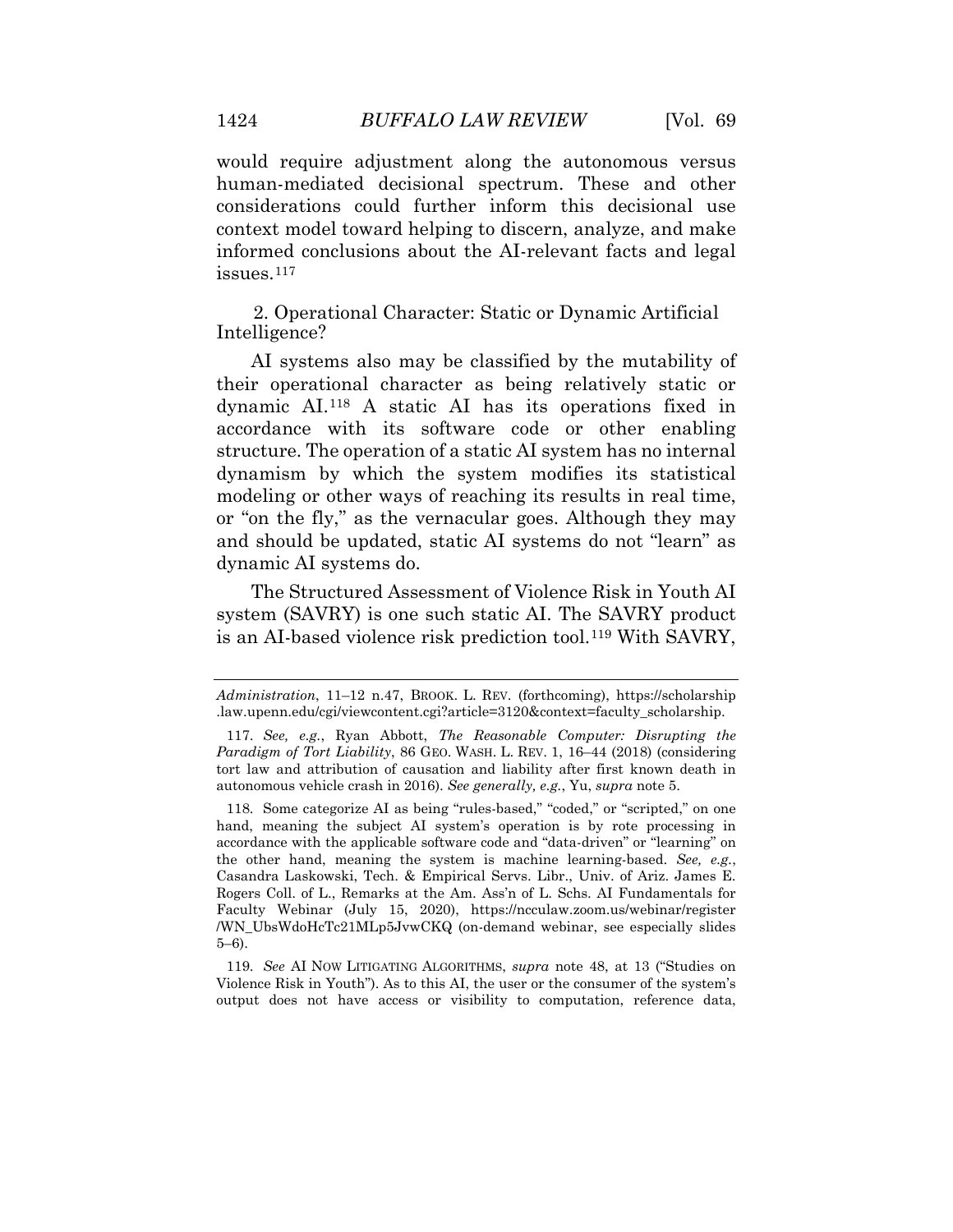the user, a probation officer or psychologist, for example, interviews the subject youth to glean information with which to complete a SAVRY rating form.[120](#page-37-2) Through that form, the SAVRY user distills and captures violence risk predictive and protective factors as being low, moderate, or high levels or present or absent.[121](#page-38-0) The user then reports out his or her estimate for the youth's risk of violent behavior.[122](#page-38-1) The system's underlying input data, computational models, weighting of factors, and so on are fixed and are not updated during its operation.<sup>[123](#page-38-2)</sup>

By contrast, a dynamic AI system may be mutable in two aspects. First, it learns its modeling and thus function through mechanisms not explicitly programmed for it in code.[124](#page-38-3) Second, the data upon which its modeling is based or

<span id="page-37-1"></span>121. *See SAVRY Motion*, *supra* note 48, at Ex. 2 (SAVRY criteria summary sheet).

122. *See SAVRY Order*, *supra* note 114, at 3. Under this Article's taxonomy, the SAVRY system is an ADSS.

statistical models, and algorithms. Rather, the distribution model for this AI system occurs via a manual, rating forms, and training. *See, e.g.*, JOHN S. RYALS, JR., JEFFERSON PARISH DEP'T OF JUV. SERVS., 2013 SCREENING & ASSESSMENT MANUAL 13 paras. 1 & 2(a), 14 para. 3(c) (2013), https://jefferson-parishgovernment.azureedge.net/documents/departments/juvenile-services/juvenilejustice-reform-publications/ScreeningAssessmentManual-2013-09-01.pdf;

<span id="page-37-0"></span>*SAVRY – Structured Assessment of Violence Risk in Youth*, ANN ARBOR PUBLISHERS, https://www.annarbor.co.uk/index.php?main\_page=index&cPath= 416\_419\_189 (last visited Dec. 8, 2021).

<sup>120.</sup> *See, e.g.*, Ryals, *supra* note 119, at 13 para. 1, 29–48, apps. 1–5; *SAVRY Motion*, *supra* note 48, at 2, para. 3; Child Guidance Clinic, District of Columbia Courts, *Clinical Staff*, https://web.archive.org/web/20210809020140/https: //www.dccourts.gov/services/juvenile-matters/child-guidance (last visited Dec. 3, 2021) (Dr. Woodland).

<sup>123.</sup> The SAVRY system appears to be infrequently updated, although it recently migrated to an online platform. *See* ARK. DEP'T OF YOUTH SERV.'S, SAVRY 2.0 RELEASE NOTES (June 8, 2020), https://www.arcourts.gov/sites/default/files /SAVRY\_2.0\_DYS\_Release%20Notes.pdf; *see also* Randy Borum, Patrick Bartel, & Adelle Forth, *Structured Assessment of Violence Risk in Youth*, PAR, INC. (2019) (system apparently originating 2006).

<span id="page-37-2"></span><sup>124.</sup> INT'L. ORG. FOR STANDARDIZATION, ISO 20252:2019, MARKET, OPINION AND SOCIAL RESEARCH, INCLUDING INSIGHTS AND DATA ANALYTICS – VOCABULARY AND SERVICE REQUIREMENTS § 3 [hereinafter ISO 20252:2019], https://www.iso.org /obp/ui/#iso:std:iso:20252:ed-3:v1:en (last visited Dec. 8, 2021) (Entry No. 3.52).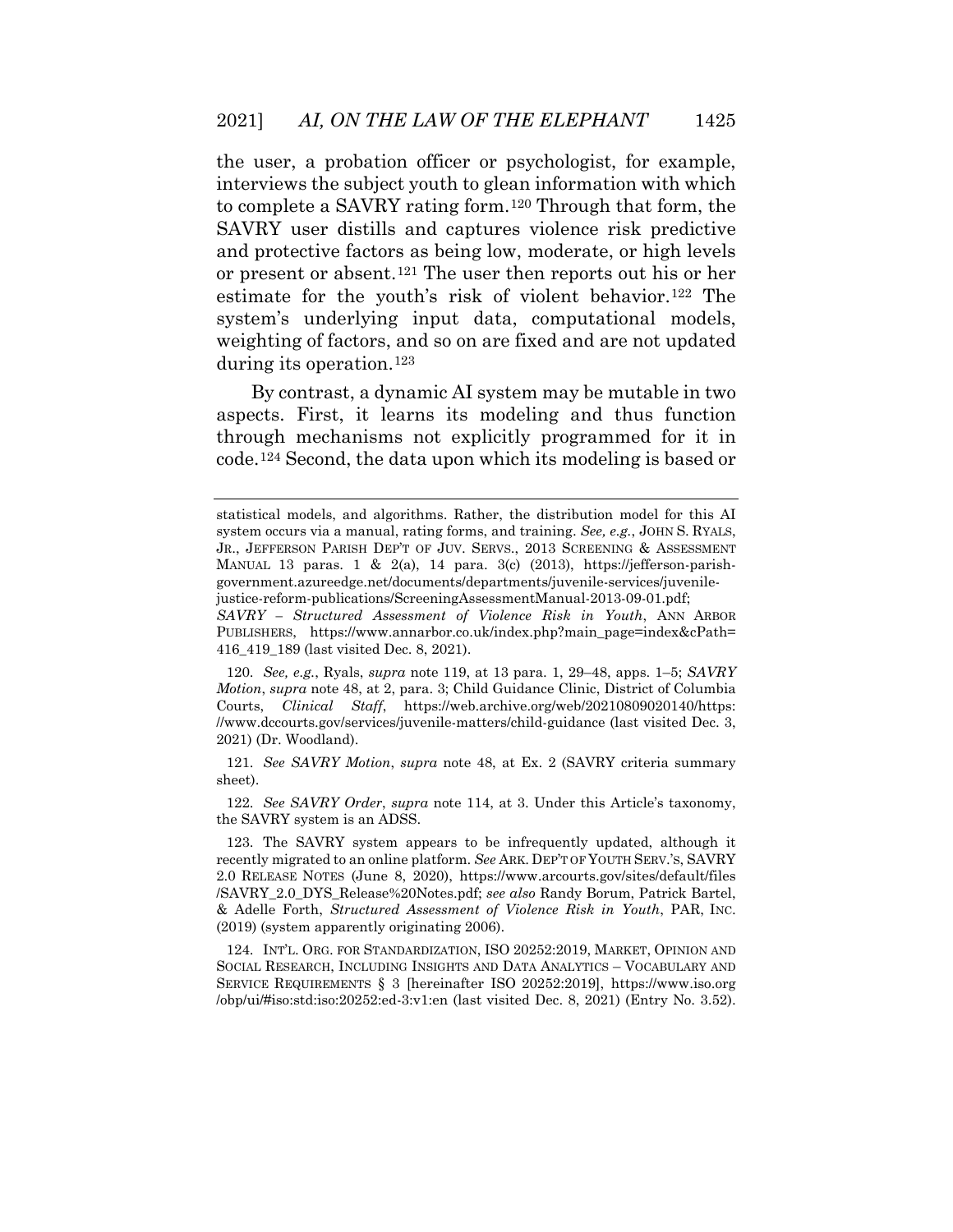other internal aspects of a dynamic AI system may change its computational trajectory on the fly.[125](#page-38-4) The AI system iteratively operates in a state of dynamic flux, always, for example, toward its selection of the best outcome under its data and other conditions. Machine learning systems are dynamic AI under this taxonomy, with self-programming systems being perhaps the most dynamic of all.[126](#page-39-0)

One analytical utility of this comparative taxonomy of AIs is that the proof of facts, determinations as to appropriate governance, the conceptualization of proposed theories of liability, and other legal analyses generally may be more straightforwardly applied to static AI but more complex in application to dynamic AI. In addition, the scale and rapidity of informational injury[127](#page-39-1) and other harms that may result from these two operational types of AI may be markedly distinguishable. As a general principal, the greater the mutability of an AI system, the greater the risk of potential harms that could arise from its use. Thus, the use of dynamic AI presents a greater potential for and more rapidly produced harms. In an earlier version, this Article proposed that, this static-dynamic dichotomy could supply an appropriate risk perspective from which to prioritize the formulation and deployment of informed AI legislation in the

<span id="page-38-2"></span><span id="page-38-1"></span><span id="page-38-0"></span>This is not to suggest that machine learning systems learn autonomously without human decision-making in the design and development process. *See, e.g.*, Chanin Nantasenamat, *How to Build a Machine Learning Model*, YOUTUBE (Dec. 23, 2020), https://www.youtube.com/watch?v=NRnaMCNOK7Y.

<sup>125.</sup> *See, e.g.*, Hiller, *supra* note 112, at 908–09, 923–24, 927–32.

<span id="page-38-3"></span><sup>126.</sup> *See, e.g.*, Pure Predictive, Inc. v. H2O.AI, Inc*.*, No. 17-cv-03049-WHO, 2017 WL 3721480, at \*1–2, (N.D. Cal. Aug. 29, 2017) (describing invention claimed in "Predictive Analytics Factory" patent, see U.S. Patent No. 8,880,446 (issued Nov. 4, 2014)) (subsequent history omitted); *Human Labeling*, GOOGLE CLOUD, https://cloud.google.com/vision/automl/docs/human-labeling (last visited Dec. 8, 2021) (Google's AutoML self-programming artificial intelligence).

<span id="page-38-4"></span><sup>127.</sup> *See* FTC INFORMATIONAL INJURY WORKSHOP: BE AND BCP STAFF PERSPECTIVE, U.S. FED. TRADE COMM'N (Oct. 19, 2018), https://www.ftc.gov/ system/files/documents/reports/ftc-informational-injury-workshop-be-bcp-staff-p erspective/informational\_injury\_workshop\_staff\_report\_-\_oct\_2018\_0.pdf.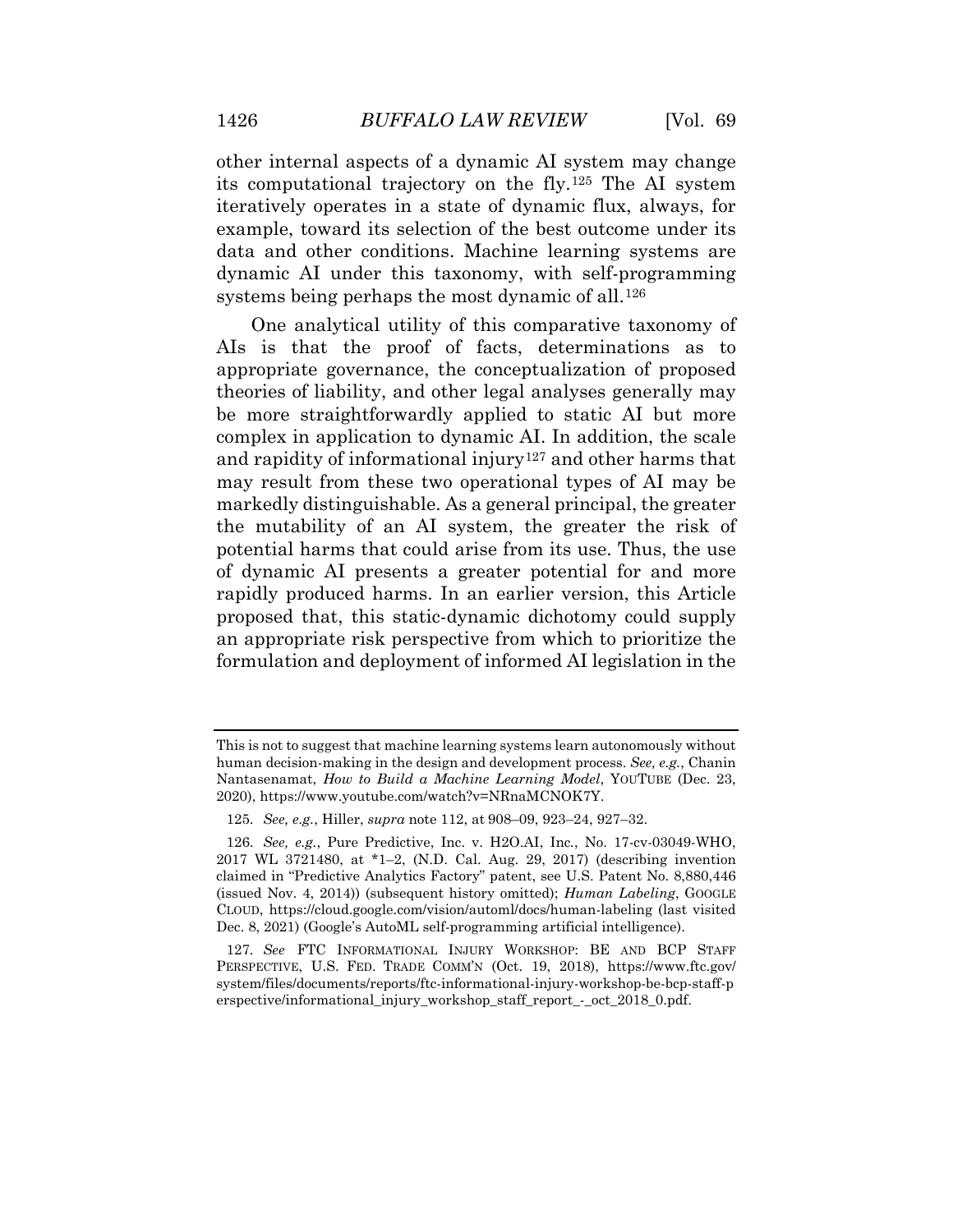vast landscape now populated by rogue AI elephants.[128](#page-39-2) Since-proposed AI legislation is proceeding along similar risk perspectives.[129](#page-39-3)

# C. *What Is Machine Learning?*

Machine learning is a subset of AI that may be categorized as operationally dynamic under the second sorting framework posited *supra* in Section III.B.2. This Section defines and describes machine learning generally calling upon the work of leading technological organizations and institutions. The Article then illustrates how a machine learning system operates by reference to an exemplar patent. Next, it discusses how computational machines learn and, with that information onboarded, the two principal models of machine learning: supervised and unsupervised learning, models that are less cabined than their adjectives suggest. The Section closes by sketching a spectrum model as a way of thinking about and balancing the respective roles, responsibilities, and other legal touchstones where machine learning models rest within direct human control, machine control, or within the control of the blended human-machine enterprise.

<span id="page-39-0"></span>Information theory, competing schools of algorithm design, and other disciplines each create deep and nuanced differences in the varied designs and instantiations of

<span id="page-39-1"></span><sup>128.</sup> The August 2020 submission draft of this Article suggested that a risk matrix model may integrate the ADS-ADSS and the static-dynamic taxonomies, being diagrammed with the lowest risk quadrant occupied by static ADSS and the highest risk quadrant by dynamic ADS.

<span id="page-39-3"></span><span id="page-39-2"></span><sup>129.</sup> *See, e.g.*, Thomas Burri & Fredrik von Bothmer, *The New EU Legislation on Artificial Intelligence: A Primer* (Apr. 21, 2021) (unpublished manuscript at 2– 3), https://ssrn.com/abstract=3831424 (discussing bans, with some exceptions, on real-time facial recognition and other high-risk AI proposed in *Proposal for a Regulation of the European Parliament and of the Council Laying Down Harmonized Rules on Artificial Intelligence (Artificial Intelligence Act) and Amending Certain Union Legislative Acts*, COM (2021) 206 final (Apr. 21, 2021)); *see also* Automated Decision Systems Accountability Act, A.B. 13, Reg. Sess. § 12115(b)(1), (3) (Cal. 2021) (high-risk ADS applications).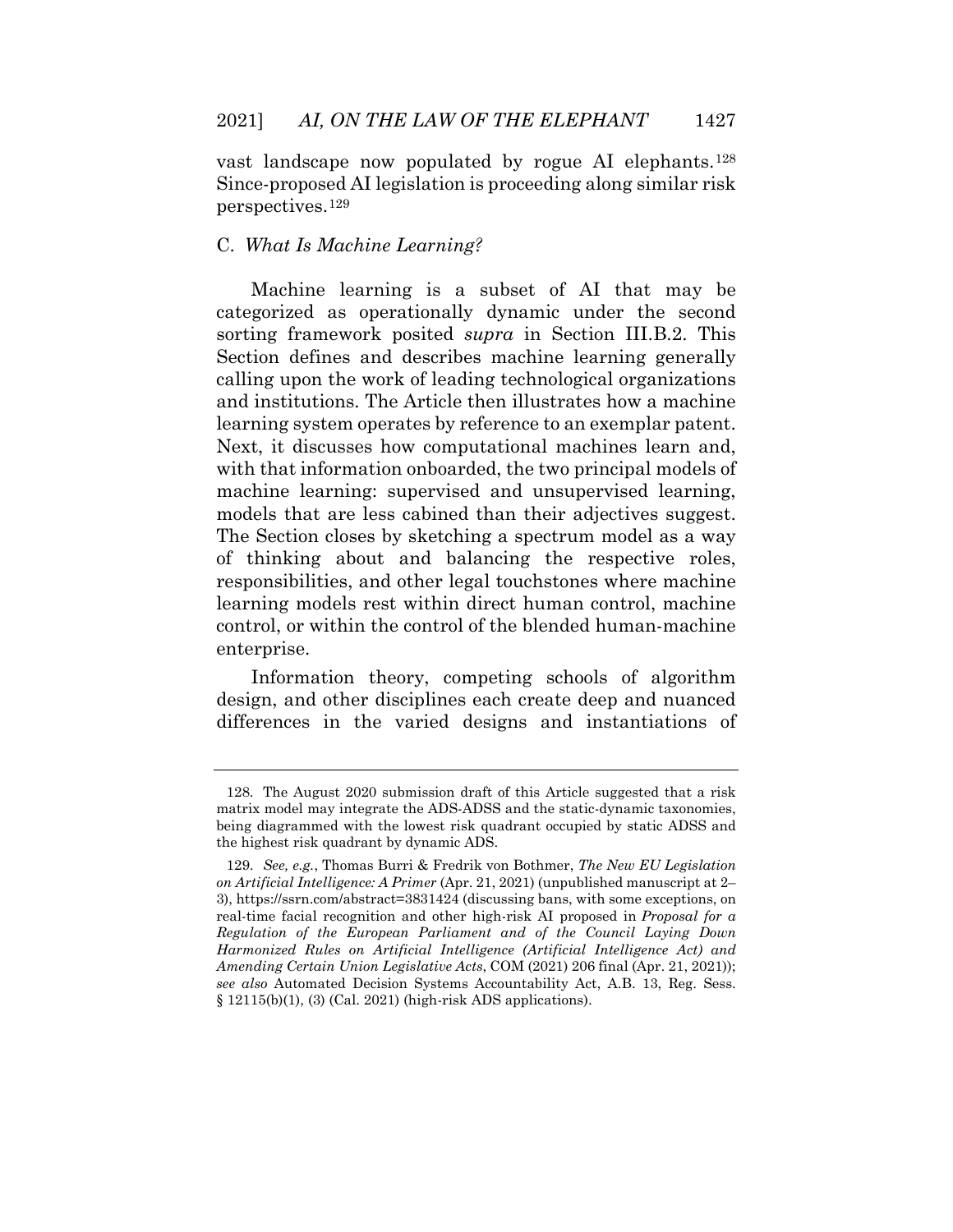machine learning systems.<sup>[130](#page-40-0)</sup> As a result, there are numerous types of machine learning systems, which, in turn, may employ differing models of learning even within type.[131](#page-40-1) This Article avoids those elephant weeds for now.

Machine learning has been synonymized as "automatic learning," which is defined as the "process by which a functional unit improves its performance by acquiring new knowledge or skills, or by reorganizing existing knowledge or skills."[132](#page-41-0) Continuing, a machine learning system has the ability "to automatically learn and improve from experience,"[133](#page-41-1) that experience being iterative exposures to data, new or updated training datasets, and its own results over time "without being explicitly programmed" for that learning and improvement.<sup>[134](#page-41-2)</sup>

The National Institute of Standards and Technology (NIST) describes this automatic learning capacity as a machine learning system's ability to "distill<sup>[]</sup> meaning" through its exposure to data[.135](#page-41-3) Through this distillation, the

<span id="page-40-0"></span>132. INTL. ORG. FOR STANDARDIZATION & INTL. ELECTROTECHNICAL COMM.'N, ISO/IEC 2382:2015, INFORMATION TECHNOLOGY – VOCABULARY § 1, https://www.iso.org/obp/ui#iso:std:iso-iec:2382:ed-1:v1:en (last visited Dec. 8, 2021) (Entry No. 2123789).

133. ISO 20252:2019, *supra* note 124 (Entry No. 3.52).

<span id="page-40-1"></span>134. *Id.*; *see* Communications with Shivam Rai, Data and AI Lead, Cloudreach (Aug. 11, 2020) (on file with author) (discussing training datasets).

135. NAT'L INST. OF STANDARDS & TECH., U.S. DEP'T OF COM., U.S. LEADERSHIP

<sup>130.</sup> *See, e.g.*, Laura Martignon, *Information Theory*, *in* INT'L ENCYC. OF THE SOC. & BEHAV. SCIS. 7476, 7476–80 (2001); ED FINN, WHAT ALGORITHMS WANT: IMAGINATION IN THE AGE OF COMPUTING 15–56 (2018); NILS J. NILSSON, THE QUEST FOR ARTIFICIAL INTELLIGENCE: A HISTORY OF IDEAS AND ACHIEVEMENTS 398–425, 515–35 (2010); *see also infra* text accompanying notes 140, 253.

<sup>131.</sup> The field of AI is overrun with the word "learning" used with varying modifiers. *See, e.g.*, NILSSON, *supra* note 130, at 398–425 (categories of machine learning); Mariusz Bojarski et al., *End to End Learning for Self-driving Cars*, ARXIV 2 (Apr. 26, 2016), https://arxiv.org/pdf/1604.07316.pdf; ISO/IEC 2382:2015, *supra* note 105 (Entry No. 2123770, genetic learning); HASTIE ET AL., *supra* note 94, at 605, 622–24 (ensemble learning); NAT'L SCI. & TECH. COUNCIL, THE NATIONAL ARTIFICIAL INTELLIGENCE RESEARCH AND DEVELOPMENT STRATEGIC PLAN 24 (2016), https://www.nitrd.gov/pubs/national\_ai\_rd\_strategic\_plan.pdf (active learning); LUCCI & KOPEC, *supra* note 59, at 300 (reinforcement learning).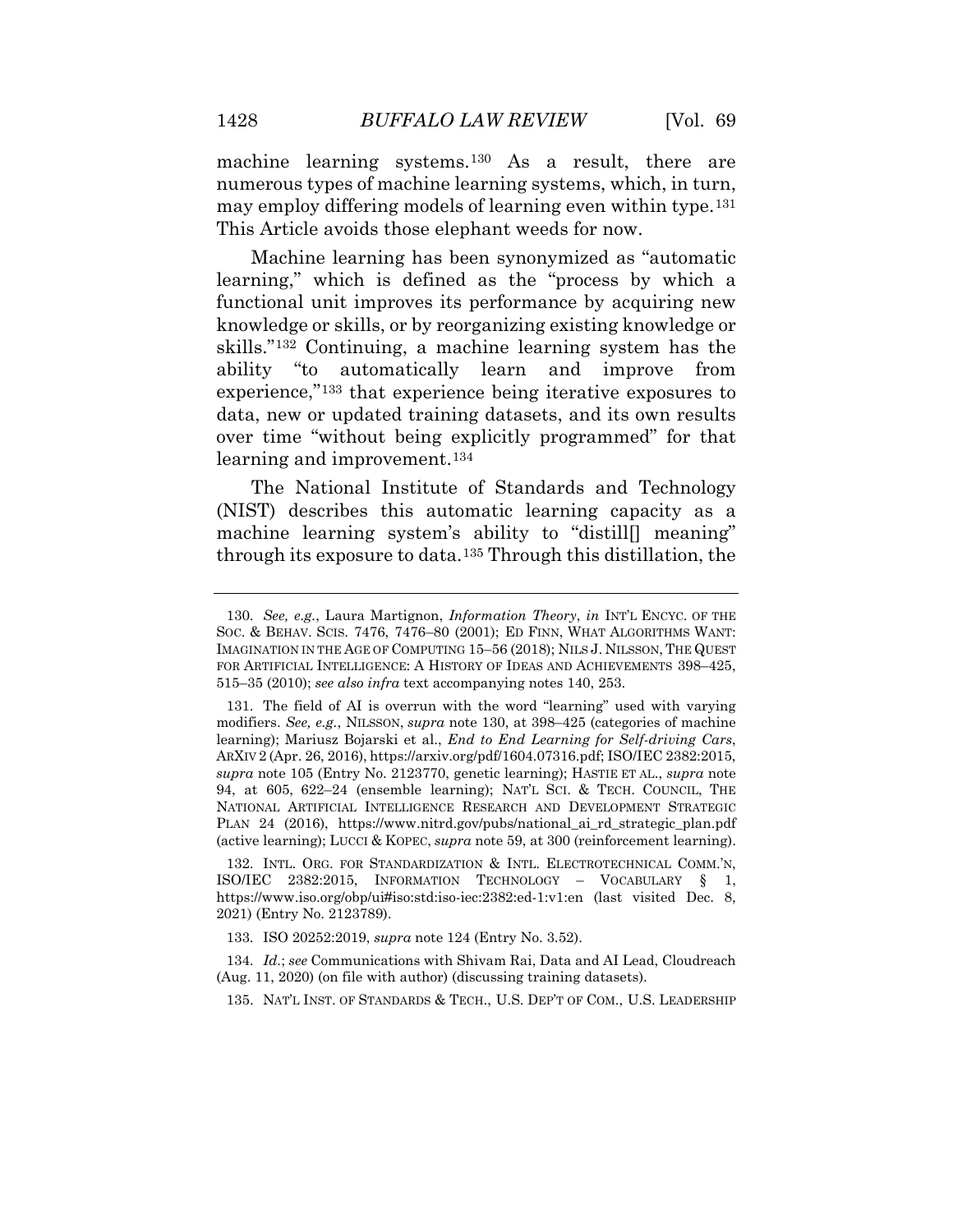machine learning system accumulates and refines its "understanding" of its decisional domain. It distills the correlations and other patterns among features within its input data and the weights to which it assigns to those patterns and features and, therefore, their significances within that domain. Using the technical vernacular, the system is trained or is self-training and thereby "learns" one or more of its functions.[136](#page-42-0)

Capacities for degrees of real or apparent autonomy are inherent in machine learning systems' design and operation. Such autonomy arises through the systems' iterative application of inductive bias and other decisional logics seeking to optimize the correlations underlying their computational results. Speech recognition, spam detection systems,<sup>137</sup> internet searches that automatically formulate and offer to complete search query commands and other predictive text systems, and financial technology, or FinTech, predictive systems<sup>[138](#page-42-2)</sup> exemplify such machine learning systems.

1. An Exemplar Machine Learning System in Operation

Studying patents for machine learning and other artificial intelligence inventions is a useful way to get a sense of how such systems operate. For example, U.S. Patent No. 5,361,201 (the "'201 patent") claimed a machine learning

<span id="page-41-0"></span>IN AI: PLAN OUTLINES PRIORITIES FOR FEDERAL AGENCY ENGAGEMENT IN AI STANDARDS DEVELOPMENT 7 (Aug. 9, 2019), https://www.nist.gov/system /files/documents/2019/08/10/ai\_standards\_fedengagement\_plan\_9aug2019.pdf.

<sup>136.</sup> *See* LUCCI & KOPEC, *supra* note 59, at 300.

<span id="page-41-2"></span><span id="page-41-1"></span><sup>137.</sup> *See* INT'L. ORG. FOR STANDARDIZATION, ISO 19731:2017, DIGITAL ANALYTICS AND WEB ANALYSES FOR PURPOSES OF MARKET, OPINION AND SOCIAL RESEARCH – VOCABULARY AND SERVICE REQUIREMENTS , https://www.iso.org/obp/ui/#iso:std :iso:19731:ed-1:v1:en (last visited Dec. 8, 2021) (Entry No. 3.22); ISO 20252:2019, *supra* note 124 (Entry No. 3.52).

<span id="page-41-3"></span><sup>138.</sup> *See* Bruckner, *supra* note 112, at 7–11, 16; *see also*, *e.g.*, Willem Van de Wiele, *European FinTech: New Rules on the Way*, 37 BANKING & FIN. SERVS. POL'Y REP., May 2018, at 16, 19, 21–23 (Financial Stability Board's study of AI implications for financial stability).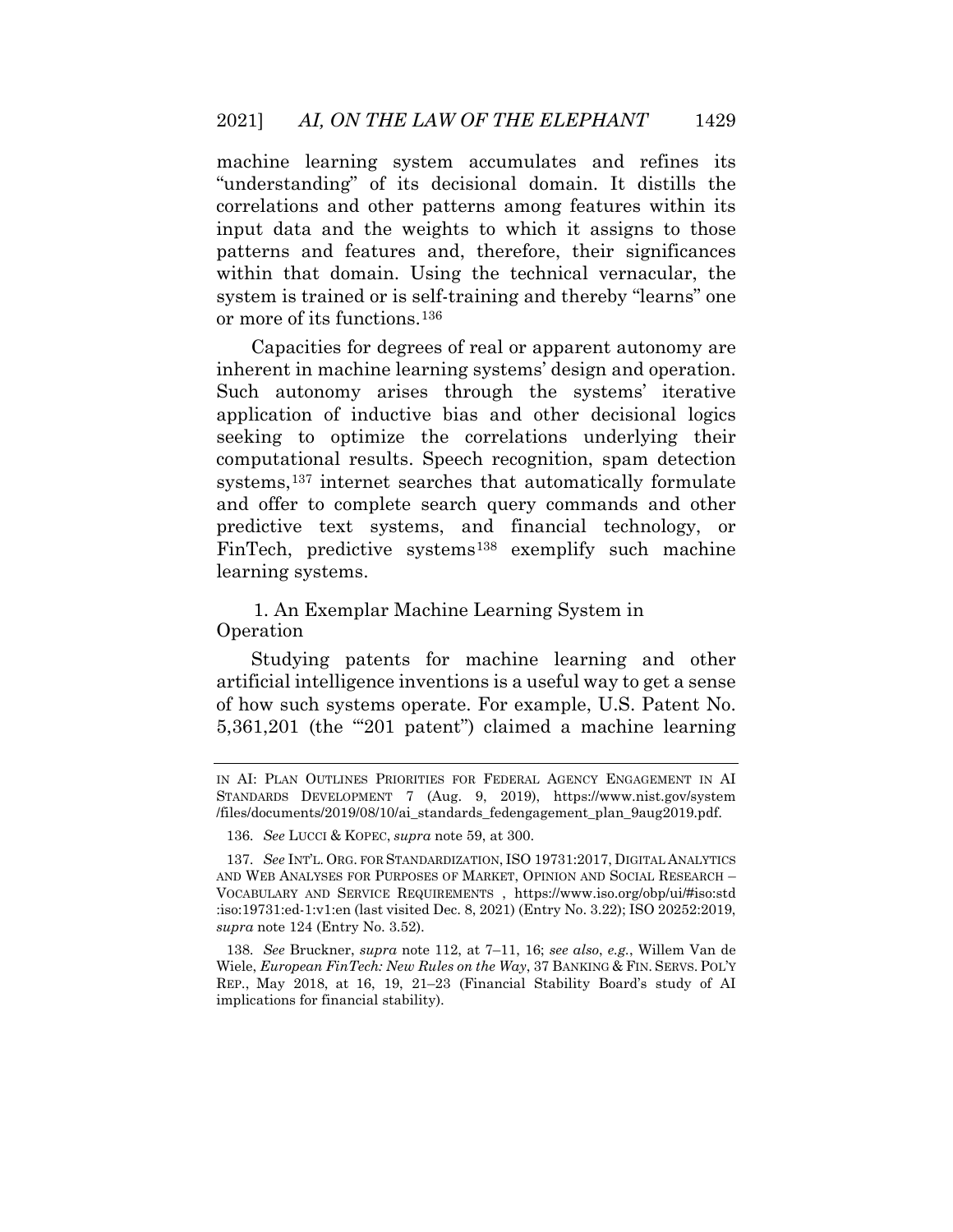invention using predictive modeling to automate real property appraisals.[139](#page-42-3) As with all U.S. patents, the patent must disclose the preferred embodiment of the claimed invention.[140](#page-43-0) The claims of the '201 patent disclose that the subject machine learning system best operates through the following excerpted sequence of steps:

- 1. Training data are collected, including in a layered collection process by which first one category of data, e.g., geographic data, are collected followed by other categories, e.g., property valuation data within a selected geographic area;<sup>[141](#page-43-1)</sup>
- 2. Iterative sub steps are performed to: (a) apply live input data to a predictive model, thereby generating output data; (b) apply one or more quality or other ranking measurements to those output data; and (c) adjust, or "tune," the model's operation in response to the ranking results;[142](#page-43-2)
- 3. A predictive model is developed based upon the training data;
- 4. The selected predictive model is stored;
- 5. Live data for use in producing the desired AI system outcome are obtained with each live data record being comprised of multiple data elements, e.g.,

<span id="page-42-1"></span><span id="page-42-0"></span><sup>139.</sup> Real Est. Appraisal Using Predictive Modeling, U.S. Patent No. 5,361,201 (issued Nov. 1, 1994) [hereinafter '201 patent]; *see id.* at claims 4, 8, 13, 16, 20 ("neural network"); *see id.* at abstract, summary ("neural network" or other predictive models); Corelogic Info. Sols., Inc. v. Fiserv, Inc., No. 2:10-CV-132- RSP, 2012 WL 4355394, at \*10 (E.D. Tex. Sept. 21, 2012) (construing "training data" in '201 patent).

<span id="page-42-3"></span><span id="page-42-2"></span><sup>140.</sup> *See* 35 U.S.C. § 112(a); *see also, e.g.*, Rambus Inc. v. Rea, 731 F.3d 1248, 1253 (Fed. Cir. 2013).

<sup>141.</sup> *See* '201 patent, *supra* note 139, at claim 9.2.

<sup>142.</sup> Stacey Ronaghan, *Toward Demystifying Model Training & Tuning*, TOWARDS DATA SCI. (Oct. 28, 2019), https://towardsdatascience.com /demystifying-model-training-tuning-f4e6b46e7307; *see* '201 patent, *supra* note 139, at claim 7. More precisely, model tuning is the optimization of the model's hyper-parameters or "hyper-parameter optimization." Ronaghan, *supra.*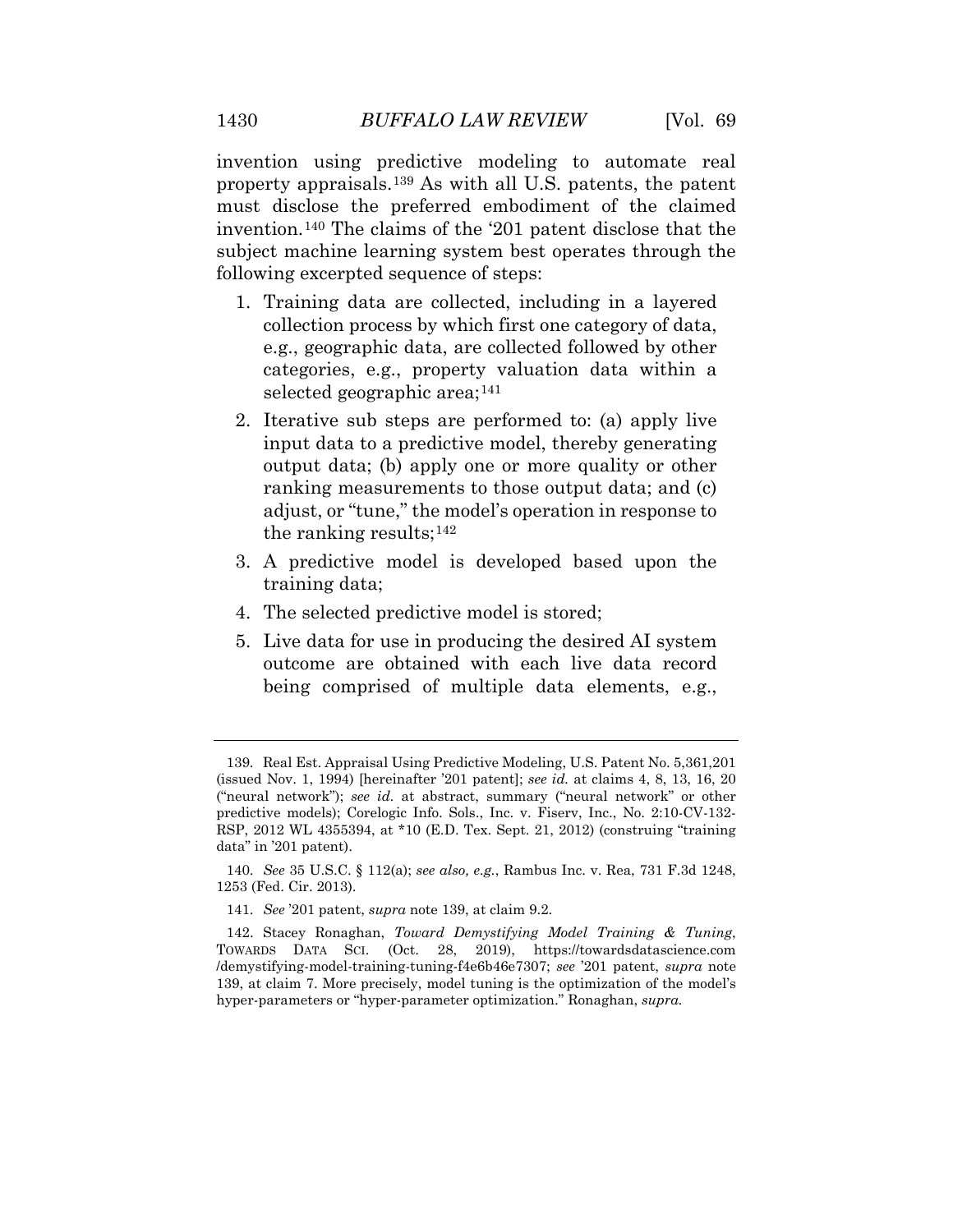property street address, parcel number, valuation date;[143](#page-43-3)

- 6. An intermediate result, or "signal," indicative of that desired outcome is generated by applying the live data to the stored predictive model;[144](#page-43-4) and
- 7. For each data element within the live data, a value, associated coding, and a sub-intermediate result are generated by which to quantify and denote the relative contribution of each element to the intermediate result;[145](#page-44-0)
- 8. One or more error models, which may be an error range or lower and upper percentile error values, for example, is developed from the training data;  $146$
- 9. The selected error model(s) is(are) stored; and
- 10.An error result, or, again, "signal," in the form of the associated error model(s) is generated for the intermediate result by applying the live data to the stored error model(s).<sup>[147](#page-44-2)</sup>

Because patent law dictates that inventions be novel, neither the '201 patent nor the AI process steps outlined here are definitive for how all machine learning systems work. Nevertheless, the operative steps disclosed in this patent serve as a useful exemplar by which to illuminate those workings generally.

146. *See id.* at claims 1, 3.

<span id="page-43-2"></span><span id="page-43-1"></span><span id="page-43-0"></span><sup>143.</sup> *See* '201 patent, *supra* note 139, at claim 14.

<sup>144.</sup> *E*.*g*., *id.* at claim 1.

<sup>145.</sup> *See id.* at claim 14.

<span id="page-43-4"></span><span id="page-43-3"></span><sup>147.</sup> In addition to the sources cited interstitially, see *id.* at claims 1, 3, 7, 9, 12, 14.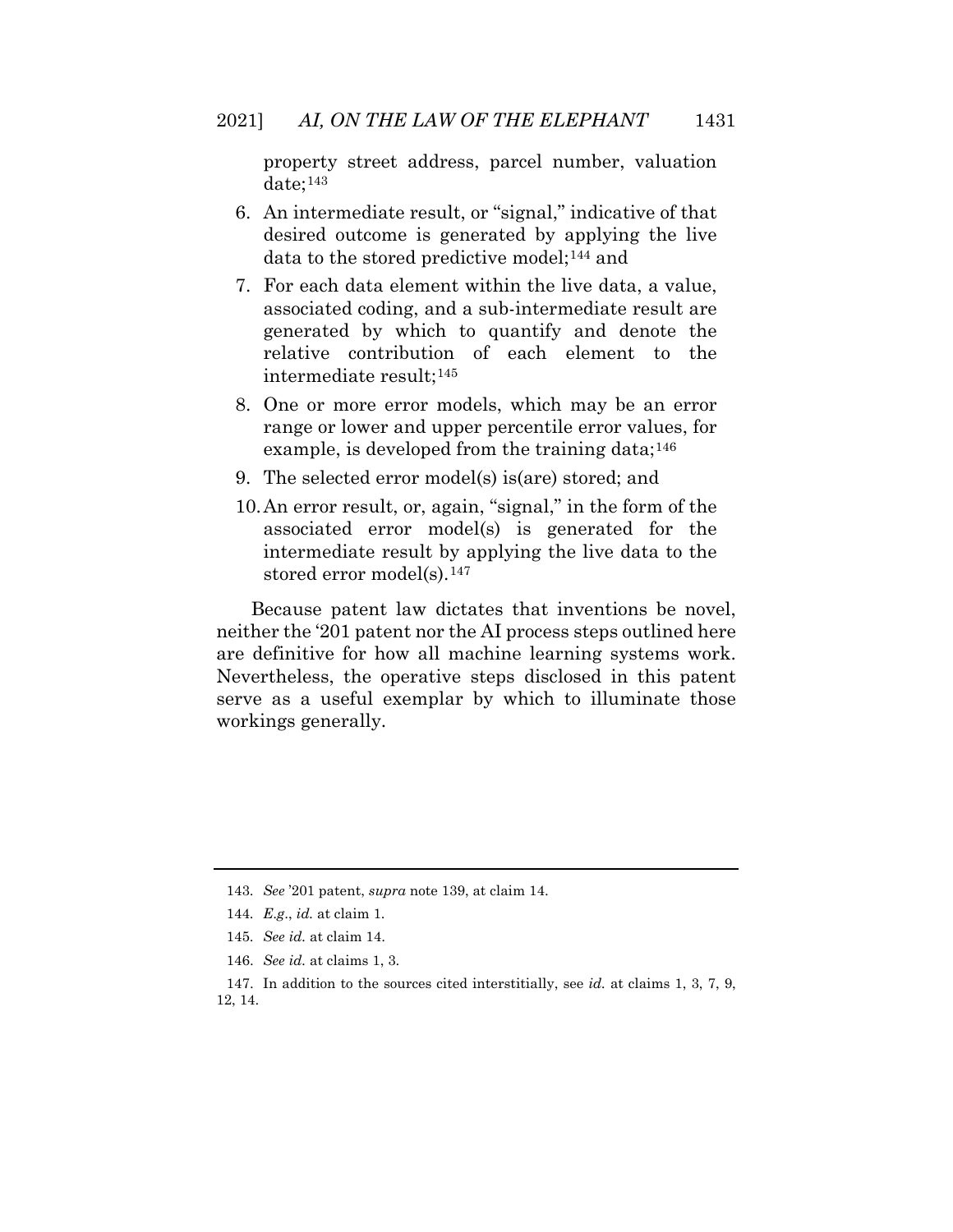2. Models of Machine Learning

A machine learning system learns a function by an iterative process of feedback and decisional enhancement.[148](#page-44-3) Two common models of machine learning are supervised learning and unsupervised learning. As their monikers respectively suggest, these models involve humans or they do not, or only scantily do, involve humans in the system's learning processes.

Under supervised learning models, the "learner," i.e., the machine learning system being trained, is exposed to paired sets of input data, or "variables," and output data, or "outcomes."[149](#page-45-0) Generally, but not always, humans preinterpret and label these as input and output.[150](#page-45-1) Stated sparsely, these human trainers instruct the learner that "if input is A, then outcome is B." Through this intensive process,[151](#page-45-2) the system through its algorithmic and statistically grounded logic "learns" the mapping function by which, for a given set of input data and features within those data, its corresponding output is to be returned.[152](#page-45-3) The

150. *See Human Labeling*, GOOGLE CLOUD, https://cloud.google.com/vision /automl/docs/human-labeling (last visited Nov. 16, 2020); Josh Taylor, *No Labels? No Problem!*, TOWARDS DATA SCI. (Mar. 5, 2020), https://towardsdatascience .com/no-labels-no-problem-30024984681d.

<sup>148.</sup> *See* LUCCI & KOPEC, *supra* note 59, at 300.

<sup>149.</sup> *See* Saghar Sukla, *Regression and Classification: Supervised Machine Learning*, GEEKSFORGEEKS, https://www.geeksforgeeks.org/regressionclassification-supervised-machine-learning/ (June 1, 2021); *Types of Artificial Intelligence Algorithms You Should Know (A Complete Guide)*, UPGRAD BLOG (Nov. 13, 2019) [hereinafter *AI Algorithms Guide*], https://www.upgrad.com/blog /types-of-artificial-intelligence-algorithms/ (variables).

<span id="page-44-0"></span><sup>151.</sup> For example, the Bank of New York Mellon Corporation created an artificial intelligence analytics system for its millions of legal contracts across fifty-four entities. *See* Roman Regelman, *How We are "Digitizing This Very Bank" at BNY Mellon*, BNY MELLON: NEWSROOM (Oct. 17, 2019), https://www.bnymellon .com/us/en/newsroom/news/expert-voices/true-digital-artificial-intelligence-plushuman-intelligence.jsp; Communication with Kyle Johnson, Vice President, BNY Mellon (Sept. 19, 2019) (on file with author). Some 150 attorneys worked to train the system and validate its feature extractions. *See id.*

<span id="page-44-3"></span><span id="page-44-2"></span><span id="page-44-1"></span><sup>152.</sup> *See* Sukla, *supra* note 149; *AI Algorithms Guide*, *supra* note 149 (variables).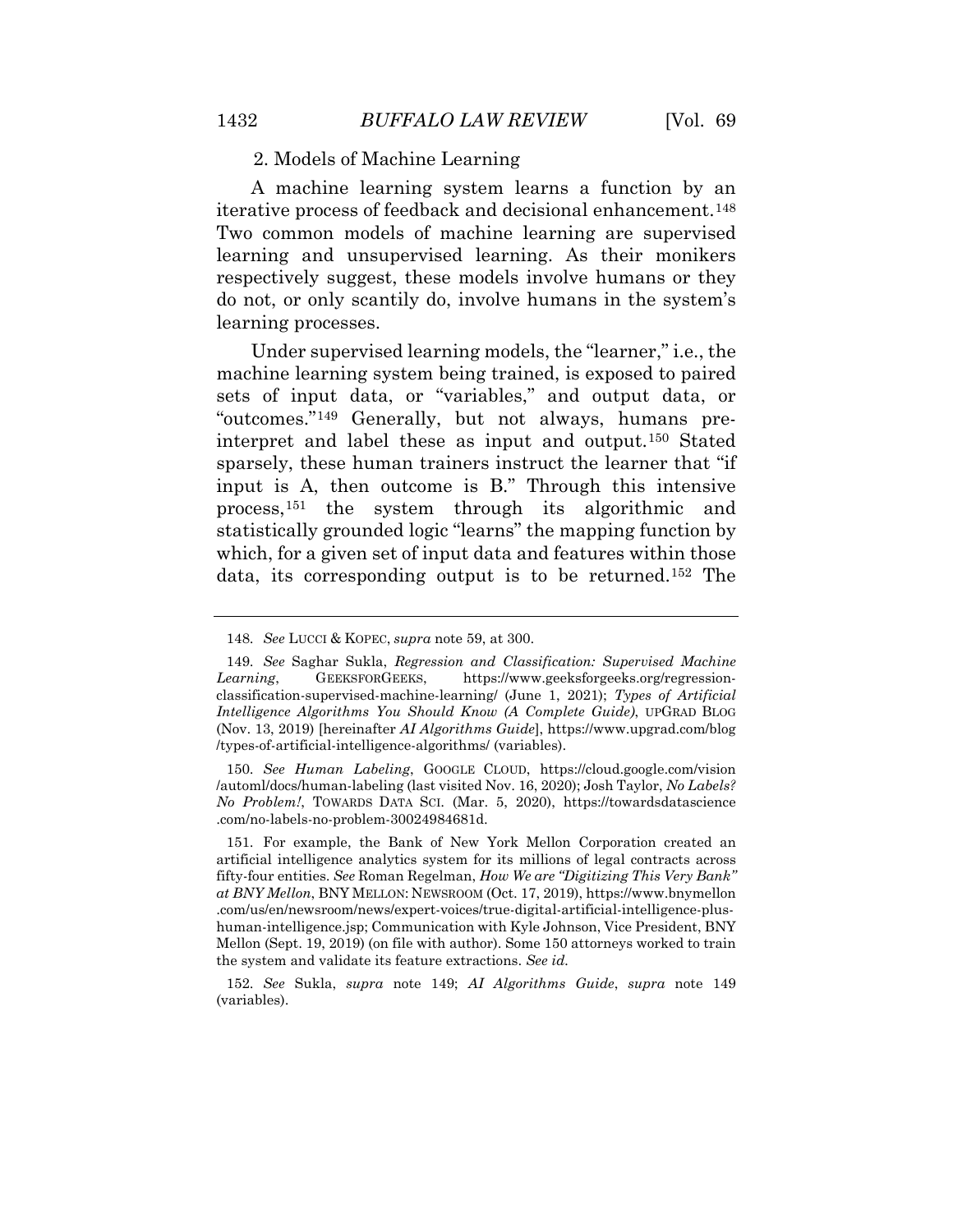machine learns to connect the two concepts, i.e*.*, input and outcome, including by induction: the principle for and means of "establishing [] universal statements by a consideration of particular cases falling under them."[153](#page-45-4) Restated and contextualized, the machine learning system computes and "learns" the general rule(s) or finds patterns for correlating inputs to outcomes as the result of repeated exposures to associations between those elements.[154](#page-46-0)

Once a supervised machine learning system has been trained, the system's performance is evaluated against previously unexposed input data, or so-called "testing data." Testing of that performance should occur and be satisfactorily completed and validated prior to the live deployment of the system.[155](#page-46-1)

<span id="page-45-0"></span>Under unsupervised models of learning, machine learning systems computationally derive, that is, "learn" or "find," optimized correlative statistical models by being exposed to vast quantities of unlabeled or otherwise uncategorized input data.[156](#page-46-2) Humans are not or are only minimally involved in these systems' learning. As they also are with supervised learning, the resultant models are highly complex and characterized by potentially millions of features within the input data.[157](#page-46-3) For example, a machine

155. *See* Nantasenamat, *supra* note 124.

<span id="page-45-3"></span>156. *See* Khanum et al., *supra* note 40, at 34; Ocean Tomo, LLC v. PatentRatings, LLC, 375 F. Supp. 3d 915, 956 (N.D. Ill. 2019) (summarizing expert testimony as to unsupervised machine learning).

<span id="page-45-4"></span>157. *See* Khanum et al., *supra* note 40, at 34–35 ("massively parallel" resources and methods); Firesmith, *supra* note 40.

<span id="page-45-1"></span><sup>153.</sup> JOHN PATRICK DAY, INDUCTIVE PROBABILITY 3 (1961) (discussing Aristotelian origins of inductive reasoning).

<span id="page-45-2"></span><sup>154.</sup> *See* RUSSELL & NORVIG, *supra* note 41, at 6; Marvin L. Minsky, *Proposal for Research by M. L. Minsky*, *in* DARTMOUTH PROJECT, *supra* note 104, at 6 (Minsky's pioneering machine learning proposal); *see also* Richa Bhatia, *Understanding the Difference Between Symbolic AI & Non Symbolic AI*, ANALYTICS INDIAN MAG. (Dec. 27, 2017), https://analyticsindiamag.com /understanding-difference-symbolic-ai-non-symbolic-ai/ (discussing these AI design theories as relevant to whether machine learning occurs pursuant to learning rules or finding patterns).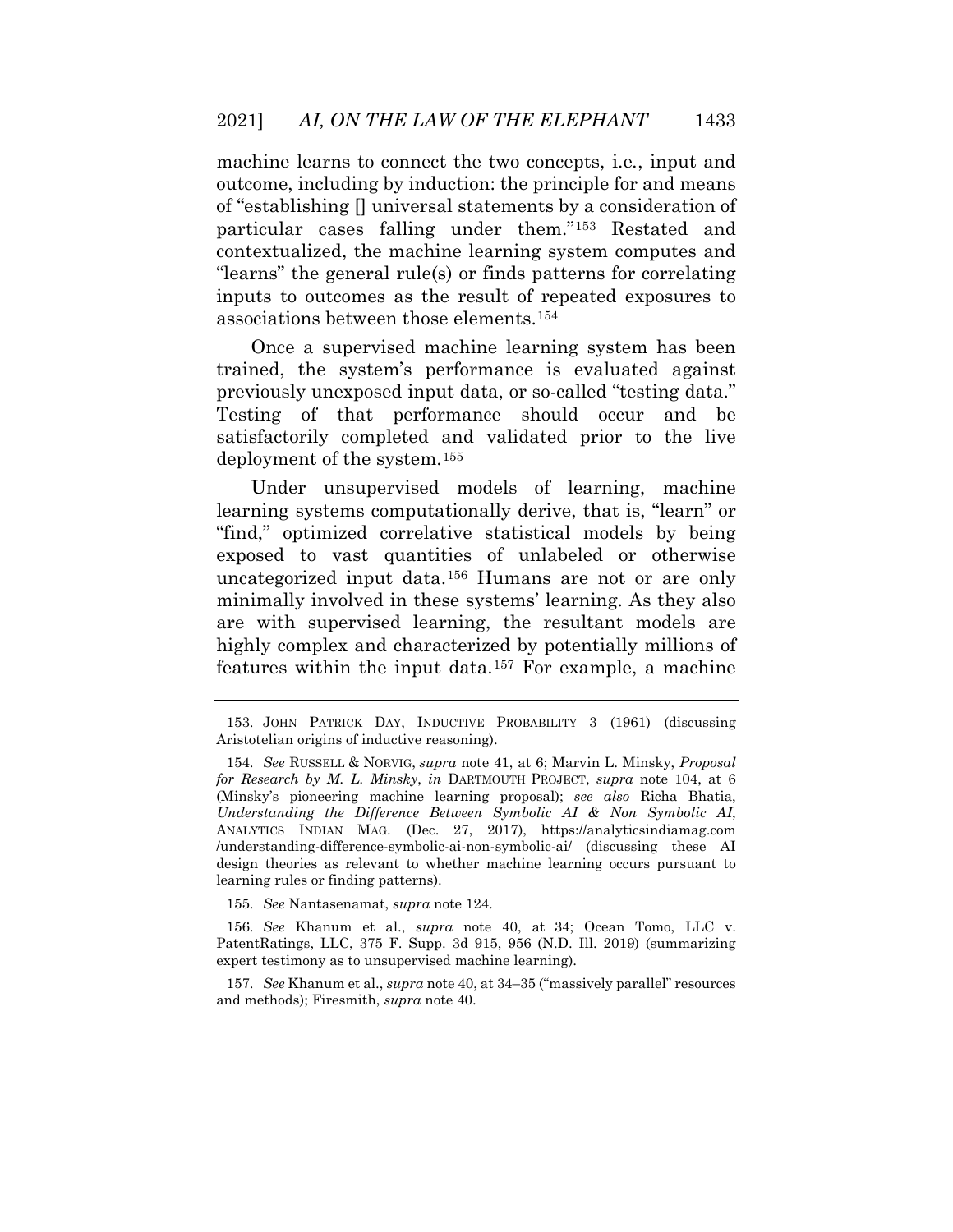learning system in a DARPA-originated autonomous vehicle project was able to detect, on its own, important road outlines and other features where there was no human involvement in its training beyond a mere 100 hours of steering the vehicle on roadways.[158](#page-46-4)

For machine learning systems, there is an iterative or periodic process by which the system is "tuned."[159](#page-47-0) These tuning adjustments drive toward the selection of an optimized model for the subject system's operations. The twin objectives of the tuning process are to minimize error rates while simultaneously narrowing the range of the types of error types that occur during the system's operation.[160](#page-47-1) Machine learning tools are being developed to expedite and otherwise improve the creation and operation of other machine learning systems. For example, auto-machine learning, or Auto-ML, a new subdiscipline, is focused on generating auto-tuning systems in which machine learning tools are used to evaluate thousands of potential models in tandem and then to select and optimize the selected model.[161](#page-47-2)

As with other aspects of artificial intelligence, access to tuning information can result in contentious discovery proceedings.[162](#page-47-3) Particularly where Auto-ML is employed,

<span id="page-46-0"></span><sup>158.</sup> Bojarski, *supra* note 131, at 1. DARPA is the acronym for the Defense Advanced Research Projects Agency.

<sup>159.</sup> *See* MIT Lab. for Info. & Decision Sys's, *Auto-Tuning Data Science: New Research Streamlines Machine Learning*, MIT NEWS (Dec. 19, 2017) [hereinafter MIT, *Auto-Tuning*], http://news.mit.edu/2017/auto-tuning-data-science-newresearch-streamlines-machine-learning-1219.

<sup>160.</sup> *See* Brauneis & Goodman, *supra* note 67, at 119–21.

<sup>161.</sup> *See, e.g.*, MIT, *Auto-Tuning*, *supra* note 159.

<span id="page-46-4"></span><span id="page-46-3"></span><span id="page-46-2"></span><span id="page-46-1"></span><sup>162.</sup> *See, e.g.*, Def.'s 702 Motion to Strike Aaron DeShaw, Esq., & Mark Romano at 2–3, Schreiner v. Allstate Fire and Casualty Insurance Co., No. 2014 cv-31147, 2015 WL 9901600 (D. Colo. Oct. 13, 2015) (tuning information for Colossus, Allstate's AI system for claims evaluation and valuation); *see also* Dawn R. Bonnett, Note, *Use of Colossus to Measure the General Damages of a Personal Injury Claim Demonstrates Good Faith Claims Handling*, 53 CLEV. ST. L. REV. 107, 110–14 (2005) (describing Colossus system).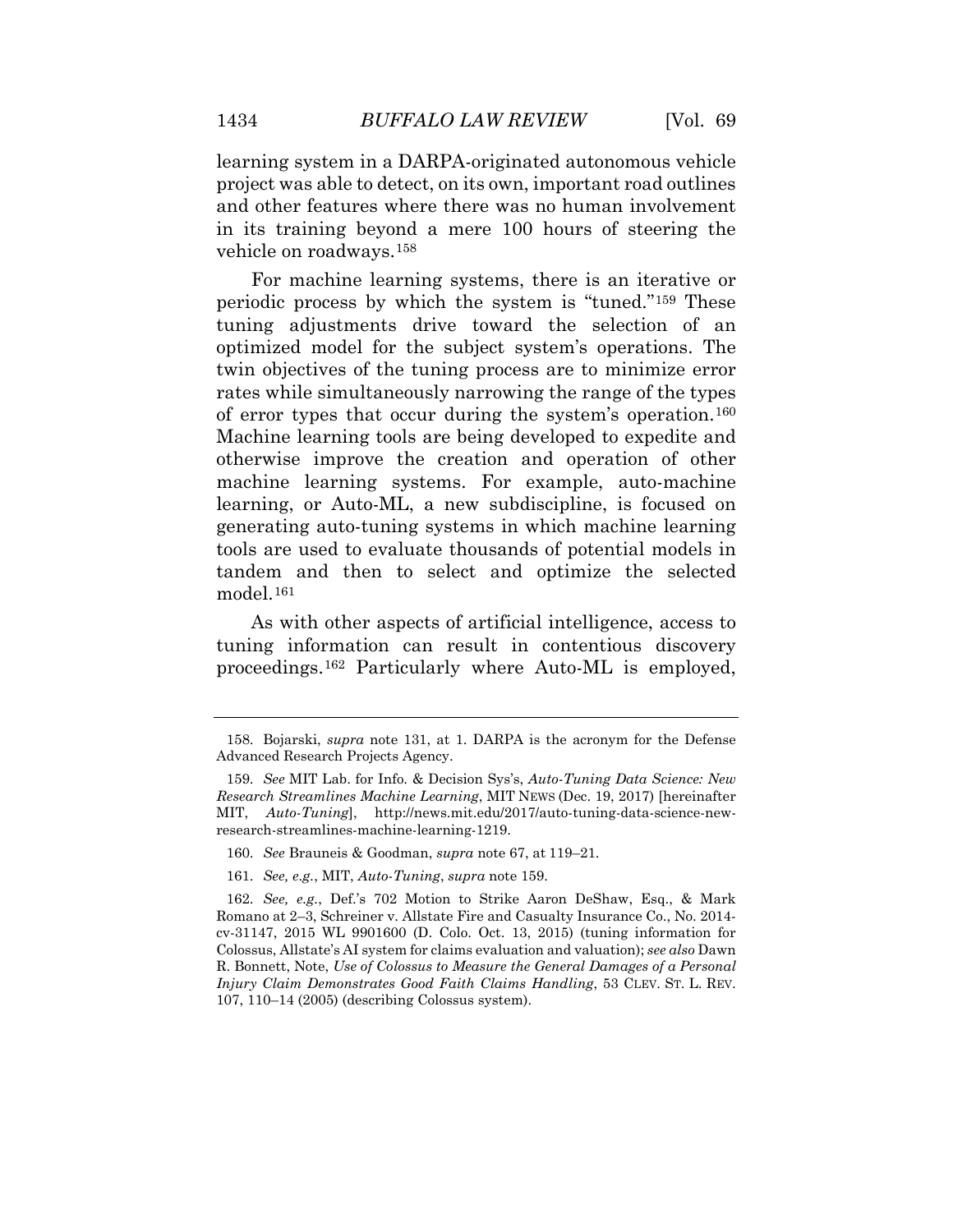other challenges will be to interpret the information, even if such information were disclosed.

It is helpful to think of supervised and unsupervised models of machine learning as sitting at opposite ends of a spectrum that reflects the comparative degrees of human involvement, if any, in training these systems. Human-only mediated training that results in the system's learning sits at one end, and machine-only mediated learning, that is, "self-" training, at the other.<sup>[163](#page-48-0)</sup>

Consider a scenario in which an individual alleges reputational damage caused by a social media platform's machine learning-generated reputational score.[164](#page-48-1) Among other considerations, the analysis of whether and to what extent the platform purveyor bears liability under a given tort theory should consider whether the learning model was mediated by humans and, if so, to what comparative degree vis-à-vis machine mediation. If the learning model were executed with machine-only mediation and, moreover, if the resultant model finding were unknown, uninterpretable, or unexplained, the liability analysis would require a potentially different theoretical trajectory. Agency theory, for example, provides a useful construct for evaluating liability caused by an autonomous system, such as in an unsupervised machine learning context.[165](#page-48-2)

<span id="page-47-3"></span><span id="page-47-2"></span><span id="page-47-1"></span><span id="page-47-0"></span><sup>163.</sup> *See, e.g.*, Gomes et al., *supra* note 27, at 58, 60 fig. 4 (semi-supervised learning model).

<sup>164.</sup> *See, e.g.*, Citron & Pasquale, *supra* note 49, at 24–27; [Abbey Stemler,](http://www.westlaw.com/Link/Document/FullText?findType=h&pubNum=176284&cite=0461541801&originatingDoc=I4fc7e5b55acf11e79bef99c0ee06c731&refType=RQ&originationContext=document&vr=3.0&rs=cblt1.0&transitionType=DocumentItem&contextData=(sc.Search)) *Feedback Loop Failure: Implications for the Self-Regulation of the Sharing Economy*, 18 MINN. J.L. SCI. & TECH. 673, 712 (2017).

<sup>165.</sup> *See generally* CHOPRA & WHITE, *supra* note 115. "Agency" is a term of art in law and in computer science and AI. *See* LUCCI & KOPEC, *supra* note 59, at 300.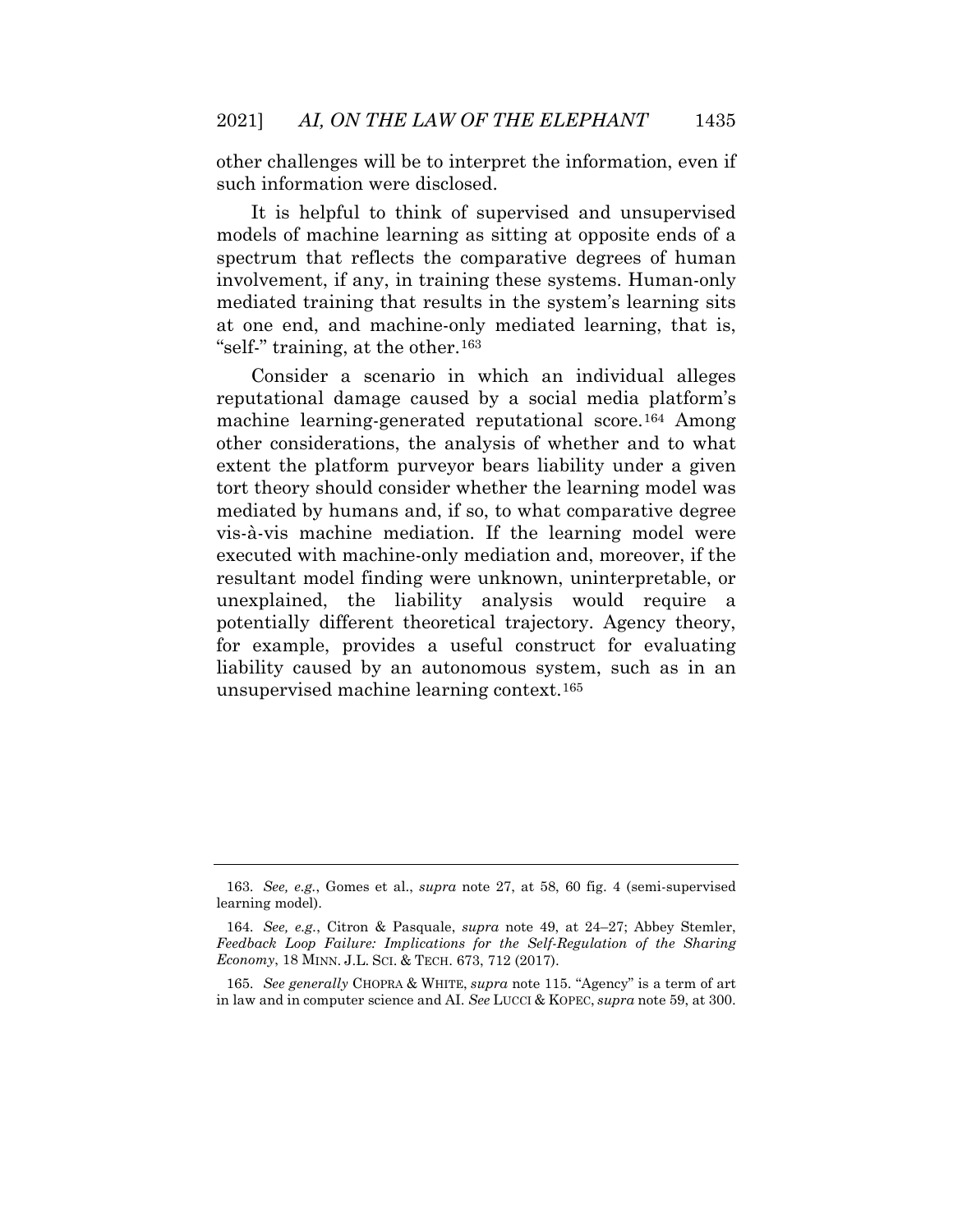## IV. THE ELEPHANT AS PROCESS: AI INPUTS

The Article earlier sketched out a mental map for the legal conceptualization of AI as a process-based humanmachine enterprise. This Section focuses on the first part of that AI taxonomy dealing with the inanimate inputs to AI systems. As to the first AI input, it discusses data generally, some key types of data, the critical processes by which data curation occurs, and how databases and data systems are designed. This Section also discusses data as used in machine learning. It then turns to the second input: statistics, statistical models, and model-related activities. As the third input, the Article discusses algorithms, what they are, and the three most common types of machine learning algorithms.

## A. *Data, Big Data, and More and Different Data*

Data are the lifeblood of AI, AI systems, and AI-mediated processes. As a foundational note, all data are backward-looking,<sup>[166](#page-49-0)</sup> that is, they were captured in or synthesized from data captured in the past. Any future-looking analyses computed upon historical data are necessarily predictive and based upon probabilities, rather than causal relationships or determinative facts.

AI input data range from AI subject- or end usersupplied data to metadata to synthesized data, for example.[167](#page-49-1) All these implicate corresponding data sourcing,

<sup>166.</sup> *See* Caryn Devins et al., *The Law and Big Data*, 27 CORNELL J.L. & PUB. POL'Y 357, 360 (2017).

<span id="page-48-2"></span><span id="page-48-1"></span><span id="page-48-0"></span><sup>167.</sup> *See* Williams v. Sprint/United Mgmt. Co., 230 F.R.D. 640, 646 (D. Kan. 2005) (Metadata are "information about a particular data set which describes how, when and by whom it was collected, created, accessed, or modified and how it is formatted (including data demographics such as size, location, storage requirements and media information") (quoting SEDONA CONF., THE SEDONA GUIDELINES: BEST PRACTICE GUIDELINES & COMMENTARY FOR MANAGING INFORMATION & RECORDS IN THE ELECTRONIC AGE app'x F (2005)); Don Libes, David J. Lechevalier & Sanjay Jain, *Issues in Synthetic Data Generation for Advanced Manufacturing* 1 (Dec. 11, 2017), https://tsapps.nist.gov/publication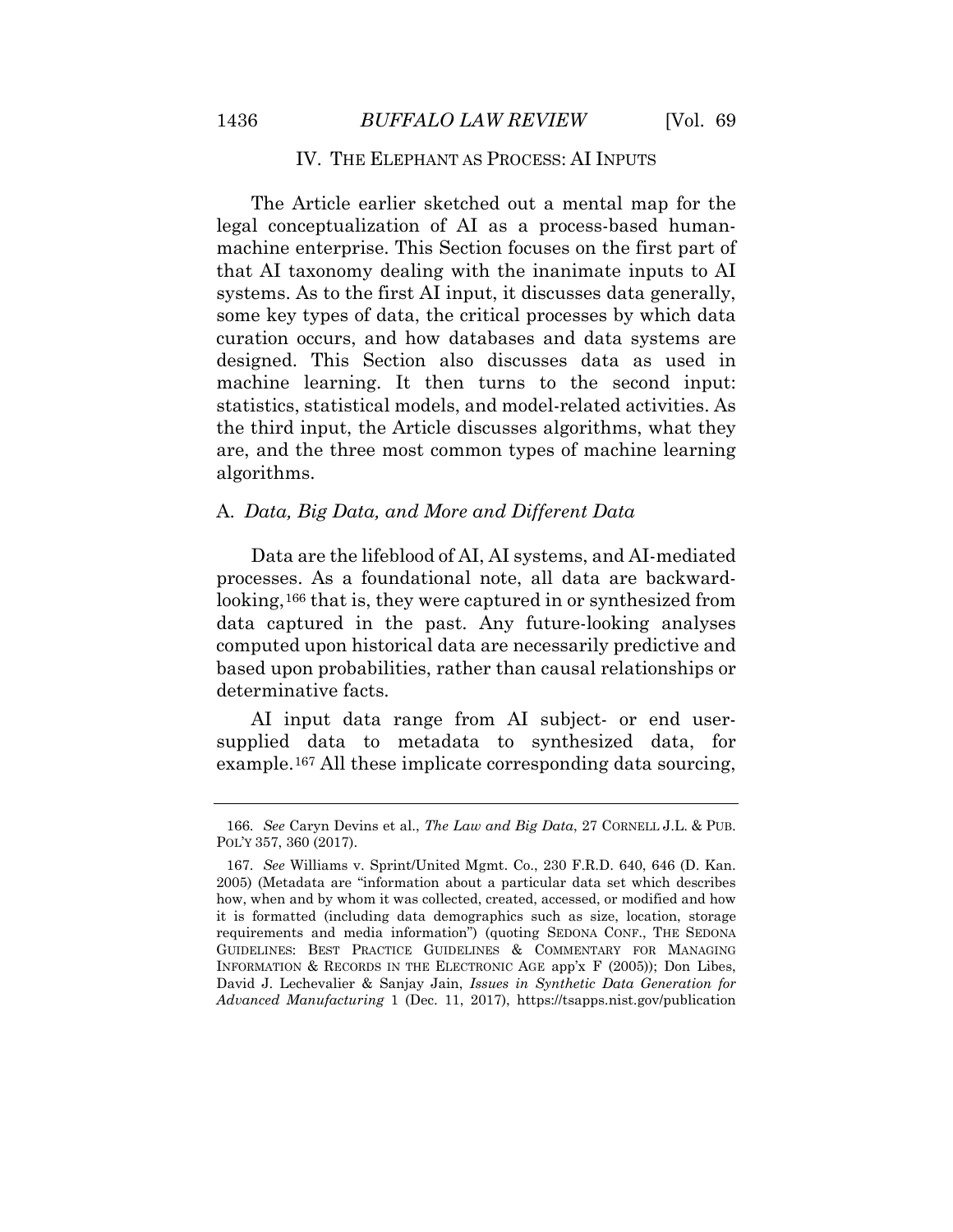preparation, and other data curation processes. Data may be collected, such as by questionnaires or online forms, for immediate and one-time algorithmic use.[168](#page-50-0) They also may be sourced at scale for propagating use through what Apple CEO Tim Cook has warningly called the "data industrial complex."[169](#page-50-1)

1. What Are Data?

In its simplest construction, "data" means "information."[170](#page-50-2) That synonymization, however, is insufficient to supply the context and perspectives needed for

169. Natasha Lomas, *Apple's Tim Cook Makes Blistering Attack on the 'Data Industrial Complex'*, TECHCRUNCH (Oct. 24, 2018), https://techcrunch.com/2018 /10/24/apples-tim-cook-makes-blistering-attack-on-the-data-industrial-complex/ (quoting Tim Cook, CEO, Apple, Inc.); *see also* FED. TRADE COMM'N, DATA BROKERS: A CALL FOR TRANSPARENCY AND ACCOUNTABILITY 19 (2014) [hereinafter FTC, DATA BROKERS], https://www.ftc.gov/system/files/documents/reports/databrokers-call-transparency-accountability-report-federal-trade-commission-may-2014/140527databrokerreport.pdf; Giridhari Venkatadri et al*.*, *Privacy Risks with Facebook's PII-Based Targeting: Auditing a Data Broker's Advertising Interface*, 2018 IEEE SYMP. ON SEC. AND PRIV. 89 (2018), https://ieeexplore.ieee.org /stamp/stamp.jsp?tp=&arnumber=8418598 (discussing data brokers' revenue model based on aggregating information about individuals from numerous public and private sources).

<sup>/</sup>get\_pdf.cfm?pub\_id=921398 ("[D]ata analytics applications can use synthetic data to test that training algorithms perform adequately. Factories can also use the data to experiment with proposed changes.") (2017 IEEE Big Data Conference, Boston, Mass., Dec. 11-14, 2017). Regarding synthetic data, see *infra*  text accompanying notes 227–32.

<sup>168.</sup> *See, e.g.*, *supra* text accompanying nn.119–23 (regarding SAVRY rating form).

<span id="page-49-1"></span><span id="page-49-0"></span><sup>170.</sup> Pinpoint Inc. v. Amazon.com, No. 03-CV-4954, 2004 WL 5681471, at \*5 (N.D. Ill. Sept. 1, 2004); *see also, e.g.*, Kroll Ontrack, LLC v. Comm'r of Revenue, 931 N.W.2d 371, 375 (Minn. 2019) (data are "detailed information of any kind"); Keezer v. Spickard, 493 N.W.2d 614, 617–18 (Minn. Ct. App. 1992) (requiring recordation to meet "government data" definition); Servais v. Port of Bellingham, 904 P.2d 1124, 1130 (Wash. 1995) (en banc) (rejecting lower court's construction of "research data" as "scientific facts" and holding same as "body of facts and information collected for a specific purpose and derived from close, careful study, or from scholarly or scientific investigation or inquiry"); RGIS Inventory Specialists v. Palmer, 544 S.E.2d 79, 87 (W. Va. 2001) (tax exemption "data" definition).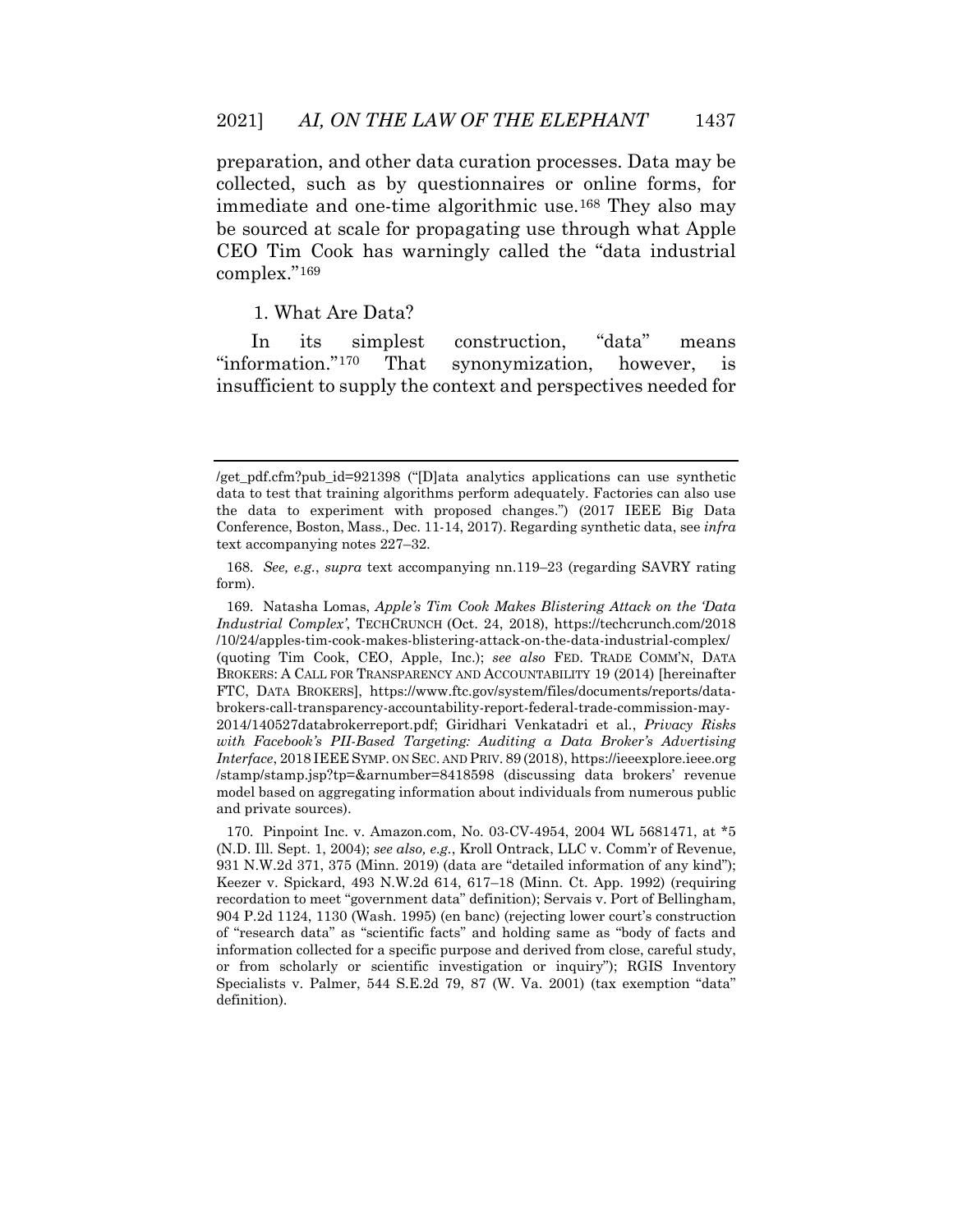AI.[171](#page-51-0) A better working definition for data might be representational, symbolic, or abstract information, which, once recorded, may be digitally transmitted[172](#page-51-1) or transformed into other such information.[173](#page-51-2)

Data are organized within relational or, less frequently, hierarchical databases.[174](#page-51-3) That said, there is a hierarchical structure to the way data are stored in those databases.<sup>[175](#page-51-4)</sup> For present purposes, a data element is the smallest informational item.[176](#page-51-5) "Doe" might be the information contained in one such data element, surname. Data elements about one particular person or transaction, say, are collected into a data record.[177](#page-51-6) Thus, data elements for date of birth, first name, and surname, for example, may be gathered into a data record about the identity of a person, John Doe. Continuing up the hierarchy, a dataset is a collection of personal identification records for multiple people.[178](#page-51-7) This dataset aggregated or otherwise gathered together with

174. *See generally* Lithmee, *What Is the Difference Between Relational and Hierarchical Database*, PEDIAA (Oct. 30, 2018), https://pediaa.com/what-is-thedifference-between-relational-and-hierarchical-database/.

<span id="page-50-2"></span>175. Communication with Donald L. Simon, Professor, Mathematics & Comput. Sci. Dep't, Duquesne Univ. (Aug. 14, 2020) (on file with author).

<span id="page-50-1"></span><span id="page-50-0"></span><sup>171.</sup> Context is key for determining the meaning of "data," which may have "such a wide range of meanings, in different contexts, that reliance on a specific dictionary definition is not much help in answering the questions before us." *RGIS Inventory Specialists*, 544 S.E.2d at 85.

<sup>172.</sup> *See* Philips Elecs. N. Am. Corp. v. Contec Corp., 312 F. Supp. 2d 592, 601 (D. Del. 2004).

<sup>173.</sup> *See RGIS Inventory Specialists*, 544 S.E.2d at 85–86; *see also* Skinner v. State, 956 S.W.2d 532, 540 (Tex. Crim. App. 1997) (employing a dictionary definition to "data" as "factual information (as measurements or statistics) used as a basis for reasoning, discussion, or calculation." (internal citation omitted)).

<sup>176.</sup> *See* NAT'L INST. OF STANDARDS & TECH., BIG DATA INTEROPERABILITY FRAMEWORK: VOLUME 2, TAXONOMIES  $\S 3.1$ , at  $26-27$ ,  $26$  fig. 10 (2018) [hereinafter NIST BIG DATA TAXONOMIES], https://nvlpubs.nist.gov/nistpubs/Special Publications/NIST.SP.1500-2r2.pdf; *see also* PersonalWeb Tech., LLC v. NEC Corp. of Am., No. 6:11-CV-655, 2013 WL 4015332, at \*4 (E.D. Tex. Aug. 5, 2013) (*Markman* order construing "data item" as "sequence of bits").

<sup>177.</sup> *See* NIST BIG DATA TAXONOMIES, *supra* note 176, § 3.2, at 27.

<sup>178.</sup> *See id.* § 3.3, at 28.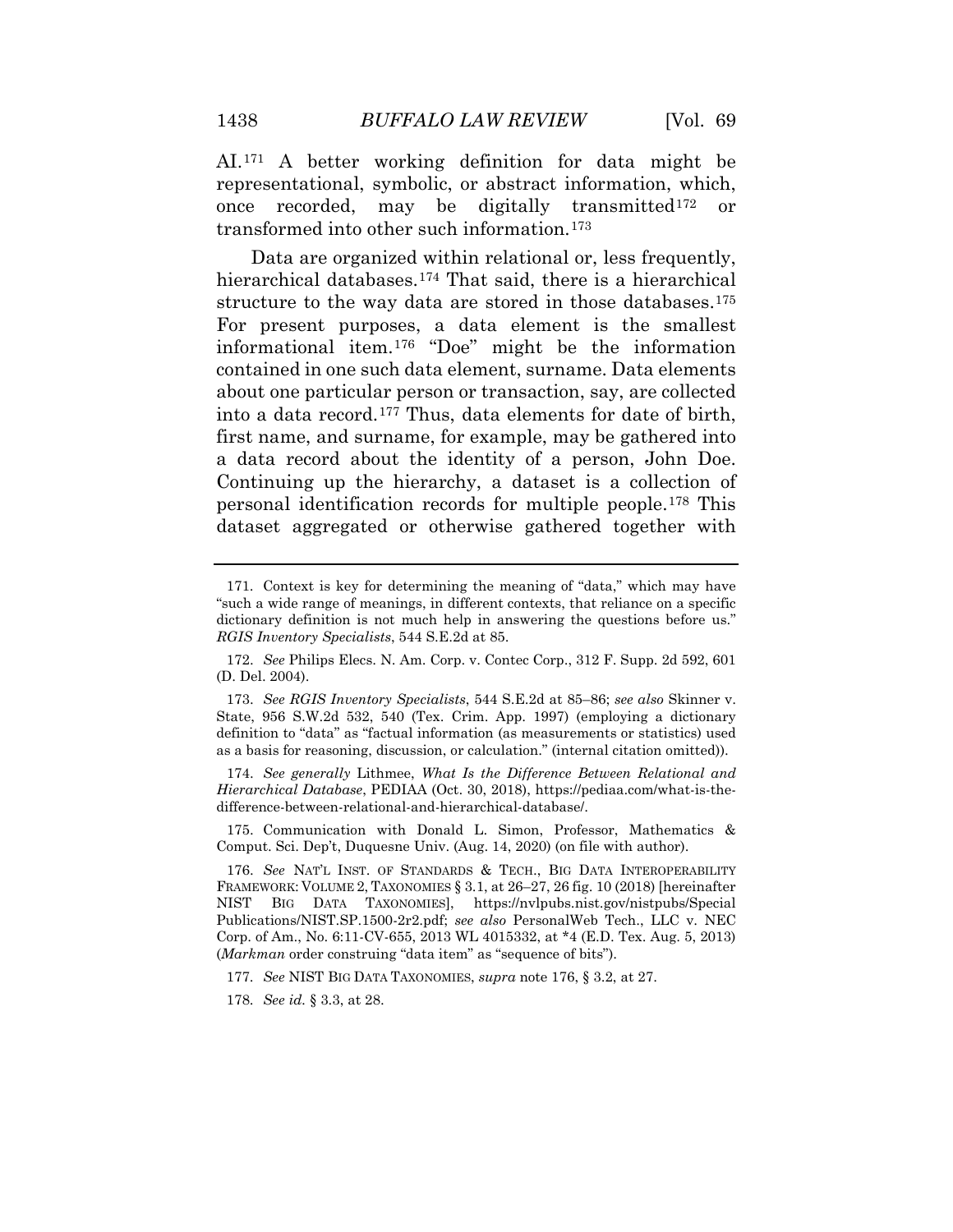other datasets, for example, about the credit experiences of those people, their healthcare treatments and visits, and others.[179](#page-52-0)

2. What Is "Big Data"?

Data are big—astronomically big. Every year, 175 zettabytes of data are produced, consumed, and stored.[180](#page-52-1) Check that number: 175 followed by 21 zeroes, i.e., 175,000,000,000,000,000,000,000 bytes of data every year.[181](#page-52-2) For perspective, 175 zettabytes occupies many multiples of millions of times more storage than would all the documents held by the U.S. Library of Congress,<sup>[182](#page-52-3)</sup> the largest library in the world with more than 170 million items in its collections.[183](#page-52-4) The John Deere Company processes more data than Twitter.[184](#page-52-5) The agricultural giant, one of the largest users of cloud computing in the world, gathers up to 15 million measurement readings *per second* from a global network of some 130,000 machines.[185](#page-52-6) That is big data and the rocket fuel driving the percussive explosion of AI around the world.

<span id="page-51-2"></span><span id="page-51-1"></span><span id="page-51-0"></span>Big data describes the vast "deluge of data in today's networked, digitized, sensor-laden, and information-driven world."[186](#page-53-0) Many provably hard problems confound traditional analytical methods and resources. Provably hard

185. *Id.*

<sup>179.</sup> *See id.* § 3.4, at 28.

<span id="page-51-4"></span><span id="page-51-3"></span><sup>180.</sup> José M.F. Moura, *IEEE President's Column: An IEEE for the Next Technological Revolution*, IEEE SPECTRUM: THE INSTITUTE (Dec. 2, 2019), https://spectrum.ieee.org/ieee-presidents-column-an-ieee-for-the-nexttechnological-revolution (IEEE President and CEO).

<sup>181.</sup> *See id.*

<sup>182.</sup> *See id.*

<span id="page-51-5"></span><sup>183.</sup> *See Fascinating Facts*, U.S. LIBR. OF CONG., https://www.loc.gov/about /fascinating-facts/ (last visited Dec. 8, 2021).

<span id="page-51-7"></span><span id="page-51-6"></span><sup>184.</sup> *See* Tekla S. Perry, *John Deere's Quest to Solve Agriculture's Deep-Learning Problems*, 57 IEEE SPECTRUM, Feb. 2020, at 4.

<sup>186.</sup> NIST BIG DATA DEFINITIONS, *supra* note 109, § 1.1, at 2.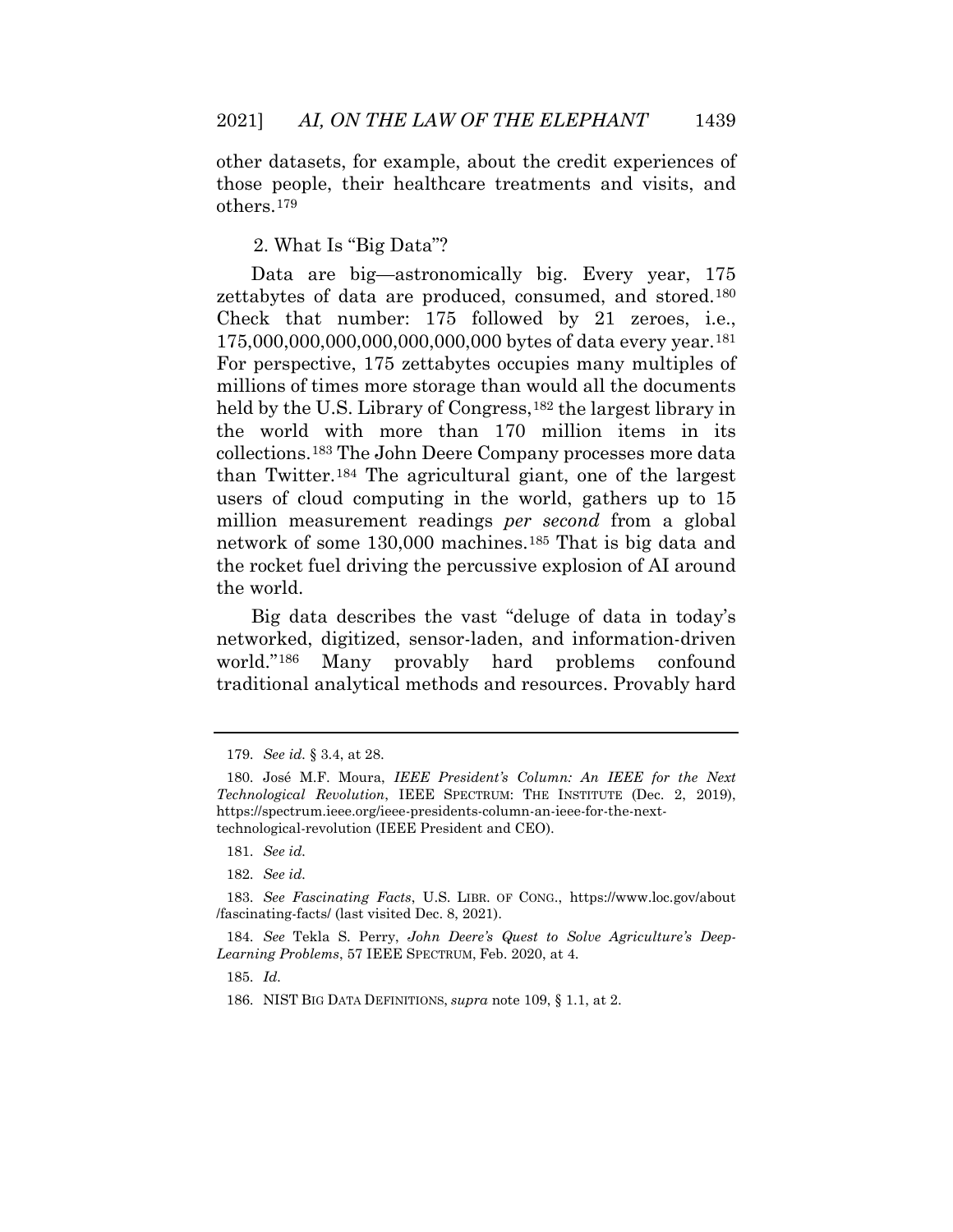problems are those that are solvable in theory, but not as a practical matter because their scope and complexity outstrip computational methods and resources. Big data, along with advances in computational performance and design, represent the potential to such previously practicably unanswerable questions, such as, presciently in view of the COVID-19 crisis, "How can a potential pandemic reliably be detected early enough to intervene?"[187](#page-53-1)

The quantity, or volume, of big data is only one characteristic of these extensive datasets, however. An alliterative list summarizes big data's principal characteristics: volume, variety, velocity, variability, veracity, validity, volatility, and value.[188](#page-53-2) These

<span id="page-52-1"></span><span id="page-52-0"></span>**Variability** refers to changes within the subject datasets that, in turn, impact upon the applications using those datasets. Those changes may include, for example, variability in data velocity, their format or structure, semantics, or quality. *See* NIST BIG DATA DEFINITIONS, *supra* note 109, § 2, at 6; *id.* § 3.2.4, at 10.

<span id="page-52-3"></span><span id="page-52-2"></span>**Veracity** refers to the truthfulness, accuracy, and completeness of the data. *See id.* § 2, at 6; *id.* § 5.4.1, at 26; BAH, DATA SCIENCE, *supra*, at 94 (discussing data veracity and subjective and other means to ascertain same).

<span id="page-52-5"></span><span id="page-52-4"></span>**Validity** means the appropriateness of the subject data for its intended purpose. *See* NIST BIG DATA DEFINITIONS, *supra* note 109, § 2, at 6; *id.* § 5.4.2, at 26. *But cf. id.* § 5.1, at 22–23 (data mining or knowledge discovery as uses beyond prospectively intended data analytics purpose).

<span id="page-52-6"></span>**Volatility** means the degree to which the data structures tend to change over time. *See id.* § 2, at 6; *id.* § 5.4.3, at 26*.*

<sup>187.</sup> *Id.*

<sup>188.</sup> **Volume** refers to the size of the subject dataset. *See id.* § 2, at 6; *id.*  § 3.2.1, at 10.

**Variety** refers to the characteristic of the data within the subject datasets as arising from multiple database sources and being of varying types, data structures, domains, and other characteristics. *See id.* § 2, at 6; *id.* § 3.2.3, at 10; *id.* § 3.3.1, at 11.

**Velocity** refers to the rates at which the data flow into and within the computational systems. *See id.* § 2, at 6; *id.* § 3.2.2, at 10. *Compare id.*, *with* PETE GUERRA ET AL., BOOZ ALLEN HAMILTON, THE FIELD GUIDE TO DATA SCIENCE 55 (2d ed., 2015) [hereinafter BAH, DATA SCIENCE], http://www.boozallen.com/insights /2015/12/data-science-field-guide-second-edition (using "data rate" as synonym for data velocity, but more broadly scoped to include rate at which data are created, gathered, and processed, data rate as significant influencer).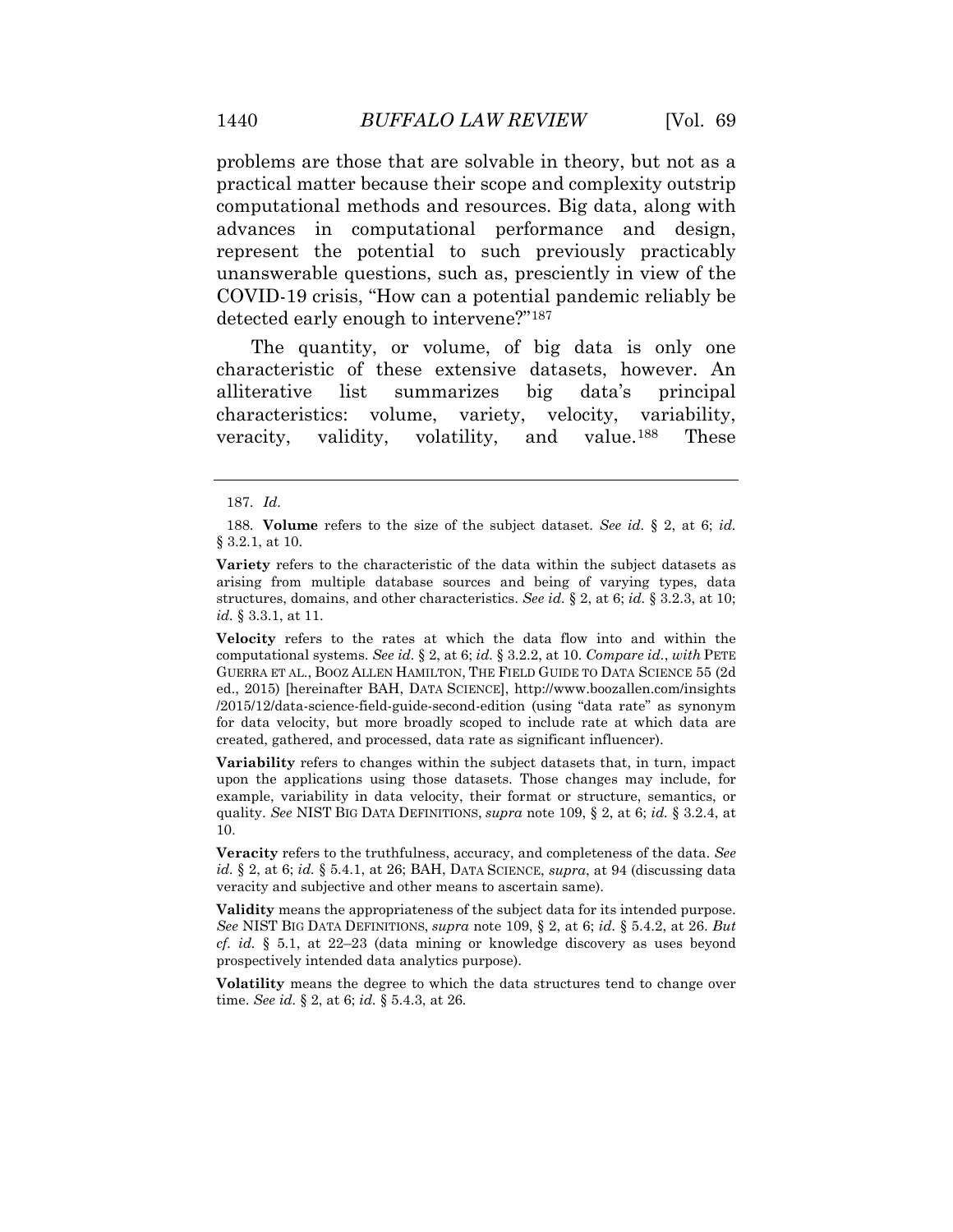characteristics do or may have legal significance, as recognized by the courts.[189](#page-54-0) Scholars likewise are increasingly investigating these characteristics of big data, and its impacts generally.[190](#page-54-1)

Due to some or all of its "V" characteristics and their interactions,[191](#page-55-0) big data far outstrips the capabilities and

<span id="page-53-0"></span>189. *See, e.g.*, LSSI Data Corp. v. Comcast Phone, LLC, 696 F.3d 1114, 1117 (11th Cir. 2012) ("This customer data has a number of uses, so it is valuable.").

<span id="page-53-2"></span><span id="page-53-1"></span>190. *See, e.g.*, Frank Pasquale & Danielle Keats Citron, *Promoting Innovation While Preventing Discrimination: Policy Goals for the Scored Society*, 89 WASH. L. REV. 1413, 1417–18 (2014); Karen Levy & Solon Barocas, *Designing Against Discrimination in Online Markets*, 32 BERKELEY TECH. L.J. 1183, 1223–28 (2018); John Frank Weaver, *Artificial Intelligence and Governing the Life Cycle of Personal Data*, 24 RICH. J.L. & TECH., no. 4, 2018, at 1, 2–18; *see also* Margaret Hu, *From the National Surveillance State to the Cybersurveillance State*, 13 ANN. REV. L. & SOC. SCI. 161, 162–63 (2017); Mary Madden et al*.*, *Privacy, Poverty, and Big Data: A Matrix of Vulnerabilities for Poor Americans*, 95 WASH. U. L. REV. 53 (2017); Yoni Har Carmel & Tammey Harel Ben-Shahar, *Reshaping Ability Grouping Through Big Data*, 20 VAND. J. ENT. & TECH. L. 87, 109 (2017); Timothy M. Snyder, Note, *You're Fired! A Case for Agency Moderation of Machine Data in the Employment Context*, 24 GEO. MASON L. REV. 243, 254–56 (2016); GLENN J. VOELZ, U.S. ARMY WAR COLL., THE RISE OF IWAR: IDENTITY, INFORMATION, AND THE INDIVIDUALIZATION OF MODERN WARFARE 89, 109–20 (2015), https://ntrl.ntis.gov /NTRL/dashboard/searchResults/titleDetail/ADA624745.xhtml (government military and surveillance use of AI with data from non-contact mass collection and compilation of facial images and behavioral and other biometrics). *See generally* Shlomit Yanisky-Ravid & Sean K. Hallisey, *"Equality and Privacy by Design": A New Model of Artificial Intelligence Data Transparency via Auditing, Certification, and Safe Harbor Regimes*, 46 FORDHAM URB. L.J. 428 (2019) (concise helpful treatment of data and its role in AI and machine learning).

191. *Compare* NIST BIG DATA DEFINITIONS, *supra* note 109, § 3.1, at 8 (scalability requirements as driven by only four V-named characteristics), *with id.* § 3.1, at 9, *and id.* § 3.2, at 10 (all V-named characteristics as potential scalability requirement drivers).

**Value** signifies the economic, social, or other wealth represented by or resident within the subject dataset. *See id.* § 2, at 6; *id.* § 5.4.5, at 27. Note that not all of the foregoing characteristics may or must be present in all datasets that are considered "big data." For example, data operating with the Internet of Things might be of relatively small volume, but the velocity with which the data transmission and processing must occur could nevertheless qualify the small subject dataset as big data. *See id.* § 3.2.2, at 10; *id.* § 4.3.3, at 20. Although the V-alliterative mental model is useful, other characteristics long associated with data analytics, e.g., completeness, comprehensiveness, and others, continue to be relevant in big data applications and likely also for legal inquiry. *See id.* § 5.4.7, at 28.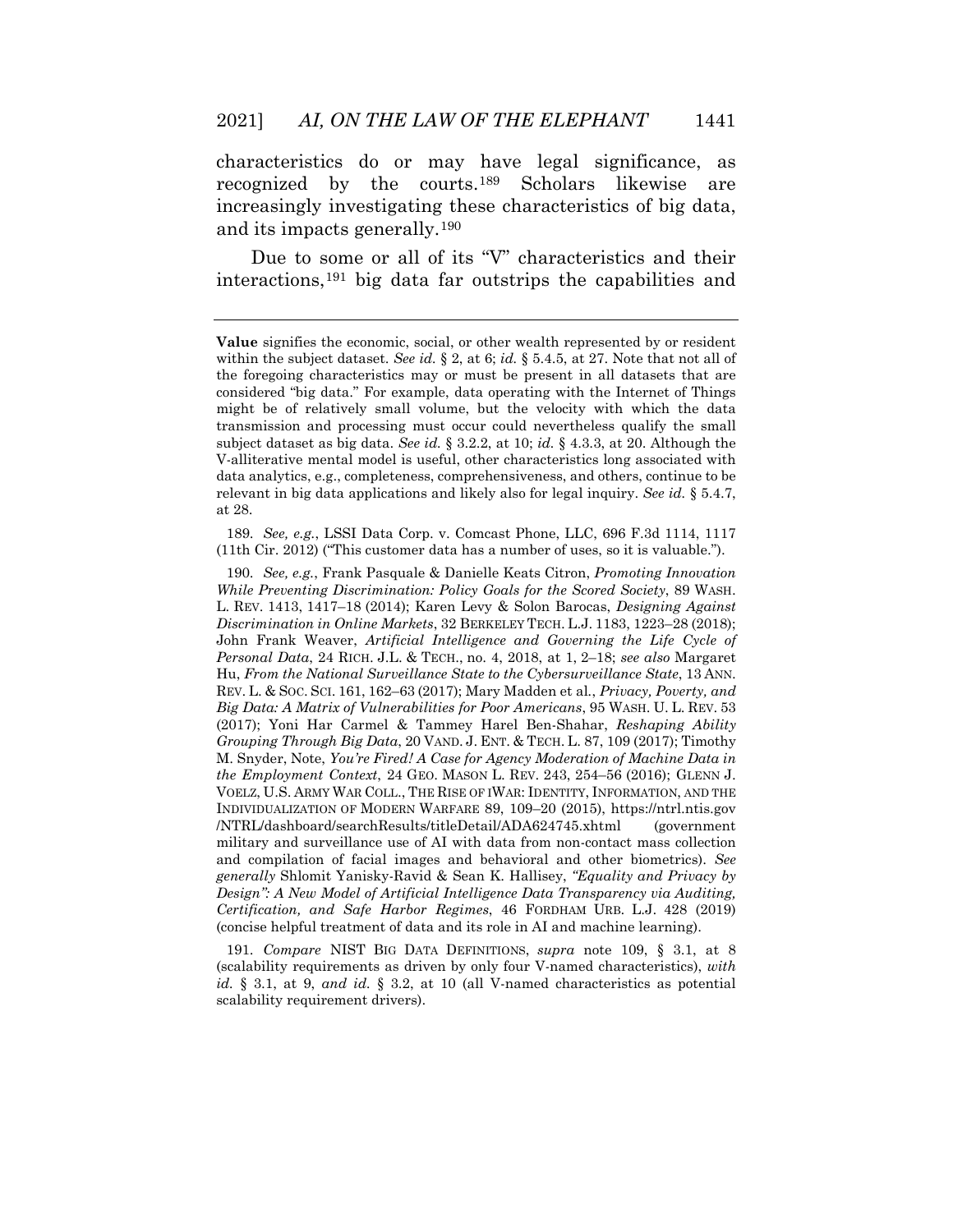capacities of traditional computational approaches.[192](#page-55-1) Instead, they necessitate scalable architectures that can efficiently and cost-effectively store, manipulate, and analyze these data.[193](#page-55-2) It is this extensiveness and scale that distinguish big data from "small data," the latter being datasets that are sufficiently circumscribed or presented through visualizations so that humans can understand and evaluate them.[194](#page-55-3)

Data elements within any dataset possess another characteristic, that being the presence and some varying degrees of complexity between those elements.[195](#page-55-4) These interchanging complexities gave rise to a large international, multi-stakeholder effort convened by the NIST to establish a reference architecture for software, extensive supporting materials, and other tools to better facilitate the use and transmission of data agnostically across computing

194. *See* NIST BIG DATA DEFINITIONS, *supra* note 109, § 2, at 7 ("small data"); *id.* § 5.4.4, at 27. The visualization of complex weather data for visualization on a map is an example of small data. *See* The Weather Company, *Round-the-clock Accurate Weather Reports Help VTV Keep Citizens Informed*, IBM, https://www.ibm.com/weather/industries/broadcast-media (last visited Dec. 3, 2021) (*The Weather Company Advantage* video). "Small data" is also a shorthand term denoting small data sets, a usage not to be confused with the data visualization and human cognition concepts discussed here. *See, e.g.*, Karen Hao, *A Radical New Technique Lets AI Learn with Practically No Data*, MITTECH REV. (Oct. 16, 2020), https://www.technologyreview.com/2020/10/16/1010566/aimachine-learning-with-tiny-data/.

195. *See* NIST BIG DATA DEFINITIONS, *supra* note 109, § 5.4.7, at 28; *see also, e.g.*, Jamie Pamela Rasmussen, *Horseless Carriages with Buggy-whip Holders: The Failure of Legal Citation Reform in the 1990s*, 110 LAW LIBR. J. 221, 222, 229 (2018) (court opinions increasingly incorporating images, tables, diagrams, video files, and other non-textual content).

<sup>192.</sup> *See* NIST BIG DATA TAXONOMIES, *supra* note 176, § 1.1, at 7.

<span id="page-54-1"></span><span id="page-54-0"></span><sup>193.</sup> *See* NIST BIG DATA DEFINITIONS, *supra* note 109, § 2, at 6; *see also Computer Science: Architecture & Organization*, BRITANNICA, https://www .britannica.com/science/computer-science/Architecture-and-organization (last visited Nov. 16, 2021); ANTHONY SNEED & MANUEL FRADINHO OLIVEIRA, NETWORKED GRAPHICS: BUILDING NETWORKS GAMES AND VIRTUAL ENVIRONMENTS 393–458 (2010) (scalability chapter); NIST BIG DATA DEFINITIONS, *supra* note 109, § 3.1, at 9; *id.* § 4.3.1, at 18 (scalability, including horizontal and vertical scalability); *id.* § 2, at 6 (latency); *id.* § 4.3.1, at 18 (high performance computing, including massively parallel processing).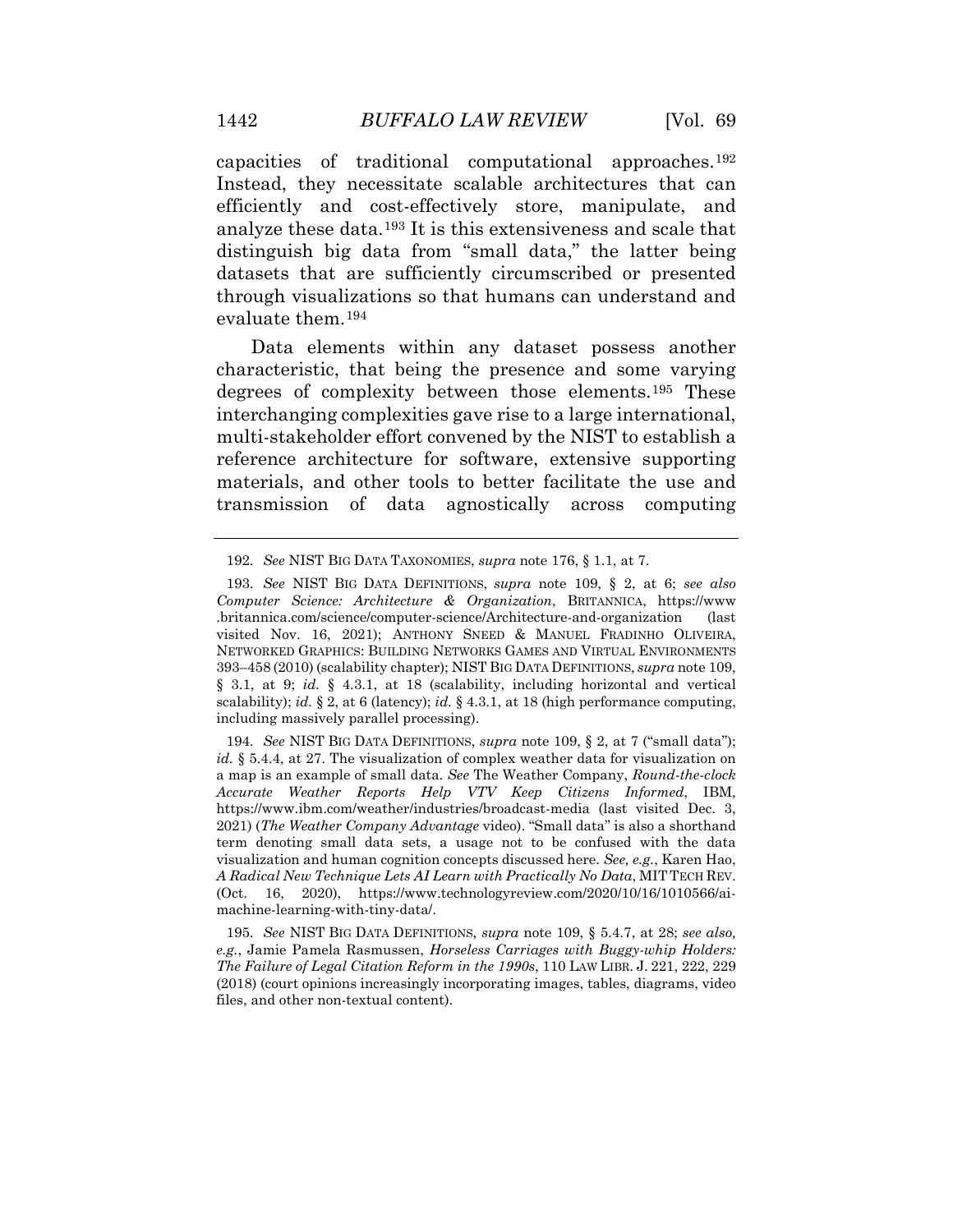platforms, these being useful to understanding data in AI terms.[196](#page-56-0)

## 3. What Is Data Curation?

Big data brings with it dynamic, widely sourced, structured, and unstructured data of varying quality, formats, provenance, and dates of capture,<sup>[197](#page-56-1)</sup> and repeated data changes over time.[198](#page-56-2) Data curation creates order from this chaos. Without the rigor of data curation and its painstaking organizing and transformative processes, data would remain an "archipelago of information" with its great potential utility and value locked inside and difficult, if not impossible, to reach.[199](#page-56-3) For these and other reasons, data curation can be distinguished, but not decoupled from the AI process.

<span id="page-55-2"></span><span id="page-55-1"></span><span id="page-55-0"></span>Many AI data curation processes are human-intensive with multiple decision points throughout.<sup>[200](#page-56-4)</sup> Automated data curation tools, themselves machine learning-based, are also increasingly being developed and deployed to achieve greater efficiencies and economies of scale than can be achieved with human-only data curation.<sup>[201](#page-57-0)</sup> Thus, data curation is becoming, like AI, a blended human-machine enterprise.

Views differ as to the scope of activities and processes

198. *See* Michael Dumiak, *Data Project Aims to Organize Scientific Records*, 57 IEEE SPECTRUM, Mar. 2020, at 9.

199. *Id.* at 10; MIT, *Auto-Tuning*, *supra* note 159 (complex series).

201. *See, e.g.*, MIT, *Auto-Tuning*, *supra* note 159.

<span id="page-55-3"></span><sup>196.</sup> *See NIST Final 'Big Data' Framework Will Help Make Sense of Our Data-Drenched Age*, NAT'L INST. OF STANDARDS & TECH. (Oct. 29, 2019), https://www .nist.gov/news-events/news/2019/10/nist-final-big-data-framework-will-helpmake-sense-our-data-drenched-age.

<sup>197.</sup> *See* A.M. Turing Award Laureate Michael Stonebraker, Lecture on Tackling the Challenges of Big Data 9–18 (2019) (on file with author) (lecture transcript from 2019 graduate data science course).

<span id="page-55-4"></span><sup>200.</sup> *See* Francesca Rossi, IBM A.I. Glob. Ethics Leader, Remarks at the Nat'l Inst. of Standards and Tech., Exploring AI Trustworthiness Kickoff Webinar (Aug. 6, 2020), https://www.nist.gov/news-events/events/2020/08/exploring-aitrustworthiness-workshop-series-kickoff-webinar.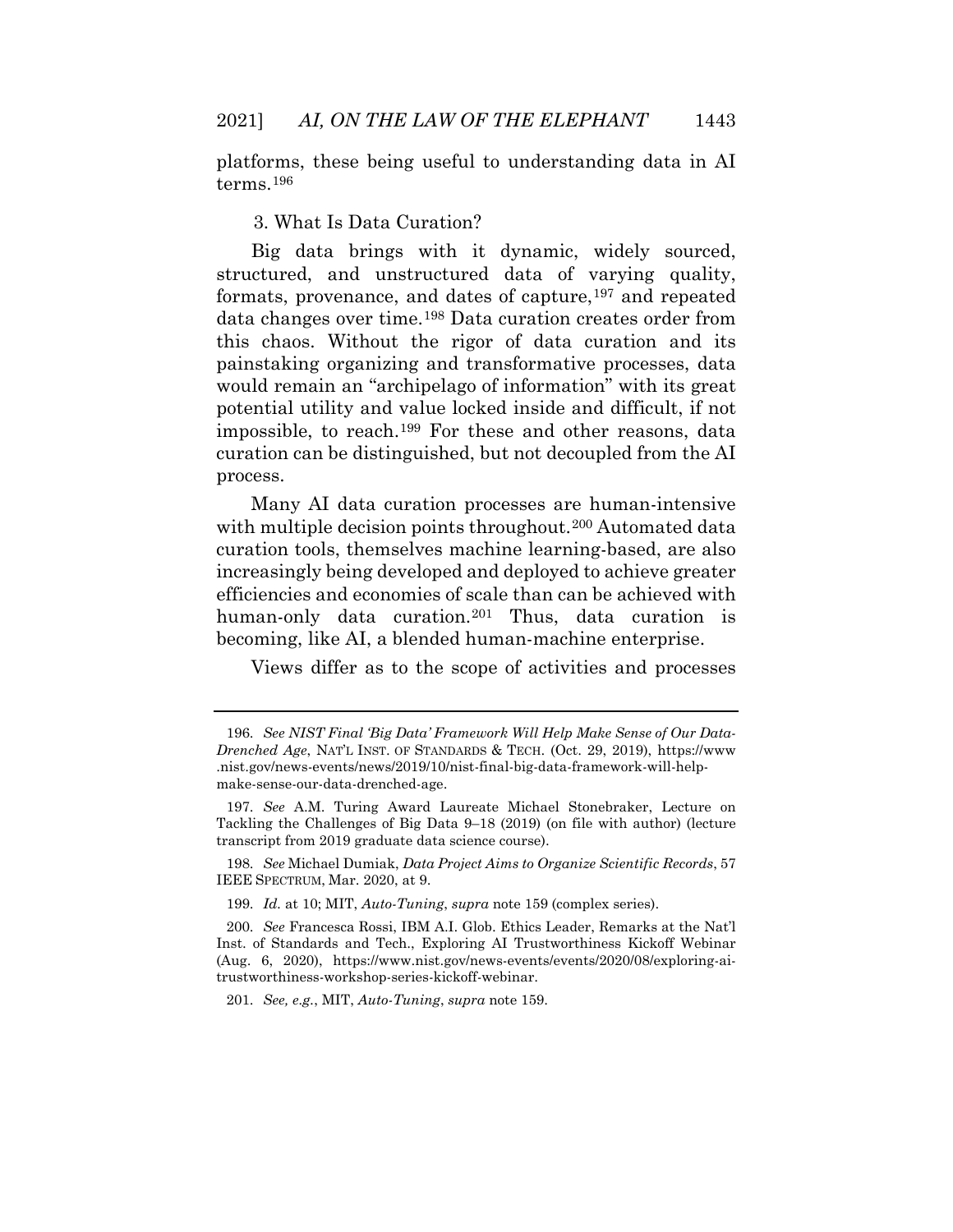within the data curation wheelhouse.<sup>[202](#page-57-1)</sup> This Section introduces data curation from a holistic framing reference. Minimally stated, data curation encompasses work involving the "four A's of data": architecture, including database design; acquisition and other pre-analysis data preparations; analysis; and archiving.[203](#page-57-2)

A University of Edinburgh's Digital Curation Centre collaboration, however, fields a more detailed data curation lifecycle model.[204](#page-57-3) Contextualized here for AI, the model's sequential activities are to: (1) conceptualize the data system, including its architecture design and data modeling; (2) discover and source the data[205](#page-58-0) and create associated metadata[206](#page-58-1) and other attributional data; (3) appraise, including as to the data's virtuousness, provenance, accuracy, and other quality and potentially compliance

203. SALTZ & STANTON, *supra* note 202, at 2.

<sup>202.</sup> Professor Stonebraker and colleagues consider data curation processes to encompass from data sourcing through final pre-analysis data preparations. *See*  Michael Stonebraker et al., *Data Curation at Scale: The Data Tamer*, Remarks at the 6th Biennial Conf. on Innovative Data Sys. Rsch. 1, in Asilomar, Cal. (Jan. 6–9, 2013); *see also* Michelle Cheatham & Catia Pesquita, *Semantic Data Integration*, *in* HANDBOOK ON BIG DATA TECHNOLOGIES 263, 264 (Sherif Sakr & Albert Zomaya eds., 2017) (ebook), https://daselab.cs.ksu.edu/sites/default/files /semantic-data-integration.pdf.

<span id="page-56-0"></span>Others, however, use data curation to collectively refer to four groups of processes going beyond analysis and through to the point of archival, as follows: (1) work regarding database design and other data architecture; (2) data acquisition and cleaning and other processing preparatory to (3) data analysis; and (4) data archival, or "the four A's of data," i.e., architecture, acquisition, analysis, and archiving. JEFFREY S. SALTZ & JEFFREY M. STANTON, AN INTRODUCTION TO DATA SCIENCE 2 (2018).

<span id="page-56-2"></span><span id="page-56-1"></span><sup>204.</sup> *See* Sarah Higgins, *The DCC Curation Lifecycle Model*, 3 INT'L J. DATA CURATION 134, 135–36 (2008); *see also* UNIV. OF EDINBURGH DIGIT. CURATION CTR., *Curation Lifecycle Model*, https://www.dcc.ac.uk/guidance/curation-lifecyclemodel (last visited Dec. 8, 2021) (excellent model visualization); UNIV. OF EDINBURGH DIGIT. CURATION CTR., *Introduction to Curation*, https://www.dcc.ac .uk/guidance/briefing-papers/introduction-curation (last visited Dec. 8, 2021).

<span id="page-56-4"></span><span id="page-56-3"></span><sup>205.</sup> *See* Sandvig v. Sessions, 315 F. Supp. 3d 1, 9 (D.D.C. 2018) (housing discrimination allegedly caused by automated algorithmic decision-making).

<sup>206.</sup> *See, e.g.*, Williams v. Sprint/United Mgmt. Co., 230 F.R.D. 640, 646–47 (D. Kan. 2005) (detailed discussion of metadata).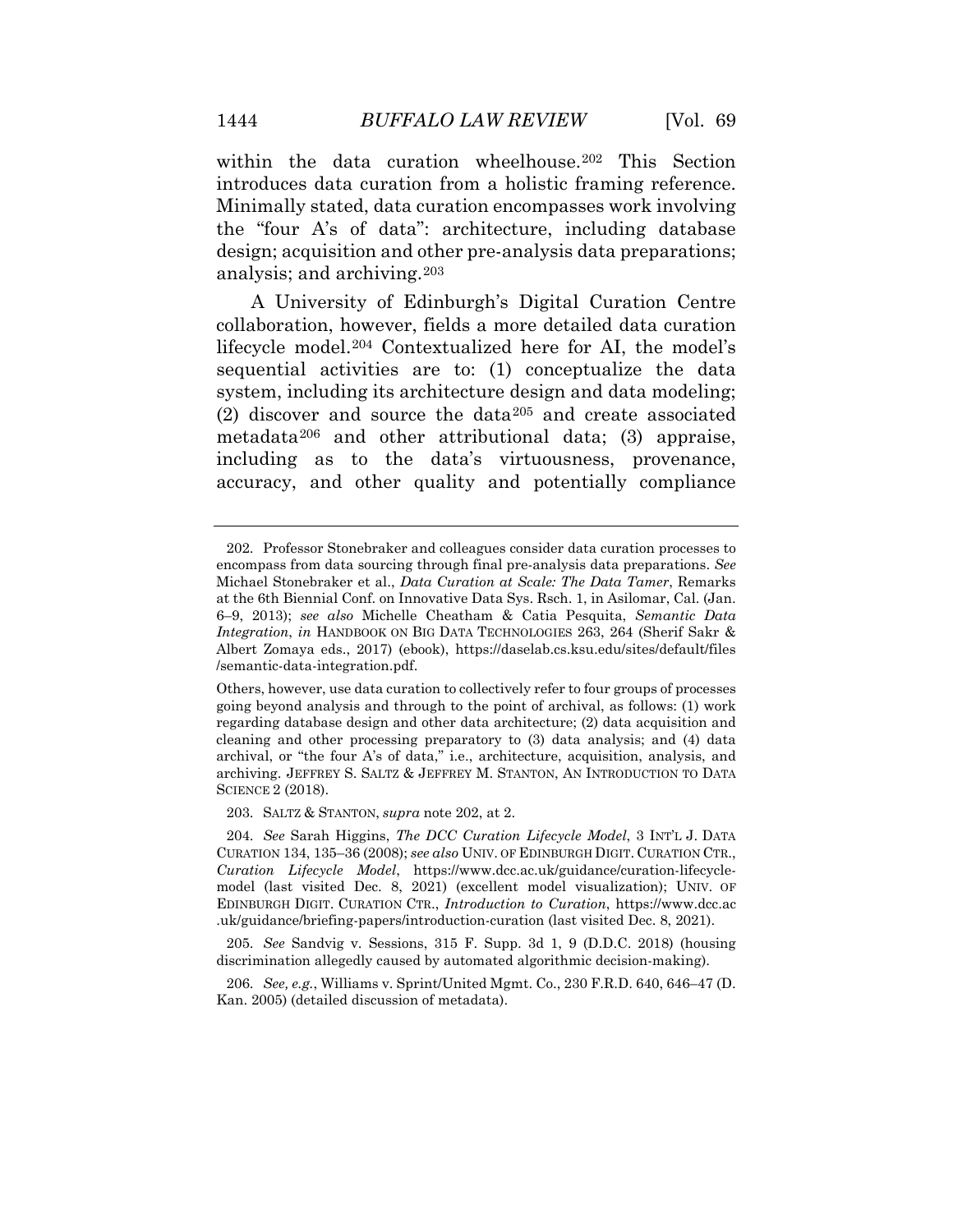indicia,  $207$  and select the data; (4) clean, including to deduplicate,[208](#page-58-3) complete, and otherwise transform the data and, from those, create new data; (5) deploy the data in distributed stores across multicore parallel processing and other computational resources for greater efficiency, privacy, and security, for example;[209](#page-58-4) (6) ingest the data, meaning to expose the subject AI system to and perform computations upon the data; (7) preserve the data, including as required under public records acts and for other archival purposes; and (8) access, use, and reuse data for downstream AI applications, for example.[210](#page-58-5)

These essential processes impact the quality, validity, and trustworthiness of AI systems' functioning and output and are sure to raise significant legal considerations.[211](#page-59-0)

<span id="page-57-3"></span><span id="page-57-2"></span>*Id.* (emphases supplied).

- 209. *See* Higgins, *supra* note 204, at 136 fig. 1, 138 (data store action).
- 210. *See id.* at 138; Stonebraker et al., *supra* note 202, at 1.

<span id="page-57-1"></span><span id="page-57-0"></span><sup>207.</sup> *See generally, e.g.*, Madden et al., *supra* note 190 (examining and warning that ubiquitous data collection and aggregation are expanding discrimination against the poor and increased use of thus-enabled predictive analytics is disproportionately eroding their privacy); Andrew Sellars, *Twenty Years of Web Scraping and the Computer Fraud and Abuse Act*, 24 B.U. J. SCI. & TECH. L. 372 (2018) (web scraping as automated data harvesting); Bruckner, *supra* note 112, at 15 (quoting ZestFinance CEO, "All data is [sic] credit data").

<sup>208.</sup> *See* Perry, *supra* note 184, at 4.

Much of this information [i.e., data processed by John Deere] is so-called *dirty data* that doesn't share the same format or structure because it's coming from some 100 other companies that have access to the John Deere platform, in addition to the wide variety of John Deere machines. Those companies add data about weather conditions, aerial imagery, soil analyses, and so on. As a result, *Deere has had to make tremendous investments in back-end data cleanup*.

<sup>211.</sup> *See, e.g.*, Christine L. Borgman, *Open Data, Grey Data, and Stewardship: Universities at the Privacy Frontier*, 33 BERKELEY TECH. L.J. 365, 408–09 (2018) (discussing rarity of researchers with legal expertise and short- and long-term data curation resources).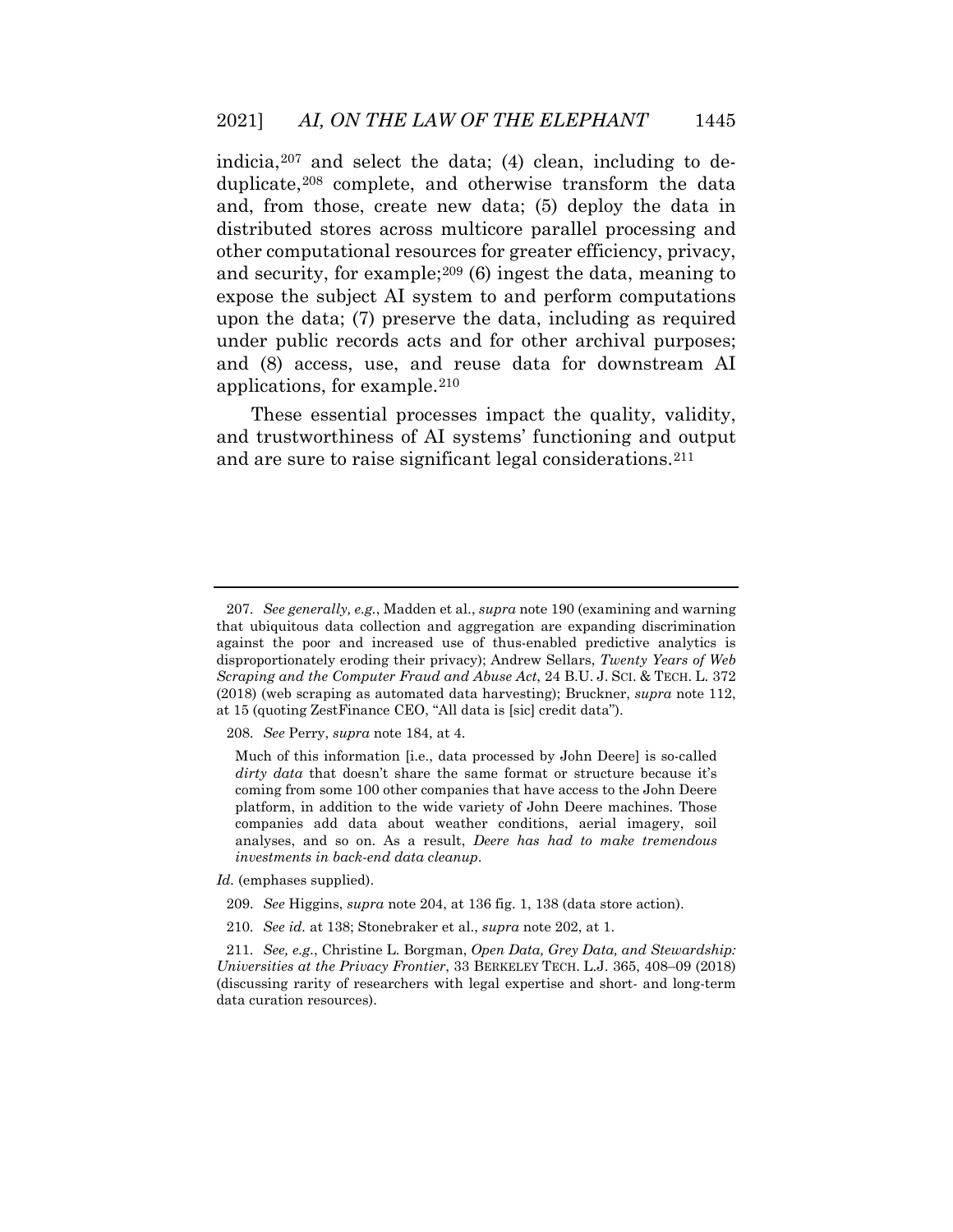## 4. Mapping Data to Artificial Intelligence

Building upon this focus on data, this Section now returns to the AI-as-process model and presents some major data categories and perspectives mapping those categories to that model. To somewhat stem the flood of data terms running out of the elephant's ears, this Section offers clarity around some of those terms. First, it discusses data structure, or lack thereof, examining what are structured, unstructured, and semi-structured data. Second, it presents another view of data, exploring three categories of data as operative subjects of AI: real data, derived data, and synthetic data, with a nod also to imputed data. Third, it considers machine learning categories of testing and training data.

## a. Categories of Data Structure

<span id="page-58-1"></span><span id="page-58-0"></span>First, unprocessed, or uncurated, data are called "raw data."[212](#page-59-1) These data may be collected from various sources and exist and are stored in various formats, but they need to be processed before they can be of analytical value.[213](#page-59-2) As discussed, data curation imposes order and quality requirements upon the dataset(s) to be amalgamated and used by an AI system. In big data characteristics terms, *supra* Section IV.A.2, raw data exhibit a high degree of variety, if not also volatility and variability.

<span id="page-58-3"></span><span id="page-58-2"></span>Second, data are "structured" when the information in those data is clearly organized and easily searchable in distinct fields, such as in Microsoft Excel spreadsheet cells or in database or data table fields, and when those fields have an express meaning, such as "eye color," that is numeric, ordinal, or otherwise categorical, such as "brown."[214](#page-60-0)

<sup>212.</sup> *See* NIST BIG DATA DEFINITIONS, *supra* note 109, at 6.

<sup>213.</sup> *See id.*

<span id="page-58-5"></span><span id="page-58-4"></span><sup>214.</sup> *See* BAH, DATA SCIENCE, *supra* note 188, at 55; Christine Taylor, *Structured vs. Unstructured Data*, DATAMATION (May 21, 2021), https://www .datamation.com/big-data/structured-vs-unstructured-data.html.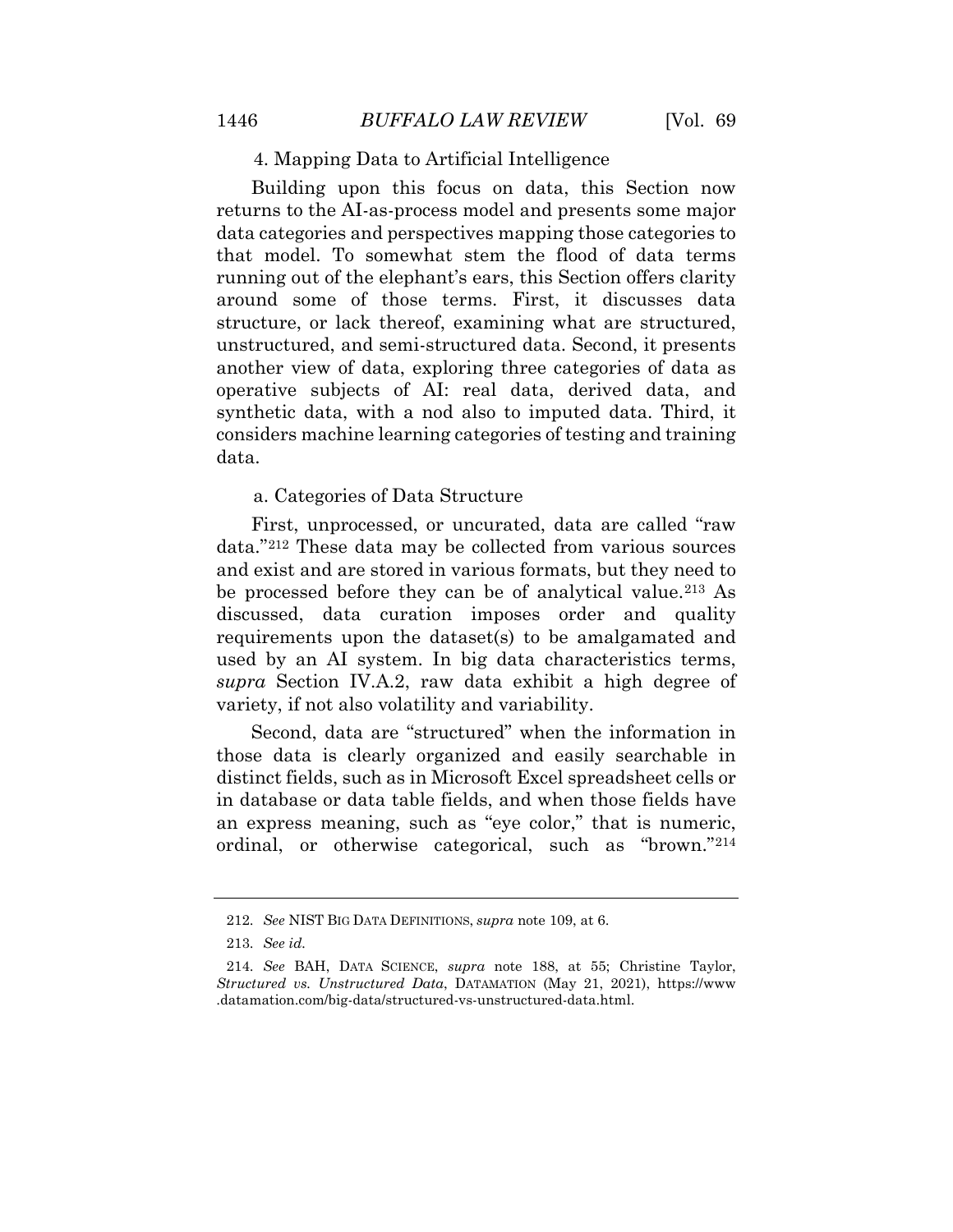Unstructured data, however, are not initially organized in such a clear and distinct manner. Viewed as data in natural English language, and a Microsoft Word document format, for example, the text of this Article would be categorized as unstructured, as likewise are audio recordings, podcasts, photographs, and videos.[215](#page-60-1) To provide a sense of comparative scale, about eighty percent of an organization's data may be unstructured.<sup>[216](#page-60-2)</sup>

The categorization of data as structured or unstructured indicate the degree and complexity of preprocessing work that must be done before pertinent features contained or represented therein those data can be identified and made available, or "extracted," for analysis.[217](#page-60-3) Generally, unstructured data require comparatively more preprocessing work than do structured data, and this suggests a greater potential for the introduction of errors into the data.

A third category of semi-structured data lies between the two polar ends of these structural characterizations of data. Semi-structured data are similar to unstructured data because they likewise are not organized in distinct fields in data tables. They are rendered similar to structured data, however, by categorizing keywords, or "tags" or "labels," or other informational markers placed in association with those data by human or algorithmic annotators.[218](#page-61-0)

<sup>215.</sup> *See* BAH, DATA SCIENCE, *supra* note 188, at 55.

<sup>216.</sup> *See* Michael Chen, *Structured vs. Unstructured Data*, ORACLE: BIG DATA BLOG (Oct. 9, 2019), https://blogs.oracle.com/bigdata/structured-vs-unstructureddata.

<sup>217.</sup> *See* BAH, DATA SCIENCE, *supra* note 188, at 55.

<span id="page-59-2"></span><span id="page-59-1"></span><span id="page-59-0"></span><sup>218. &</sup>quot;Tags" are metadata that are attached to the subject data to describe the information within those data. *See* INFO. SHARING & ACCESS INTERAGENCY POL'Y COMM. ET AL., PRIORITY OBJECTIVE 3: DATA TAGGING FUNCTIONAL REQUIREMENTS 1, 4 , 7–8 (2014), https://www.dni.gov/files/ISE/documents/DocumentLibrary/PO3 -Data-Tagging-Functional-Requirements.pdf; BAH, DATA SCIENCE, *supra* note 188, at 55; *see also Amazon Introduces a New Way to Label Data for Machine Learning with MTurk*, AMAZON: MECHANICAL TURK (Dec. 13, 2018), https://blog .mturk.com/aws-introduces-a-new-way-to-label-data-for-machine-learning-with-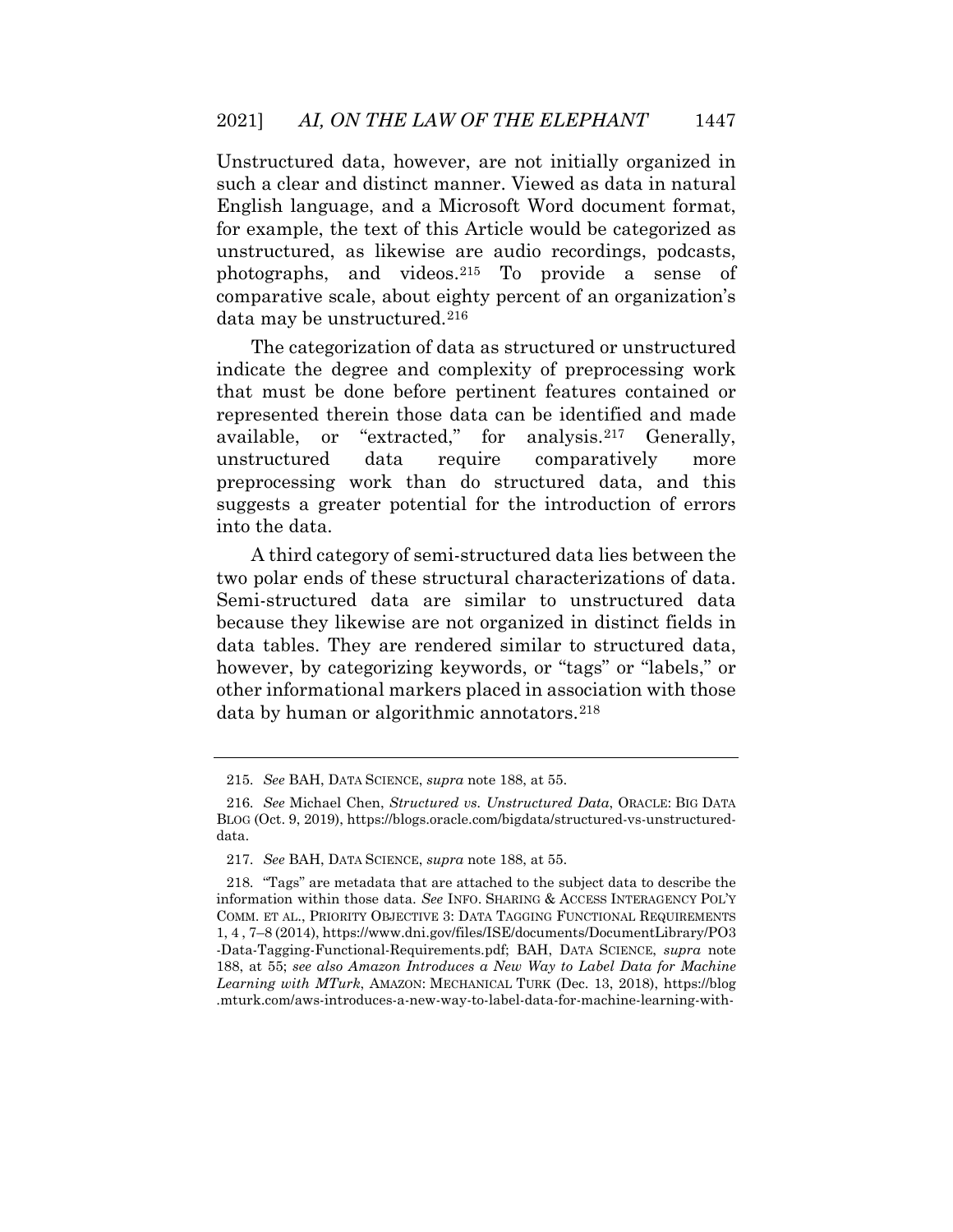The structural category(ies) of data upon which AI operates may have legal implications. For example, if an AI system uses semi-structured or unstructured data as input, then the accuracy and other characteristics of its computational results are dependent upon the accuracy and other quality measures of the associated tag placements or other data preprocessing. The persons and processes used to tag data may raise other legal issues.[219](#page-61-1) Constitutionality, evidentiary sufficiency, discriminatory bias, and compliance with reasonableness standards are among the other legal issues that may arise from the data used or the structures existing as to or imposed upon those data.[220](#page-61-2)

#### b. Types of Data for Computation

This Section identifies three types of data used in AI computations: real, derived, and synthetic data. Real data means those data that are created by actual, as opposed to computational, events.[221](#page-62-0) Wind turbine actuator and sensor data, analyzed by machine learning to detect faults that may signal maintenance needs, are examples of real data.<sup>[222](#page-62-1)</sup>

Derived data are also created and used. Albeit somewhat circularly, a United Nations commission defines a derived

<span id="page-60-0"></span>220. *See, e.g.*, U.K. INFO. COMM'R'S OFF., BIG DATA, ARTIFICIAL INTELLIGENCE, MACHINE LEARNING AND DATA PROTECTION 44 (2017), https://ico.org.uk/media/fororganisations/documents/2013559/big-data-ai-ml-and-data-protection.pdf

("[E]ven when the raw data used in the analysis is [sic] recorded accurately, there may be issues as to how representative the dataset is and whether the analytics contain hidden bias.").

<span id="page-60-2"></span><span id="page-60-1"></span>221. *See* Libes et al., *supra* note 167, at 1. Real data also may be called "live data," *id.*, or "actual data," FTC, DATA BROKERS, *supra* note 169, at 19.

<span id="page-60-3"></span>222. *See, e.g.*, Magda Ruiz et al., *Wind Turbine Fault Detection and Classification by Means of Image Texture Analysis*, 107 MECH. SYS'S & SIGNAL PROCESSING 149, 149–50 (2018).

mturk-2f9c19866a98.

<sup>219.</sup> *See, e.g.*, Dhruv Mehrotra, *Horror Stories from Inside Amazon's Mechanical Turk*, GIZMODO (Jan. 28, 2020, 10:00 AM), https://gizmodo.com/horror -stories-from-inside-amazons-mechanical-turk-1840878041; Moshe Z. Marvit, *Amazon & Mechanical Turk: How Crowdworkers (the Low-wage Virtual Labor) Became the Ghosts in the Digital Machine*, EUR. SOLIDAIRE SANS FRONTIÈRES (Feb. 4, 2014), http://europe-solidaire.org/spip.php?article31067.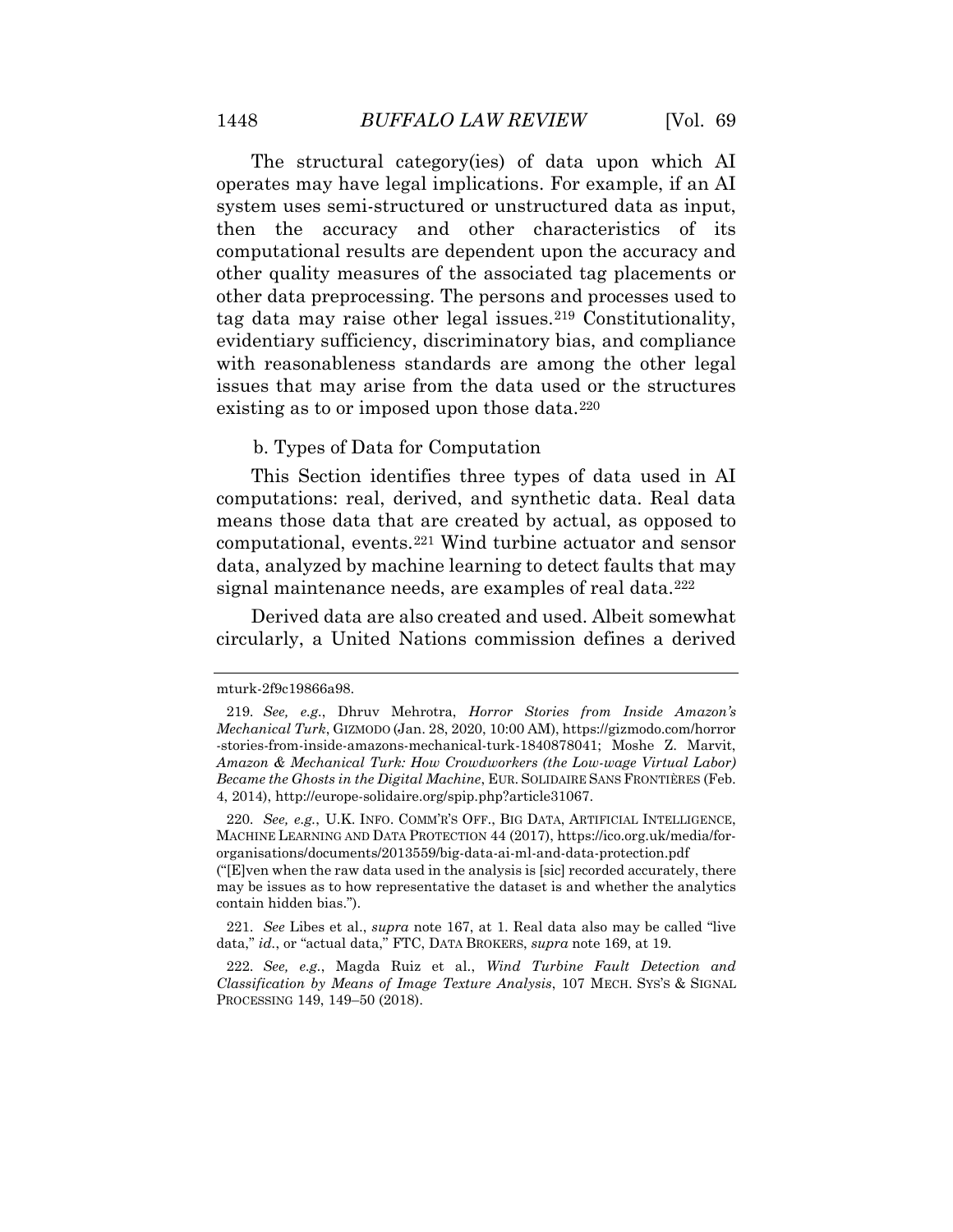datum as a "data element derived from other data elements using a mathematical, logical, or other type transformation, e.g.[,] arithmetic formula, composition, aggregation, etc."[223](#page-62-2) By whatever means, derived data are those that are inferred based upon the real data.[224](#page-62-3) As an example, your author's surname, i.e., the real data, is of Spanish origin. Therefore, the derived data that might be inferred from this real data is that I am Latina/X/e, which is, in my case, a correct inference. Inferred data may be factually incorrect, however, such as if I had acquired my surname by marriage and were actually of Lithuanian heritage. Inferred data's role in AI systems is important to illuminate and question. For example, in the significantly segregated landscape that is the United States, zip codes are strongly correlated with race, and their use in AI systems may constitute illegal proxies for race in AI-mediated decision-making.[225](#page-62-4)

Data also may be synthesized.<sup>[226](#page-63-0)</sup> Also called artificial, virtual, imputed, simulated, or generated data, $227$  synthetic data may be generated *de novo* where, for example, real data are in short supply and a larger corpus of training data is

<span id="page-61-0"></span><sup>223.</sup> *See* UNITED NATIONS STAT. COMM'N & ECON. COMM'N FOR EUR., TERMINOLOGY ON STATISTICAL METADATA 1, 11 (2000), http://www.unece.org /fileadmin/DAM/stats/publications/53metadaterminology.pdf.

<span id="page-61-1"></span><sup>224.</sup> *See* FTC, DATA BROKERS, *supra* note 169, at 19; Paulina Gueorguieva, *Declared or Inferred Data and What It Means For Marketers?*, ADSQUARE (Mar. 28, 2017), https://www.adsquare.com/declared-or-inferred-data-and-what-itmeans-for-marketers/ [https://web.archive.org/web/20210414165335/https://ww w.adsquare.com/declared-or-inferred-data-and-what-it-means-for-marketers/].

<sup>225.</sup> *See* Oliver Rollins et al*.*, *Proxies for Race: A Catalogue*, PRICE LAB FOR DIGIT. HUMANITIES, https://pricelab.sas.upenn.edu/projects/proxies-racecatalogue (last visited Dec. 8, 2021).

<span id="page-61-2"></span><sup>226.</sup> *See* Libes et al., *supra* note 167, at 1; Cem Dilmegani, *The Ultimate Guide to Synthetic Data in 2020*, AI MULTIPLE , https://research.aimultiple.com /synthetic-data/ (Aug. 9, 2021). In addition, data are created to fill in gaps in real data. These new synthesized data are created by imputing them from the existing data. *See, e.g.*, HASTIE ET AL. , *supra* note 94, at 332–33.

<sup>227.</sup> *See* Libes et al., *supra* note 167, at 1.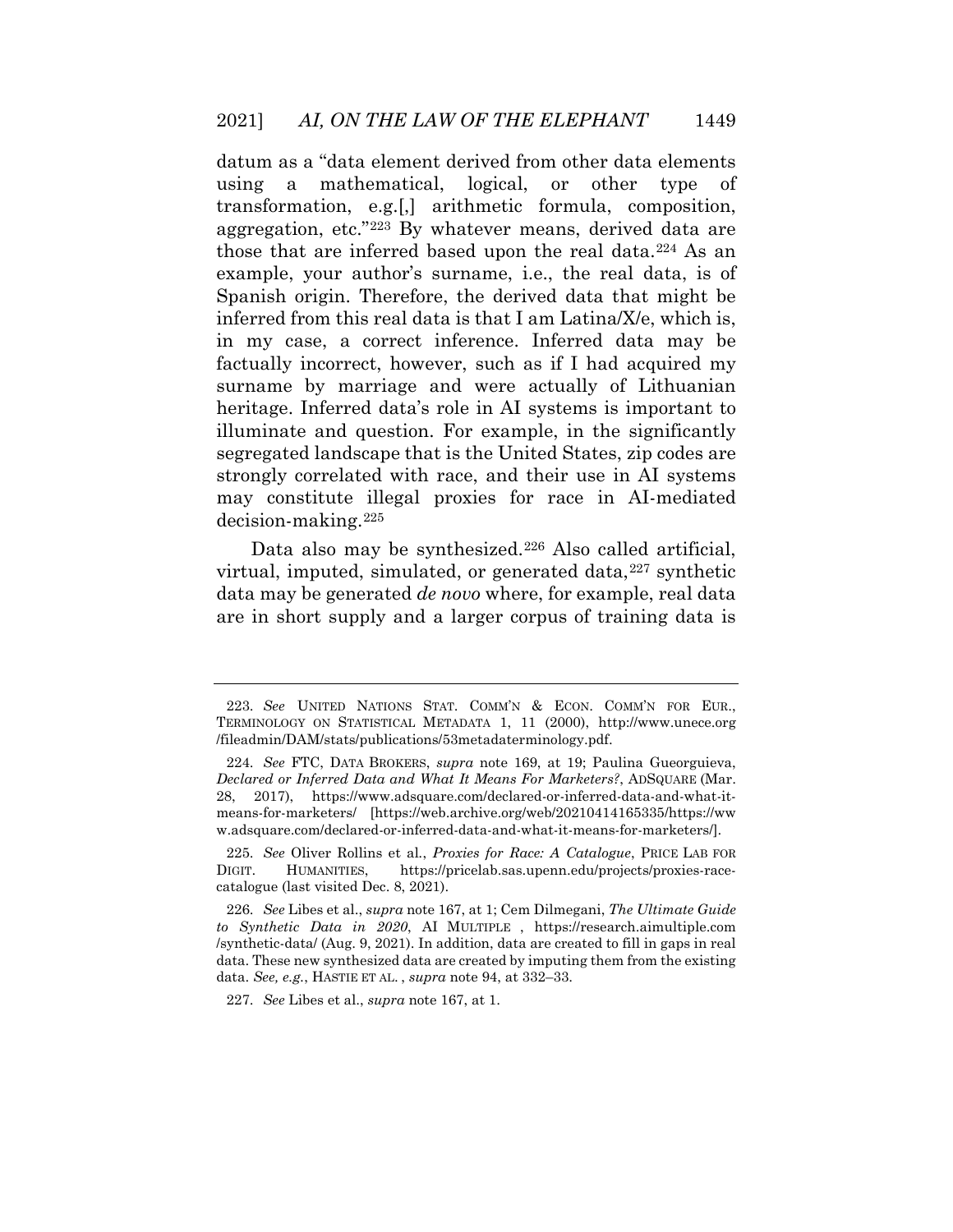needed.[228](#page-63-2) One method by which this occurs is by "seeding" synthetic data from a real data sample to augment an inadequate supply of real data to, for example, use AI to help diagnose rare diseases.[229](#page-63-3) In other instances, a dataset may combine synthetic and real data.[230](#page-63-4) Some synthetic data may be produced as intermediate outputs for other AI processes or to lay down additional layers of privacy protection for the data subjects.[231](#page-63-5)

Legal questions exist as to these categories of data used in AI systems. For example, a patentability challenge may turn, in part, upon whether a claim in the patent disclosed the training use of real or synthetic data.[232](#page-64-0) Evidentiary issues also likely will arise as to the appropriateness of reliance upon synthetic data. There may be claims challenging the reasonableness of inferences made to generate derived data or whether discrimination occurs where inferences may be tied to racial stereotypes. Invasions of privacy may result when marketing analytics systems

<sup>228.</sup> *See* Alexandre Gonfalonieri, *Do You Need Synthetic Data for Your AI Project?*, TOWARDS DATA SCI. (Oct. 21, 2019), https://towardsdatascience.com/doyou-need-synthetic-data-for-your-ai-project-e7ecc2072d6b; Evan Nisselson, *Deep Learning with Synthetic Data Will Democratize the Tech Industry*, TECHCRUNCH (May 11, 2018, 2:11 PM), https://techcrunch.com/2018/05/11/deep-learning-withsynthetic-data-will-democratize-the-tech-industry/.

<span id="page-62-2"></span><span id="page-62-1"></span><span id="page-62-0"></span><sup>229.</sup> *See* SIMSON L. GARFINKEL ET AL., NAT'L INST. OF STANDARDS & TECH., U.S. DEP'T COMM., DE-IDENTIFICATION OF PERSONAL INFORMATION 52 (2015), https://nvlpubs.nist.gov/nistpubs/ir/2015/NIST.IR.8053.pdf (glossary entry for "synthetic data generation"); Computer Security Resource Center, *Synthetic Data Generation*, NAT'L INST. OF STANDARDS & TECH., https://csrc.nist.gov/glossary /term/synthetic\_data\_generation (last visited Dec. 8, 2021); *see, e.g.*, Richard J. Chen et al., *Synthetic Data in Machine Learning for Medicine and Healthcare*, 5 NATURE BIOMEDICAL ENG'G 493–97 (2021), https://www.nature.com/articles /s41551-021-00751-8.pdf; Watson Health Perspectives, *Bridging the Data-tostudy Gap to Solve Rare Disease Research Challenges*, IBM (May 24, 2021), https://www.ibm.com/blogs/watson-health/bridging-the-data-to-study-gap-tosolve-rare-disease-research-challenges/.

<sup>230.</sup> *See, e.g.*, Gonfalonieri, *supra* note 228.

<span id="page-62-4"></span><span id="page-62-3"></span><sup>231.</sup> *See* Steven M. Bellovin et al*.*, *Privacy and Synthetic Datasets*, 22 STAN. TECH. L. REV. 1, 30 (2019); GARFINKEL, *supra* note 229, § 2.2, at 6–8.

<sup>232.</sup> *See* Mercedes-Benz USA, LLC v. Am. Vehicular Scis. LLC, No. IPR2014- 00647, 2014 WL 5462676, at \*5–28 (P.T.A.B. Oct. 23, 2014).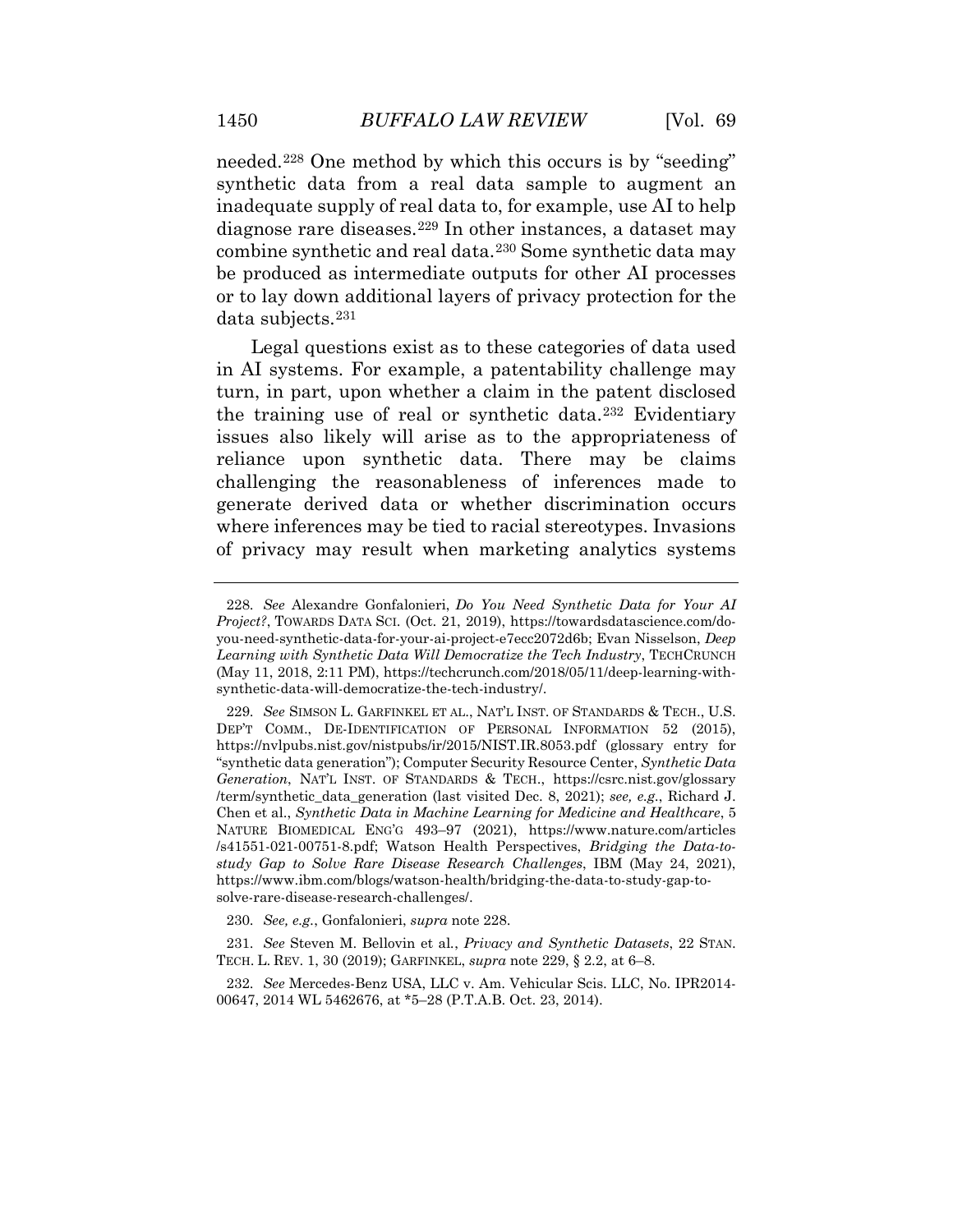infer a teenager's not-yet-revealed pregnancy based upon her purchases.[233](#page-64-1)

# c. Data Categories in Machine Learning

The prior Section discussed types of data ingested by AI systems to produce computational results. Before machine learning systems are deployed, data may be grouped into "training" and "testing" data categories during the creation of those systems, specifically during the design and development of supervised learning systems. It is important to understand how training and testing data are assembled and used during those and other stages of AI processes.

<span id="page-63-0"></span>Recall the supervised model of machine learning discussed *supra* in Section III.C.2. Under that model, the learner is exposed to labelled input-output pairs so that the correlations between the two may be discovered and its statistical model accordingly built for the system's later use in the wild. When placed into operation, the system will be exposed to previously unseen or unknown inputs and, based upon its modeling, be expected to produce results that reflect the modeled correlation. These initial input-output pairs constitute the training data.[234](#page-65-0)

<span id="page-63-3"></span><span id="page-63-2"></span><span id="page-63-1"></span>Once the machine learning system has been trained, its computational decision-making is tested to determine whether, when exposed to previously unseen input data, it will return the proper predictive output based upon its earlier training and the system's intended purpose.[235](#page-65-1) One landmine to avoid, and one for lawyers and their experts to detect, is the use of training data as testing data. That poor practice predictably results in a falsely more favorable

<span id="page-63-5"></span><span id="page-63-4"></span><sup>233.</sup> *See* Kashmir Hill, *How Target Figured Out a Teen Girl Was Pregnant Before her Father Did*, FORBES (Feb. 16, 2012, 11:02 AM), https://www.forbes.com /sites/kashmirhill/2012/02/16/how-target-figured-out-a-teen-girl-was-pregnantbefore-her-father-did/#45c65ad66668.

<sup>234.</sup> *See* LUCCI & KOPEC, *supra* note 59, at 298.

<sup>235.</sup> *See* Sukla, *supra* note 149.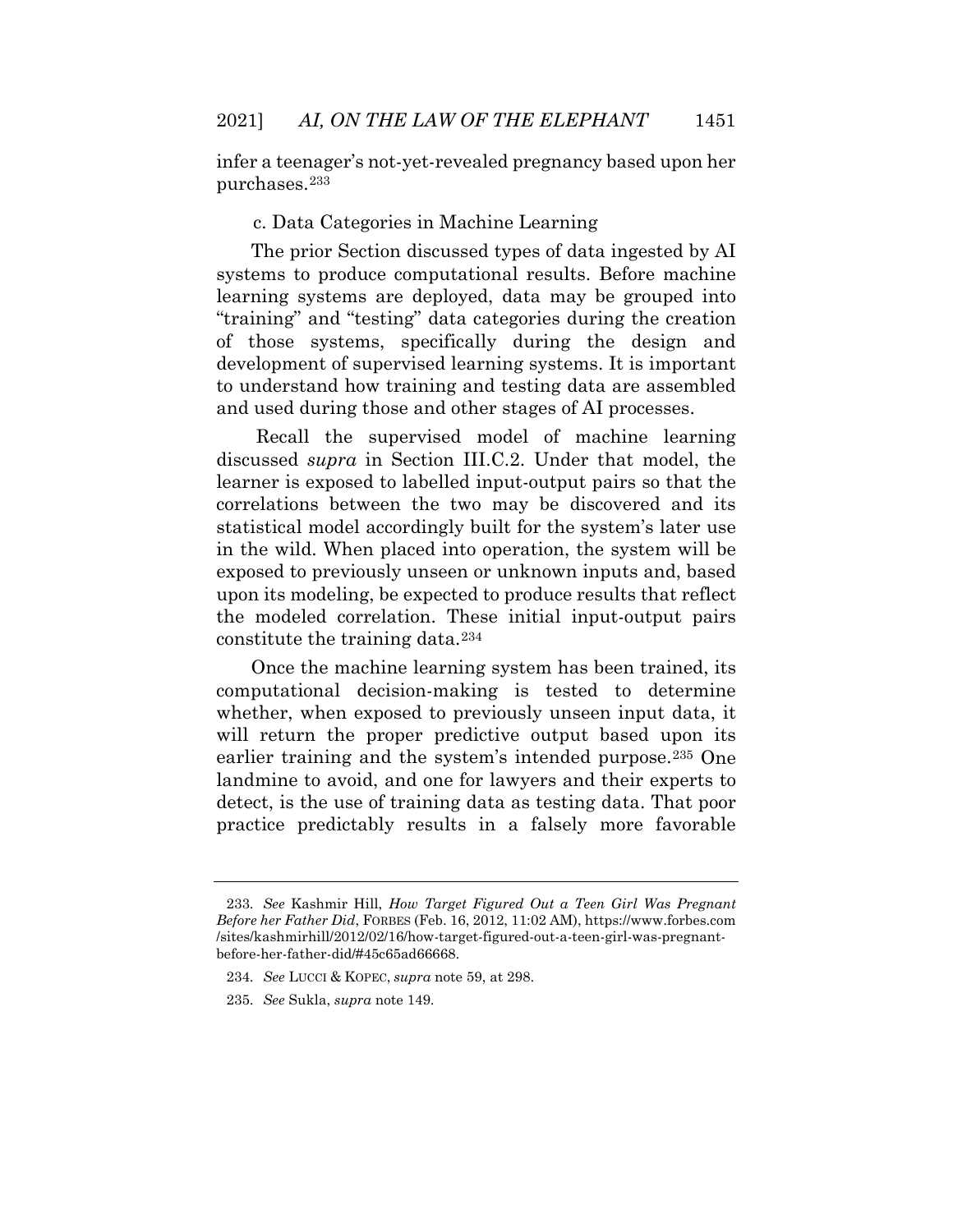estimate of the system's performance.[236](#page-65-2) Unfortunately, this may occur to the peril of the courts, other AI users, and, most perniciously and harmfully, the people who are the AI's data subjects.[237](#page-65-3)

## B. *Statistical Models and AI Modeling Processes*

Courts have long analyzed and opined on matters involving the rarified art of statistics.[238](#page-65-4) For example, the courts have parsed litigants' proffered patent claim constructions attempting to distinguish unsupervised machine learning from regression modeling[239](#page-66-0) and predictive modeling from statistical modeling in a supervised learning context.[240](#page-66-1) Disparate impact discrimination cases and criminal cases involving DNA evidence are other examples of the courts' extensive experience in splitting such elephant

<sup>236.</sup> This practice is even more suspect than a vendor's self and close thirdparty validations of its AI-enabled DNA software purported to be able to probabilistically predict the identities of contributors to mixed DNA samples. *See generally* State v. Pickett, No. A-4207-19T4, 2021 WL 357765 (N.J. Super. Ct. App. Div. Feb. 3, 2021) (TrueAllele Casework system).

<sup>237.</sup> *See, e.g.*, Bruckner, *supra* note 112, at 25–26.

<sup>238.</sup> *See, e.g.*, Utah v. Evans, 182 F. Supp. 2d 1165, 1175–77 (D. Utah 2001) (distinguishing statistical sampling from imputed data for census purposes), *aff'd*, 536 U.S. 452 (2002); Cooper v. Univ. of Tex., 482 F. Supp. 187, 196–98 (N.D. Tex. 1979) (analyzing statistical sampling and standard deviations under chisquare test in sex discrimination case), *aff'd*, 648 F.2d 1039 (5th Cir. 1981); *see also, e.g.*, Castaneda v. Partida, 430 U.S. 482, 494–99, (1977) (examining "statistical disparities" over time as to Mexican Americans' representation in general population (79%) and grand juries (39%)); Brown v. Bd. of Educ., 347 U.S. 483, 494 n.11 (1954) (subsequent history omitted) (citing, in part, KENNETH B. CLARK, EFFECT OF PREJUDICE AND DISCRIMINATION ON PERSONALITY DEVELOPMENT (1950)); Kenneth B. Clark & Mamie P. Clark, *Racial Identity and Preference in Negro Children*, *in* READINGS IN SOC. PSYCH. 169–78 (Theodore M. Newcomb & Eugene L. Hartly eds., 1947) (reporting statistical, other quantitative, and qualitative results of dolls test used in *Brown v. Bd. of Educ.* litigation). The confidential 1950 report by Kenneth Clark is not readily available, but this 1947 study presents the statistical results of the famous dolls test.

<span id="page-64-1"></span><span id="page-64-0"></span><sup>239.</sup> *See* Ocean Tomo, LLC v. PatentRatings, LLC, 375 F. Supp. 3d 915, 956 (N.D. Ill. 2019).

<sup>240.</sup> *See* Corelogic Info. Sols., Inc. v. Fiserv, Inc., No. 2:10-CV-132-RSP, 2012 WL 4355394, at \*3–6 (E.D. Tex. Sept. 21, 2012).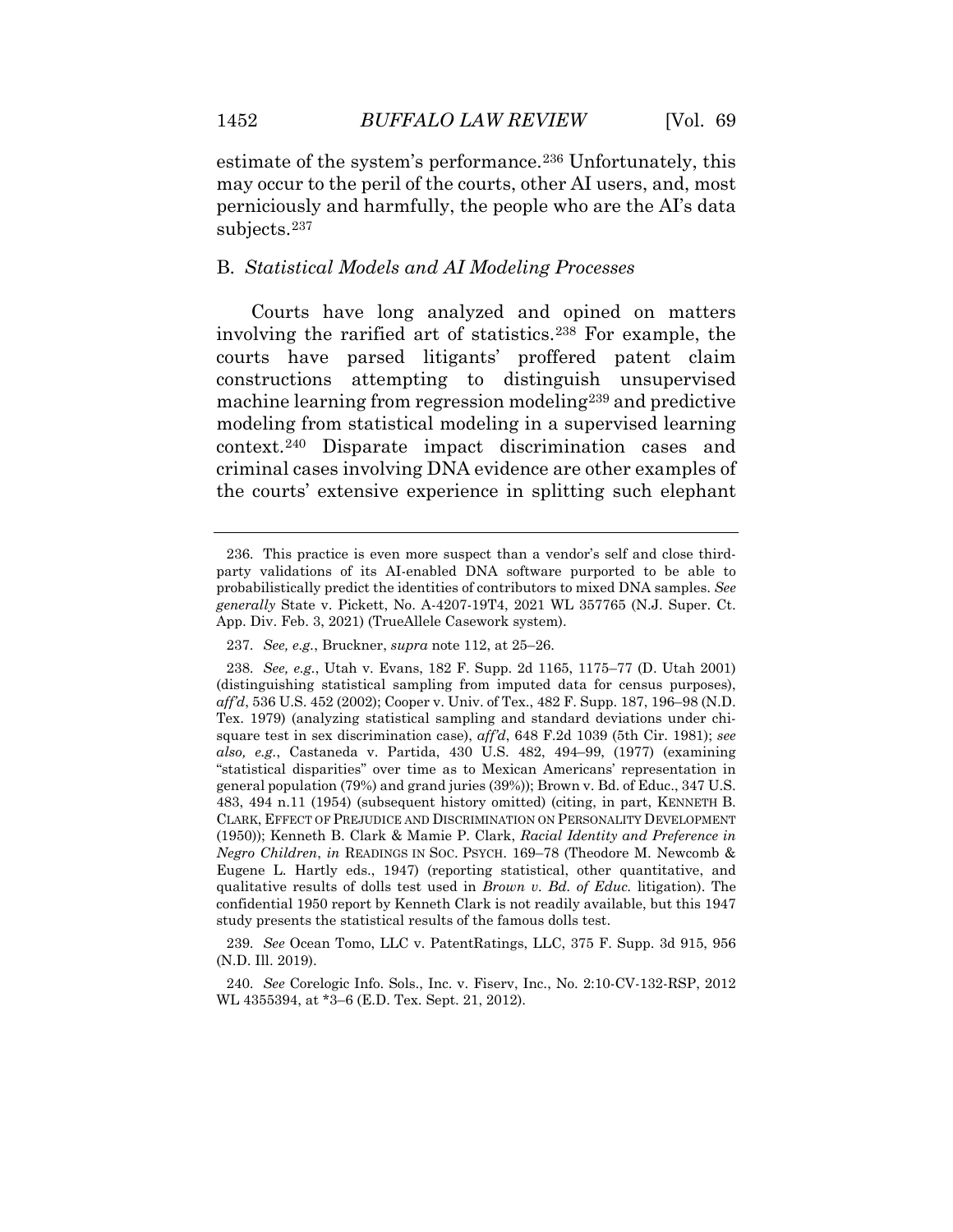hairs. Legal writers have also started examining statistics in AI contexts.[241](#page-66-2)

Here, the Article describes what statistical models are and how such models relate to AI in general and machine learning in particular. It reviews the processes associated with AI statistical modeling. The Section next sketches an example of how judicial review of agencies' decisions regarding statistical modeling and AI design might require additional inquiry to justify the courts' deference to those decisions. It concludes with a foreshadowing of an even greater complexity driving the need for explainable AI.

# 1. What Is a Statistical Model?

The paramount and permanent feature of statistical models is that "all models are approximations. Essentially, *all models are wrong*, but some are useful. However, the approximate nature of the model must always be borne in mind."[242](#page-67-0) Because all models are wrong, lawyers "must be alert to what is importantly wrong. It is inappropriate to be concerned about mice when there are tigers abroad."[243](#page-67-1) Fix that in an elephant's memory.[244](#page-67-2)

<span id="page-65-2"></span><span id="page-65-1"></span><span id="page-65-0"></span>In AI, statistics operate within statistical models that are used to reflect relationships between features within the input data and the output of the system. Numerous types

244. *See* James Ritchie, *Fact or Fiction?: Elephants Never Forget*, SCI. AM. (Jan. 12, 2009), https://www.scientificamerican.com/article/elephants-never-forget/.

<span id="page-65-4"></span><span id="page-65-3"></span><sup>241.</sup> *See generally, e.g.*, Brown, *supra* note 71 (describing, in rare detail, statistical approaches incorporated within design of AI-based document review and predictive coding systems); Coglianese & Lehr, *supra* note 67, at 1156–60; Cassandra Jones Havard, *"On the Take": The Black Box of Credit Scoring and Mortgage Discrimination*, 20 B.U. PUB. INT. L.J. 241, 262–63 (2011) (touching upon statistical underpinnings of machine learning).

<sup>242.</sup> GEORGE E. P. BOX & NORMAN R. DRAPER, EMPIRICAL MODEL-BUILDING AND RESPONSE SURFACES 424 (1987) (emphasis supplied).

<sup>243.</sup> George E. P. Box, *Science and Statistics*, 71 J. AM. STAT. ASS'N 791, 792 (1976). Dr. Box had "one of the greatest statistical minds of the 20th century." Ronald Wasserstein, *George Box: A Model Statistician*, 7 SIGNIFICANCE Sept. 2010 at 134, 134, https://rss.onlinelibrary.wiley.com/doi/pdf/10.1111/j.1740-9713.2010 .00442.x.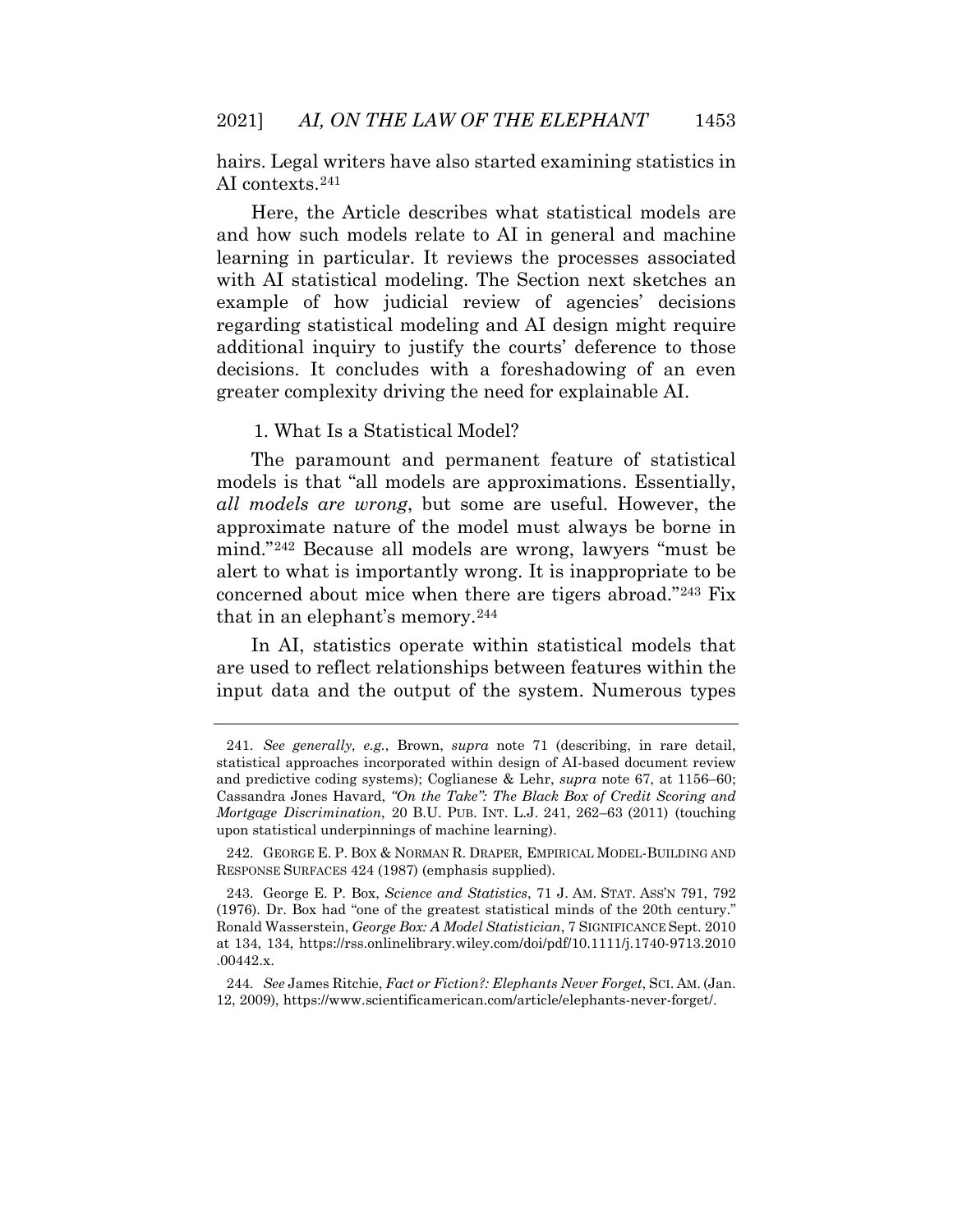and variants of statistical models exist, and these models are linked to and embodied in corresponding AI algorithms. For this reason, this Article discusses those linked topics of algorithms expressing statistical models in the next Section. Here, the focus is on what a statistical model is and to briefly introduce the steps of model building, determination, model selection, and model finding.

Recall this Article's operational categorization of AI as static, that is, non-learning AI, and dynamic AI, that is, generally, machine learning. Statistical models underlie both categories of AI.<sup>[245](#page-67-3)</sup> A statistical model, or "model," is a set of mathematical functions that approximately express and, potentially, predict the relationship(s) of interest between features within the input data and the output.[246](#page-67-4)

Where the prediction, for example, of criminal recidivism risk is the objective for the AI's use, the statistical model is called a "predictive model" or "inferential model."[247](#page-68-0) Briefly, predictive models work by accounting for the uncertainty and randomness associated with the model's observations of the data features' characteristics or behavior vis-à-vis the output and then inferentially extending those observations to further postulate the model's description of that characteristic or behavior.<sup>[248](#page-68-1)</sup> In machine learning, the predictive model iteratively operates upon the input data and aims toward increasingly better optimization of that

<span id="page-66-0"></span><sup>245.</sup> *See, e.g.*, Richard Cook, *Statistical Modeling and Machine Learning Coexist, Not Compete*, CMSWIRE (July 24, 2019), https://www.cmswire.com /digital-experience/statistical-modeling-and-machine-learning-coexist-notcompete/.

<span id="page-66-2"></span><span id="page-66-1"></span><sup>246.</sup> *See* HAN ET AL., *supra* note 43, § 1.5.1, at 23 (defining statistical model as collection of "mathematical functions that describe the characteristics or behavior of the objects in a target class in terms of random variables and their associated probability distributions."); HASTIE ET AL*.*, *supra* note 94, at 27–28; *What Is Statistical Modeling?*, XLSTAT, https://help.xlstat.com/s/article/what-isstatistical-modeling (last visited Dec. 8, 2021).

<sup>247.</sup> *See, e.g.*, HASTIE ET AL*.*, *supra* note 94, at 333; HAN ET AL., *supra* note 43, § 1.5.1, at 24.

<sup>248.</sup> *See* HAN ET AL*.*, *supra* note 43, § 1.5.1, at 24.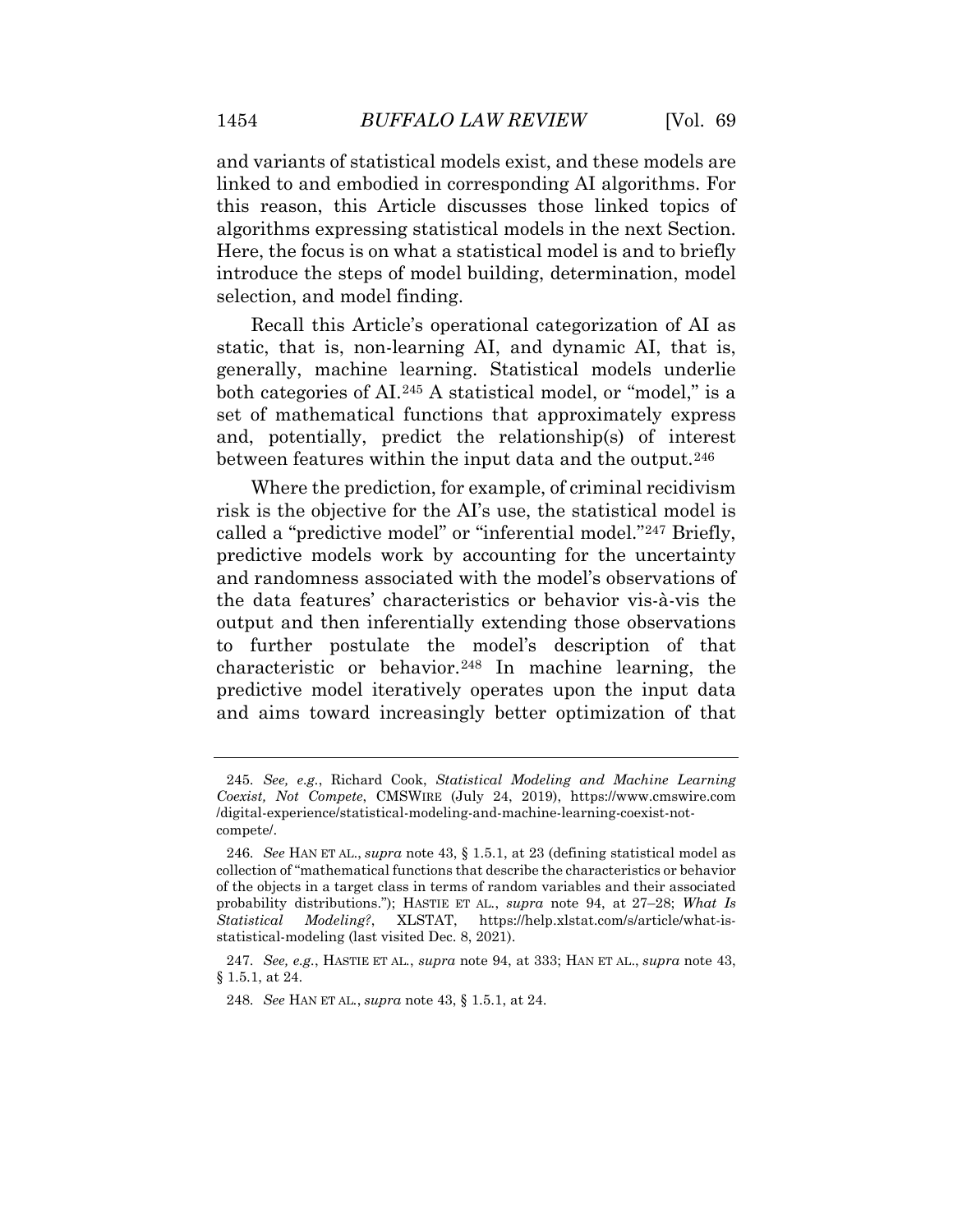model.

2. Model Building, Determination, Selection, and Finding

Model building, determining, and selection are an integrated and iterative process to developing a probabilistic model that best describes mathematically the relationship between the independent and dependent variables within the system, these being its input and output, respectively, either of which may be qualitative or quantitative.<sup>[249](#page-68-2)</sup> Among the major considerations during this process are to identify the proper mathematical, or perhaps geometric, form of the relationship between the two and the selection of which independent variables to include and the weights, or indicators of significance to the task at hand, to assign to those variables.[250](#page-68-3) The foregoing process is called "tuning," and model selection is its endpoint.[251](#page-69-0) "Model finding" is a term typically used to describe tuning as carried out autonomously, or largely so, by machine learning systems.

<span id="page-67-1"></span><span id="page-67-0"></span>The building, determination, and selection of a contextually optimized model occurs for all artificial intelligence systems during the final steps of system design. In carrying out this work, data scientists and others on system design teams must identify and choose, potentially from among thousands, the modeling technique that is expected to yield optimal performance in the subject system and optimal results for the particular problem or use case to which the system is directed.<sup>[252](#page-69-1)</sup> The decisions made during tuning are highly deliberated.[253](#page-69-2) Depending upon the numbers and complexity of potential models to be

253. *See* Brauneis & Goodman, *supra* note 67, at 120; Rossi, *supra* note 200.

<span id="page-67-4"></span><span id="page-67-3"></span><span id="page-67-2"></span><sup>249.</sup> *See* David R. Anderson, Dennis J. Sweeney & Thomas A. Williams, *Model Building*, BRITANNICA, https://www.britannica.com/science/statistics/Residualanalysis#ref60719 (last visited Dec. 8, 2021).

<sup>250.</sup> *See id.*

<sup>251.</sup> For a discussion of tuning, see *supra* text accompanying notes 159-62.

<sup>252.</sup> *See* MIT, *Auto-Tuning*, *supra* note 159.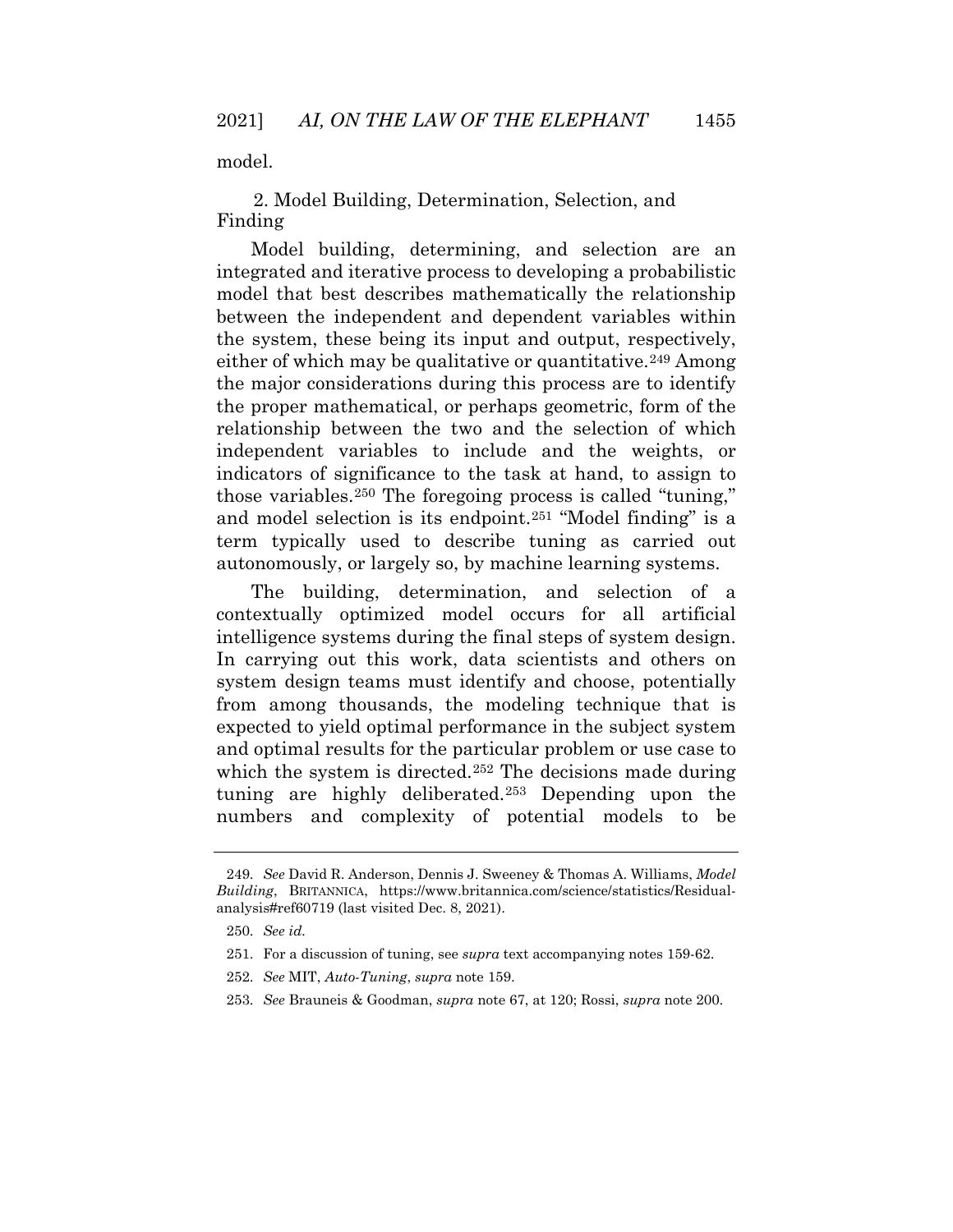comparatively evaluated, the decisions may themselves be facilitated and expedited by the use of machine learning tools.[254](#page-69-3)

In such cases, transparency, the reasonableness of reliance, and other legal questions harken back to humanmachine constructs discussed earlier in this Article. New legal theories or new ideas for applying existing doctrine to these unprecedented human-machine collaborations are needed. For example, where government agencies employ AI and other algorithmic means, their decisions as to the choices of statistical model and datasets upon which those models operate are subject to judicial review, but with significant deference to the agencies' discretion and particularly so for "agency modeling of complex phenomena."[255](#page-69-4) Even an agency's reliance upon imperfect datasets or statistical models will not necessarily result in the overturning of an agency decision as arbitrary and capricious.[256](#page-70-0) Given that AI use can propagate error and harm at scale, and likely irreversibly, the deference to an agency decision in the face of imperfections in the chosen data inputs, weights assigned to features within those inputs, or statistical model seems a premature end of the analysis.[257](#page-70-1) As seen in enacted and proposed legislation, the inclusion of an assessment of the degree and impact of those imperfections seems a more justifiable approach.[258](#page-70-2)

<span id="page-68-3"></span>258. *See* N.Y.C., N.Y., Local Law No. 49 § 3(e) (Jan. 11, 2018),

<sup>254.</sup> *See* MIT, *Auto-Tuning*, *supra* note 159.

<sup>255.</sup> Zirkle Fruit Co. v. U.S. Dep't of Lab., 442 F. Supp. 3d 1366, 1380 (E.D. Wash 2020).

<span id="page-68-1"></span><span id="page-68-0"></span><sup>256.</sup> *See id.* at 1379. Agencies act arbitrarily and capriciously when they rely upon "a report or study without ascertaining the accuracy of the data contained in the study or the methodology used to collect the data," thus rendering their findings in reliance thereupon "unsupported by substantial evidence." *Id.*  (citation and internal punctuation omitted). If challenged, agencies must mount a "complete analytic defense," including explanations of the methodology and assumptions underlying their formulation and selection of statistical models. *Id.*  at 1380.

<span id="page-68-2"></span><sup>257.</sup> *See* Coglianese & Lehr, *supra* note 67, at 1147, 1183–84.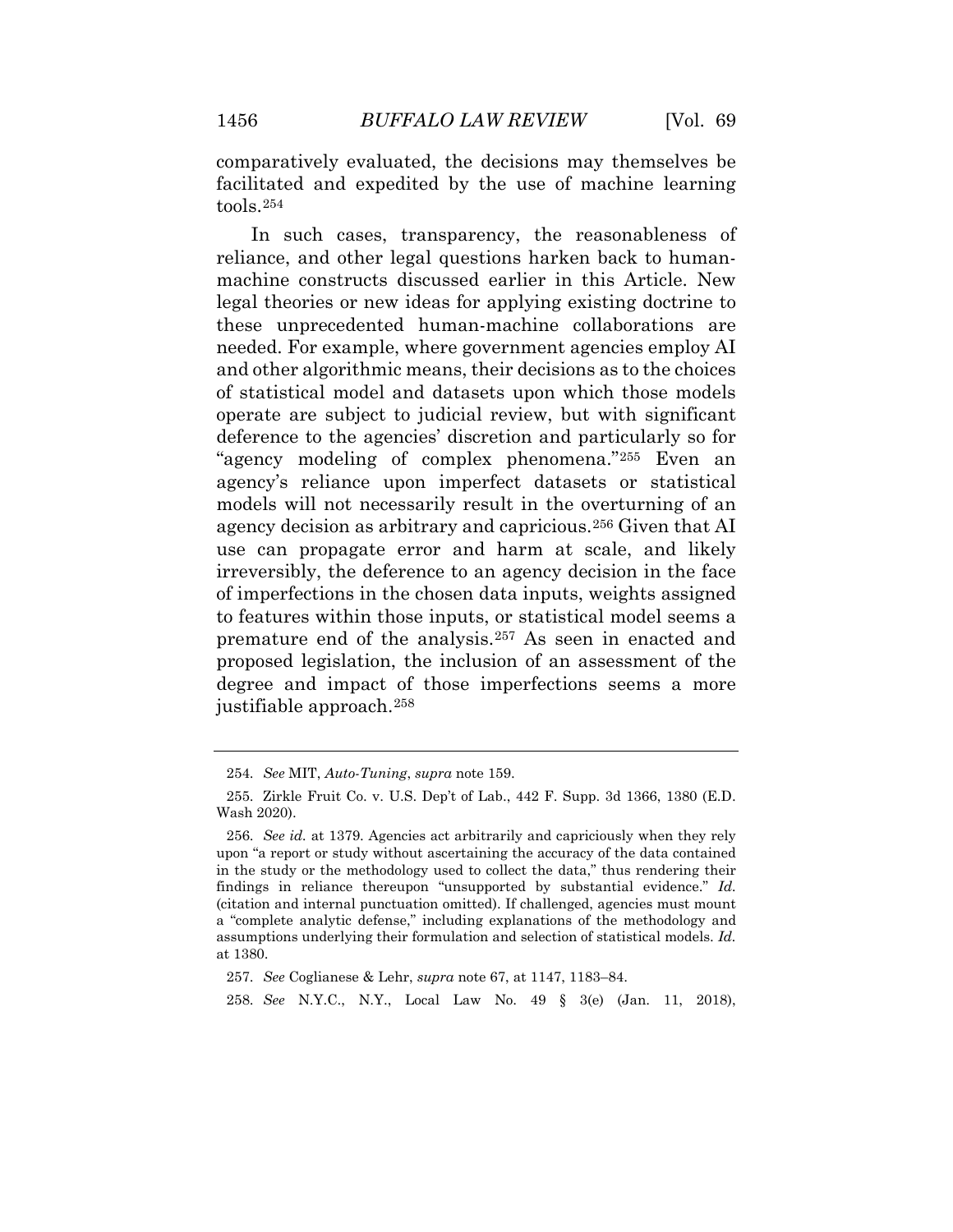The need for new or newly applied legal theories is even greater where these model-related activities occur in the contexts of unsupervised or self-programming machine learning. There, the system designers may and likely do not have complete insight and understanding of the model or how the system thereby functions to generate its outputs.<sup>[259](#page-70-3)</sup> The growing impetus toward the development of explainable AI, or so-called "XAI," is in response to the complexity and opacity of these unsupervised and self-programming machine learning scenarios.[260](#page-71-0) In all cases, however, the building, determination, selection, and finding of AI statistical models are potentially high-impact activities and ones requiring careful legal understanding and scrutiny.[261](#page-71-1) Having highlighted statistical modeling and related AI processes, the Article turns to the third input in the AI-asprocess model to consider algorithms and their embodiments of AI-relevant statistical models.

<span id="page-69-4"></span><span id="page-69-3"></span><span id="page-69-2"></span><span id="page-69-1"></span>261. *See supra* text accompanying note 61.

https://legistar.council.nyc.gov/LegislationDetail.aspx?ID=3137815&GUID=437 A6A6D-62E1-47E2-9C42-461253F9C6D0; Algorithmic Accountability Act of 2019, S. 1108, 116th Cong. § 3 (2019); Algorithmic Accountability Act of 2019, H.R. 2231, 116th Cong. § 3 (2019) (enacted). *See generally supra* note 129 (proposed European Union AI legislation and California Assembly Bill No. 13).

<sup>259.</sup> *See, e.g.*, Stephen C. Kleene, *Representation of Events in Nerve Nets and Finite Automata*, *in* AUTOMATA STUDIES 3, 4 (Claude E. Shannon & John McCarthy eds., 1956) ("Having set up such a model, the next step is to seek a thorough understanding of the model itself.").

<span id="page-69-0"></span><sup>260.</sup> Explainable artificial intelligence, or XAI, is a technological aspiration by which an AI system, in theory, will be able to document or demonstrate in humanunderstandable ways how it functioned; the inputs it used or created or both; the "reasons" that it functioned in certain ways; and how it derived its results. *See*  DEF. ADVANCED RSCH. PROJECTS AGENCY, BROAD AGENCY ANNOUNCEMENT: EXPLAINABLE ARTIFICIAL INTELLIGENCE (XAI) 5–6, 9 (2016), https://www.darpa .mil/attachments/DARPA-BAA-16-53.pdf; Yavar Bathaee, *The Artificial Intelligence Black Box and the Failure of Intent and Causation*, 31 HARVARD J.L. & TECH. 889, 913–14 (2018); Weston Kowert, Note, *The Foreseeability of Human-Artificial Intelligence Interactions*, 96 TEX. L. REV. 181 (Nov. 2017). *But see* INDEP. HIGH-LEVEL EXPERT GROUP ON A.I., EUR. COMM'N, ETHICS GUIDELINES FOR TRUSTWORTHY AI § 2.2, at 13 (2019), https://op.europa.eu/en/publication-detail/- /publication/d3988569-0434-11ea-8c1f-01aa75ed71a1 (stating XAI may not be achievable or operationalizable).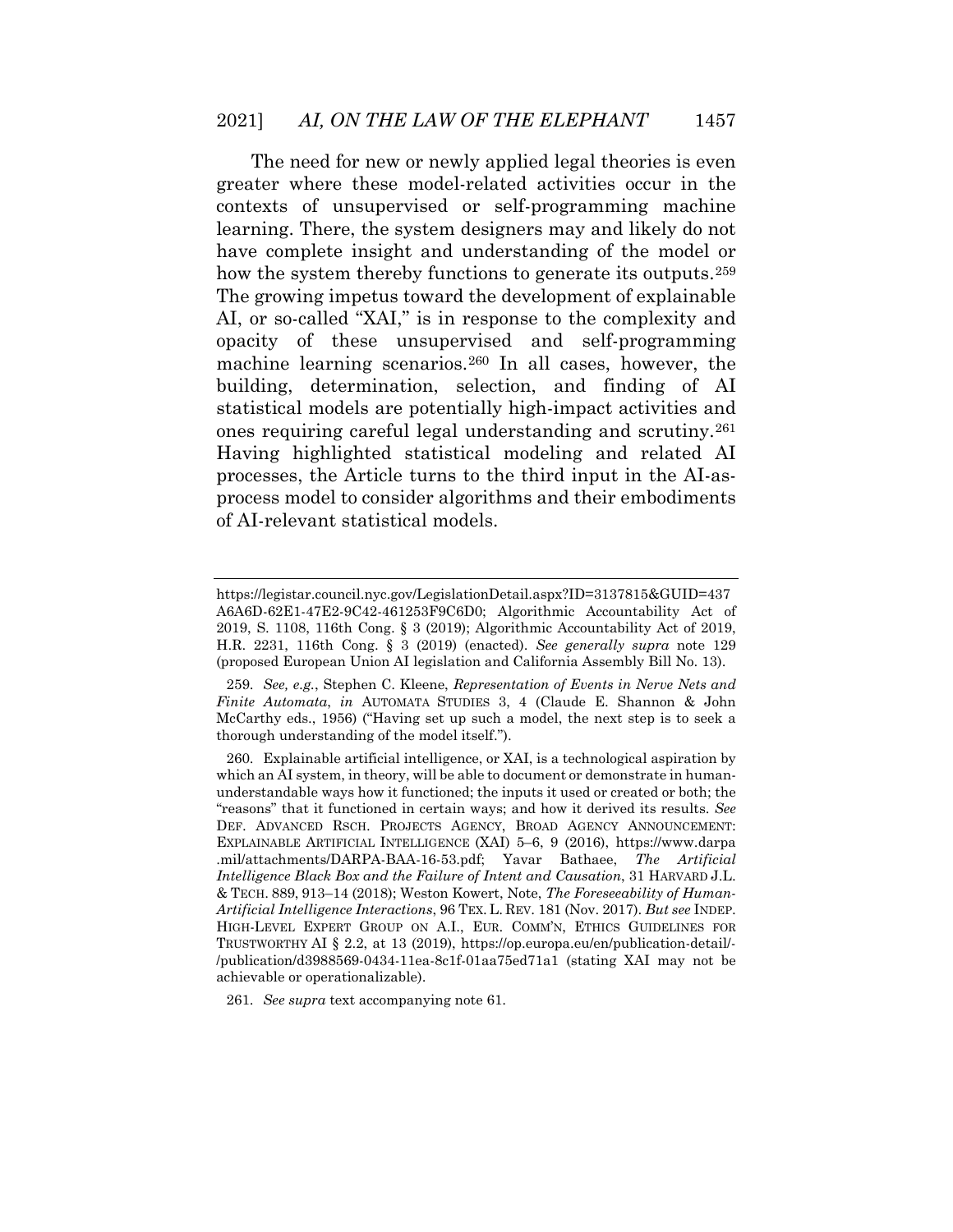## C. *Algorithms in Artificial Intelligence*

Humans have created and used algorithms for millennia, dating back to those written on Babylonian cuneiform clay tablets in 1800–1600 B.C.E.[262](#page-72-0) The word "algorithm" and the study of algorithms within a mathematical discipline dates to the ninth century and the writings of Muhammad ibn Mūsā al-Khwārizmī, a Persian scholar and mathematician, credited for introducing Arabic numbers and algebra into Europe.[263](#page-72-1) In simple homage to those lofty beginnings, this Section explains what an algorithm is within an AI context and then goes on to identify and briefly describe some types of algorithms most commonly used in machine learning AI.

#### 1. What Is an Algorithm?

The concept of an algorithm is not difficult to understand. Those of us who cook use algorithms often. Aunt Betty's strawberry cake recipe is an algorithm with a famously delicious result. Patterned jury instructions are a series of algorithms that guide juries through the logic and nuance<sup>[264](#page-72-2)</sup> embedded in the law to arrive at a computational result, say, a verdict of guilty or not guilty on a racketeering

<span id="page-70-0"></span><sup>262.</sup> Christopher McFadden, *15 of the Most Important Algorithms that Helped Define Mathematics, Computing, and Physics*, INTERESTING ENG'G (Aug. 5, 2018), https://interestingengineering.com/15-of-the-most-important-algorithms-thathelped-define-mathematics-computing-and-physics (discussing Donald E. Knuth, *Ancient Babylonian Algorithms*, 15 COMMC'NS ACM 671, 671–72 (1972), https://dl.acm.org/doi/pdf/10.1145/361454.361514?casa\_token=db-UNK0p y0kAAAAA:AbLZqGnlStmsBFA0rAC6KYogNE1obvL4rfqPbmZa1xAc0vnRVZlY pyexA9s4oVHj7QsFf02yn-IP ).

<span id="page-70-2"></span><span id="page-70-1"></span><sup>263.</sup> *See* RUSSELL & NORVIG, *supra* note 41, at 8; *Al-Khwārizmī: Muslim Mathematician*, BRITANNICA, https://www.britannica.com/biography/al-Khwarizmi (last visited Dec. 8, 2021).

<span id="page-70-3"></span><sup>264.</sup> As to nuance and other topics, the field of computational intelligence merits mention as a future law-relevant trend related to artificial intelligence. Computational intelligence examines "how to model, govern, and engage true human behavior within" machine learning and other artificial intelligence systems. Leslie Prives, *Computationally Intelligent*, 13 IEEE WOMEN ENG'G MAG., Dec. 2019, at 6.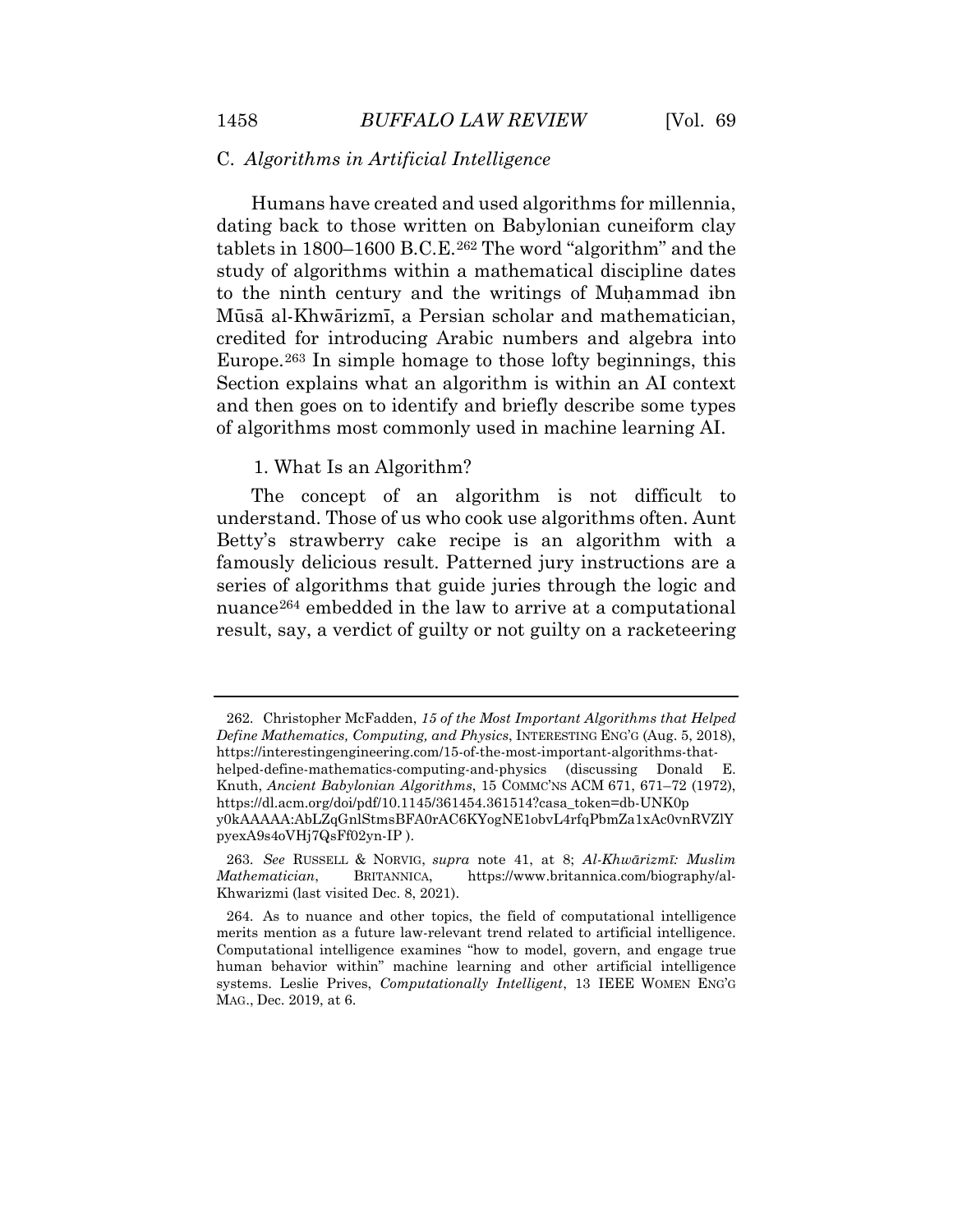charge.[265](#page-73-0)

Stated simply, an algorithm is a series of steps for accomplishing a task.[266](#page-73-1) Detailed instructions and rules figure into an algorithm's characteristics. The authors of the world's leading textbook on AI explain that an algorithm is a set of detailed step-by-step instructions by which to computationally analyze and solve a problem.[267](#page-73-2) Defined another way, an algorithm is a "finite ordered set of welldefined rules for the solution of a problem."[268](#page-73-3)

Algorithms may be relatively simple or immensely complex with a nod of mystical appreciation to the people who design them. An algorithm may be as straightforward

<sup>265.</sup> *See, e.g.*, MANUAL OF MODEL CRIM. JURY INSTRUCTIONS FOR THE DIST. CTS. OF THE NINTH CIR. 8.144, 8.151–.161 (NINTH CIR. JURY INSTRUCTION COMM. 2010), https://www.ce9.uscourts.gov/jury-instructions/sites/default/files/WPD/Criminal \_Instructions\_6\_2021.pdf (associated commentary).

<sup>266.</sup> *Accord* DOMINGOS, *supra* note 43, at 1; *see also* Maura R. Grossman & Gordon V. Cormack, *The Grossman-Cormack Glossary of Technology-Assisted Review*, 7 FED. CTS. L. REV. 1, 8 (2013) (defining algorithm as "[a] formally specified series of computations that, when executed, accomplishes a particular goal.").

<sup>267.</sup> *See* RUSSELL & NORVIG, *supra* note 41, at 8.

<span id="page-71-1"></span><span id="page-71-0"></span><sup>268.</sup> AM. NAT'L STANDARDS INST., AMERICAN NATIONAL STANDARD DICTIONARY OF INFORMATION TECHNOLOGY: ANSDIT (2002) ("algorithm" entry at a2.htm). By "ordered," the definition means that the items within these rule sets are organized within a specified arrangement, e.g., hierarchical, such as with a data tree structure, linear, such as with a sequence. *See id.* ("order" entry at o2.htm#order); *see also, e.g.*, Lucent Technologies, Inc. v. Microsoft Corp., 2007 WL 5734821, at \*7 (S.D. Cal. Nov. 13, 2007) (*Markman* order construing algorithm as "sequence of well[-]defined mathematical operations"). *But see also, e.g.*, N.Y.C. AUTOMATED DECISION SYS. TASK FORCE, CHECKLIST FOR DETERMINING WHETHER A TOOL OR SYSTEM IS AN ADS/AGENCY ADS AS DEFINED BY LOCAL LAW 49 (2018) 1, https://www1.nyc.gov/assets/adstaskforce/downloads/pdf/ADS-TF-Checklist-for-Determining-ADS-Agency.pdf (statutorily-constituted task force advising city agencies that an algorithm is "[a] set of formal or *informal* rules, processes, or instructions for carrying out a specified operation or solving a problem" (emphasis supplied)). The inclusion of "informal rules, processes, or instructions" in the task force's guidance deviates from the formality and welldefined nature of rules as expressed elsewhere and raises cautionary flags as to the transparency, discipline, accountability, and trustworthiness associated with agencies' AI-mediated decision-making.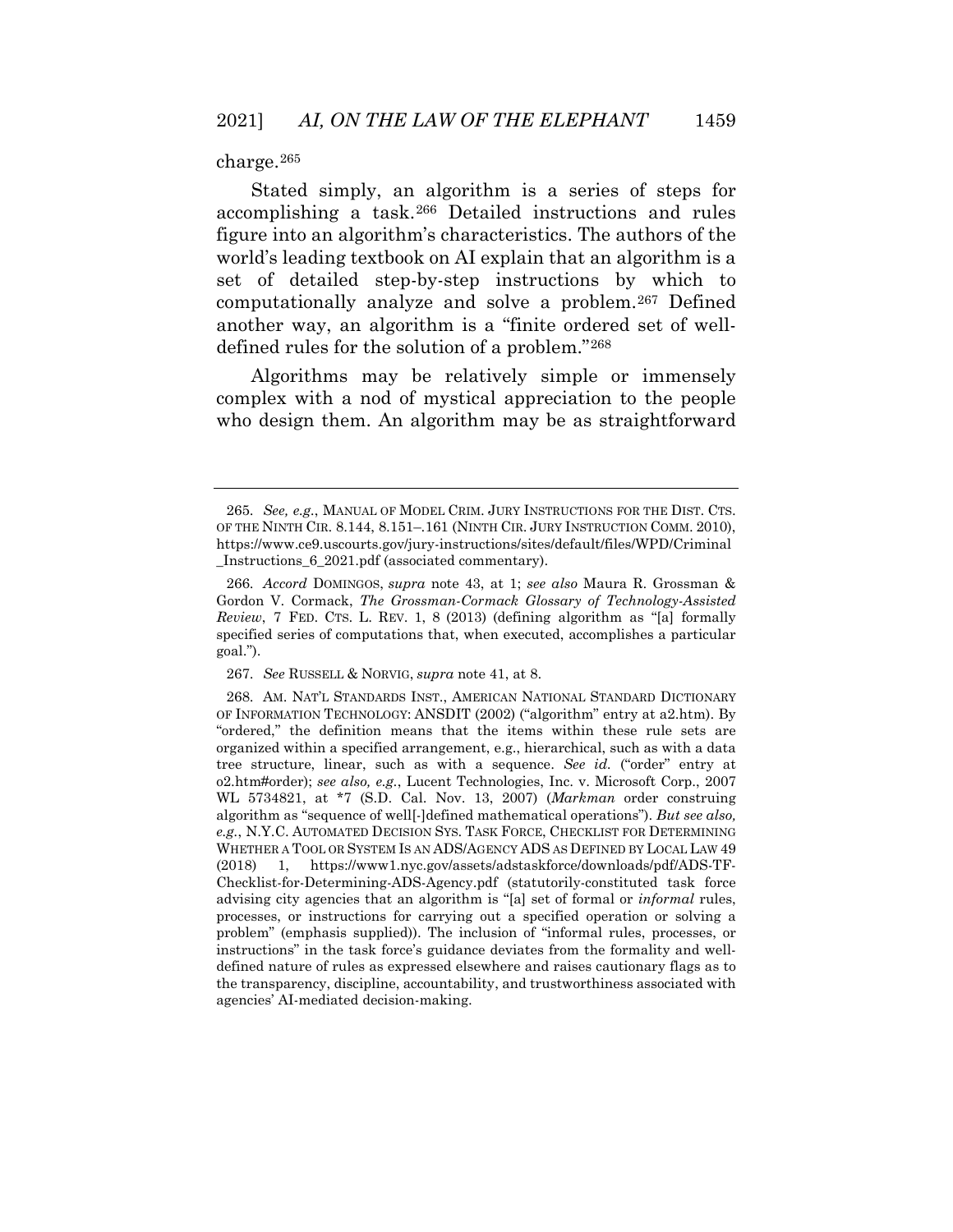as a flowchart[269](#page-74-0) or as mind-boggling as those used to calculate municipal bond markups and equity commissions[270](#page-74-1) or priorities-based allocations of affordable housing.[271](#page-74-2)

Some algorithms were formulated decades ago and continue in wide application in non-AI and AI contexts.[272](#page-74-3) In addition, constant innovations emerge around the optimization of existing algorithms and the creation of new algorithms directed, for example, at increasingly discrete functions within AI systems.[273](#page-74-4) In addition, there are five principle schools of thought as to AI algorithm design.[274](#page-74-5) Algorithms arising from within the intellectual traditions of those schools may reflect alternative approaches to specific AI problems and, in turn, may have implications for legal analysis.

Further, multiple algorithms are linked in play within a

- 270. *See* Grandon v. Merrill Lynch & Co., 208 F.R.D. 107, 109 (S.D.N.Y. 2002).
- 271. *See* Allen, *supra* note 64, at 251 n.169.
- 272. Khanum et al., *supra* note 40, at 34–35 (K-Means clustering algorithm).

273. *See, e.g.*, Clint P. George, *Convolutional Neural Networks: Alternative Drivers' Visual Perceptions*, 39 IEEE POTENTIALS, Jan./Feb. 2020, at 19, 19–20 (discussing convolutional neural networks (CNNs), a widely-used pattern recognition algorithm, applied toward creating autonomous vehicle's machine vision system as substitute of human visual perception). *See also generally*  Bojarski, *supra* note 131 (CNNs in autonomous vehicle project); Khanum et al., *supra* note 40, at 34. CNNs are the most commonly used algorithms for facial recognition. *See* Musab Coşkun et al*.*, *Face Recognition Based on Convolutional Neural Network* 376 (Nov. 2017), https://ieeexplore.ieee.org/stamp/stamp.jsp?tp= &arnumber=8248937 (2017 International Conference on Modern Electrical and Energy Systems (MEES), Kremenchuk, Ukraine, Nov. 15–17, 2017). *See also generally* Steve Lawrence et al., *Face Recognition: A Convolutional Neural-Network Approach*, 8 IEEE TRANSACTIONS ON NEURAL NETWORKS, Jan. 1997, at 98, http://www.cs.cmu.edu/afs/cs/user/bhiksha/WWW/courses/deeplearning/Fall .2016/pdfs/Lawrence\_et\_al.pdf.

274. *See* Pedro Domingos, *The Master Algorithm*, C-SPAN2 (Sept. 22, 2015), https://www.c-span.org/video/?328407-1/the-master-algorithm; DOMINGOS, *supra*  note 43, at 51–55.

<sup>269.</sup> *See* Hinlicky v. Dreyfuss, 6 N.Y.3d 636, 639 (2006) ("flow chart, or algorithm" used by anesthesiologist to permit surgery without cardiac evaluation beforehand).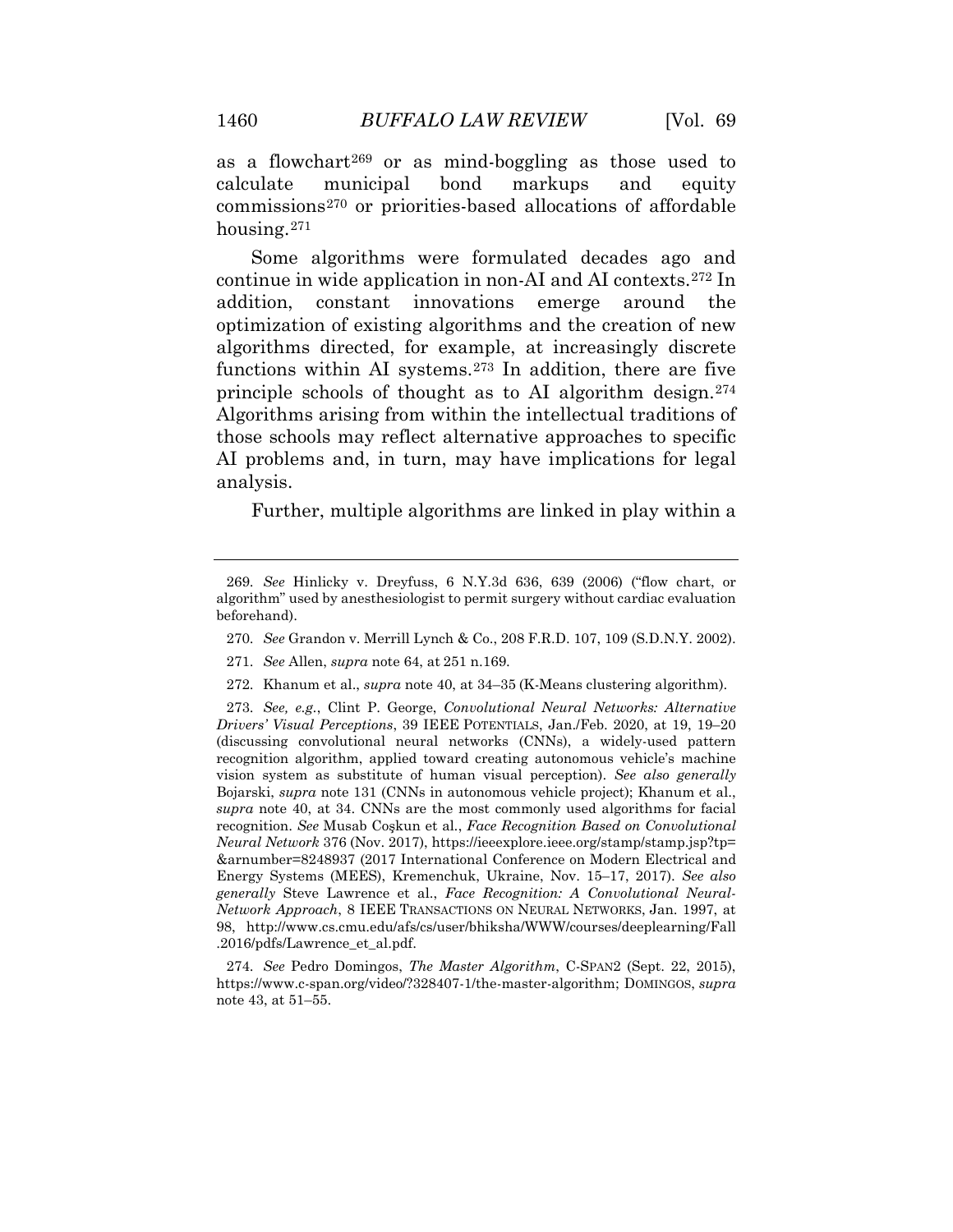given AI application<sup>[275](#page-75-0)</sup> and within the data structures, systems, and curation processes that form the analytical framework and provide suitable input data.[276](#page-75-1) For example, a wayfinding AI system disclosed in a series of patents includes a patent for selecting from among several models and, in turn and based upon the selected model, from among several location-determining algorithms, depending upon the numbers of WI-FI access points detected by the larger system.[277](#page-75-2) The types of algorithms employed depend upon the problem domain to which the system is directed and the complexity, velocity, structure, and other characteristics of the operative data and features.[278](#page-76-0) Truly elephantine mysteries shroud the study of algorithms.

278. *See* STORER, *supra* note 276, at 161.

<sup>275.</sup> *See, e.g.*, Brown, *supra* note 71, at 264; Tristan Greene, *A Beginner's Guide to AI: Algorithms*, THE NEXT WEB (Aug. 2, 2018, 7:42 PM), https://thenextweb.com /artificial-intelligence/2018/08/02/a-beginners-guide-to-ai-algorithms/; Robert Tibshirani, *Regression Shrinkage and Selection via the Lasso*, 58 J. ROYAL STAT. SOC'Y 267: SERIES B (STAT. METHODOLOGY), 273 (1996) (discussing iterative use of ridge regression algorithm for computing parameter for lasso algorithm).

<sup>276.</sup> *See* JAMES A. STORER, AN INTRODUCTION TO DATA STRUCTURES AND ALGORITHMS 3 (2002). *See also generally, e.g.*, Stonebraker et al., *supra* note 202; MIT, *Auto-Tuning*, *supra* note 159.

<sup>277.</sup> *See* Location-based Services that Choose Location Algorithms Based on Number of Detected Access Points Within Range of User Device, U.S. Patent No. 7,305,245, (issued Dec. 4, 2007) [hereinafter '245 patent]. This '245 patent claims methods of selecting from among several location-determination algorithms that embody a simple signal strength weighted average or a nearest neighbor model; a triangulation technique; or an adaptive smoothing technique that accounts for the velocity of the location-detection device, e.g., mobile phone; or as the algorithm selection method is further refined, with routing or other inputs from the user's wayfinding application. *See id.* at claims 6–10 (discussing so-called "Chinese Postman" optimized routing algorithm model as claimed invention's preferred embodiment); Skyhook Wireless, Inc. v. Google, Inc*.*, No. 10-11571- RWZ, 2012 WL 4076180, at \*7, \*9–10 (D. Mass. Sept. 14, 2012) (discussing "Chinese Postman" model); *see also id.* at \*3 (stipulated construction of "simple signal strength weighted average" as an "algorithm that includes taking a simple average of the calculated locations of identified Wi-Fi access points weighted according to a function of their received signal strengths," and construction of "triangulation technique" as an "algorithm that includes (1) estimating the distances from the user device to at least two identified Wi-Fi access points using their received signal strengths and (2) determining a location based on the estimated distances").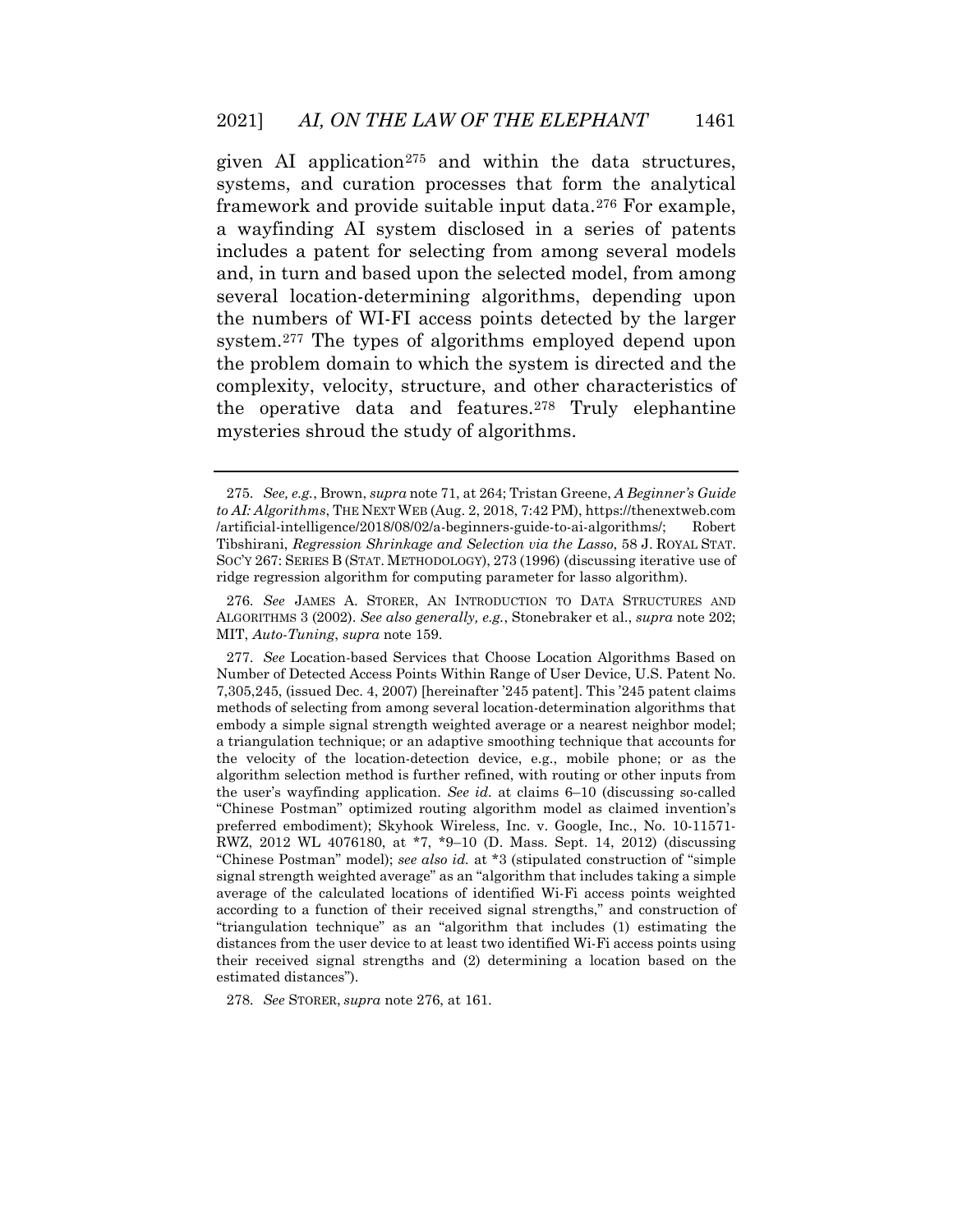2. Common Classes of Artificial Intelligence Algorithms

Remember, statistical models only approximate relationships between features within the input data to produce AI outputs. These models are expressed or embodied within corresponding algorithms. Thousands of types of algorithms are used in and are being newly directed toward AI tasks.[279](#page-76-1) This Section discusses three common classes of AI algorithms used in machine learning,<sup>[280](#page-76-2)</sup> classification, regression, and clustering algorithms[.281](#page-76-3) It also provide examples of the application of each class. To introduce the terminology, it also names some subtypes within each class of algorithm.[282](#page-76-4)

## a. Classification Algorithms

<span id="page-74-0"></span>Classification algorithms are used in supervised machine learning scenarios.[283](#page-76-5) Under those models, a classification algorithm-equipped AI system is "taught" how to sort input variables into outcome classes. The output target of classification algorithms AI is qualitative, such as a class or a label, or tag, associated with a particular class.

283. *See AI Algorithms Guide*, *supra* note 149.

<sup>279.</sup> *See, e.g.*, sources cited *supra* note 273.

<span id="page-74-4"></span><span id="page-74-3"></span><span id="page-74-2"></span><span id="page-74-1"></span><sup>280.</sup> Output generation is not the sole role of algorithms in AI. For example, algorithms may be applied to data curation tasks prior to the output-focused computation. *See, e.g.*, MOHAMMED ET AL., *supra* note 21, at 138 (*k*-means cluster algorithm used to provide initial estimates for subsequent iterative computation using expectation maximization algorithm); HASTIE, ET AL., *supra* note 94, at 43 (input transformations by linear regression methods, considerably expanding their scope); Stonebraker, et al., *supra* note 202, at 1 (machine learning for data curation tasks).

<sup>281.</sup> Some algorithms may fall within more than one of these classes, depending upon the desired AI output, see*,* for example, MOHAMMED ET AL., *supra*  note 21, at 83–84 (*k*-nearest neighbors algorithm used in classification and regression model-driven systems), and there are many more types of algorithms than discussed herein, see, for example, Tibshirani, *supra* note 275, at 274–86.

<span id="page-74-5"></span><sup>282.</sup> Each algorithmic type may be iteratively broken down into hierarchies. For example, a random forest classifier algorithm is a type of bootstrap aggregator algorithm, which is a type of decision tree algorithm, which, in turn, is a type of classification algorithm.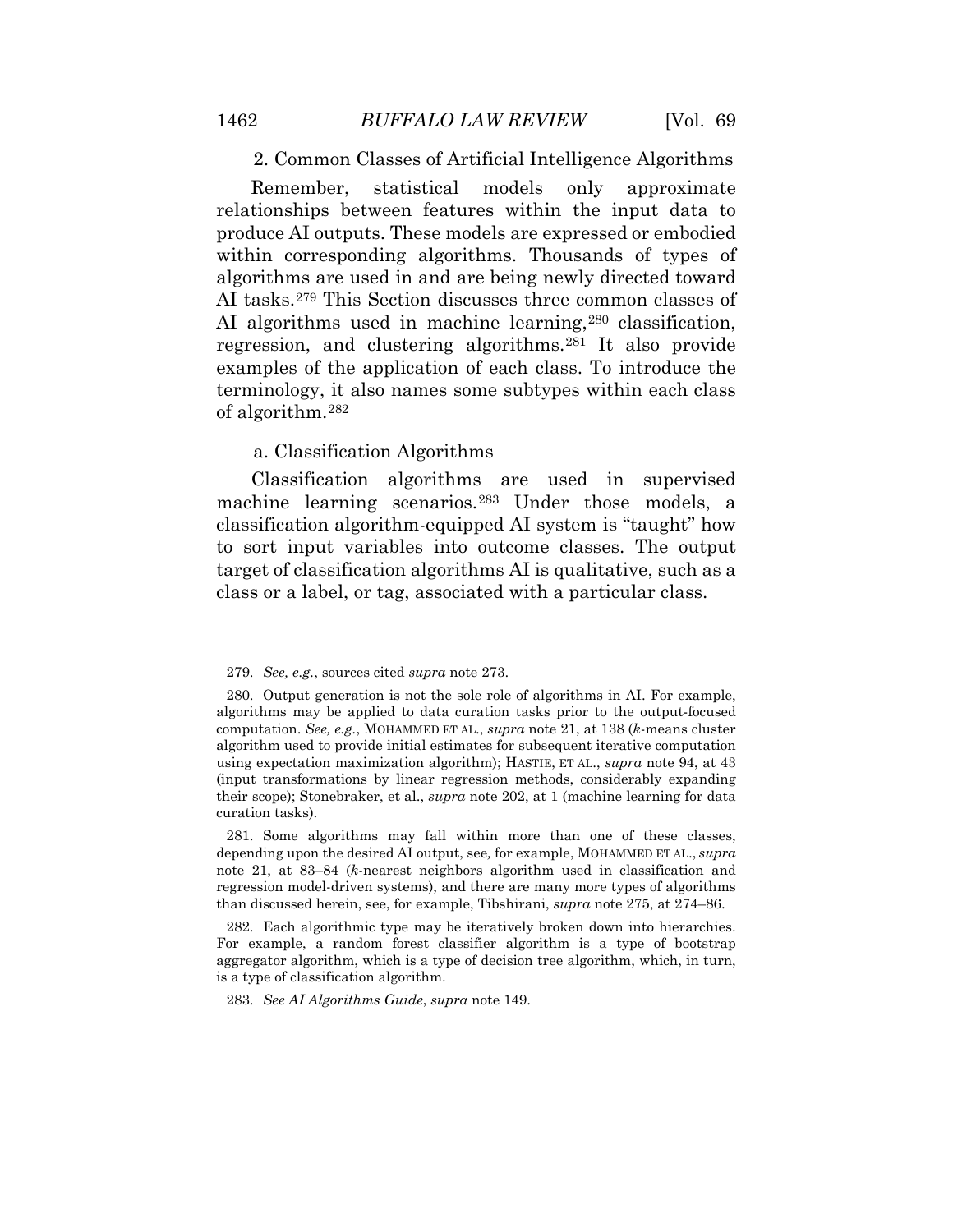Classification is a process in which a model, also called a "function," is found that will distinguish between data classes, also called "concepts."[284](#page-77-0) The purpose, therefore, of classification algorithms is to sort data into binary[285](#page-77-1) or multiple classes of output.[286](#page-77-2) To illustrate, consider a child welfare ADSS directed toward distinguishing a data class, or concept, e.g., "high child risk," from other classes.[287](#page-77-3) The system uses data about the child and his or her family, medical, and educational circumstances. An AI system could use a classification algorithm to sort those collections of data and circumstances into two categories: one in which the subject child is predicted to be exposed to an unacceptable level of risk of injury or other maltreatment and should be considered for removal from the home and placement into foster care; and one in which he or she is not predicted to have that level of risk exposure and should not be considered for removal.

<span id="page-75-2"></span><span id="page-75-1"></span><span id="page-75-0"></span>Numerical scores produced through the algorithm's computation are compared, perhaps against a threshold value for the class associated with unacceptably high risk or to the class associated with acceptable risk.[288](#page-77-4) To be considered together with this concept of thresholds as driving class assignment are the types of errors that can occur in those classifications: false positives, or Type I, errors in which low risk data concepts are improperly assigned to the high risk class; and false negatives, or Type II, errors in which high risk data concepts are improperly assigned to the

288. *See* Khandani et al., *supra* note 285, at 2781.

<sup>284.</sup> HAN ET AL., *supra* note 43, § 1.4.3, at 18.

<sup>285.</sup> *See* Amir E. Khandani et al., *Consumer Credit-risk Models via Machinelearning Algorithms*, 34 J. BANKING & FIN. 2767, 2781 (2010).

<sup>286.</sup> *See* Brown, *supra* note 71, at 237–38 (multiple classes); HAN ET AL., *supra* note 43, § 1.4.3, at 18.

<sup>287.</sup> *See generally, e.g.*, Kyle Jennison, Allegheny Cty. Dep't of Human Svc's Off. Analytics, Tech. & Planning, Guest Lecture in Artificial Intelligence & Social Justice Class (Apr. 12, 2021) (video on file with author) (discussing Family Screening tool); Glaberson, *supra* note 64 (discussing Eckerd Rapid Safety Feedback tool).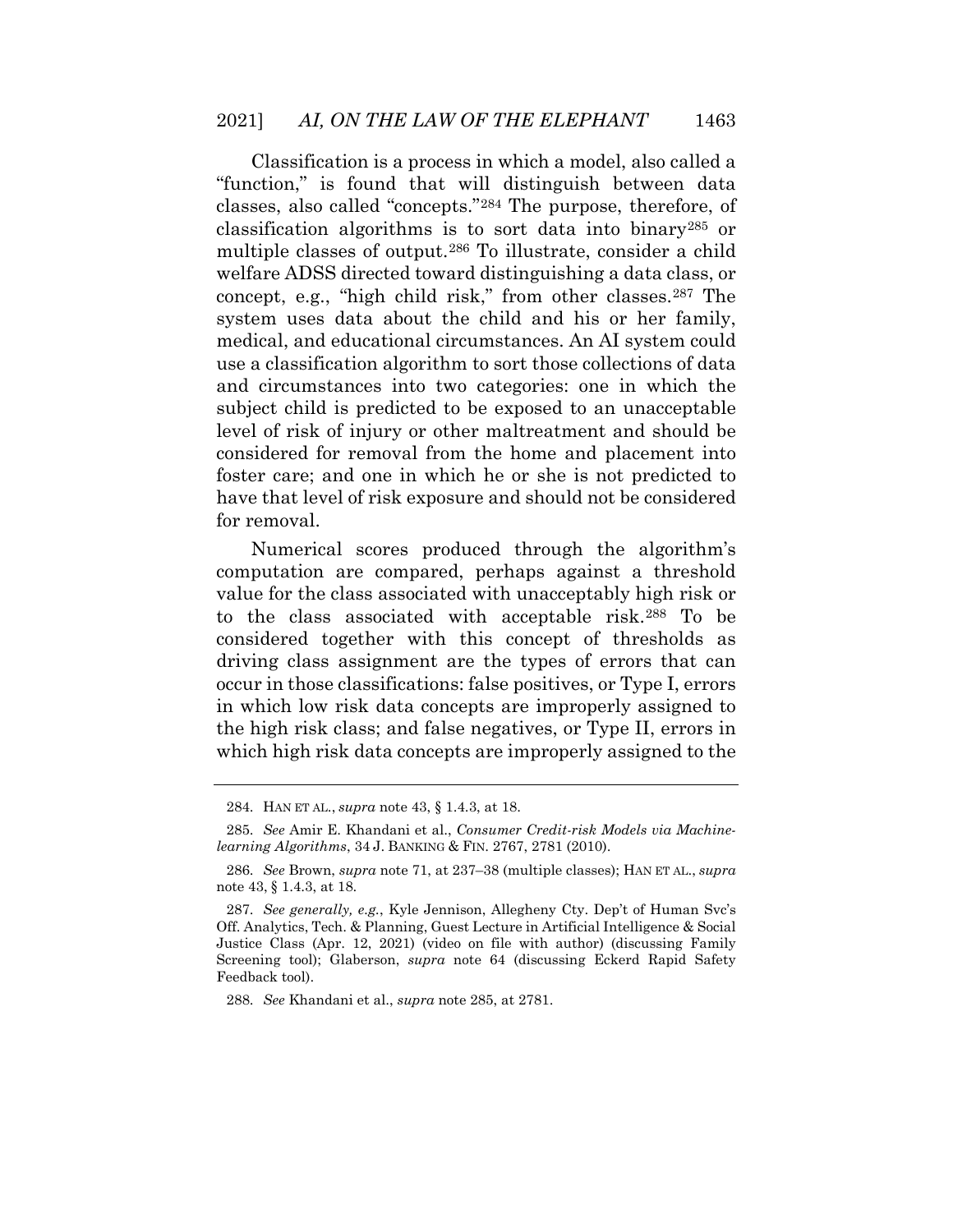low risk class.[289](#page-78-0) Central to the legal implications that follow, a threshold for the acceptable rate of each type of error is established with the aim of balancing the system's performance as to these errors.[290](#page-78-1) The precision of that balance is intentional around these two types of errors and must be especially so when, for example, the individual and societal risks involved in improperly attributing a crime to an innocent person, that is, a Type II error. To evaluate the reliability of evidence, for example, from classification AI systems, lawyers need to be able understand and examine the systems' rates of both types of errors.

Some subtypes of classification algorithms that are frequently used in  $Al<sup>291</sup>$  $Al<sup>291</sup>$  $Al<sup>291</sup>$  include naïve Bayes,<sup> $292$ </sup> hierarchical algorithms known as decision trees, or DTs,[293](#page-78-4) random forest,[294](#page-79-0) support vector machines, or SVMs,[295](#page-79-1) and *k*-nearest neighbours algorithms.[296](#page-79-2)

293. *See* STORER, *supra* note 275, at 127; MOHAMMED ET AL., *supra* note 21, at 37–48; Nagesh Singh, *Decision Tree Algorithm, Explained: All You Need to Know about Decision Trees and How to Build and Optimize Decision Tree Classifier*  (Dec. 24, 2019), https://www.kdnuggets.com/2020/01/decision-tree-algorithmexplained.html*see also*, *e.g.*, STORER, *supra* note 275, at 132–50, 267 (discussing binary search trees); *id.* at 237–47 (2–3 trees); *id.* at 248–51 (red-black trees); *id.* at 254–57, 267 (Adelson-Velskii and Landis, or AVL, trees).

<span id="page-76-3"></span>294. *See* DOMINGOS, *supra* note 43, at 238; Tony Yiu, *Understanding Random Forest: How the Algorithm Works and Why It Is So Effective*, TOWARDS DATA SCI. (June 12, 2019), https://towardsdatascience.com/understanding-random-forest-58381e0602d2.

<span id="page-76-4"></span>295. *See* DOMINGOS, *supra* note 43, at 190–96; MOHAMMED ET AL., *supra* note 21, at 115–28.

<span id="page-76-5"></span>296. *See* HASTIE ET AL., *supra* note 94, § 2.3, at 30. *But cf.* Brown, *supra* note 71, at 280 (characterizing K-nearest neighbor algorithm as of clustering, rather than classification, type).

<sup>289.</sup> *See id.*

<sup>290.</sup> *See id.*

<sup>291.</sup> *See AI Algorithms Guide*, *supra* note 149.

<span id="page-76-2"></span><span id="page-76-1"></span><span id="page-76-0"></span><sup>292.</sup> *See* DOMINGOS, *supra* note 43, at 151–53; MOHAMMED ET AL., *supra* note 21, at 73–82; *see also* Tony Yiu, *Understanding Bayes' Theorem: Understanding the Rationale Behind the Famous Theorem*, TOWARDS DATA SCI. (Oct. 19, 2019), https://towardsdatascience.com/understanding-bayes-theorem-7e31b8434d4b.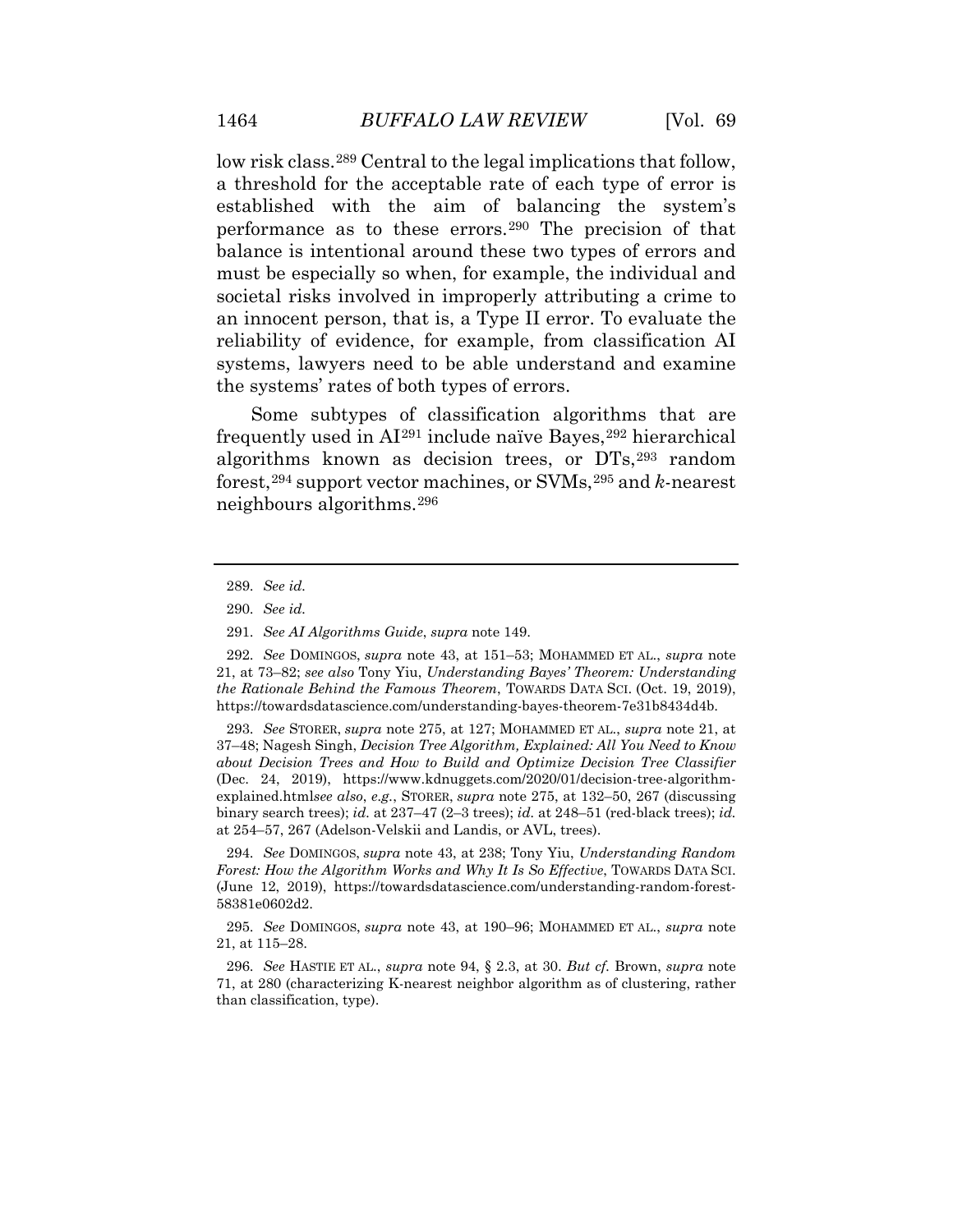## b. Regression Algorithms

Regression analysis, and the algorithms that carry out these computations, is a tool by which the relationship between two or more variables, meaning input data, may be isolated and identified while "controlling for," that is, holding constant, the effects of other variables that impact on the subject variables.[297](#page-79-3) The purpose of employing regression analysis is to hypothesize and test the proposed hypothesis that there is a strong, that is, statistically significant, relationship between the subject variables that may not be attributable to relationships with other variables.[298](#page-79-4) The mere existence of a statistically significant relationship between subject variables does not illuminate the underlying reason for that relationship, however.[299](#page-79-5) Importantly, the existence of such a relationship does not establish that the presence or value of one variable causes the presence or value of the other.<sup>[300](#page-79-6)</sup>

For example, a regression analysis in a housing lending application may show a statistically significant correlation between mortgage applicants' zip code and late mortgage payments or defaults. Such a correlation may be the basis for the decision, autonomously made by an algorithmic system or an AI-mediated decision made by humans, to deny mortgage lending to applicants living within particular zip code areas or to grant that lending but at substantially higher rates. The correlation determined by regression analysis does not signify a causal relationship between zip code and mortgage risk, however.[301](#page-80-0) Rather, the data as to

<span id="page-77-3"></span><span id="page-77-2"></span><span id="page-77-1"></span><span id="page-77-0"></span><sup>297.</sup> CHARLES WHEELAN, NAKED STATISTICS: STRIPPING THE DREAD FROM THE DATA 11 (2013).

<sup>298.</sup> *Accord id.* at 12.

<sup>299.</sup> *Accord id.*

<sup>300.</sup> *Accord id.*

<span id="page-77-4"></span><sup>301.</sup> *E.g.*, EEOC v. Sears, Roebuck & Co., 839 F.2d 302, 360 (7th Cir. 1988) (Cudahy, J., concurring in part, and dissenting in part) ("Regression statistics by themselves only demonstrate correlations between variables; to move from correlation to causation, there must be some independent theory about the causal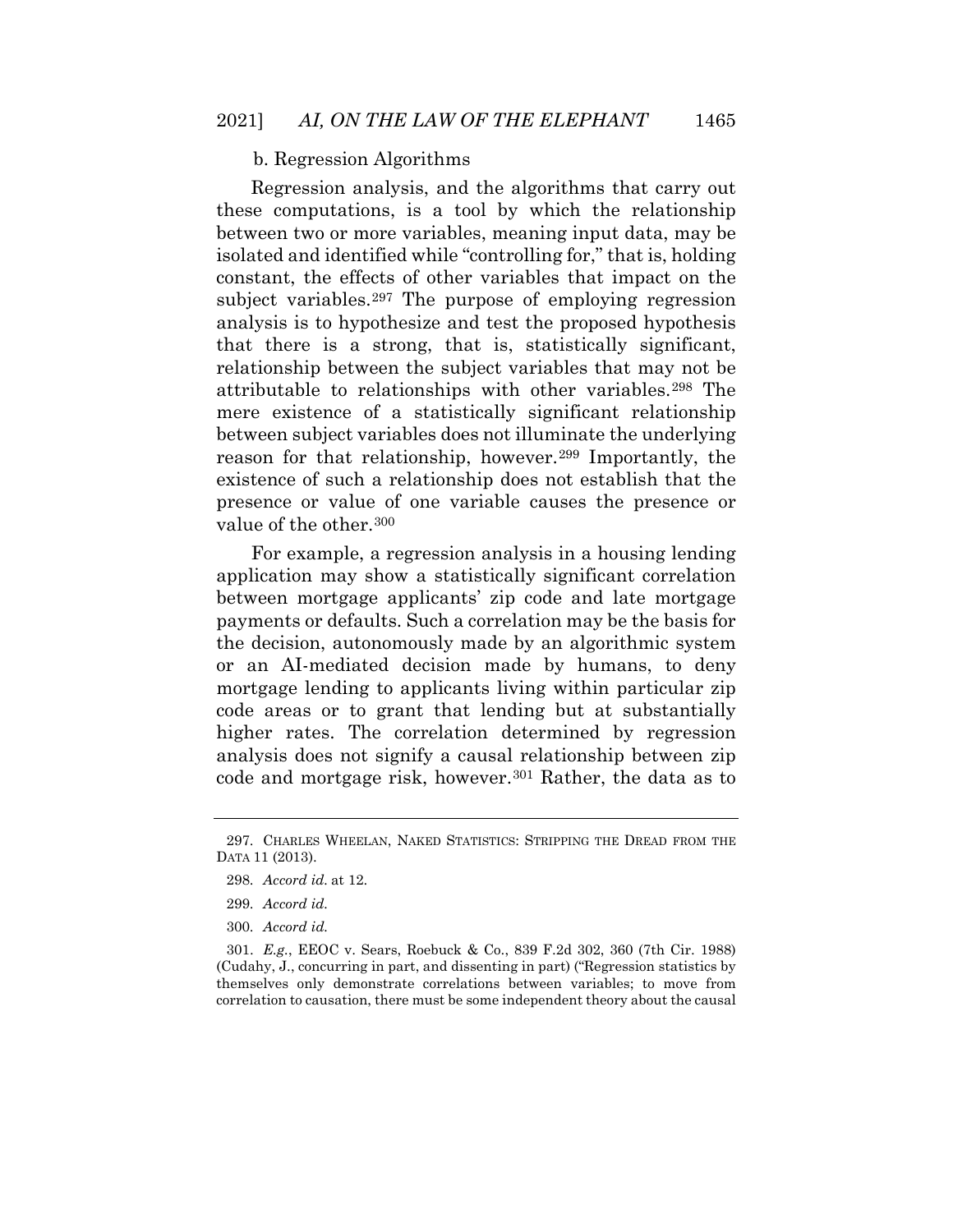which the correlation is derived may be profoundly tainted by historical racial discrimination by government and other actors and nevertheless wrongly used to continue the deeply discriminatory "redlining"[302](#page-80-1) and its enduring and propagating legacy.[303](#page-80-2)

Regression algorithms are also commonly used in supervised machine learning models.<sup>[304](#page-80-3)</sup> Here, however, the aim is to predict a numeric computational result,[305](#page-80-4) rather than a qualitative classification result.

The point of regression models is to fit a curve to a set of input data points, including a curve, for example, in the form of a straight line for linear regression.[306](#page-80-5) That curve is fitted, including overfitted or underfitted, based upon relationship criteria in the regression model.

There are many regression models. Among the regression algorithms often used in AI[307](#page-81-0) are linear regression, least absolute shrinkage and selection operator, also referred to as "lasso," regression,<sup>[308](#page-81-1)</sup> logistic regression, and multiple or multivariate, regression algorithms.[309](#page-81-2) From a viewpoint 30,000 feet above the elephant, the differences between these types of regression analyses and the algorithms that express them include: (1) the geometry of the curve that explains the function, that is, the mathematical expression, of the relationship predicted to exist between the

305. *See* HAN ET AL., *supra* note 43, § 13.2.1, at 599.

308. Tibshirani, *supra* note 275, at 267.

309. *See, e.g.*, WHEELAN, *supra* note 297, at 198–204; HASTIE ET AL., *supra* note 94, at 106 (discussing multiple linear regression as yielding single output modeled as linear function of two or more inputs); WEISS, *supra* note 306, at 778.

<span id="page-78-2"></span><span id="page-78-1"></span><span id="page-78-0"></span>relationships of the variables.").

<sup>302.</sup> *See, e.g.*, Allen, *supra* note 64, at 235–53.

<sup>303.</sup> *See* PASQUALE, *supra* note 111, at 23; Havard, *supra* note 241, at 247.

<sup>304.</sup> *See AI Algorithms Guide*, *supra* note 149.

<span id="page-78-4"></span><span id="page-78-3"></span><sup>306.</sup> As to linear regression, see *id.* § 1.4.3, at 19; *id.* § 13.2.2, at 90; *id.* § 3.4.5, at 105–06; HASTIE ET AL., *supra* note 94, at 43; NEILL A. WEISS, INTRODUCTORY STATISTICS 745 (1997) (Def. No. 13.2, "regression line").

<sup>307.</sup> *See AI Algorithms Guide*, *supra* note 149.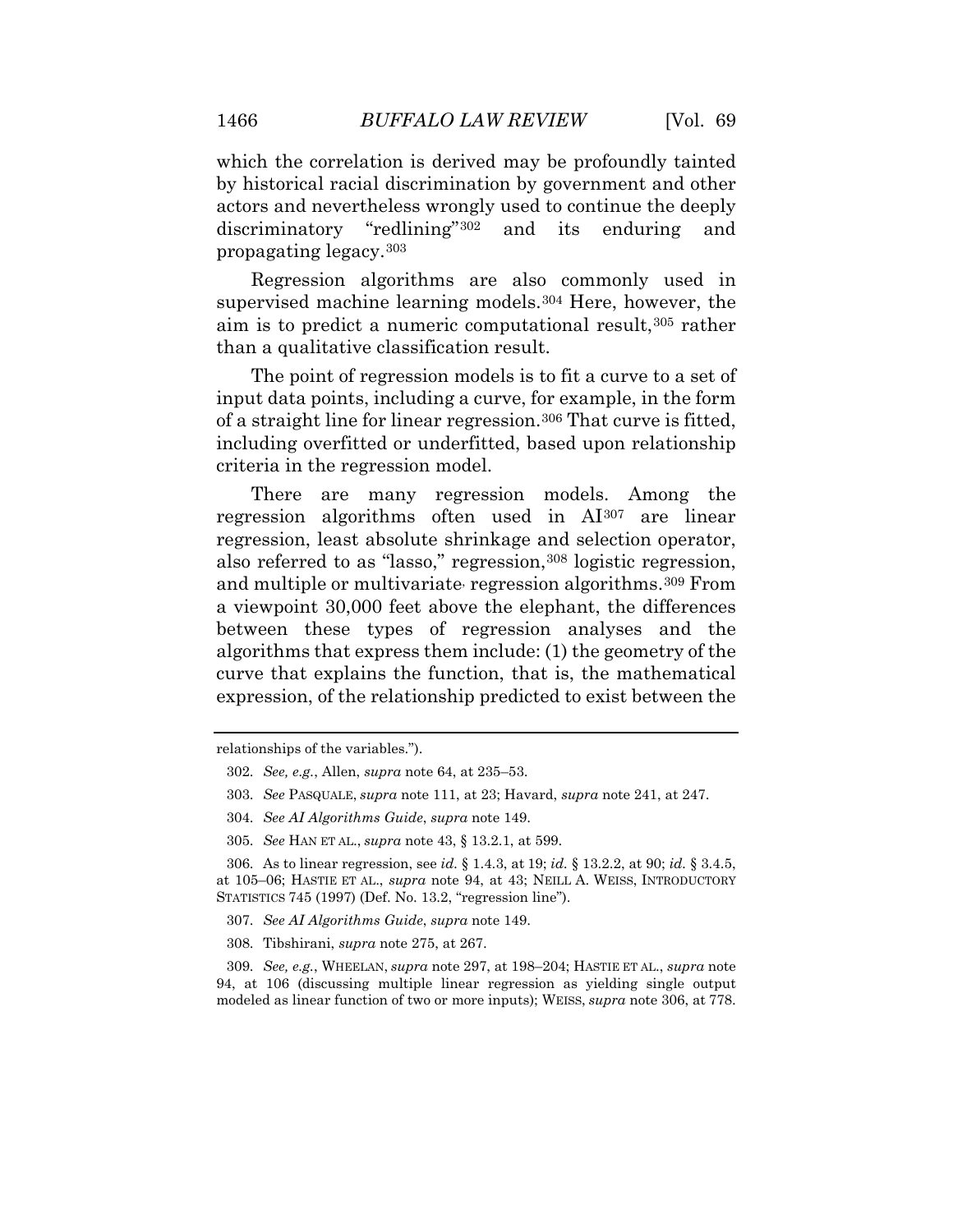independent and dependent variables within the subject dataset;[310](#page-81-3) and (2) the numbers of variables that the analysis is attempting to correlate.

c. [Clustering Algorithms](https://www.upgrad.com/blog/types-of-artificial-intelligence-algorithms/#3_Clustering_Algorithms)

Cluster analysis, also known as "data segmentation,"[311](#page-81-4) is a statistical method of analysis that employs algorithms and other tools[312](#page-81-5) by which to organize similar objects or data items into groups, or "clusters."[313](#page-81-6) Clustering algorithms are designed to maximize the similarities between objects belonging to the same group and minimize the similarities between those objects and objects in other groups.[314](#page-81-7) The similarity indicators are referred to as "proximate measures."[315](#page-81-8) Clustering may be especially useful when analyzing a large data set by grouping together into smaller meaningful groups similar, those being more relationally proximate items, as distinguished from less similar or dissimilar, those being less proximate items.[316](#page-81-9)

Humans have long used clustering as an analytical method in science and in everyday life.[317](#page-81-10) To illustrate, the children in my family practiced clustering analysis when we played "buttons," a game that involved emptying our *abuela's* button jar and then sorting and grouping the buttons by

<sup>310.</sup> *See, e.g.*, Tibshirani, *supra* note 275, at 270–72, Fig's 1–4.

<sup>311.</sup> HASTIE ET AL., *supra* note 94, at 501.

<span id="page-79-1"></span><span id="page-79-0"></span><sup>312.</sup> Jorgé Bacallao Gallestey, *Cluster Analysis*, BRITANNICA., https://www .britannica.com/topic/cluster-analysis (last visited Dec. 8, 2021).

<span id="page-79-2"></span><sup>313.</sup> Shimon Ullman et al., Ctr. for Brains, Minds, and Machines, MIT, *Unsupervised Learning: Clustering* 2 (2014), http://www.mit.edu/~9.54/fall14 /slides/Class13.pdf.

<span id="page-79-3"></span><sup>314.</sup> *See* Gallestey, *supra* note 312; HASTIE, ET AL*.*, *supra* note 94, at 501–03 (cluster analysis).

<sup>315.</sup> Ullman et al., *supra* note 313, at 6.

<sup>316.</sup> *See id.* at 3; Gallestey, *supra* note 312.

<span id="page-79-6"></span><span id="page-79-5"></span><span id="page-79-4"></span><sup>317.</sup> *See, e.g.*, JOHN SNOW, ON THE MODE OF COMMUNICATION OF CHOLERA 12– 26 (1849), https://collections.nlm.nih.gov/ext/cholera/PDF/0050707.pdf (famous historical clustering analyses linking cholera cases to contaminated wells).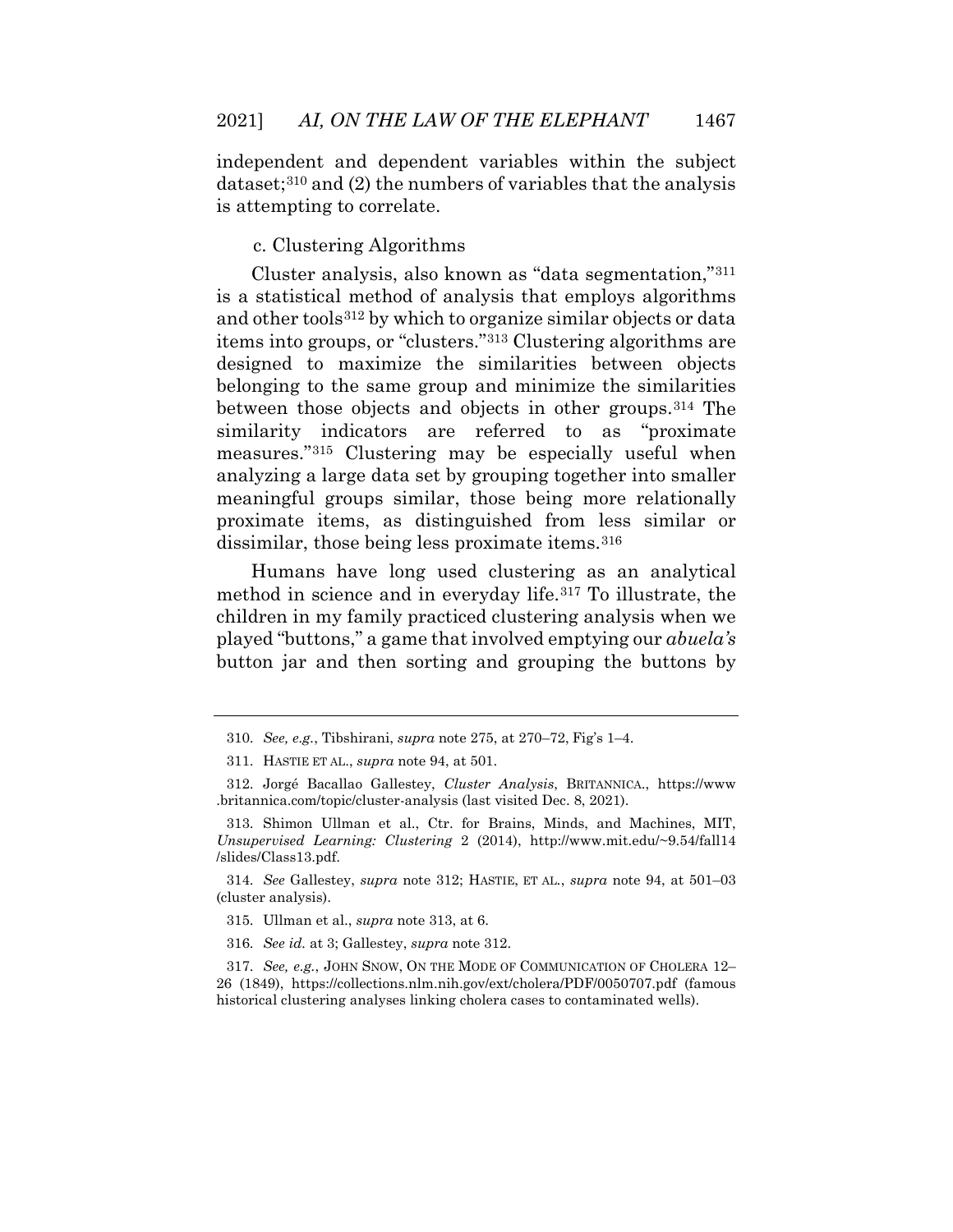color, size, and other characteristics. Certain characteristics of the input data may be weighted differently, rather than all uniformly, to produce clusters that may be more suitable for various reasons.[318](#page-81-11) In the buttons game, fabric-covered buttons may have been considered more desirable than bone, metal, or plastic buttons and, therefore, weighted more heavily in terms of their desirability in the game.

Unsupervised machine learning uses cluster analysis and various types of clustering algorithms.[319](#page-81-7) Fraud detection systems designed to protect consumers' debit and credit cards are an example of a clustering algorithm-based AI systems. A subject consumer's payment card transactions may be grouped together based upon the general geographical location in which her transactions are usually made, for example, in the Washington, D.C. area. A clustering algorithm-based AI system may flag transactions coming from, say, Barbados, as potentially fraudulent and the transaction may be declined, pending confirmation by the consumer.

Among clustering algorithms commonly in AI use<sup>[320](#page-81-12)</sup> are  $k$ -means clustering,  $321$  fuzzy C-means,  $322$  expectation maximization, or EM,<sup>[323](#page-81-15)</sup> hierarchical clustering,<sup>[324](#page-81-16)</sup> and hidden Markov model algorithms.[325](#page-81-17)

- 322. *See* HAN ET AL., *supra* note 43, § 11.1.1, at 499–501.
- <span id="page-80-5"></span>323. *See* MOHAMMED ET AL., *supra* note 21, at 138.
- 324. *See* HAN ET AL., *supra* note 43, § 10.1.3, at 449; *id.* § 10.3, at 457–59.

<sup>318.</sup> *See* HASTIE ET AL., *supra* note 94, at 504.

<span id="page-80-0"></span><sup>319.</sup> *See* Harry Surden, *Machine Learning and Law*, 89 WASH. L. REV. 87, 113 (2014); Khanum et al., *supra* note 40; *AI Algorithms Guide*, *supra* note 149.

<span id="page-80-4"></span><span id="page-80-3"></span><span id="page-80-2"></span><span id="page-80-1"></span><sup>320.</sup> *See AI Algorithms Guide*, *supra* note 149; MOHAMMED ET AL., *supra* note 21, at 17, 145–48 (hidden Markov model).

<sup>321.</sup> *See* MOHAMMED ET AL., *supra* note 21, at 31–36.

<sup>325.</sup> *See* MOHAMMED ET AL., *supra* note 21, at 145–48.